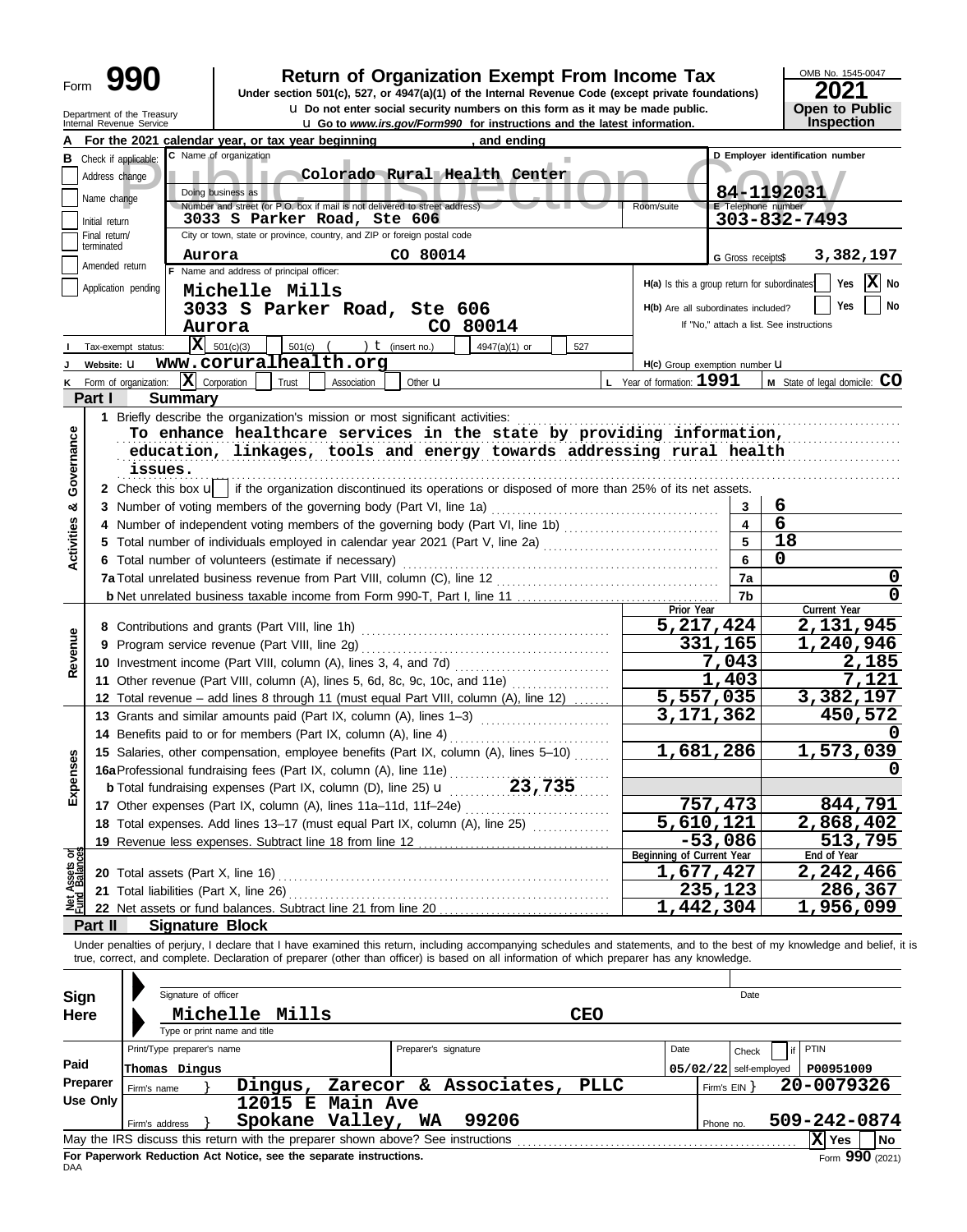| Form 990 (2021) Colorado Rural Health Center                                                                                                                                                                                                                                                                                                                                                                                                                                                                                                                                                                                                                   | 84-1192031  | Page 2                                                  |
|----------------------------------------------------------------------------------------------------------------------------------------------------------------------------------------------------------------------------------------------------------------------------------------------------------------------------------------------------------------------------------------------------------------------------------------------------------------------------------------------------------------------------------------------------------------------------------------------------------------------------------------------------------------|-------------|---------------------------------------------------------|
| <b>Statement of Program Service Accomplishments</b><br>Part III                                                                                                                                                                                                                                                                                                                                                                                                                                                                                                                                                                                                |             |                                                         |
| Check if Schedule O contains a response or note to any line in this Part III                                                                                                                                                                                                                                                                                                                                                                                                                                                                                                                                                                                   |             | $\mathbf{x}$                                            |
| 1 Briefly describe the organization's mission:                                                                                                                                                                                                                                                                                                                                                                                                                                                                                                                                                                                                                 |             |                                                         |
| To enhance healthcare services in the state by providing information,<br>education, linkages, tools and energy towards addressing rural health                                                                                                                                                                                                                                                                                                                                                                                                                                                                                                                 |             |                                                         |
| 2 Did the organization undertake any significant program services during the year which were not listed on the                                                                                                                                                                                                                                                                                                                                                                                                                                                                                                                                                 |             |                                                         |
|                                                                                                                                                                                                                                                                                                                                                                                                                                                                                                                                                                                                                                                                |             | $\Box$ Yes $\overline{X}$ No                            |
| If "Yes," describe these new services on Schedule O.                                                                                                                                                                                                                                                                                                                                                                                                                                                                                                                                                                                                           |             |                                                         |
| Did the organization cease conducting, or make significant changes in how it conducts, any program<br>3                                                                                                                                                                                                                                                                                                                                                                                                                                                                                                                                                        |             |                                                         |
| services?                                                                                                                                                                                                                                                                                                                                                                                                                                                                                                                                                                                                                                                      |             | $\overline{\phantom{a}}$ Yes $\overline{\mathrm{X}}$ No |
| If "Yes," describe these changes on Schedule O.<br>Describe the organization's program service accomplishments for each of its three largest program services, as measured by<br>4                                                                                                                                                                                                                                                                                                                                                                                                                                                                             |             |                                                         |
| expenses. Section 501(c)(3) and 501(c)(4) organizations are required to report the amount of grants and allocations to others,                                                                                                                                                                                                                                                                                                                                                                                                                                                                                                                                 |             |                                                         |
| the total expenses, and revenue, if any, for each program service reported.                                                                                                                                                                                                                                                                                                                                                                                                                                                                                                                                                                                    |             |                                                         |
|                                                                                                                                                                                                                                                                                                                                                                                                                                                                                                                                                                                                                                                                |             |                                                         |
| Programs - Colorado Rural Health Center (CRHC) offers the Colorado<br>Provider Recruitment (CPR) program and works with 3RNet to compile<br>retention statistics annually and offers the 3RNet Job Board as part of<br>an affordable choices for rural healthcare facilities to recruit<br>providers and other healthcare staff with a significantly higher<br>retention rate than the national average. In 2021, the 10-year retention<br>rate was 47 percent, and the five-year retention rate was 61 percent and<br>44 job ads were posted.<br>See continuation on Schedule 0.                                                                              |             |                                                         |
|                                                                                                                                                                                                                                                                                                                                                                                                                                                                                                                                                                                                                                                                |             |                                                         |
| 4b (Code:  ) (Expenses \$  203, 859 including grants of \$  ) (Revenue \$<br>Outreach - CRHC serves as the primary source of information related to<br>the operation and administration of rural healthcare in the state of<br>Colorado. As such, the organization devotes significant time and<br>resources to clear, wide reaching communication channels. From the<br>organization's robust website to weekly and monthly emails, CRHC<br>maintains communication with rural facilities and providers across the<br>state. Electronic outputs of information include the weekly/monthly<br>newsletters and social media.<br>See continuation on Schedule O. |             |                                                         |
|                                                                                                                                                                                                                                                                                                                                                                                                                                                                                                                                                                                                                                                                |             |                                                         |
|                                                                                                                                                                                                                                                                                                                                                                                                                                                                                                                                                                                                                                                                |             |                                                         |
| 4c (Code:<br>$\ldots$ , $\qquad$ (Expenses \$<br>Policy - CRHC is committed to improving healthcare services available in<br>rural communities through policy and advocacy work on the state and<br>federal levels. CRHC's Policy and Advocacy Manager meets with elected<br>Officials to communicate CRHC's position on legislation impacting members,<br>and provides information regarding how the legislation will impact<br>members. CRHC staff requests the elected official mirror CRHC's position<br>and vote in favor or against a piece of legislation.                                                                                              |             |                                                         |
| See continuation on Schedule O.                                                                                                                                                                                                                                                                                                                                                                                                                                                                                                                                                                                                                                |             |                                                         |
|                                                                                                                                                                                                                                                                                                                                                                                                                                                                                                                                                                                                                                                                |             |                                                         |
|                                                                                                                                                                                                                                                                                                                                                                                                                                                                                                                                                                                                                                                                |             |                                                         |
|                                                                                                                                                                                                                                                                                                                                                                                                                                                                                                                                                                                                                                                                |             |                                                         |
| 4d Other program services (Describe on Schedule O.)                                                                                                                                                                                                                                                                                                                                                                                                                                                                                                                                                                                                            |             |                                                         |
| (Expenses \$<br>including grants of\$                                                                                                                                                                                                                                                                                                                                                                                                                                                                                                                                                                                                                          | (Revenue \$ |                                                         |
| 2,371,545<br>4e Total program service expenses u                                                                                                                                                                                                                                                                                                                                                                                                                                                                                                                                                                                                               |             |                                                         |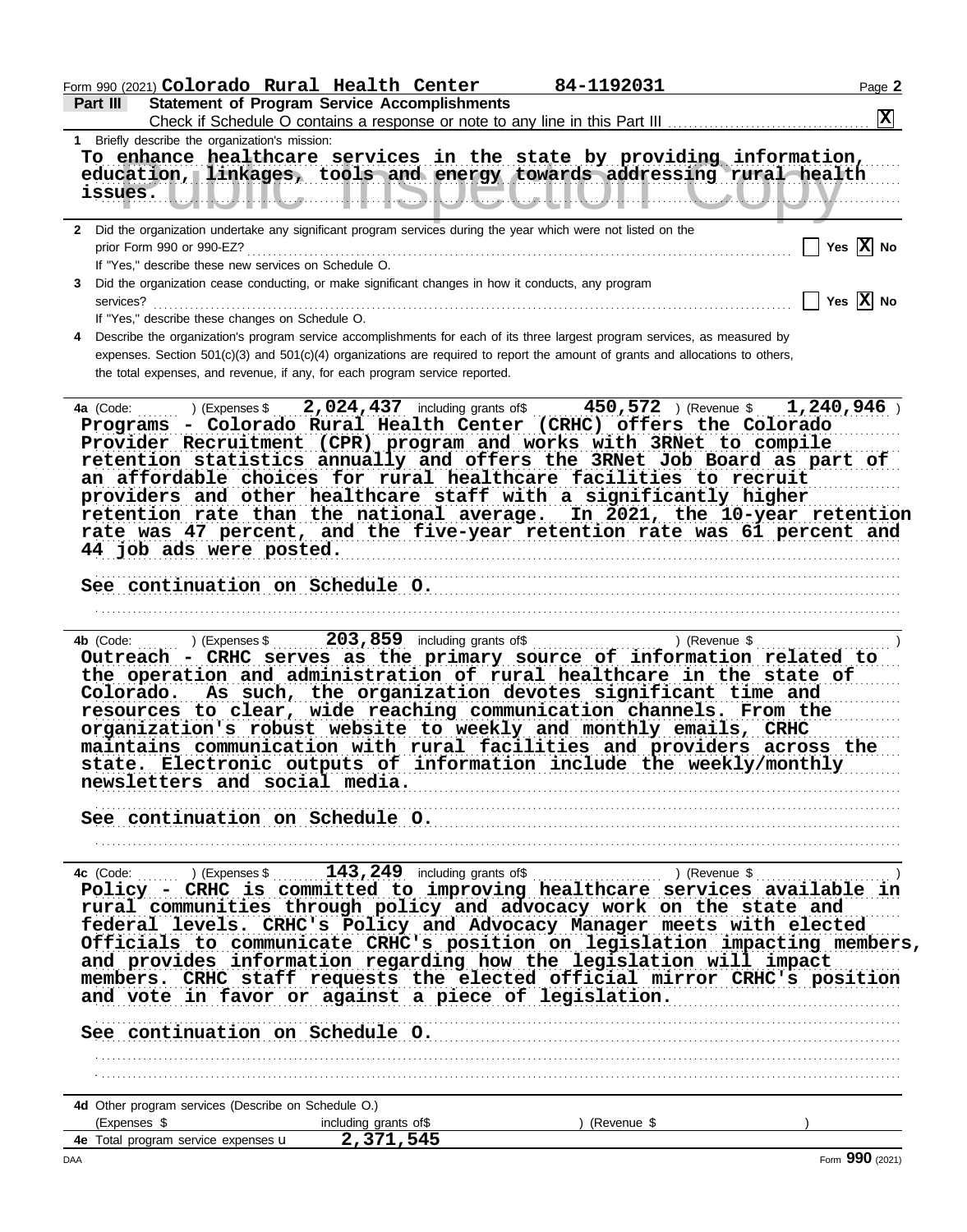**Part IV Checklist of Required Schedules** Form 990 (2021) Page **3 Colorado Rural Health Center 84-1192031**

|     |                                                                                                                                                                                                                                      |                 | Yes         | No          |
|-----|--------------------------------------------------------------------------------------------------------------------------------------------------------------------------------------------------------------------------------------|-----------------|-------------|-------------|
| 1   | Is the organization described in section $501(c)(3)$ or $4947(a)(1)$ (other than a private foundation)? If "Yes,"                                                                                                                    |                 |             |             |
|     | complete Schedule A                                                                                                                                                                                                                  | 1               | X           |             |
| 2   | Is the organization required to complete Schedule B, Schedule of Contributors (see instructions)?                                                                                                                                    | $\sqrt{2}$      | X           |             |
| 3   | Did the organization engage in direct or indirect political campaign activities on behalf of or in opposition to                                                                                                                     |                 |             |             |
|     | candidates for public office? If "Yes," complete Schedule C, Part I                                                                                                                                                                  | 3 <sub>l</sub>  |             | X           |
| 4   | Section 501(c)(3) organizations. Did the organization engage in lobbying activities, or have a section 501(h)                                                                                                                        |                 |             |             |
|     | election in effect during the tax year? If "Yes," complete Schedule C, Part II                                                                                                                                                       | 4               | X           |             |
| 5   | Is the organization a section $501(c)(4)$ , $501(c)(5)$ , or $501(c)(6)$ organization that receives membership dues,                                                                                                                 |                 |             |             |
|     | assessments, or similar amounts as defined in Rev. Proc. 98-19? If "Yes," complete Schedule C, Part III                                                                                                                              | 5               |             | X           |
| 6   | Did the organization maintain any donor advised funds or any similar funds or accounts for which donors                                                                                                                              |                 |             |             |
|     | have the right to provide advice on the distribution or investment of amounts in such funds or accounts? If                                                                                                                          |                 |             |             |
|     | "Yes," complete Schedule D, Part I                                                                                                                                                                                                   | 6               |             | X           |
| 7   | Did the organization receive or hold a conservation easement, including easements to preserve open space,                                                                                                                            |                 |             |             |
|     | the environment, historic land areas, or historic structures? If "Yes," complete Schedule D, Part II                                                                                                                                 | 7               |             | X           |
| 8   | Did the organization maintain collections of works of art, historical treasures, or other similar assets? If "Yes,"                                                                                                                  |                 |             |             |
|     | complete Schedule D, Part III                                                                                                                                                                                                        | 8               |             | X           |
| 9   | Did the organization report an amount in Part X, line 21, for escrow or custodial account liability, serve as a                                                                                                                      |                 |             |             |
|     | custodian for amounts not listed in Part X; or provide credit counseling, debt management, credit repair, or                                                                                                                         |                 |             |             |
|     | debt negotiation services? If "Yes," complete Schedule D, Part IV                                                                                                                                                                    | 9               |             | X           |
| 10  | Did the organization, directly or through a related organization, hold assets in donor-restricted endowments                                                                                                                         |                 |             |             |
|     | or in quasi endowments? If "Yes," complete Schedule D, Part V                                                                                                                                                                        | 10              |             | X           |
| 11  | If the organization's answer to any of the following questions is "Yes," then complete Schedule D, Parts VI,                                                                                                                         |                 |             |             |
|     | VII, VIII, IX, or X, as applicable.                                                                                                                                                                                                  |                 |             |             |
| a   | Did the organization report an amount for land, buildings, and equipment in Part X, line 10? If "Yes,"                                                                                                                               |                 |             |             |
|     | complete Schedule D, Part VI                                                                                                                                                                                                         | 11a             | X           |             |
| b   | Did the organization report an amount for investments-other securities in Part X, line 12, that is 5% or more                                                                                                                        |                 |             |             |
|     |                                                                                                                                                                                                                                      | 11b             |             | X           |
| c   | Did the organization report an amount for investments—program related in Part X, line 13, that is 5% or more                                                                                                                         |                 |             |             |
|     |                                                                                                                                                                                                                                      | 11c             |             | X           |
| d   | Did the organization report an amount for other assets in Part X, line 15, that is 5% or more of its total assets                                                                                                                    |                 |             |             |
|     | reported in Part X, line 16? If "Yes," complete Schedule D, Part IX                                                                                                                                                                  | <b>11d</b>      |             | $\mathbf x$ |
| е   | Did the organization report an amount for other liabilities in Part X, line 25? If "Yes," complete Schedule D, Part X                                                                                                                | 11e             |             | X           |
| Ť   | Did the organization's separate or consolidated financial statements for the tax year include a footnote that addresses                                                                                                              |                 |             |             |
|     | the organization's liability for uncertain tax positions under FIN 48 (ASC 740)? If "Yes," complete Schedule D, Part X                                                                                                               | 11f             | X           |             |
|     | 12a Did the organization obtain separate, independent audited financial statements for the tax year? If "Yes," complete                                                                                                              |                 |             |             |
|     | Schedule D, Parts XI and XII                                                                                                                                                                                                         | 12a             | Х           |             |
|     | Was the organization included in consolidated, independent audited financial statements for the tax year? If                                                                                                                         |                 |             |             |
|     | "Yes," and if the organization answered "No" to line 12a, then completing Schedule D, Parts XI and XII is optional                                                                                                                   | 12 <sub>b</sub> |             | X           |
| 13  |                                                                                                                                                                                                                                      | 13              |             | X           |
| 14a | Did the organization maintain an office, employees, or agents outside of the United States?                                                                                                                                          | 14a             |             | X           |
| b   | Did the organization have aggregate revenues or expenses of more than \$10,000 from grantmaking,                                                                                                                                     |                 |             |             |
|     | fundraising, business, investment, and program service activities outside the United States, or aggregate                                                                                                                            |                 |             |             |
|     | foreign investments valued at \$100,000 or more? If "Yes," complete Schedule F, Parts I and IV [[[[[[[[[[[[[[[[<br>Did the organization report on Part IX, column (A), line 3, more than \$5,000 of grants or other assistance to or | 14b             |             | X           |
| 15  | for any foreign organization? If "Yes," complete Schedule F, Parts II and IV                                                                                                                                                         | 15              |             | X           |
|     |                                                                                                                                                                                                                                      |                 |             |             |
| 16  | Did the organization report on Part IX, column (A), line 3, more than \$5,000 of aggregate grants or other                                                                                                                           | 16              |             | X           |
| 17  | Did the organization report a total of more than \$15,000 of expenses for professional fundraising services on                                                                                                                       |                 |             |             |
|     |                                                                                                                                                                                                                                      | 17              |             | X           |
| 18  | Did the organization report more than \$15,000 total of fundraising event gross income and contributions on                                                                                                                          |                 |             |             |
|     | Part VIII, lines 1c and 8a? If "Yes," complete Schedule G, Part II                                                                                                                                                                   | 18              |             | X           |
| 19  | Did the organization report more than \$15,000 of gross income from gaming activities on Part VIII, line 9a?                                                                                                                         |                 |             |             |
|     |                                                                                                                                                                                                                                      | 19              |             | X           |
| 20a | Did the organization operate one or more hospital facilities? If "Yes," complete Schedule H                                                                                                                                          | 20a             |             | X           |
| b   |                                                                                                                                                                                                                                      | 20b             |             |             |
| 21  | Did the organization report more than \$5,000 of grants or other assistance to any domestic organization or                                                                                                                          |                 |             |             |
|     |                                                                                                                                                                                                                                      | 21              | $\mathbf X$ |             |
|     |                                                                                                                                                                                                                                      |                 |             |             |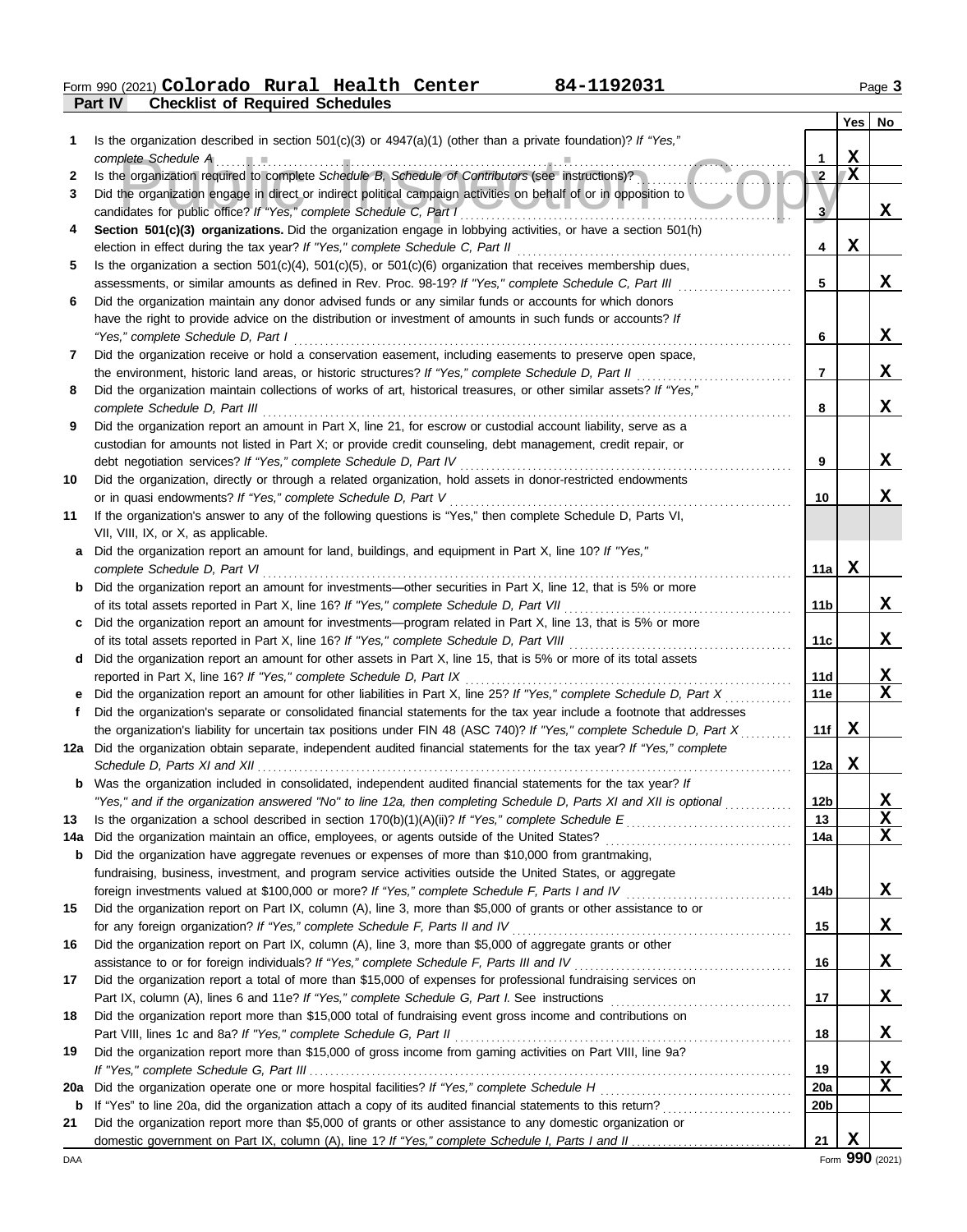Form 990 (2021) Page **4 Part IV Checklist of Required Schedules** *(continued)* **Colorado Rural Health Center 84-1192031**

|     |                                                                                                                                                                                         |                 | Yes | No          |
|-----|-----------------------------------------------------------------------------------------------------------------------------------------------------------------------------------------|-----------------|-----|-------------|
| 22  | Did the organization report more than \$5,000 of grants or other assistance to or for domestic individuals on                                                                           |                 |     |             |
|     |                                                                                                                                                                                         | 22              | X   |             |
| 23  | Did the organization answer "Yes" to Part VII, Section A, line 3, 4, or 5 about compensation of the                                                                                     |                 |     |             |
|     | organization's current and former officers, directors, trustees, key employees, and highest compensated                                                                                 |                 |     |             |
|     | employees? If "Yes," complete Schedule J                                                                                                                                                | 23 <sub>l</sub> | X   |             |
|     | 24a Did the organization have a tax-exempt bond issue with an outstanding principal amount of more than                                                                                 |                 |     |             |
|     | \$100,000 as of the last day of the year, that was issued after December 31, 2002? If "Yes," answer lines 24b                                                                           |                 |     |             |
|     | through 24d and complete Schedule K. If "No," go to line 25a                                                                                                                            | 24a             |     | X           |
| b   | Did the organization invest any proceeds of tax-exempt bonds beyond a temporary period exception?                                                                                       | 24b             |     |             |
| c   | Did the organization maintain an escrow account other than a refunding escrow at any time during the year                                                                               |                 |     |             |
|     | to defease any tax-exempt bonds?<br>Did the organization act as an "on behalf of" issuer for bonds outstanding at any time during the year?                                             | 24c<br>24d      |     |             |
| d   | 25a Section 501(c)(3), 501(c)(4), and 501(c)(29) organizations. Did the organization engage in an excess benefit                                                                        |                 |     |             |
|     | transaction with a disqualified person during the year? If "Yes," complete Schedule L, Part I                                                                                           | 25a             |     | X           |
| b   | Is the organization aware that it engaged in an excess benefit transaction with a disqualified person in a prior                                                                        |                 |     |             |
|     | year, and that the transaction has not been reported on any of the organization's prior Forms 990 or 990-EZ?                                                                            |                 |     |             |
|     | If "Yes," complete Schedule L, Part I                                                                                                                                                   | 25b             |     | X           |
| 26  | Did the organization report any amount on Part X, line 5 or 22, for receivables from or payables to any current                                                                         |                 |     |             |
|     | or former officer, director, trustee, key employee, creator or founder, substantial contributor, or 35%                                                                                 |                 |     |             |
|     | controlled entity or family member of any of these persons? If "Yes," complete Schedule L, Part II                                                                                      | 26              |     | X           |
| 27  | Did the organization provide a grant or other assistance to any current or former officer, director, trustee, key                                                                       |                 |     |             |
|     | employee, creator or founder, substantial contributor or employee thereof, a grant selection committee                                                                                  |                 |     |             |
|     | member, or to a 35% controlled entity (including an employee thereof) or family member of any of these                                                                                  |                 |     |             |
|     | persons? If "Yes," complete Schedule L, Part III                                                                                                                                        | 27              |     | X           |
| 28  | Was the organization a party to a business transaction with one of the following parties (see the Schedule L,                                                                           |                 |     |             |
|     | Part IV, instructions for applicable filing thresholds, conditions, and exceptions):                                                                                                    |                 |     |             |
| a   | A current or former officer, director, trustee, key employee, creator or founder, or substantial contributor? If                                                                        |                 |     |             |
|     | "Yes," complete Schedule L, Part IV                                                                                                                                                     | <b>28a</b>      |     | X           |
| b   |                                                                                                                                                                                         | 28 <sub>b</sub> |     | $\mathbf X$ |
| c   | A 35% controlled entity of one or more individuals and/or organizations described in line 28a or 28b? If                                                                                | 28c             |     | X           |
| 29  |                                                                                                                                                                                         | 29              |     | $\mathbf X$ |
| 30  | Did the organization receive contributions of art, historical treasures, or other similar assets, or qualified                                                                          |                 |     |             |
|     |                                                                                                                                                                                         | 30              |     | X           |
| 31  | Did the organization liquidate, terminate, or dissolve and cease operations? If "Yes," complete Schedule N, Part I                                                                      | 31              |     | $\mathbf X$ |
| 32  | Did the organization sell, exchange, dispose of, or transfer more than 25% of its net assets? If "Yes,"                                                                                 |                 |     |             |
|     | complete Schedule N, Part II                                                                                                                                                            | 32              |     | X           |
| 33  | Did the organization own 100% of an entity disregarded as separate from the organization under Regulations                                                                              |                 |     |             |
|     | sections 301.7701-2 and 301.7701-3? If "Yes," complete Schedule R, Part I                                                                                                               | 33              |     | X           |
| 34  | Was the organization related to any tax-exempt or taxable entity? If "Yes," complete Schedule R, Part II, III,                                                                          |                 |     |             |
|     | or IV, and Part V, line 1                                                                                                                                                               | 34              |     | X           |
| 35а |                                                                                                                                                                                         | 35a             |     | $\mathbf X$ |
| b   | If "Yes" to line 35a, did the organization receive any payment from or engage in any transaction with a                                                                                 |                 |     |             |
|     |                                                                                                                                                                                         | 35 <sub>b</sub> |     |             |
| 36  | Section 501(c)(3) organizations. Did the organization make any transfers to an exempt non-charitable                                                                                    |                 |     | X           |
| 37  | related organization? If "Yes," complete Schedule R, Part V, line 2<br>Did the organization conduct more than 5% of its activities through an entity that is not a related organization | 36              |     |             |
|     | and that is treated as a partnership for federal income tax purposes? If "Yes," complete Schedule R, Part VI                                                                            | 37              |     | X           |
| 38  | Did the organization complete Schedule O and provide explanations on Schedule O for Part VI, lines 11b and                                                                              |                 |     |             |
|     | 19? Note: All Form 990 filers are required to complete Schedule O.                                                                                                                      | 38              | X   |             |
|     | Statements Regarding Other IRS Filings and Tax Compliance<br>Part V                                                                                                                     |                 |     |             |
|     |                                                                                                                                                                                         |                 |     |             |
|     |                                                                                                                                                                                         |                 | Yes | No          |
| 1а  | 20<br>Enter the number reported in box 3 of Form 1096. Enter -0- if not applicable<br>1a<br>.                                                                                           |                 |     |             |
| b   | 0<br>1 <sub>b</sub><br>Enter the number of Forms W-2G included on line 1a. Enter -0- if not applicable                                                                                  |                 |     |             |
| c   | Did the organization comply with backup withholding rules for reportable payments to vendors and                                                                                        |                 |     |             |
|     |                                                                                                                                                                                         | 1c              | X   |             |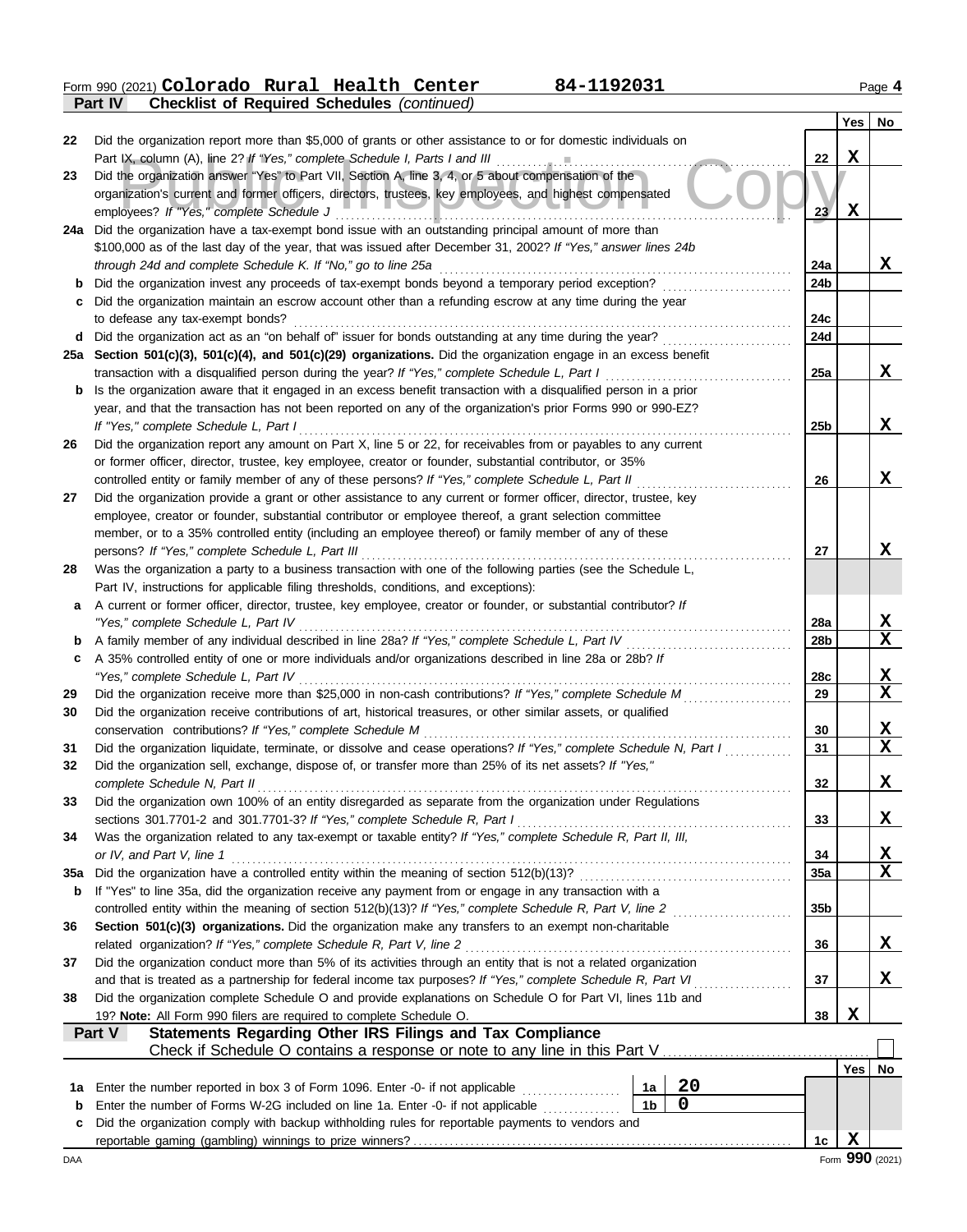|     | Form 990 (2021) Colorado Rural Health Center<br>84-1192031                                                                         |                 |                |   | Page 5          |
|-----|------------------------------------------------------------------------------------------------------------------------------------|-----------------|----------------|---|-----------------|
|     | Statements Regarding Other IRS Filings and Tax Compliance (continued)<br><b>Part V</b>                                             |                 |                |   | Yes No          |
| 2a  | Enter the number of employees reported on Form W-3, Transmittal of Wage and Tax                                                    |                 |                |   |                 |
|     | Statements, filed for the calendar year ending with or within the year covered by this return                                      | 18<br>2a        |                |   |                 |
| b   | If at least one is reported on line 2a, did the organization file all required federal employment tax returns?                     |                 | 2 <sub>b</sub> | X |                 |
|     | Note: If the sum of lines 1a and 2a is greater than 250, you may be required to e-file. See instructions.                          |                 |                |   |                 |
| За  | Did the organization have unrelated business gross income of \$1,000 or more during the year?                                      |                 | 3a             |   | X               |
| b   | If "Yes," has it filed a Form 990-T for this year? If "No" to line 3b, provide an explanation on Schedule O                        |                 | 3 <sub>b</sub> |   |                 |
| 4a  | At any time during the calendar year, did the organization have an interest in, or a signature or other authority over,            |                 |                |   |                 |
|     | a financial account in a foreign country (such as a bank account, securities account, or other financial account)?                 |                 | 4a             |   | X               |
| b   | If "Yes," enter the name of the foreign country <b>u</b>                                                                           |                 |                |   |                 |
|     | See instructions for filing requirements for FinCEN Form 114, Report of Foreign Bank and Financial Accounts (FBAR).                |                 |                |   |                 |
| 5а  | Was the organization a party to a prohibited tax shelter transaction at any time during the tax year?                              |                 | 5a             |   | X               |
| b   | Did any taxable party notify the organization that it was or is a party to a prohibited tax shelter transaction?                   |                 | 5 <sub>b</sub> |   | X               |
| c   | If "Yes" to line 5a or 5b, did the organization file Form 8886-T?                                                                  |                 | 5c             |   |                 |
| 6a  | Does the organization have annual gross receipts that are normally greater than \$100,000, and did the                             |                 |                |   |                 |
|     | organization solicit any contributions that were not tax deductible as charitable contributions?                                   |                 | 6a             |   | X               |
| b   | If "Yes," did the organization include with every solicitation an express statement that such contributions or                     |                 |                |   |                 |
|     | gifts were not tax deductible?                                                                                                     |                 | 6b             |   |                 |
| 7   | Organizations that may receive deductible contributions under section 170(c).                                                      |                 |                |   |                 |
| a   | Did the organization receive a payment in excess of \$75 made partly as a contribution and partly for goods                        |                 |                |   |                 |
|     | and services provided to the payor?                                                                                                |                 | 7a             |   | X               |
| b   | If "Yes," did the organization notify the donor of the value of the goods or services provided?                                    |                 | 7b             |   |                 |
| c   | Did the organization sell, exchange, or otherwise dispose of tangible personal property for which it was                           |                 |                |   |                 |
|     | required to file Form 8282?                                                                                                        |                 | 7c             |   | X               |
| d   | If "Yes," indicate the number of Forms 8282 filed during the year                                                                  | 7d              |                |   |                 |
| е   | Did the organization receive any funds, directly or indirectly, to pay premiums on a personal benefit contract?                    |                 | 7e             |   | X               |
| t   | Did the organization, during the year, pay premiums, directly or indirectly, on a personal benefit contract?                       |                 | 7f             |   | X               |
| g   | If the organization received a contribution of qualified intellectual property, did the organization file Form 8899 as required?   |                 | 7g             |   |                 |
| h   | If the organization received a contribution of cars, boats, airplanes, or other vehicles, did the organization file a Form 1098-C? |                 | 7h             |   |                 |
| 8   | Sponsoring organizations maintaining donor advised funds. Did a donor advised fund maintained by the                               |                 |                |   |                 |
|     |                                                                                                                                    |                 | 8              |   |                 |
| 9   | Sponsoring organizations maintaining donor advised funds.                                                                          |                 |                |   |                 |
| a   | Did the sponsoring organization make any taxable distributions under section 4966?                                                 |                 | 9a             |   |                 |
| b   | Did the sponsoring organization make a distribution to a donor, donor advisor, or related person?                                  |                 | 9b             |   |                 |
| 10  | Section 501(c)(7) organizations. Enter:                                                                                            |                 |                |   |                 |
| a   | Initiation fees and capital contributions included on Part VIII, line 12                                                           | 10a             |                |   |                 |
|     | Gross receipts, included on Form 990, Part VIII, line 12, for public use of club facilities                                        | 10 <sub>b</sub> |                |   |                 |
| 11  | Section 501(c)(12) organizations. Enter:                                                                                           |                 |                |   |                 |
| a   | Gross income from members or shareholders                                                                                          | 11a             |                |   |                 |
| b   | Gross income from other sources. (Do not net amounts due or paid to other sources                                                  |                 |                |   |                 |
|     | against amounts due or received from them.)                                                                                        | 11 <sub>b</sub> |                |   |                 |
| 12a | Section 4947(a)(1) non-exempt charitable trusts. Is the organization filing Form 990 in lieu of Form 1041?                         |                 | 12a            |   |                 |
| b   | If "Yes," enter the amount of tax-exempt interest received or accrued during the year                                              | 12 <sub>b</sub> |                |   |                 |
| 13  | Section 501(c)(29) qualified nonprofit health insurance issuers.                                                                   |                 |                |   |                 |
| a   | Is the organization licensed to issue qualified health plans in more than one state?                                               |                 | 13а            |   |                 |
|     | Note: See the instructions for additional information the organization must report on Schedule O.                                  |                 |                |   |                 |
| b   | Enter the amount of reserves the organization is required to maintain by the states in which                                       |                 |                |   |                 |
|     |                                                                                                                                    | 13 <sub>b</sub> |                |   |                 |
| c   | Enter the amount of reserves on hand                                                                                               | 13 <sub>c</sub> |                |   |                 |
| 14a | Did the organization receive any payments for indoor tanning services during the tax year?                                         |                 | 14a            |   | X               |
| b   | If "Yes," has it filed a Form 720 to report these payments? If "No," provide an explanation on Schedule O                          |                 | 14b            |   |                 |
| 15  | Is the organization subject to the section 4960 tax on payment(s) of more than \$1,000,000 in remuneration or                      |                 |                |   |                 |
|     | excess parachute payment(s) during the year?                                                                                       |                 | 15             |   | X               |
|     | If "Yes," see instructions and file Form 4720, Schedule N.                                                                         |                 |                |   |                 |
| 16  | Is the organization an educational institution subject to the section 4968 excise tax on net investment income?                    |                 | 16             |   | X               |
|     | If "Yes," complete Form 4720, Schedule O.                                                                                          |                 |                |   |                 |
| 17  | Section 501(c)(21) organizations. Did the trust, any disqualified person, or mine operator engage in                               |                 |                |   |                 |
|     |                                                                                                                                    |                 | 17             |   |                 |
|     | If "Yes," complete Form 6069.                                                                                                      |                 |                |   |                 |
| DAA |                                                                                                                                    |                 |                |   | Form 990 (2021) |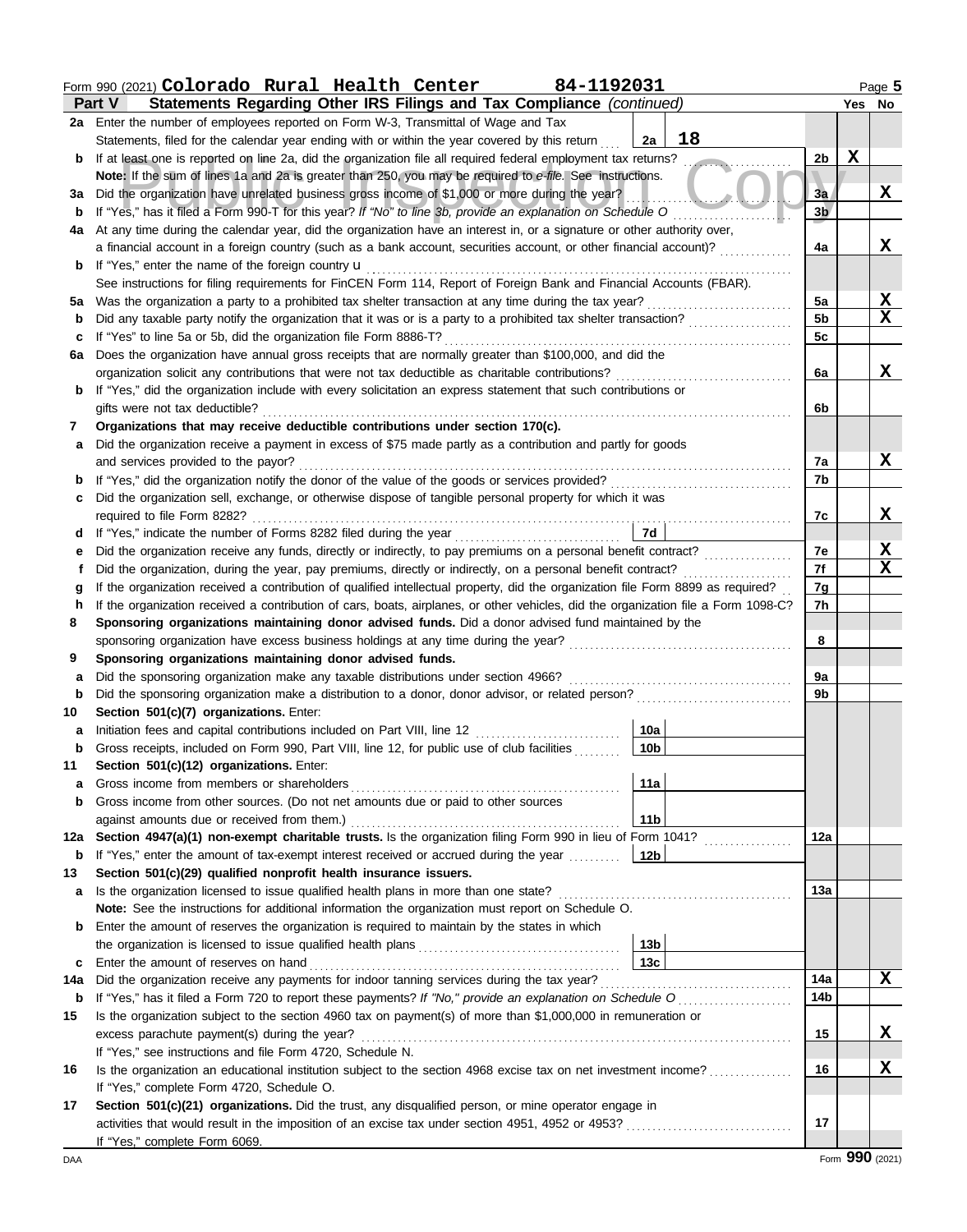|          | 84-1192031<br>Form 990 (2021) Colorado Rural Health Center                                                                                                                                                         |                 |                  | Page 6                  |
|----------|--------------------------------------------------------------------------------------------------------------------------------------------------------------------------------------------------------------------|-----------------|------------------|-------------------------|
|          | Governance, Management, and Disclosure For each "Yes" response to lines 2 through 7b below, and for a "No"<br><b>Part VI</b>                                                                                       |                 |                  |                         |
|          | response to line 8a, 8b, or 10b below, describe the circumstances, processes, or changes on Schedule O. See instructions.                                                                                          |                 |                  |                         |
|          |                                                                                                                                                                                                                    |                 |                  | IXI                     |
|          | Section A. Governing Body and Management                                                                                                                                                                           |                 |                  |                         |
|          |                                                                                                                                                                                                                    |                 | Yes <sub>1</sub> | No.                     |
| 1а       | $6\overline{6}$<br>1a<br>Enter the number of voting members of the governing body at the end of the tax year                                                                                                       |                 |                  |                         |
|          | If there are material differences in voting rights among members of the governing body, or                                                                                                                         |                 |                  |                         |
|          | if the governing body delegated broad authority to an executive committee or similar                                                                                                                               |                 |                  |                         |
|          | committee, explain on Schedule O.                                                                                                                                                                                  |                 |                  |                         |
| b        | 6<br>Enter the number of voting members included on line 1a, above, who are independent<br>1b                                                                                                                      |                 |                  |                         |
| 2        | Did any officer, director, trustee, or key employee have a family relationship or a business relationship with                                                                                                     |                 |                  |                         |
|          | any other officer, director, trustee, or key employee?                                                                                                                                                             | 2               |                  | $\mathbf x$             |
| 3        | Did the organization delegate control over management duties customarily performed by or under the direct                                                                                                          |                 |                  |                         |
|          | supervision of officers, directors, trustees, or key employees to a management company or other person?<br><u> 1999 - Johann Stoff, Amerikaansk kanton o</u>                                                       | 3               |                  | $\mathbf x$             |
| 4        | Did the organization make any significant changes to its governing documents since the prior Form 990 was filed?                                                                                                   | 4               |                  | $\overline{\mathbf{X}}$ |
| 5        | Did the organization become aware during the year of a significant diversion of the organization's assets?                                                                                                         | 5               |                  | $\mathbf X$             |
| 6        | Did the organization have members or stockholders?                                                                                                                                                                 | 6               |                  | $\mathbf X$             |
| 7a       | Did the organization have members, stockholders, or other persons who had the power to elect or appoint                                                                                                            |                 |                  |                         |
|          | one or more members of the governing body?                                                                                                                                                                         | 7a              |                  | X                       |
| b        | Are any governance decisions of the organization reserved to (or subject to approval by) members,                                                                                                                  |                 |                  |                         |
|          | stockholders, or persons other than the governing body?                                                                                                                                                            | 7b              |                  | x                       |
| 8        | Did the organization contemporaneously document the meetings held or written actions undertaken during the year by the following:                                                                                  |                 |                  |                         |
| a        | The governing body?                                                                                                                                                                                                | 8a              | X                |                         |
| b        | Each committee with authority to act on behalf of the governing body?                                                                                                                                              | 8b              | X                |                         |
| 9        | Is there any officer, director, trustee, or key employee listed in Part VII, Section A, who cannot be reached at                                                                                                   |                 |                  |                         |
|          | the organization's mailing address? If "Yes," provide the names and addresses on Schedule O<br>Section B. Policies (This Section B requests information about policies not required by the Internal Revenue Code.) | 9               |                  | X                       |
|          |                                                                                                                                                                                                                    |                 | Yes <sub>1</sub> | No                      |
|          | Did the organization have local chapters, branches, or affiliates?                                                                                                                                                 | 10a             |                  | X                       |
| 10a<br>b | If "Yes," did the organization have written policies and procedures governing the activities of such chapters,                                                                                                     |                 |                  |                         |
|          | affiliates, and branches to ensure their operations are consistent with the organization's exempt purposes?                                                                                                        | 10 <sub>b</sub> |                  |                         |
| 11a      | Has the organization provided a complete copy of this Form 990 to all members of its governing body before filing the form?                                                                                        | 11a             | X                |                         |
| b        | Describe on Schedule O the process, if any, used by the organization to review this Form 990.                                                                                                                      |                 |                  |                         |
| 12a      | Did the organization have a written conflict of interest policy? If "No," go to line 13                                                                                                                            | 12a             | X                |                         |
| b        | Were officers, directors, or trustees, and key employees required to disclose annually interests that could give rise to conflicts?                                                                                | 12 <sub>b</sub> | X                |                         |
|          | Did the organization regularly and consistently monitor and enforce compliance with the policy? If "Yes,"                                                                                                          |                 |                  |                         |
|          | describe on Schedule O how this was done                                                                                                                                                                           | 12c             | X                |                         |
| 13       | Did the organization have a written whistleblower policy?                                                                                                                                                          | 13              | X                |                         |
| 14       | Did the organization have a written document retention and destruction policy?                                                                                                                                     | 14              | X                |                         |
| 15       | Did the process for determining compensation of the following persons include a review and approval by                                                                                                             |                 |                  |                         |
|          | independent persons, comparability data, and contemporaneous substantiation of the deliberation and decision?                                                                                                      |                 |                  |                         |
| a        | The organization's CEO, Executive Director, or top management official                                                                                                                                             | 15a             | X                |                         |
| b        | Other officers or key employees of the organization                                                                                                                                                                | 15b             |                  | X                       |
|          | If "Yes" to line 15a or 15b, describe the process on Schedule O. See instructions.                                                                                                                                 |                 |                  |                         |
|          | 16a Did the organization invest in, contribute assets to, or participate in a joint venture or similar arrangement                                                                                                 |                 |                  |                         |
|          | with a taxable entity during the year?                                                                                                                                                                             | 16a             |                  | X                       |
| b        | If "Yes," did the organization follow a written policy or procedure requiring the organization to evaluate its                                                                                                     |                 |                  |                         |
|          | participation in joint venture arrangements under applicable federal tax law, and take steps to safeguard the                                                                                                      |                 |                  |                         |
|          |                                                                                                                                                                                                                    | 16b             |                  |                         |
|          | <b>Section C. Disclosure</b>                                                                                                                                                                                       |                 |                  |                         |
| 17       | List the states with which a copy of this Form 990 is required to be filed $\mathbf u$ None                                                                                                                        |                 |                  |                         |
| 18       | Section 6104 requires an organization to make its Forms 1023 (1024 or 1024-A, if applicable), 990, and 990-T (section 501(c)                                                                                       |                 |                  |                         |
|          | (3)s only) available for public inspection. Indicate how you made these available. Check all that apply.                                                                                                           |                 |                  |                         |
|          |                                                                                                                                                                                                                    |                 |                  |                         |
| 19       | Describe on Schedule O whether (and if so, how) the organization made its governing documents, conflict of interest policy, and                                                                                    |                 |                  |                         |
|          | financial statements available to the public during the tax year.                                                                                                                                                  |                 |                  |                         |
| 20       | State the name, address, and telephone number of the person who possesses the organization's books and records u                                                                                                   |                 |                  |                         |
|          | 3033 S Parker Road Ste 606<br>Lori Arbuckle                                                                                                                                                                        |                 |                  |                         |

**Aurora CO 80014 303-832-7493**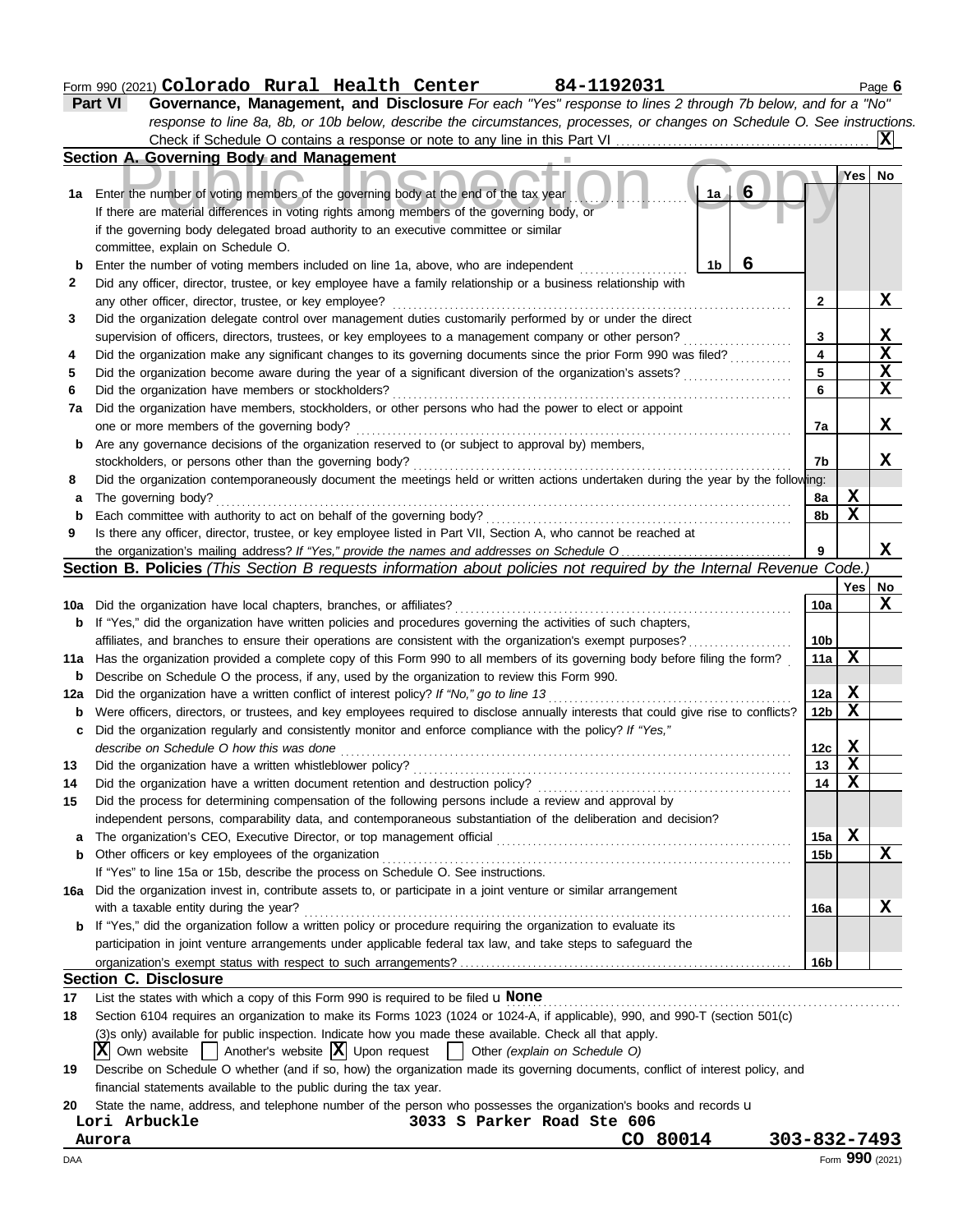**Part VII Compensation of Officers, Directors, Trustees, Key Employees, Highest Compensated Employees, and Independent Contractors**  $\Box$ 

|                                                                                                                                                                                                                                                                                                                                   |                        |                                   |              |          |          |                                                                  |        | Check if Schedule O contains a response or note to any line in this Part VII |                                   |                              |  |  |  |
|-----------------------------------------------------------------------------------------------------------------------------------------------------------------------------------------------------------------------------------------------------------------------------------------------------------------------------------|------------------------|-----------------------------------|--------------|----------|----------|------------------------------------------------------------------|--------|------------------------------------------------------------------------------|-----------------------------------|------------------------------|--|--|--|
| Officers, Directors, Trustees, Key Employees, and Highest Compensated Employees<br>Section A.                                                                                                                                                                                                                                     |                        |                                   |              |          |          |                                                                  |        |                                                                              |                                   |                              |  |  |  |
| 1a Complete this table for all persons required to be listed. Report compensation for the calendar year ending with or within the<br>organization's tax year.                                                                                                                                                                     |                        |                                   |              |          |          |                                                                  |        |                                                                              |                                   |                              |  |  |  |
| • List all of the organization's current officers, directors, trustees (whether individuals or organizations), regardless of amount of<br>compensation. Enter -0- in columns (D), (E), and (F) if no compensation was paid.                                                                                                       |                        |                                   |              |          |          |                                                                  |        |                                                                              |                                   |                              |  |  |  |
| • List all of the organization's current key employees, if any. See instructions for definition of "key employee."                                                                                                                                                                                                                |                        |                                   |              |          |          |                                                                  |        |                                                                              |                                   |                              |  |  |  |
| • List the organization's five current highest compensated employees (other than an officer, director, trustee, or key employee)<br>who received reportable compensation (box 5 of Form W-2, Form 1099-MISC, and/or box 1 of Form 1099-NEC) of more than<br>\$100,000 from the organization and any related organizations.        |                        |                                   |              |          |          |                                                                  |        |                                                                              |                                   |                              |  |  |  |
| • List all of the organization's former officers, key employees, and highest compensated employees who received more than<br>\$100,000 of reportable compensation from the organization and any related organizations.                                                                                                            |                        |                                   |              |          |          |                                                                  |        |                                                                              |                                   |                              |  |  |  |
| • List all of the organization's former directors or trustees that received, in the capacity as a former director or trustee of the<br>organization, more than \$10,000 of reportable compensation from the organization and any related organizations.<br>See the instructions for the order in which to list the persons above. |                        |                                   |              |          |          |                                                                  |        |                                                                              |                                   |                              |  |  |  |
| Check this box if neither the organization nor any related organization compensated any current officer, director, or trustee.                                                                                                                                                                                                    |                        |                                   |              |          |          |                                                                  |        |                                                                              |                                   |                              |  |  |  |
|                                                                                                                                                                                                                                                                                                                                   |                        |                                   |              |          |          |                                                                  |        |                                                                              |                                   |                              |  |  |  |
|                                                                                                                                                                                                                                                                                                                                   |                        |                                   |              | Position | (C)      |                                                                  |        |                                                                              |                                   |                              |  |  |  |
| (A)<br>Name and title                                                                                                                                                                                                                                                                                                             | (B)<br>Average         |                                   |              |          |          | (do not check more than one                                      |        | (D)<br>Reportable                                                            | (E)<br>Reportable                 | (F)<br>Estimated amount      |  |  |  |
|                                                                                                                                                                                                                                                                                                                                   | hours                  |                                   |              |          |          | box, unless person is both an<br>officer and a director/trustee) |        | compensation                                                                 | compensation                      | of other                     |  |  |  |
|                                                                                                                                                                                                                                                                                                                                   | per week               |                                   |              |          |          |                                                                  |        | from the                                                                     | from related                      | compensation                 |  |  |  |
|                                                                                                                                                                                                                                                                                                                                   | (list any<br>hours for |                                   |              | Officer  | Ķey      |                                                                  | Former | organization (W-2/<br>1099-MISC/                                             | organizations (W-2/<br>1099-MISC/ | from the<br>organization and |  |  |  |
|                                                                                                                                                                                                                                                                                                                                   | related                |                                   | nstitutional |          |          |                                                                  |        | 1099-NEC)                                                                    | 1099-NEC)                         | related organizations        |  |  |  |
|                                                                                                                                                                                                                                                                                                                                   | organizations<br>below |                                   |              |          | employee |                                                                  |        |                                                                              |                                   |                              |  |  |  |
|                                                                                                                                                                                                                                                                                                                                   | dotted line)           | Individual trustee<br>or director | trustee      |          |          | Highest compensated<br>employee                                  |        |                                                                              |                                   |                              |  |  |  |
|                                                                                                                                                                                                                                                                                                                                   |                        |                                   |              |          |          |                                                                  |        |                                                                              |                                   |                              |  |  |  |
| (1) Michael Vargas                                                                                                                                                                                                                                                                                                                |                        |                                   |              |          |          |                                                                  |        |                                                                              |                                   |                              |  |  |  |
|                                                                                                                                                                                                                                                                                                                                   | 1.00                   |                                   |              |          |          |                                                                  |        |                                                                              |                                   |                              |  |  |  |
| Chair                                                                                                                                                                                                                                                                                                                             | 0.00                   | X                                 |              | X        |          |                                                                  |        | 0                                                                            | 0                                 | 0                            |  |  |  |
| (2) Doug Miller                                                                                                                                                                                                                                                                                                                   |                        |                                   |              |          |          |                                                                  |        |                                                                              |                                   |                              |  |  |  |
|                                                                                                                                                                                                                                                                                                                                   | 1.00                   |                                   |              |          |          |                                                                  |        |                                                                              |                                   |                              |  |  |  |
| Vice Chair                                                                                                                                                                                                                                                                                                                        | 0.00                   | X                                 |              | X        |          |                                                                  |        | 0                                                                            | 0                                 | 0                            |  |  |  |
| (3) Peter Edis                                                                                                                                                                                                                                                                                                                    |                        |                                   |              |          |          |                                                                  |        |                                                                              |                                   |                              |  |  |  |
|                                                                                                                                                                                                                                                                                                                                   | 1.00                   |                                   |              |          |          |                                                                  |        |                                                                              |                                   |                              |  |  |  |
| Secretary/Treasurer                                                                                                                                                                                                                                                                                                               | 0.00                   | X                                 |              | X        |          |                                                                  |        | 0                                                                            | 0                                 | 0                            |  |  |  |
| (4) Jason McCormick                                                                                                                                                                                                                                                                                                               |                        |                                   |              |          |          |                                                                  |        |                                                                              |                                   |                              |  |  |  |
|                                                                                                                                                                                                                                                                                                                                   | 1.00                   |                                   |              |          |          |                                                                  |        |                                                                              |                                   |                              |  |  |  |
| Board Member                                                                                                                                                                                                                                                                                                                      | 0.00                   | $\mathbf x$                       |              |          |          |                                                                  |        | 0                                                                            | 0                                 | 0                            |  |  |  |
| (5) Tammy Dunker                                                                                                                                                                                                                                                                                                                  |                        |                                   |              |          |          |                                                                  |        |                                                                              |                                   |                              |  |  |  |
|                                                                                                                                                                                                                                                                                                                                   | 1.00                   |                                   |              |          |          |                                                                  |        |                                                                              |                                   |                              |  |  |  |
| Board Member                                                                                                                                                                                                                                                                                                                      |                        | $\mathbf x$                       |              |          |          |                                                                  |        | 0                                                                            | $\Omega$                          |                              |  |  |  |
|                                                                                                                                                                                                                                                                                                                                   | 0.00                   |                                   |              |          |          |                                                                  |        |                                                                              |                                   | 0                            |  |  |  |
| (6) Jennifer Riley                                                                                                                                                                                                                                                                                                                |                        |                                   |              |          |          |                                                                  |        |                                                                              |                                   |                              |  |  |  |
|                                                                                                                                                                                                                                                                                                                                   | 1.00                   |                                   |              |          |          |                                                                  |        |                                                                              |                                   |                              |  |  |  |
| Board Member                                                                                                                                                                                                                                                                                                                      | 0.00                   | X                                 |              |          |          |                                                                  |        | 0                                                                            | $\mathbf 0$                       | 0                            |  |  |  |
| (7) John Leavitt                                                                                                                                                                                                                                                                                                                  |                        |                                   |              |          |          |                                                                  |        |                                                                              |                                   |                              |  |  |  |
|                                                                                                                                                                                                                                                                                                                                   | 1.00                   |                                   |              |          |          |                                                                  |        |                                                                              |                                   |                              |  |  |  |
| Board Member                                                                                                                                                                                                                                                                                                                      | 0.00                   | X                                 |              |          |          |                                                                  |        | 0                                                                            | $\mathbf 0$                       | $\mathbf 0$                  |  |  |  |
| (8) Michelle Mills                                                                                                                                                                                                                                                                                                                |                        |                                   |              |          |          |                                                                  |        |                                                                              |                                   |                              |  |  |  |
|                                                                                                                                                                                                                                                                                                                                   | 40.00                  |                                   |              |          |          |                                                                  |        |                                                                              |                                   |                              |  |  |  |
| CEO                                                                                                                                                                                                                                                                                                                               | 0.00                   |                                   |              | X        |          |                                                                  |        | 239,352                                                                      | $\mathbf 0$                       | <u>7,774</u>                 |  |  |  |
| (9) Lori Arbuckle                                                                                                                                                                                                                                                                                                                 |                        |                                   |              |          |          |                                                                  |        |                                                                              |                                   |                              |  |  |  |
|                                                                                                                                                                                                                                                                                                                                   | 40.00                  |                                   |              |          |          |                                                                  |        |                                                                              |                                   |                              |  |  |  |
| Director of Finance                                                                                                                                                                                                                                                                                                               | 0.00                   |                                   |              | X        |          |                                                                  |        | 119,468                                                                      | 0                                 | 9,783                        |  |  |  |
| (10) Sara Leahy                                                                                                                                                                                                                                                                                                                   |                        |                                   |              |          |          |                                                                  |        |                                                                              |                                   |                              |  |  |  |

**0.00 X 113,532 0 9,567**

**(11)**

Member Services Dir **1986** 

**40.00**

. . . . . . . . . . . . . . . . . . . . . . . . . . . . . . . . . . . . . . . . . . . . . . . . . . . . .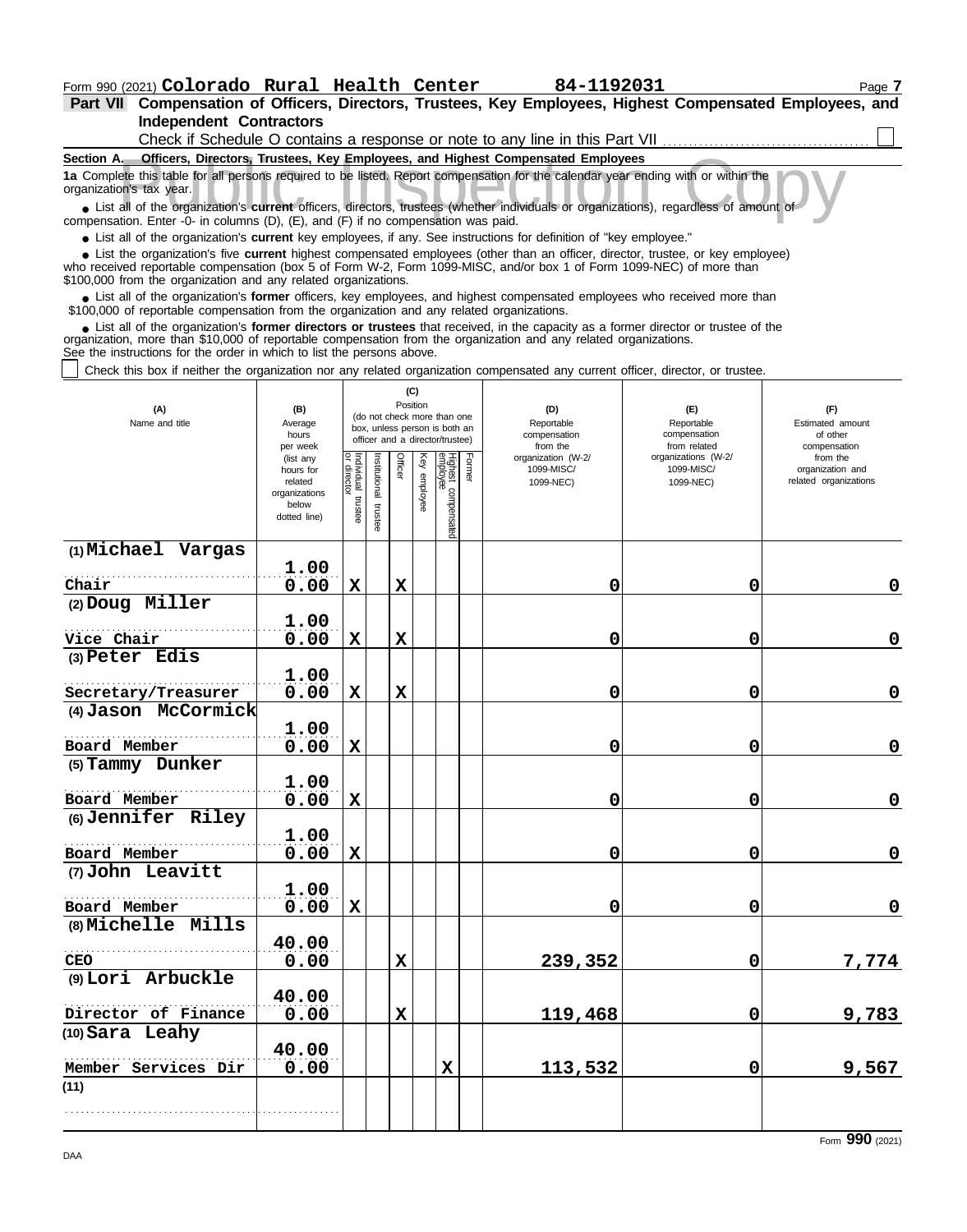|        |          | Form 990 (2021) Colorado Rural Health Center                                   |                                                                                                                    |                                   |                          |                                                                                                                        |                     |                                 |        | 84-1192031                                                                                                                                                                                                                                                                                                                    |                                                                                                                                                                                                                                                        |                                                                                                              |                     | Page 8  |
|--------|----------|--------------------------------------------------------------------------------|--------------------------------------------------------------------------------------------------------------------|-----------------------------------|--------------------------|------------------------------------------------------------------------------------------------------------------------|---------------------|---------------------------------|--------|-------------------------------------------------------------------------------------------------------------------------------------------------------------------------------------------------------------------------------------------------------------------------------------------------------------------------------|--------------------------------------------------------------------------------------------------------------------------------------------------------------------------------------------------------------------------------------------------------|--------------------------------------------------------------------------------------------------------------|---------------------|---------|
|        | Part VII |                                                                                |                                                                                                                    |                                   |                          |                                                                                                                        |                     |                                 |        |                                                                                                                                                                                                                                                                                                                               | Section A. Officers, Directors, Trustees, Key Employees, and Highest Compensated Employees (continued)                                                                                                                                                 |                                                                                                              |                     |         |
|        |          | (A)<br>Name and title<br>Pub                                                   | (B)<br>Average<br>hours<br>per week<br>(list any<br>hours for<br>related<br>organizations<br>below<br>dotted line) | Individual trustee<br>or director | Institutional<br>trustee | Position<br>(do not check more than one<br>box, unless person is both an<br>officer and a director/trustee)<br>Officer | (C)<br>Key employee | Highest compensated<br>employee | Former | (D)<br>Reportable<br>compensation<br>from the<br>organization (W-2/<br>1099-MISC/<br>1099-NEC)                                                                                                                                                                                                                                | (E)<br>Reportable<br>compensation<br>from related<br>organizations (W-2/<br>1099-MISC/<br>1099-NEC)                                                                                                                                                    | (F)<br>Estimated amount<br>of other<br>compensation<br>from the<br>organization and<br>related organizations |                     |         |
|        |          |                                                                                |                                                                                                                    |                                   |                          |                                                                                                                        |                     |                                 |        |                                                                                                                                                                                                                                                                                                                               |                                                                                                                                                                                                                                                        |                                                                                                              |                     |         |
|        |          |                                                                                |                                                                                                                    |                                   |                          |                                                                                                                        |                     |                                 |        |                                                                                                                                                                                                                                                                                                                               |                                                                                                                                                                                                                                                        |                                                                                                              |                     |         |
|        |          |                                                                                |                                                                                                                    |                                   |                          |                                                                                                                        |                     |                                 |        |                                                                                                                                                                                                                                                                                                                               |                                                                                                                                                                                                                                                        |                                                                                                              |                     |         |
|        |          |                                                                                |                                                                                                                    |                                   |                          |                                                                                                                        |                     |                                 |        |                                                                                                                                                                                                                                                                                                                               |                                                                                                                                                                                                                                                        |                                                                                                              |                     |         |
|        |          |                                                                                |                                                                                                                    |                                   |                          |                                                                                                                        |                     |                                 |        |                                                                                                                                                                                                                                                                                                                               |                                                                                                                                                                                                                                                        |                                                                                                              |                     |         |
|        |          |                                                                                |                                                                                                                    |                                   |                          |                                                                                                                        |                     |                                 |        |                                                                                                                                                                                                                                                                                                                               |                                                                                                                                                                                                                                                        |                                                                                                              |                     |         |
|        |          |                                                                                |                                                                                                                    |                                   |                          |                                                                                                                        |                     |                                 |        |                                                                                                                                                                                                                                                                                                                               |                                                                                                                                                                                                                                                        |                                                                                                              |                     |         |
|        |          |                                                                                |                                                                                                                    |                                   |                          |                                                                                                                        |                     |                                 |        |                                                                                                                                                                                                                                                                                                                               |                                                                                                                                                                                                                                                        |                                                                                                              |                     |         |
|        |          | Total from continuation sheets to Part VII, Section A                          |                                                                                                                    |                                   |                          |                                                                                                                        |                     |                                 | u<br>u | 472,352                                                                                                                                                                                                                                                                                                                       |                                                                                                                                                                                                                                                        |                                                                                                              | 27,124              |         |
| 2      |          | reportable compensation from the organization $\mathbf{u}$                     |                                                                                                                    |                                   |                          |                                                                                                                        |                     |                                 |        | 472,352<br>Total number of individuals (including but not limited to those listed above) who received more than \$100,000 of                                                                                                                                                                                                  |                                                                                                                                                                                                                                                        |                                                                                                              | 27,124              |         |
|        |          |                                                                                |                                                                                                                    |                                   |                          |                                                                                                                        |                     |                                 |        |                                                                                                                                                                                                                                                                                                                               |                                                                                                                                                                                                                                                        |                                                                                                              | Yes                 | No      |
| 3<br>4 |          |                                                                                |                                                                                                                    |                                   |                          |                                                                                                                        |                     |                                 |        | Did the organization list any former officer, director, trustee, key employee, or highest compensated<br>For any individual listed on line 1a, is the sum of reportable compensation and other compensation from the<br>organization and related organizations greater than \$150,000? If "Yes," complete Schedule J for such |                                                                                                                                                                                                                                                        | 3                                                                                                            |                     | X       |
| 5      |          |                                                                                |                                                                                                                    |                                   |                          |                                                                                                                        |                     |                                 |        | Did any person listed on line 1a receive or accrue compensation from any unrelated organization or individual                                                                                                                                                                                                                 |                                                                                                                                                                                                                                                        | 4                                                                                                            | X                   |         |
|        |          |                                                                                |                                                                                                                    |                                   |                          |                                                                                                                        |                     |                                 |        |                                                                                                                                                                                                                                                                                                                               |                                                                                                                                                                                                                                                        | 5                                                                                                            |                     | X       |
| 1      |          | Section B. Independent Contractors                                             |                                                                                                                    |                                   |                          |                                                                                                                        |                     |                                 |        |                                                                                                                                                                                                                                                                                                                               | Complete this table for your five highest compensated independent contractors that received more than \$100,000 of<br>compensation from the organization. Report compensation for the calendar year ending with or within the organization's tax year. |                                                                                                              |                     |         |
|        |          |                                                                                | (A)<br>Name and business address                                                                                   |                                   |                          |                                                                                                                        |                     |                                 |        |                                                                                                                                                                                                                                                                                                                               | (B)<br>Description of services                                                                                                                                                                                                                         |                                                                                                              | (C)<br>Compensation |         |
|        |          | David Ginsberg Healthcare Consulting Monte Alto Way                            |                                                                                                                    |                                   |                          |                                                                                                                        |                     |                                 |        |                                                                                                                                                                                                                                                                                                                               |                                                                                                                                                                                                                                                        |                                                                                                              |                     |         |
|        | Santa Fe |                                                                                |                                                                                                                    | NM 87508                          |                          |                                                                                                                        |                     |                                 |        | HIT Consulting                                                                                                                                                                                                                                                                                                                |                                                                                                                                                                                                                                                        |                                                                                                              |                     | 254,513 |
|        | Denver   | Haugen Consulting Group, Inc.                                                  |                                                                                                                    | CO 80222                          |                          |                                                                                                                        |                     |                                 |        | 1685 \$ Colorado Blvd Suite S 272<br>Project Mgmt                                                                                                                                                                                                                                                                             |                                                                                                                                                                                                                                                        |                                                                                                              |                     | 146,178 |
|        |          |                                                                                |                                                                                                                    |                                   |                          |                                                                                                                        |                     |                                 |        |                                                                                                                                                                                                                                                                                                                               |                                                                                                                                                                                                                                                        |                                                                                                              |                     |         |
|        |          |                                                                                |                                                                                                                    |                                   |                          |                                                                                                                        |                     |                                 |        |                                                                                                                                                                                                                                                                                                                               |                                                                                                                                                                                                                                                        |                                                                                                              |                     |         |
|        |          |                                                                                |                                                                                                                    |                                   |                          |                                                                                                                        |                     |                                 |        |                                                                                                                                                                                                                                                                                                                               |                                                                                                                                                                                                                                                        |                                                                                                              |                     |         |
| 2      |          | received more than \$100,000 of compensation from the organization $\mathbf u$ |                                                                                                                    |                                   |                          |                                                                                                                        |                     |                                 |        | Total number of independent contractors (including but not limited to those listed above) who                                                                                                                                                                                                                                 | 2                                                                                                                                                                                                                                                      |                                                                                                              |                     |         |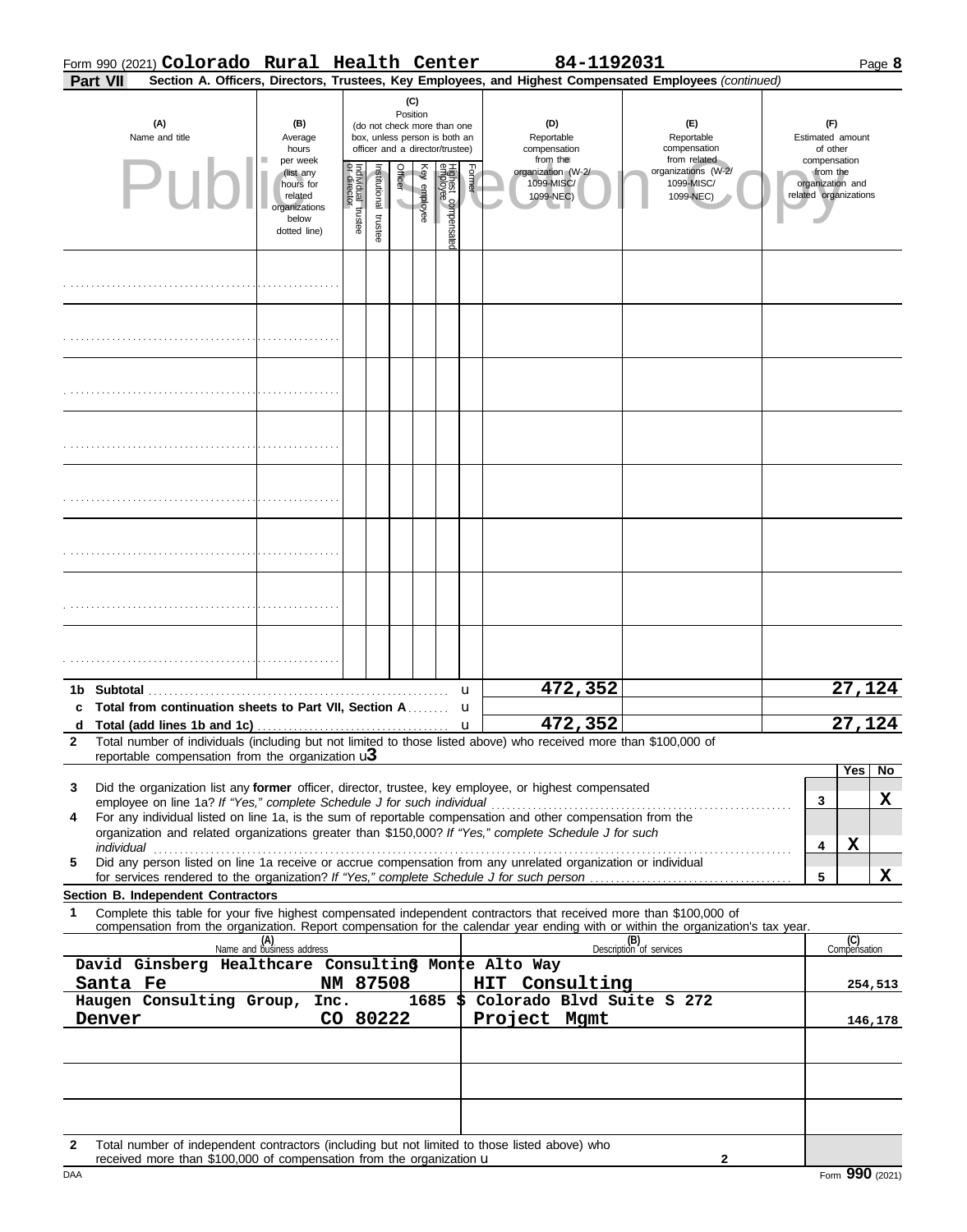|                                                           |                                                        |                                                                                     |                |                                          |  |                      |           | function revenue | business revenue | from tax under<br>sections 512-514 |
|-----------------------------------------------------------|--------------------------------------------------------|-------------------------------------------------------------------------------------|----------------|------------------------------------------|--|----------------------|-----------|------------------|------------------|------------------------------------|
|                                                           |                                                        |                                                                                     |                |                                          |  |                      |           |                  |                  |                                    |
| Contributions, Gifts, Grants<br>and Other Similar Amounts |                                                        | 1a Federated campaigns                                                              |                | 1a                                       |  |                      |           |                  |                  |                                    |
|                                                           |                                                        | <b>b</b> Membership dues                                                            |                | 1 <sub>b</sub>                           |  | 131,496              |           |                  |                  |                                    |
|                                                           |                                                        | c Fundraising events                                                                |                | 1 <sub>c</sub>                           |  |                      |           |                  |                  |                                    |
|                                                           |                                                        |                                                                                     |                |                                          |  |                      |           |                  |                  |                                    |
|                                                           |                                                        | d Related organizations                                                             |                | 1 <sub>d</sub>                           |  |                      |           |                  |                  |                                    |
|                                                           |                                                        | e Government grants (contributions)                                                 |                | 1e                                       |  | 1,674,764            |           |                  |                  |                                    |
|                                                           |                                                        | f All other contributions, gifts, grants,<br>and similar amounts not included above |                | 1f                                       |  | 325,685              |           |                  |                  |                                    |
|                                                           |                                                        | g Noncash contributions included in                                                 |                |                                          |  |                      |           |                  |                  |                                    |
|                                                           |                                                        |                                                                                     |                | 1g $\vert$ \$                            |  | 6,958                |           |                  |                  |                                    |
|                                                           |                                                        |                                                                                     |                |                                          |  | u                    | 2,131,945 |                  |                  |                                    |
|                                                           |                                                        |                                                                                     |                |                                          |  | <b>Business Code</b> |           |                  |                  |                                    |
|                                                           |                                                        |                                                                                     |                |                                          |  | 900099               | 1,030,048 | 1,030,048        |                  |                                    |
| Program Service<br>Revenue                                | Contracted Services<br>2a<br>Technical Assistance Fees |                                                                                     |                |                                          |  | 900099               | 106,606   | 106,606          |                  |                                    |
|                                                           | b                                                      |                                                                                     |                | <u>.</u><br>1986 - Johann Land, amerikan |  |                      |           |                  |                  |                                    |
|                                                           | c                                                      | Conferences & Workshops                                                             |                | .                                        |  | 900099               | 104,292   | 104,292          |                  |                                    |
|                                                           | d                                                      |                                                                                     |                |                                          |  |                      |           |                  |                  |                                    |
|                                                           |                                                        |                                                                                     |                |                                          |  |                      |           |                  |                  |                                    |
|                                                           |                                                        | f All other program service revenue                                                 |                |                                          |  |                      |           |                  |                  |                                    |
|                                                           |                                                        |                                                                                     |                |                                          |  | $\mathbf u$          | 1,240,946 |                  |                  |                                    |
|                                                           | 3.                                                     | Investment income (including dividends, interest, and                               |                |                                          |  |                      |           |                  |                  |                                    |
|                                                           |                                                        |                                                                                     |                |                                          |  | $\mathbf u$          | 2,185     |                  |                  | 2,185                              |
|                                                           |                                                        |                                                                                     |                |                                          |  |                      |           |                  |                  |                                    |
|                                                           | 4                                                      | Income from investment of tax-exempt bond proceeds                                  |                |                                          |  | u                    |           |                  |                  |                                    |
|                                                           | 5                                                      |                                                                                     |                |                                          |  | u                    |           |                  |                  |                                    |
|                                                           |                                                        |                                                                                     | (i) Real       |                                          |  | (ii) Personal        |           |                  |                  |                                    |
|                                                           |                                                        | 6a Gross rents<br>6a                                                                |                |                                          |  |                      |           |                  |                  |                                    |
|                                                           |                                                        | 6b<br><b>b</b> Less: rental expenses                                                |                |                                          |  |                      |           |                  |                  |                                    |
|                                                           |                                                        | <b>c</b> Rental inc. or (loss)<br>6с                                                |                |                                          |  |                      |           |                  |                  |                                    |
|                                                           | d                                                      |                                                                                     |                |                                          |  | u                    |           |                  |                  |                                    |
|                                                           |                                                        | <b>7a</b> Gross amount from                                                         | (i) Securities |                                          |  | (ii) Other           |           |                  |                  |                                    |
|                                                           |                                                        | sales of assets                                                                     |                |                                          |  |                      |           |                  |                  |                                    |
|                                                           |                                                        | 7a<br>other than inventory                                                          |                |                                          |  |                      |           |                  |                  |                                    |
| Revenue                                                   |                                                        | <b>b</b> Less: cost or other                                                        |                |                                          |  |                      |           |                  |                  |                                    |
|                                                           |                                                        | basis and sales exps.<br>7b                                                         |                |                                          |  |                      |           |                  |                  |                                    |
|                                                           |                                                        | c Gain or (loss)<br>7c                                                              |                |                                          |  |                      |           |                  |                  |                                    |
| <b>Other</b>                                              |                                                        |                                                                                     |                |                                          |  | u                    |           |                  |                  |                                    |
|                                                           |                                                        | 8a Gross income from fundraising events                                             |                |                                          |  |                      |           |                  |                  |                                    |
|                                                           |                                                        | (not including $$$                                                                  | .              |                                          |  |                      |           |                  |                  |                                    |
|                                                           |                                                        | of contributions reported on line                                                   |                |                                          |  |                      |           |                  |                  |                                    |
|                                                           |                                                        | 1c). See Part IV, line 18                                                           |                | 8а                                       |  |                      |           |                  |                  |                                    |
|                                                           |                                                        | <b>b</b> Less: direct expenses [[1][[1][1][1][1]                                    |                | 8b                                       |  |                      |           |                  |                  |                                    |
|                                                           |                                                        |                                                                                     |                |                                          |  |                      |           |                  |                  |                                    |
|                                                           |                                                        |                                                                                     |                |                                          |  |                      |           |                  |                  |                                    |
|                                                           |                                                        | 9a Gross income from gaming                                                         |                |                                          |  |                      |           |                  |                  |                                    |
|                                                           |                                                        | activities. See Part IV, line 19                                                    |                | 9а                                       |  |                      |           |                  |                  |                                    |
|                                                           |                                                        | <b>b</b> Less: direct expenses                                                      |                | 9b                                       |  |                      |           |                  |                  |                                    |
|                                                           |                                                        | c Net income or (loss) from gaming activities                                       |                |                                          |  | u                    |           |                  |                  |                                    |
|                                                           |                                                        | 10a Gross sales of inventory, less                                                  |                |                                          |  |                      |           |                  |                  |                                    |
|                                                           |                                                        | returns and allowances                                                              |                | 10a                                      |  |                      |           |                  |                  |                                    |
|                                                           |                                                        | <b>b</b> Less: cost of goods sold                                                   |                | 10b                                      |  |                      |           |                  |                  |                                    |
|                                                           |                                                        | <b>c</b> Net income or (loss) from sales of inventory                               |                |                                          |  | u                    |           |                  |                  |                                    |
|                                                           |                                                        |                                                                                     |                |                                          |  | <b>Business Code</b> |           |                  |                  |                                    |
|                                                           |                                                        |                                                                                     |                |                                          |  |                      |           |                  |                  |                                    |
|                                                           |                                                        | 11a Miscellaneous Income                                                            |                |                                          |  | 900099               | 7,121     |                  |                  | 7,121                              |
|                                                           | b                                                      |                                                                                     |                |                                          |  |                      |           |                  |                  |                                    |
|                                                           |                                                        |                                                                                     |                |                                          |  |                      |           |                  |                  |                                    |
| Miscellaneous<br>Revenue                                  |                                                        |                                                                                     |                |                                          |  |                      |           |                  |                  |                                    |
|                                                           |                                                        |                                                                                     |                |                                          |  | u                    | 7,121     |                  |                  |                                    |
|                                                           |                                                        |                                                                                     |                |                                          |  | u                    | 3,382,197 | 1,240,946        | 0                | 9,306                              |
|                                                           |                                                        |                                                                                     |                |                                          |  |                      |           |                  |                  |                                    |

## **(A) (B) (C) (D)** Total revenue Related or exempt Unrelated Revenue excluded Check if Schedule O contains a response or note to any line in this Part VIII ................................

**Colorado Rural Health Center 84-1192031**

**Part VIII Statement of Revenue**

Form 990 (2021) Page **9**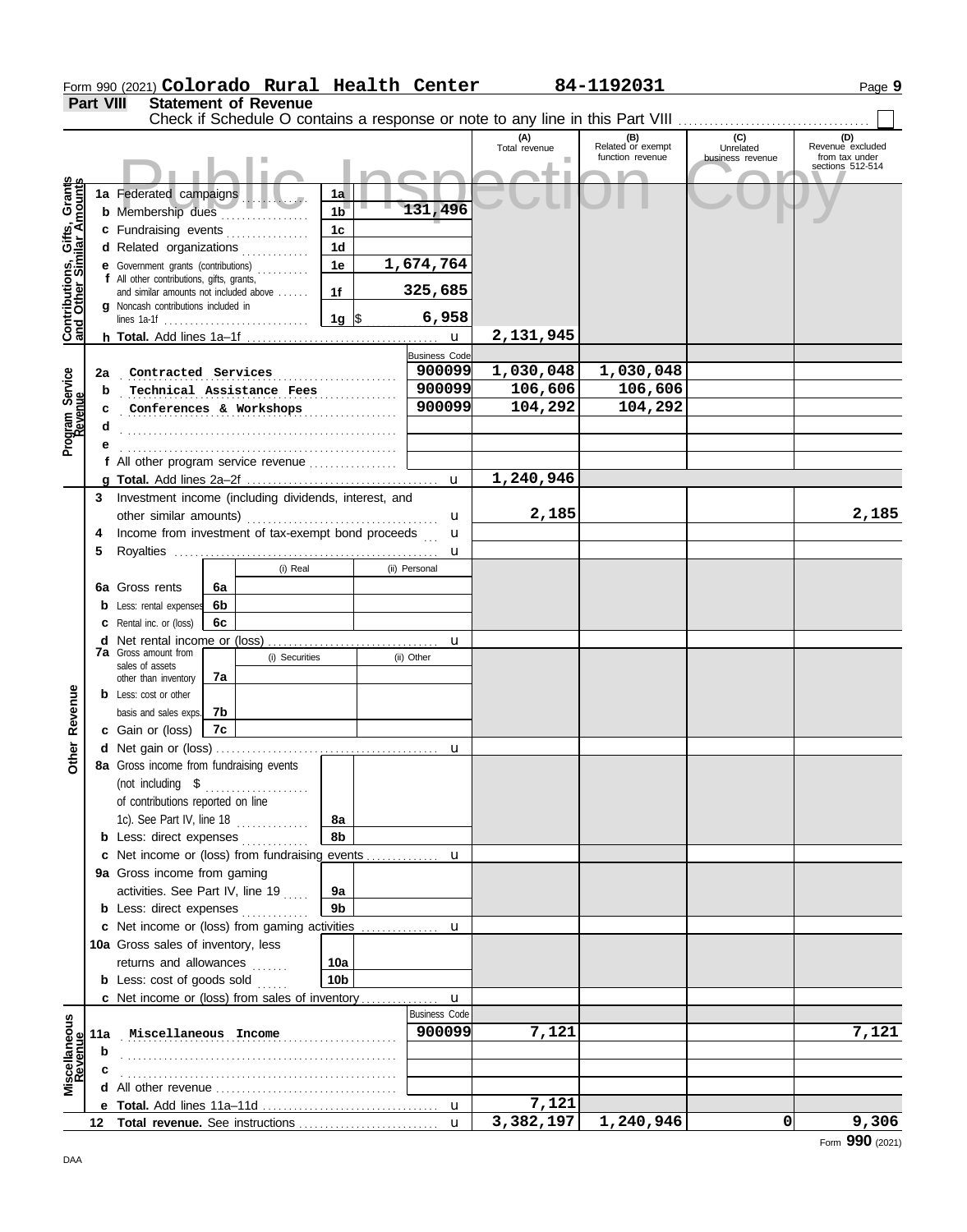# Form 990 (2021) Page **10 Colorado Rural Health Center 84-1192031**

**Part IX Statement of Functional Expenses**

|             | Section 501(c)(3) and 501(c)(4) organizations must complete all columns. All other organizations must complete column (A).<br>Check if Schedule O contains a response or note to any line in this Part IX                                                                                                                                                                                                   |                       |                                    |                                    |                         |
|-------------|-------------------------------------------------------------------------------------------------------------------------------------------------------------------------------------------------------------------------------------------------------------------------------------------------------------------------------------------------------------------------------------------------------------|-----------------------|------------------------------------|------------------------------------|-------------------------|
|             | Do not include amounts reported on lines 6b, $\n  tb$                                                                                                                                                                                                                                                                                                                                                       |                       |                                    | (C)                                | $ \mathbf{x} $<br>(D)   |
|             | 8b, 9b, and 10b of Part VIII.                                                                                                                                                                                                                                                                                                                                                                               | (A)<br>Total expenses | (B)<br>Program service<br>expenses | Management and<br>general expenses | Fundraising<br>expenses |
| $\mathbf 1$ | Grants and other assistance to domestic organizations<br>and domestic governments. See Part IV, line 21                                                                                                                                                                                                                                                                                                     | 347,644               | 347,644                            |                                    |                         |
|             | 2 Grants and other assistance to domestic                                                                                                                                                                                                                                                                                                                                                                   |                       |                                    |                                    |                         |
|             | individuals. See Part IV, line 22                                                                                                                                                                                                                                                                                                                                                                           | 102,928               | 102,928                            |                                    |                         |
| 3           | Grants and other assistance to foreign                                                                                                                                                                                                                                                                                                                                                                      |                       |                                    |                                    |                         |
|             | organizations, foreign governments, and                                                                                                                                                                                                                                                                                                                                                                     |                       |                                    |                                    |                         |
|             | foreign individuals. See Part IV, lines 15 and 16                                                                                                                                                                                                                                                                                                                                                           |                       |                                    |                                    |                         |
| 4           | Benefits paid to or for members                                                                                                                                                                                                                                                                                                                                                                             |                       |                                    |                                    |                         |
| 5           | Compensation of current officers, directors,                                                                                                                                                                                                                                                                                                                                                                |                       |                                    |                                    |                         |
|             | trustees, and key employees                                                                                                                                                                                                                                                                                                                                                                                 | 380,580               | 296,852                            | 79,922                             | 3,806                   |
| 6           | Compensation not included above to disqualified                                                                                                                                                                                                                                                                                                                                                             |                       |                                    |                                    |                         |
|             | persons (as defined under section 4958(f)(1)) and                                                                                                                                                                                                                                                                                                                                                           |                       |                                    |                                    |                         |
|             | persons described in section 4958(c)(3)(B)                                                                                                                                                                                                                                                                                                                                                                  |                       |                                    |                                    |                         |
| 7           | Other salaries and wages                                                                                                                                                                                                                                                                                                                                                                                    | 990,379               | 776,656                            | 207,152                            | 6,571                   |
| 8           | Pension plan accruals and contributions (include                                                                                                                                                                                                                                                                                                                                                            |                       |                                    |                                    |                         |
|             | section 401(k) and 403(b) employer contributions)                                                                                                                                                                                                                                                                                                                                                           | 25,933                | 20,269                             | 5,488                              | $\frac{176}{2,411}$     |
| 9           | Other employee benefits                                                                                                                                                                                                                                                                                                                                                                                     | 73,036                | 46,311                             | $\overline{24,314}$                |                         |
| 10          |                                                                                                                                                                                                                                                                                                                                                                                                             | 103,111               | 80,542                             | 21,772                             | 797                     |
| 11          | Fees for services (nonemployees):                                                                                                                                                                                                                                                                                                                                                                           |                       |                                    |                                    |                         |
| a           | Management                                                                                                                                                                                                                                                                                                                                                                                                  |                       |                                    |                                    |                         |
| b           |                                                                                                                                                                                                                                                                                                                                                                                                             | 2,243<br>20,500       |                                    | 2,243<br>20,500                    |                         |
|             |                                                                                                                                                                                                                                                                                                                                                                                                             |                       |                                    |                                    |                         |
| d           | Lobbying<br>e Professional fundraising services. See Part IV, line 17                                                                                                                                                                                                                                                                                                                                       |                       |                                    |                                    |                         |
| Ť.          | Investment management fees                                                                                                                                                                                                                                                                                                                                                                                  |                       |                                    |                                    |                         |
| g           | Other. (If line 11g amount exceeds 10% of line 25, column                                                                                                                                                                                                                                                                                                                                                   |                       |                                    |                                    |                         |
|             | (A) amount, list line 11g expenses on Schedule O.)                                                                                                                                                                                                                                                                                                                                                          | 375,942               | 359,261                            | <u>13,935</u>                      | 2,746                   |
|             | 12 Advertising and promotion                                                                                                                                                                                                                                                                                                                                                                                |                       |                                    |                                    |                         |
| 13          | Office expenses                                                                                                                                                                                                                                                                                                                                                                                             | 34,301                | 21,898                             | 12,260                             | <u> 143</u>             |
| 14          | Information technology                                                                                                                                                                                                                                                                                                                                                                                      | 26,919                | 15,826                             | 10,693                             | $\overline{400}$        |
| 15          |                                                                                                                                                                                                                                                                                                                                                                                                             |                       |                                    |                                    |                         |
| 16          |                                                                                                                                                                                                                                                                                                                                                                                                             | 168,982               | 107,022                            | 56,327                             | 5,633                   |
| 17          |                                                                                                                                                                                                                                                                                                                                                                                                             | 12,796                | 9,447                              | 3,349                              |                         |
| 18          | Payments of travel or entertainment expenses                                                                                                                                                                                                                                                                                                                                                                |                       |                                    |                                    |                         |
|             | for any federal, state, or local public officials                                                                                                                                                                                                                                                                                                                                                           |                       |                                    |                                    |                         |
| 19          | Conferences, conventions, and meetings                                                                                                                                                                                                                                                                                                                                                                      | 119,006               | 118,322                            | 684                                |                         |
| 20          | $\textbf{Interest} \hspace{1.5cm} \textbf{1} \textbf{1} \textbf{1} \textbf{2} \textbf{3} \textbf{4} \textbf{5} \textbf{6} \textbf{6} \textbf{7} \textbf{8} \textbf{8} \textbf{9} \textbf{10} \textbf{10} \textbf{11} \textbf{12} \textbf{13} \textbf{14} \textbf{15} \textbf{16} \textbf{17} \textbf{18} \textbf{18} \textbf{18} \textbf{19} \textbf{19} \textbf{19} \textbf{19} \textbf{19} \textbf{19} \$ |                       |                                    |                                    |                         |
| 21          | Payments to affiliates                                                                                                                                                                                                                                                                                                                                                                                      |                       |                                    |                                    |                         |
| 22          | Depreciation, depletion, and amortization                                                                                                                                                                                                                                                                                                                                                                   | 994                   | 812                                | 175                                | 7                       |
| 23          |                                                                                                                                                                                                                                                                                                                                                                                                             | 9,780                 |                                    | 9,780                              |                         |
| 24          | Other expenses. Itemize expenses not covered                                                                                                                                                                                                                                                                                                                                                                |                       |                                    |                                    |                         |
|             | above (List miscellaneous expenses on line 24e. If                                                                                                                                                                                                                                                                                                                                                          |                       |                                    |                                    |                         |
|             | line 24e amount exceeds 10% of line 25, column                                                                                                                                                                                                                                                                                                                                                              |                       |                                    |                                    |                         |
|             | (A) amount, list line 24e expenses on Schedule O.)                                                                                                                                                                                                                                                                                                                                                          |                       |                                    |                                    |                         |
| a           | Professional Development                                                                                                                                                                                                                                                                                                                                                                                    | 7,767                 | 5,698                              | 1,154                              | 915                     |
| b           |                                                                                                                                                                                                                                                                                                                                                                                                             |                       |                                    |                                    |                         |
| c           |                                                                                                                                                                                                                                                                                                                                                                                                             |                       |                                    |                                    |                         |
| d           |                                                                                                                                                                                                                                                                                                                                                                                                             |                       |                                    |                                    |                         |
| е           | All other expenses                                                                                                                                                                                                                                                                                                                                                                                          | <u>65,561</u>         | 62,057                             | 3,374                              | 130                     |
| 25<br>26    | Total functional expenses. Add lines 1 through 24e<br>Joint costs. Complete this line only if the                                                                                                                                                                                                                                                                                                           | 2,868,402             | 2,371,545                          | 473,122                            | 23,735                  |
|             | organization reported in column (B) joint costs                                                                                                                                                                                                                                                                                                                                                             |                       |                                    |                                    |                         |
|             | from a combined educational campaign and<br>fundraising solicitation. Check here $\mathbf{u}$   if                                                                                                                                                                                                                                                                                                          |                       |                                    |                                    |                         |
|             | following SOP 98-2 (ASC 958-720).                                                                                                                                                                                                                                                                                                                                                                           |                       |                                    |                                    |                         |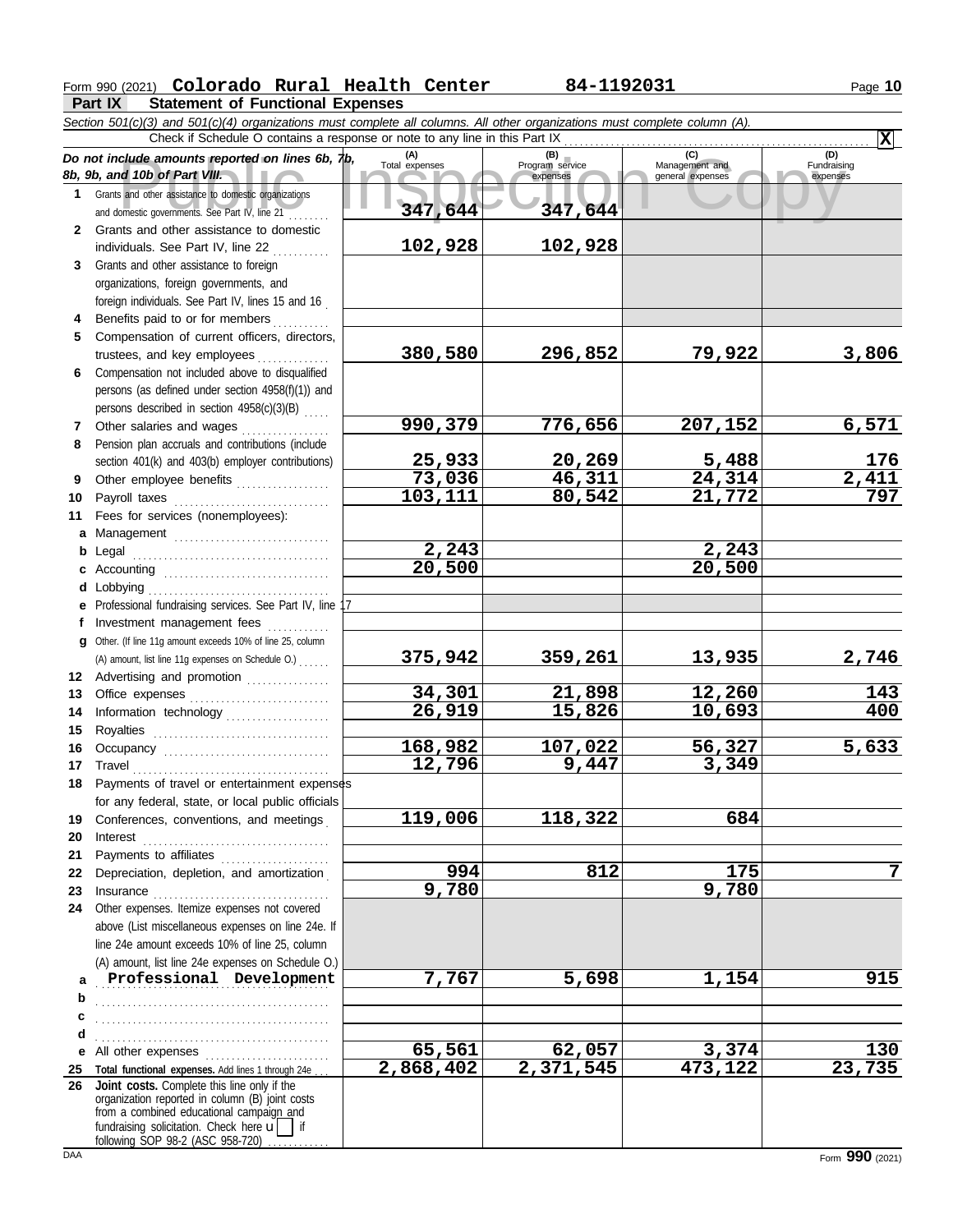### Form 990 (2021) Page **11 Colorado Rural Health Center 84-1192031**

| Part X<br><b>Balance Sheet</b>                                                                                                                                                                                              |                                   |                  |  |  |  |  |  |  |  |
|-----------------------------------------------------------------------------------------------------------------------------------------------------------------------------------------------------------------------------|-----------------------------------|------------------|--|--|--|--|--|--|--|
| Check if Schedule O contains a response or note to any line in this Part X                                                                                                                                                  |                                   |                  |  |  |  |  |  |  |  |
| (A)<br>(B)                                                                                                                                                                                                                  |                                   |                  |  |  |  |  |  |  |  |
| Beginning of year                                                                                                                                                                                                           |                                   | End of year      |  |  |  |  |  |  |  |
| Cash—non-interest-bearing<br>1                                                                                                                                                                                              | 762,163<br>$\sqrt{1}$             | 1,656,341        |  |  |  |  |  |  |  |
| 2                                                                                                                                                                                                                           | 726,107<br>$\mathbf{z}$           | 245,571          |  |  |  |  |  |  |  |
| 3                                                                                                                                                                                                                           | 96,986<br>$\overline{\mathbf{3}}$ | 148,445          |  |  |  |  |  |  |  |
| Accounts receivable, net<br>4                                                                                                                                                                                               | 35,311<br>4                       | 122,710          |  |  |  |  |  |  |  |
| Loans and other receivables from any current or former officer, director,<br>5                                                                                                                                              |                                   |                  |  |  |  |  |  |  |  |
| trustee, key employee, creator or founder, substantial contributor, or 35%                                                                                                                                                  |                                   |                  |  |  |  |  |  |  |  |
| controlled entity or family member of any of these persons                                                                                                                                                                  | 5                                 |                  |  |  |  |  |  |  |  |
| Loans and other receivables from other disqualified persons (as defined<br>6                                                                                                                                                |                                   |                  |  |  |  |  |  |  |  |
| under section $4958(f)(1)$ ), and persons described in section $4958(c)(3)(B)$ <sub>.</sub>                                                                                                                                 | 6                                 |                  |  |  |  |  |  |  |  |
| Assets<br>Notes and loans receivable, net<br>7                                                                                                                                                                              | $\overline{7}$                    |                  |  |  |  |  |  |  |  |
| Inventories for sale or use<br>8                                                                                                                                                                                            | 8                                 |                  |  |  |  |  |  |  |  |
| Prepaid expenses and deferred charges<br>9                                                                                                                                                                                  | 55,865<br>9                       | 57,979           |  |  |  |  |  |  |  |
| 10a Land, buildings, and equipment: cost or other                                                                                                                                                                           |                                   |                  |  |  |  |  |  |  |  |
| 218,458                                                                                                                                                                                                                     |                                   |                  |  |  |  |  |  |  |  |
| 207,038<br>10 <sub>b</sub><br><b>b</b> Less: accumulated depreciation<br>.                                                                                                                                                  | 995<br>10 <sub>c</sub>            | 11,420           |  |  |  |  |  |  |  |
| Investments--publicly traded securities<br>11                                                                                                                                                                               | 11                                |                  |  |  |  |  |  |  |  |
| 12                                                                                                                                                                                                                          | $12 \,$                           |                  |  |  |  |  |  |  |  |
| 13                                                                                                                                                                                                                          | 13                                |                  |  |  |  |  |  |  |  |
| Intangible assets<br>14                                                                                                                                                                                                     | 14<br>15                          |                  |  |  |  |  |  |  |  |
| 15                                                                                                                                                                                                                          | $\overline{1,677,427}$<br>16      | 2,242,466        |  |  |  |  |  |  |  |
| 16<br>17                                                                                                                                                                                                                    | 107,728<br>17                     | 159,267          |  |  |  |  |  |  |  |
| Grants payable<br>18                                                                                                                                                                                                        | 18                                |                  |  |  |  |  |  |  |  |
| Deferred revenue<br>19                                                                                                                                                                                                      | 127,395<br>19                     | 127,100          |  |  |  |  |  |  |  |
| Tax-exempt bond liabilities<br>20                                                                                                                                                                                           | 20                                |                  |  |  |  |  |  |  |  |
| Escrow or custodial account liability. Complete Part IV of Schedule D<br>21                                                                                                                                                 | 21                                |                  |  |  |  |  |  |  |  |
| Loans and other payables to any current or former officer, director,<br>22                                                                                                                                                  |                                   |                  |  |  |  |  |  |  |  |
| Liabilities<br>trustee, key employee, creator or founder, substantial contributor, or 35%                                                                                                                                   |                                   |                  |  |  |  |  |  |  |  |
|                                                                                                                                                                                                                             | 22                                |                  |  |  |  |  |  |  |  |
| Secured mortgages and notes payable to unrelated third parties<br>23                                                                                                                                                        | 23                                |                  |  |  |  |  |  |  |  |
| Unsecured notes and loans payable to unrelated third parties<br>24                                                                                                                                                          | 24                                |                  |  |  |  |  |  |  |  |
| Other liabilities (including federal income tax, payables to related third<br>25                                                                                                                                            |                                   |                  |  |  |  |  |  |  |  |
| parties, and other liabilities not included on lines 17-24). Complete Part X                                                                                                                                                |                                   |                  |  |  |  |  |  |  |  |
| of Schedule D                                                                                                                                                                                                               | 25                                |                  |  |  |  |  |  |  |  |
| 26                                                                                                                                                                                                                          | 235,123<br>26                     | 286,367          |  |  |  |  |  |  |  |
| Organizations that follow FASB ASC 958, check here $\boxed{\text{X}}$                                                                                                                                                       |                                   |                  |  |  |  |  |  |  |  |
| and complete lines 27, 28, 32, and 33.                                                                                                                                                                                      |                                   |                  |  |  |  |  |  |  |  |
| Net assets without donor restrictions<br>27                                                                                                                                                                                 | 1,283,676<br>${\bf 27}$           | <u>1,910,295</u> |  |  |  |  |  |  |  |
| Net assets with donor restrictions<br>28                                                                                                                                                                                    | 158,628<br>28                     | 45,804           |  |  |  |  |  |  |  |
| Organizations that do not follow FASB ASC 958, check here u                                                                                                                                                                 |                                   |                  |  |  |  |  |  |  |  |
| and complete lines 29 through 33.                                                                                                                                                                                           | 29                                |                  |  |  |  |  |  |  |  |
| Capital stock or trust principal, or current funds<br>29<br>Paid-in or capital surplus, or land, building, or equipment fund<br>30                                                                                          | 30                                |                  |  |  |  |  |  |  |  |
| Assets or Fund Balances<br><u> 1999 - Johann Stoff, martin Stoff, martin Stoff, martin Stoff, martin Stoff, martin Stoff, martin Stoff, marti</u><br>Retained earnings, endowment, accumulated income, or other funds<br>31 | 31                                |                  |  |  |  |  |  |  |  |
| Net<br>Total net assets or fund balances<br>32                                                                                                                                                                              | 1,442,304<br>32                   | 1,956,099        |  |  |  |  |  |  |  |
|                                                                                                                                                                                                                             |                                   |                  |  |  |  |  |  |  |  |

Form **990** (2021)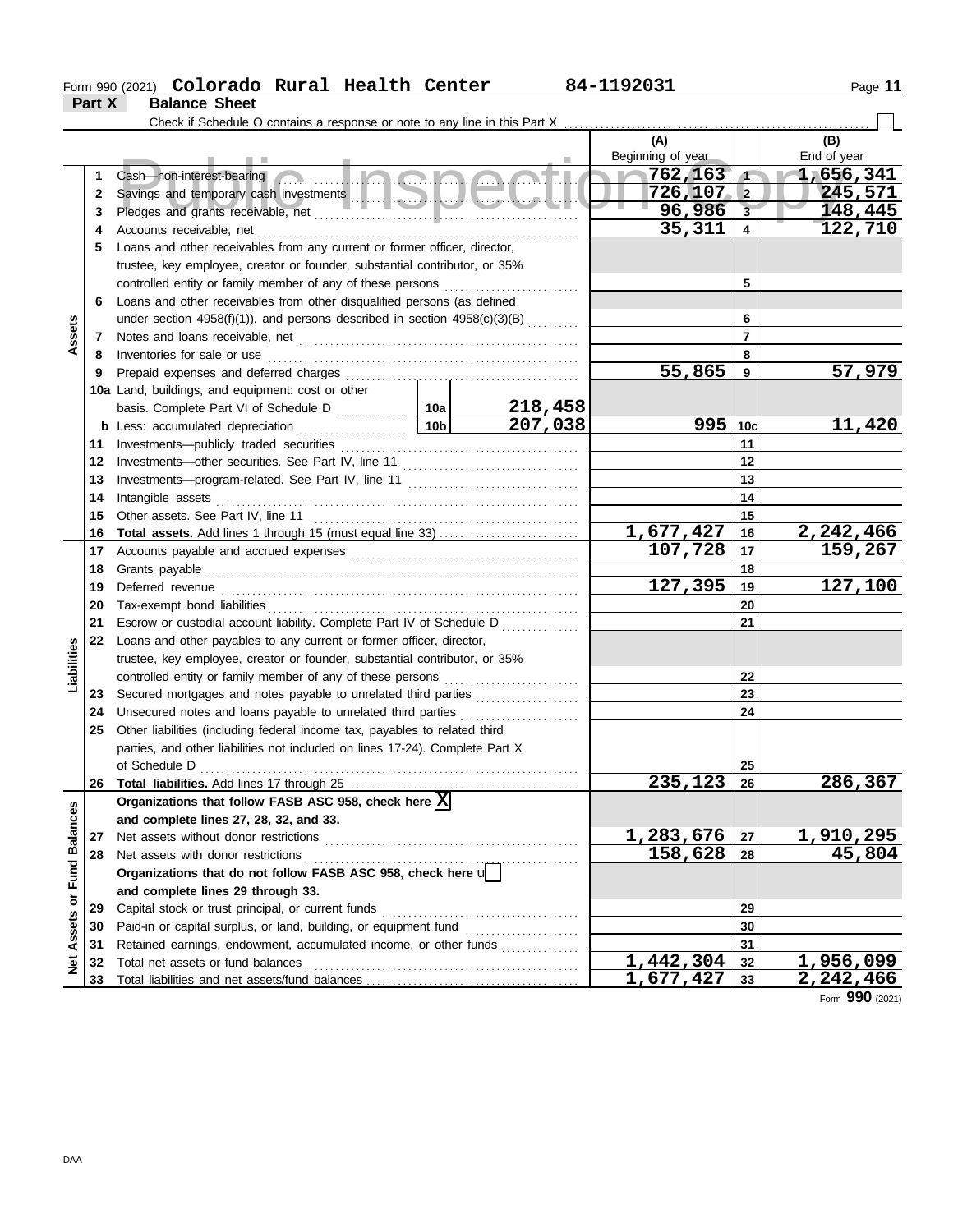|    | 84-1192031<br>Form 990 (2021) $\bf Colorado~ Rural~ Health~Center$                                                                                                                                                             |                         |                  |         | Page 12         |
|----|--------------------------------------------------------------------------------------------------------------------------------------------------------------------------------------------------------------------------------|-------------------------|------------------|---------|-----------------|
|    | Part XI<br><b>Reconciliation of Net Assets</b>                                                                                                                                                                                 |                         |                  |         |                 |
|    | Check if Schedule O contains a response or note to any line in this Part XI                                                                                                                                                    |                         |                  |         |                 |
| 1. |                                                                                                                                                                                                                                | $\mathbf{1}$            | 3,382,197        |         |                 |
| 2  |                                                                                                                                                                                                                                | $\overline{2}$          | 2,868,402        |         |                 |
| 3  | Revenue less expenses. Subtract line 2 from line 1                                                                                                                                                                             | $\overline{\mathbf{3}}$ |                  | 513,795 |                 |
| 4  |                                                                                                                                                                                                                                | 4                       | 1,442,304        |         |                 |
| 5  |                                                                                                                                                                                                                                |                         |                  |         |                 |
| 6  |                                                                                                                                                                                                                                | 6                       |                  |         |                 |
| 7  | Investment expenses with a construction of the construction of the construction of the construction of the construction of the construction of the construction of the construction of the construction of the construction of | $\overline{7}$          |                  |         |                 |
| 8  |                                                                                                                                                                                                                                | 8                       |                  |         |                 |
| 9  |                                                                                                                                                                                                                                | 9                       |                  |         |                 |
| 10 | Net assets or fund balances at end of year. Combine lines 3 through 9 (must equal Part X, line                                                                                                                                 |                         |                  |         |                 |
|    | $32$ , column $(B)$ )                                                                                                                                                                                                          | 10                      | <u>1,956,099</u> |         |                 |
|    | <b>Financial Statements and Reporting</b><br><b>Part XII</b>                                                                                                                                                                   |                         |                  |         |                 |
|    |                                                                                                                                                                                                                                |                         |                  |         |                 |
|    |                                                                                                                                                                                                                                |                         |                  | Yes     | No              |
| 1. | $\mathbf{X}$ Accrual<br>Accounting method used to prepare the Form 990:     Cash<br>Other                                                                                                                                      |                         |                  |         |                 |
|    | If the organization changed its method of accounting from a prior year or checked "Other," explain on                                                                                                                          |                         |                  |         |                 |
|    | Schedule O.                                                                                                                                                                                                                    |                         |                  |         |                 |
|    | 2a Were the organization's financial statements compiled or reviewed by an independent accountant?                                                                                                                             |                         | 2a               |         | x               |
|    | If "Yes," check a box below to indicate whether the financial statements for the year were compiled or                                                                                                                         |                         |                  |         |                 |
|    | reviewed on a separate basis, consolidated basis, or both:                                                                                                                                                                     |                         |                  |         |                 |
|    | Consolidated basis<br>Separate basis<br>  Both consolidated and separate basis                                                                                                                                                 |                         |                  |         |                 |
|    | <b>b</b> Were the organization's financial statements audited by an independent accountant?                                                                                                                                    |                         | 2b               | x       |                 |
|    | If "Yes," check a box below to indicate whether the financial statements for the year were audited on a                                                                                                                        |                         |                  |         |                 |
|    | separate basis, consolidated basis, or both:                                                                                                                                                                                   |                         |                  |         |                 |
|    | $ \mathbf{X} $ Separate basis<br>Consolidated basis<br>Both consolidated and separate basis                                                                                                                                    |                         |                  |         |                 |
|    | c If "Yes" to line 2a or 2b, does the organization have a committee that assumes responsibility for oversight of                                                                                                               |                         |                  |         |                 |
|    | the audit, review, or compilation of its financial statements and selection of an independent accountant?                                                                                                                      |                         | 2c               | X       |                 |
|    | If the organization changed either its oversight process or selection process during the tax year, explain on                                                                                                                  |                         |                  |         |                 |
|    | Schedule O.                                                                                                                                                                                                                    |                         |                  |         |                 |
|    | 3a As a result of a federal award, was the organization required to undergo an audit or audits as set forth in the                                                                                                             |                         |                  |         |                 |
|    | Single Audit Act and OMB Circular A-133?                                                                                                                                                                                       |                         | 3a               | Х       |                 |
|    | b If "Yes," did the organization undergo the required audit or audits? If the organization did not undergo the                                                                                                                 |                         |                  |         |                 |
|    | required audit or audits, explain why on Schedule O and describe any steps taken to undergo such audits                                                                                                                        |                         | 3b               | Х       |                 |
|    |                                                                                                                                                                                                                                |                         |                  |         | Form 990 (2021) |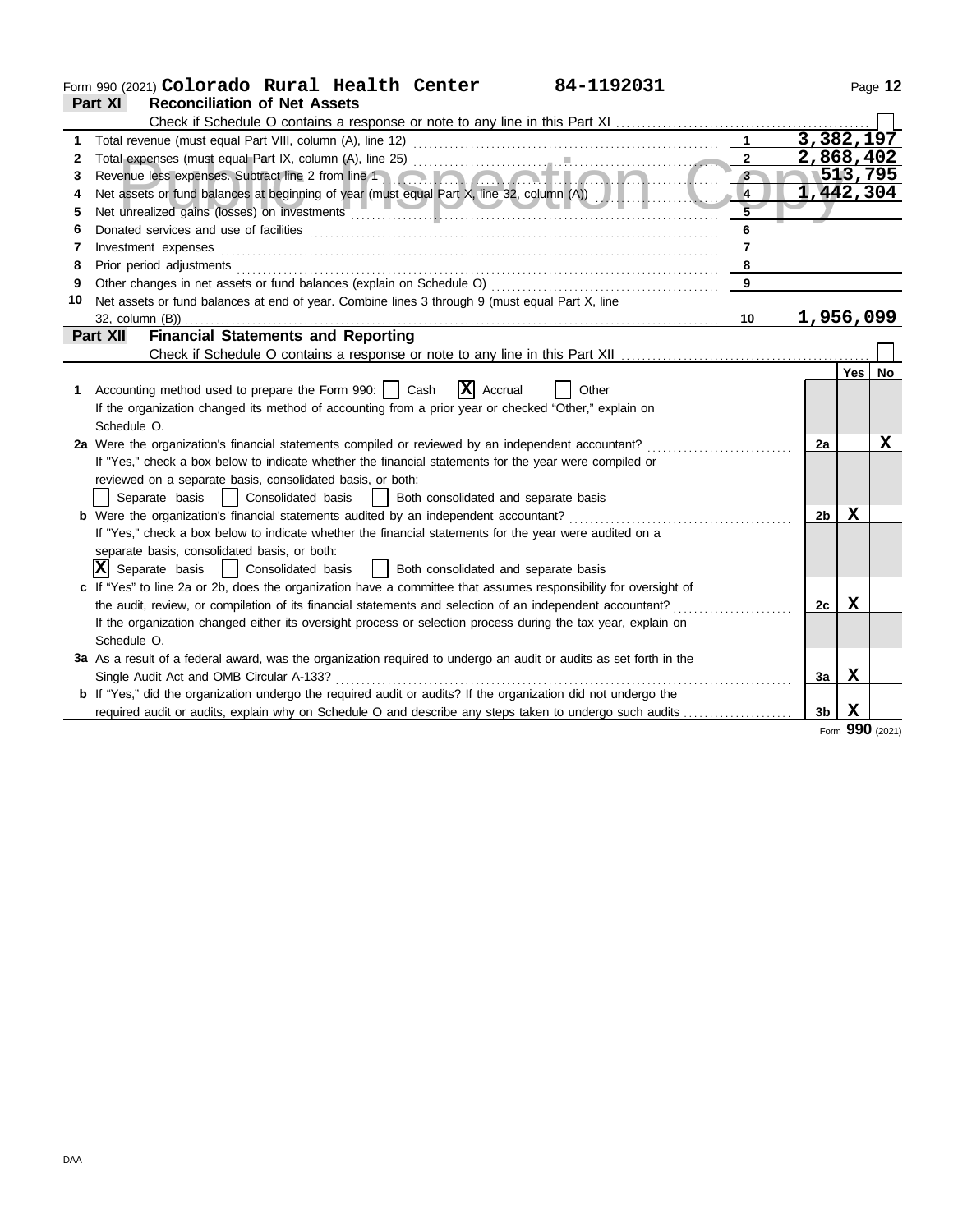|            | <b>SCHEDULE A</b>          |  |                                                            | <b>Public Charity Status and Public Support</b>                                                                                                                                                                                                             |                          |                                       |                        |            | OMB No. 1545-0047                       |  |  |
|------------|----------------------------|--|------------------------------------------------------------|-------------------------------------------------------------------------------------------------------------------------------------------------------------------------------------------------------------------------------------------------------------|--------------------------|---------------------------------------|------------------------|------------|-----------------------------------------|--|--|
| (Form 990) |                            |  |                                                            | Complete if the organization is a section 501(c)(3) organization or a section $4947(a)(1)$ nonexempt charitable trust.                                                                                                                                      |                          |                                       |                        |            |                                         |  |  |
|            | Department of the Treasury |  |                                                            | La Attach to Form 990 or Form 990-EZ.<br>Open to Public                                                                                                                                                                                                     |                          |                                       |                        |            |                                         |  |  |
|            | Internal Revenue Service   |  |                                                            | <b>u</b> Go to <i>www.irs.gov/Form990</i> for instructions and the latest information.                                                                                                                                                                      |                          |                                       |                        |            | Inspection                              |  |  |
|            | Name of the organization   |  |                                                            | Colorado Rural Health Center                                                                                                                                                                                                                                |                          |                                       |                        | 84-1192031 | Employer identification number          |  |  |
| Part I     |                            |  |                                                            | Reason for Public Charity Status. (All organizations must complete this part.) See instructions.                                                                                                                                                            |                          |                                       |                        |            |                                         |  |  |
|            |                            |  |                                                            | The organization is not a private foundation because it is: (For lines 1 through 12, check only one box.)                                                                                                                                                   |                          |                                       |                        |            |                                         |  |  |
| 1          |                            |  |                                                            | A church, convention of churches, or association of churches described in section 170(b)(1)(A)(i).                                                                                                                                                          |                          |                                       |                        |            |                                         |  |  |
| 2<br>3     |                            |  |                                                            | A school described in section 170(b)(1)(A)(ii). (Attach Schedule E (Form 990).)<br>A hospital or a cooperative hospital service organization described in section 170(b)(1)(A)(iii).                                                                        |                          |                                       |                        |            |                                         |  |  |
|            |                            |  |                                                            | A medical research organization operated in conjunction with a hospital described in section 170(b)(1)(A)(iii). Enter the hospital's name,                                                                                                                  |                          |                                       |                        |            |                                         |  |  |
|            | city, and state:           |  |                                                            |                                                                                                                                                                                                                                                             |                          |                                       |                        |            |                                         |  |  |
| 5          |                            |  |                                                            | An organization operated for the benefit of a college or university owned or operated by a governmental unit described in                                                                                                                                   |                          |                                       |                        |            |                                         |  |  |
|            |                            |  | section 170(b)(1)(A)(iv). (Complete Part II.)              |                                                                                                                                                                                                                                                             |                          |                                       |                        |            |                                         |  |  |
| 6          | X                          |  |                                                            | A federal, state, or local government or governmental unit described in section 170(b)(1)(A)(v).<br>An organization that normally receives a substantial part of its support from a governmental unit or from the general public                            |                          |                                       |                        |            |                                         |  |  |
| 7          |                            |  | described in section 170(b)(1)(A)(vi). (Complete Part II.) |                                                                                                                                                                                                                                                             |                          |                                       |                        |            |                                         |  |  |
| 8          |                            |  |                                                            | A community trust described in section 170(b)(1)(A)(vi). (Complete Part II.)                                                                                                                                                                                |                          |                                       |                        |            |                                         |  |  |
| 9          |                            |  |                                                            | An agricultural research organization described in section 170(b)(1)(A)(ix) operated in conjunction with a land-grant college                                                                                                                               |                          |                                       |                        |            |                                         |  |  |
|            | university:                |  |                                                            | or university or a non-land-grant college of agriculture (see instructions). Enter the name, city, and state of the college or                                                                                                                              |                          |                                       |                        |            |                                         |  |  |
| 10         |                            |  |                                                            | An organization that normally receives (1) more than 33 1/3% of its support from contributions, membership fees, and gross                                                                                                                                  |                          |                                       |                        |            |                                         |  |  |
|            |                            |  |                                                            | receipts from activities related to its exempt functions, subject to certain exceptions; and (2) no more than 331/3% of its<br>support from gross investment income and unrelated business taxable income (less section 511 tax) from businesses            |                          |                                       |                        |            |                                         |  |  |
|            |                            |  |                                                            | acquired by the organization after June 30, 1975. See section 509(a)(2). (Complete Part III.)                                                                                                                                                               |                          |                                       |                        |            |                                         |  |  |
| 11         |                            |  |                                                            | An organization organized and operated exclusively to test for public safety. See section 509(a)(4).                                                                                                                                                        |                          |                                       |                        |            |                                         |  |  |
| 12         |                            |  |                                                            | An organization organized and operated exclusively for the benefit of, to perform the functions of, or to carry out the purposes of                                                                                                                         |                          |                                       |                        |            |                                         |  |  |
|            |                            |  |                                                            | one or more publicly supported organizations described in section 509(a)(1) or section 509(a)(2). See section 509(a)(3). Check<br>the box on lines 12a through 12d that describes the type of supporting organization and complete lines 12e, 12f, and 12g. |                          |                                       |                        |            |                                         |  |  |
| a          |                            |  |                                                            | Type I. A supporting organization operated, supervised, or controlled by its supported organization(s), typically by giving                                                                                                                                 |                          |                                       |                        |            |                                         |  |  |
|            |                            |  |                                                            | the supported organization(s) the power to regularly appoint or elect a majority of the directors or trustees of the                                                                                                                                        |                          |                                       |                        |            |                                         |  |  |
|            |                            |  |                                                            | supporting organization. You must complete Part IV, Sections A and B.                                                                                                                                                                                       |                          |                                       |                        |            |                                         |  |  |
|            | b                          |  |                                                            | Type II. A supporting organization supervised or controlled in connection with its supported organization(s), by having<br>control or management of the supporting organization vested in the same persons that control or manage the supported             |                          |                                       |                        |            |                                         |  |  |
|            |                            |  |                                                            | organization(s). You must complete Part IV, Sections A and C.                                                                                                                                                                                               |                          |                                       |                        |            |                                         |  |  |
| c          |                            |  |                                                            | Type III functionally integrated. A supporting organization operated in connection with, and functionally integrated with,<br>its supported organization(s) (see instructions). You must complete Part IV, Sections A, D, and E.                            |                          |                                       |                        |            |                                         |  |  |
|            | d                          |  |                                                            | Type III non-functionally integrated. A supporting organization operated in connection with its supported organization(s)                                                                                                                                   |                          |                                       |                        |            |                                         |  |  |
|            |                            |  |                                                            | that is not functionally integrated. The organization generally must satisfy a distribution requirement and an attentiveness<br>requirement (see instructions). You must complete Part IV, Sections A and D, and Part V.                                    |                          |                                       |                        |            |                                         |  |  |
|            | е                          |  |                                                            | Check this box if the organization received a written determination from the IRS that it is a Type I, Type II, Type III                                                                                                                                     |                          |                                       |                        |            |                                         |  |  |
|            |                            |  |                                                            | functionally integrated, or Type III non-functionally integrated supporting organization.                                                                                                                                                                   |                          |                                       |                        |            |                                         |  |  |
| f          | g                          |  | Enter the number of supported organizations                | Provide the following information about the supported organization(s).                                                                                                                                                                                      |                          |                                       |                        |            |                                         |  |  |
|            | (i) Name of supported      |  | (ii) EIN                                                   | (iii) Type of organization                                                                                                                                                                                                                                  | (iv) Is the organization |                                       | (v) Amount of monetary |            | (vi) Amount of                          |  |  |
|            | organization               |  |                                                            | (described on lines 1-10                                                                                                                                                                                                                                    |                          | listed in your governing<br>document? | support (see           |            | other support (see                      |  |  |
|            |                            |  |                                                            | above (see instructions))                                                                                                                                                                                                                                   | Yes                      | No                                    | instructions)          |            | instructions)                           |  |  |
| (A)        |                            |  |                                                            |                                                                                                                                                                                                                                                             |                          |                                       |                        |            |                                         |  |  |
|            |                            |  |                                                            |                                                                                                                                                                                                                                                             |                          |                                       |                        |            |                                         |  |  |
| (B)        |                            |  |                                                            |                                                                                                                                                                                                                                                             |                          |                                       |                        |            |                                         |  |  |
| (C)        |                            |  |                                                            |                                                                                                                                                                                                                                                             |                          |                                       |                        |            |                                         |  |  |
| (D)        |                            |  |                                                            |                                                                                                                                                                                                                                                             |                          |                                       |                        |            |                                         |  |  |
| (E)        |                            |  |                                                            |                                                                                                                                                                                                                                                             |                          |                                       |                        |            |                                         |  |  |
| Total      |                            |  |                                                            |                                                                                                                                                                                                                                                             |                          |                                       |                        |            |                                         |  |  |
|            |                            |  |                                                            |                                                                                                                                                                                                                                                             |                          |                                       |                        |            | $A / F_{\text{max}}$ $000 \text{ } 200$ |  |  |

**For Paperwork Reduction Act Notice, see the Instructions for Form 990 or 990-EZ.**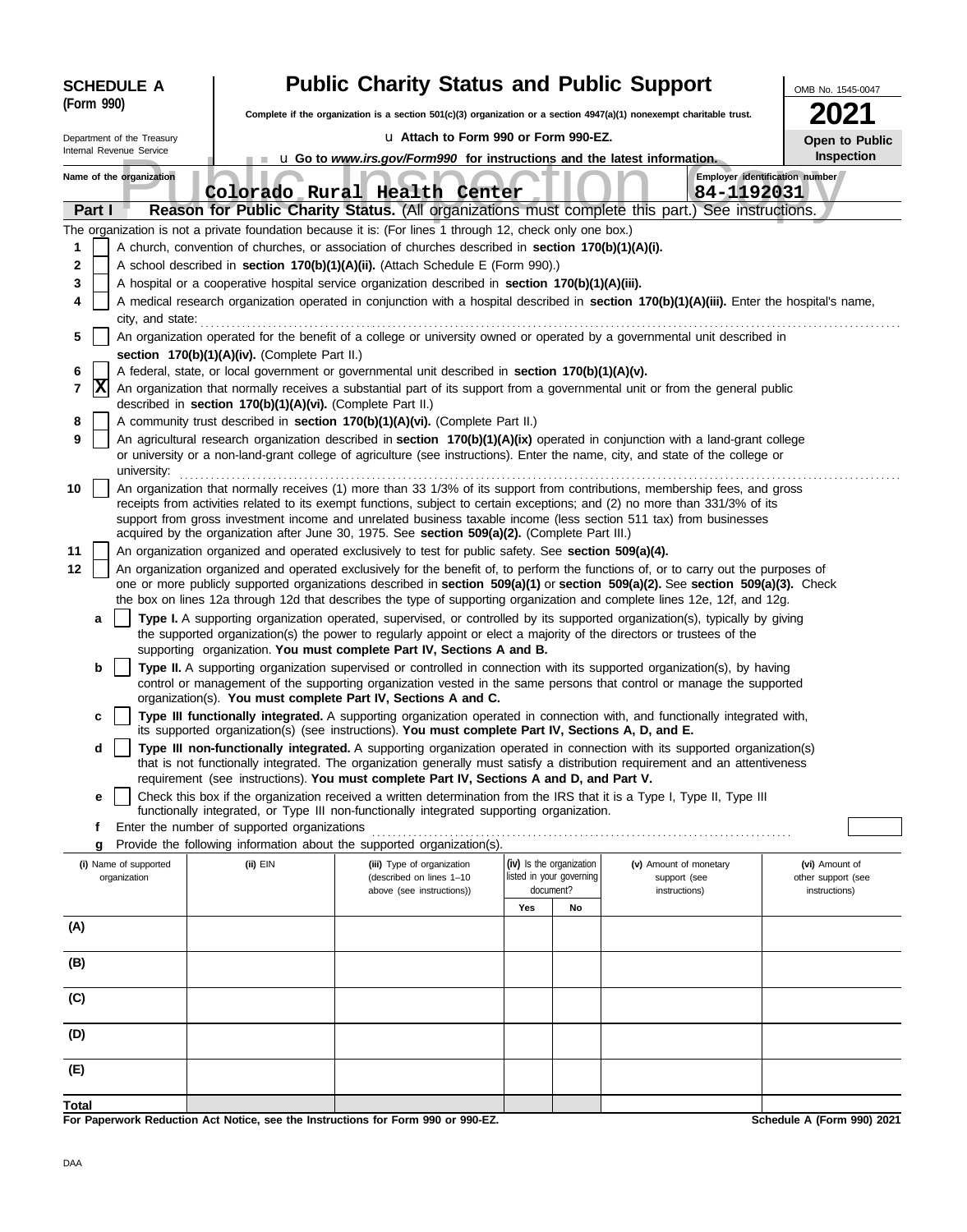| Support Schedule for Organizations Described in Sections 170(b)(1)(A)(iv) and 170(b)(1)(A)(vi)<br>Part II<br>(Complete only if you checked the box on line 5, 7, or 8 of Part I or if the organization failed to qualify under<br>Part III. If the organization fails to qualify under the tests listed below, please complete Part III.)<br>Section A. Public Support<br>Calendar year (or fiscal year beginning in) u<br>(a) 2017<br>(b) 2018<br>$(c)$ 2019<br>$(d)$ 2020<br>(e) 2021<br>Gifts, grants, contributions, and<br>1<br>membership fees received. (Do not<br>include any "unusual grants.")<br>2,389,086<br>1,635,067<br>2,032,906<br>1,875,192<br>2,131,945<br>Tax revenues levied for the<br>$\mathbf{2}$<br>organization's benefit and either paid<br>to or expended on its behalf<br>The value of services or facilities<br>3<br>furnished by a governmental unit to the<br>organization without charge<br>Total. Add lines 1 through 3<br>2,389,086<br>4<br>1,635,067<br>2,032,906<br>1,875,192<br>2,131,945<br>The portion of total contributions by<br>5<br>each person (other than a<br>governmental unit or publicly<br>supported organization) included on<br>line 1 that exceeds 2% of the amount<br>shown on line 11, column (f)<br>Public support. Subtract line 5 from line 4<br>6<br><b>Section B. Total Support</b><br>Calendar year (or fiscal year beginning in) <b>u</b><br>(a) 2017<br>(b) 2018<br>(c) 2019<br>$(d)$ 2020<br>(e) 2021<br>Amounts from line 4<br>2,389,086<br>1,635,067<br>2,032,906<br>1,875,192<br>2,131,945<br>7<br>8<br>Gross income from interest, dividends,<br>payments received on securities loans,<br>rents, royalties, and income from<br>5,444<br>9,124<br>11,630<br>2,185<br>7,043<br>similar sources<br>Net income from unrelated business<br>9<br>activities, whether or not the business<br>is regularly carried on<br>Other income. Do not include gain or<br>10<br>loss from the sale of capital assets<br>268<br>4,997<br>1,403<br>7,121<br>(Explain in Part VI.)<br>Total support. Add lines 7 through 10<br>11<br>Gross receipts from related activities, etc. (see instructions)<br>12<br>12<br>First 5 years. If the Form 990 is for the organization's first, second, third, fourth, or fifth tax year as a section $501(c)(3)$<br>13<br>Section C. Computation of Public Support Percentage<br>14<br>14<br>Public support percentage from 2020 Schedule A, Part II, line 14<br>15<br>15<br>33 1/3% support test-2021. If the organization did not check the box on line 13, and line 14 is 33 1/3% or more, check this<br>16a<br>box and stop here. The organization qualifies as a publicly supported organization<br>33 1/3% support test-2020. If the organization did not check a box on line 13 or 16a, and line 15 is 33 1/3% or more, check<br>b<br>17a 10%-facts-and-circumstances test-2021. If the organization did not check a box on line 13, 16a, or 16b, and line 14 is<br>10% or more, and if the organization meets the facts-and-circumstances test, check this box and stop here. Explain in<br>Part VI how the organization meets the facts-and-circumstances test. The organization qualifies as a publicly supported<br>organization<br>10%-facts-and-circumstances test-2020. If the organization did not check a box on line 13, 16a, 16b, or 17a, and line<br>b<br>15 is 10% or more, and if the organization meets the facts-and-circumstances test, check this box and stop here. Explain<br>in Part VI how the organization meets the facts-and-circumstances test. The organization qualifies as a publicly supported<br>organization<br>Private foundation. If the organization did not check a box on line 13, 16a, 16b, 17a, or 17b, check this box and see<br>18 | Schedule A (Form 990) 2021 | Colorado Rural Health Center |  | 84-1192031 | Page 2                                 |
|---------------------------------------------------------------------------------------------------------------------------------------------------------------------------------------------------------------------------------------------------------------------------------------------------------------------------------------------------------------------------------------------------------------------------------------------------------------------------------------------------------------------------------------------------------------------------------------------------------------------------------------------------------------------------------------------------------------------------------------------------------------------------------------------------------------------------------------------------------------------------------------------------------------------------------------------------------------------------------------------------------------------------------------------------------------------------------------------------------------------------------------------------------------------------------------------------------------------------------------------------------------------------------------------------------------------------------------------------------------------------------------------------------------------------------------------------------------------------------------------------------------------------------------------------------------------------------------------------------------------------------------------------------------------------------------------------------------------------------------------------------------------------------------------------------------------------------------------------------------------------------------------------------------------------------------------------------------------------------------------------------------------------------------------------------------------------------------------------------------------------------------------------------------------------------------------------------------------------------------------------------------------------------------------------------------------------------------------------------------------------------------------------------------------------------------------------------------------------------------------------------------------------------------------------------------------------------------------------------------------------------------------------------------------------------------------------------------------------------------------------------------------------------------------------------------------------------------------------------------------------------------------------------------------------------------------------------------------------------------------------------------------------------------------------------------------------------------------------------------------------------------------------------------------------------------------------------------------------------------------------------------------------------------------------------------------------------------------------------------------------------------------------------------------------------------------------------------------------------------------------------------------------------------------------------------------------------------------------------------------------------------------------------------------------------------------------------------------------------------------------------------------------|----------------------------|------------------------------|--|------------|----------------------------------------|
|                                                                                                                                                                                                                                                                                                                                                                                                                                                                                                                                                                                                                                                                                                                                                                                                                                                                                                                                                                                                                                                                                                                                                                                                                                                                                                                                                                                                                                                                                                                                                                                                                                                                                                                                                                                                                                                                                                                                                                                                                                                                                                                                                                                                                                                                                                                                                                                                                                                                                                                                                                                                                                                                                                                                                                                                                                                                                                                                                                                                                                                                                                                                                                                                                                                                                                                                                                                                                                                                                                                                                                                                                                                                                                                                                                           |                            |                              |  |            |                                        |
|                                                                                                                                                                                                                                                                                                                                                                                                                                                                                                                                                                                                                                                                                                                                                                                                                                                                                                                                                                                                                                                                                                                                                                                                                                                                                                                                                                                                                                                                                                                                                                                                                                                                                                                                                                                                                                                                                                                                                                                                                                                                                                                                                                                                                                                                                                                                                                                                                                                                                                                                                                                                                                                                                                                                                                                                                                                                                                                                                                                                                                                                                                                                                                                                                                                                                                                                                                                                                                                                                                                                                                                                                                                                                                                                                                           |                            |                              |  |            |                                        |
|                                                                                                                                                                                                                                                                                                                                                                                                                                                                                                                                                                                                                                                                                                                                                                                                                                                                                                                                                                                                                                                                                                                                                                                                                                                                                                                                                                                                                                                                                                                                                                                                                                                                                                                                                                                                                                                                                                                                                                                                                                                                                                                                                                                                                                                                                                                                                                                                                                                                                                                                                                                                                                                                                                                                                                                                                                                                                                                                                                                                                                                                                                                                                                                                                                                                                                                                                                                                                                                                                                                                                                                                                                                                                                                                                                           |                            |                              |  |            |                                        |
|                                                                                                                                                                                                                                                                                                                                                                                                                                                                                                                                                                                                                                                                                                                                                                                                                                                                                                                                                                                                                                                                                                                                                                                                                                                                                                                                                                                                                                                                                                                                                                                                                                                                                                                                                                                                                                                                                                                                                                                                                                                                                                                                                                                                                                                                                                                                                                                                                                                                                                                                                                                                                                                                                                                                                                                                                                                                                                                                                                                                                                                                                                                                                                                                                                                                                                                                                                                                                                                                                                                                                                                                                                                                                                                                                                           |                            |                              |  |            |                                        |
|                                                                                                                                                                                                                                                                                                                                                                                                                                                                                                                                                                                                                                                                                                                                                                                                                                                                                                                                                                                                                                                                                                                                                                                                                                                                                                                                                                                                                                                                                                                                                                                                                                                                                                                                                                                                                                                                                                                                                                                                                                                                                                                                                                                                                                                                                                                                                                                                                                                                                                                                                                                                                                                                                                                                                                                                                                                                                                                                                                                                                                                                                                                                                                                                                                                                                                                                                                                                                                                                                                                                                                                                                                                                                                                                                                           |                            |                              |  |            | (f) Total                              |
|                                                                                                                                                                                                                                                                                                                                                                                                                                                                                                                                                                                                                                                                                                                                                                                                                                                                                                                                                                                                                                                                                                                                                                                                                                                                                                                                                                                                                                                                                                                                                                                                                                                                                                                                                                                                                                                                                                                                                                                                                                                                                                                                                                                                                                                                                                                                                                                                                                                                                                                                                                                                                                                                                                                                                                                                                                                                                                                                                                                                                                                                                                                                                                                                                                                                                                                                                                                                                                                                                                                                                                                                                                                                                                                                                                           |                            |                              |  |            |                                        |
|                                                                                                                                                                                                                                                                                                                                                                                                                                                                                                                                                                                                                                                                                                                                                                                                                                                                                                                                                                                                                                                                                                                                                                                                                                                                                                                                                                                                                                                                                                                                                                                                                                                                                                                                                                                                                                                                                                                                                                                                                                                                                                                                                                                                                                                                                                                                                                                                                                                                                                                                                                                                                                                                                                                                                                                                                                                                                                                                                                                                                                                                                                                                                                                                                                                                                                                                                                                                                                                                                                                                                                                                                                                                                                                                                                           |                            |                              |  |            | 10,064,196                             |
|                                                                                                                                                                                                                                                                                                                                                                                                                                                                                                                                                                                                                                                                                                                                                                                                                                                                                                                                                                                                                                                                                                                                                                                                                                                                                                                                                                                                                                                                                                                                                                                                                                                                                                                                                                                                                                                                                                                                                                                                                                                                                                                                                                                                                                                                                                                                                                                                                                                                                                                                                                                                                                                                                                                                                                                                                                                                                                                                                                                                                                                                                                                                                                                                                                                                                                                                                                                                                                                                                                                                                                                                                                                                                                                                                                           |                            |                              |  |            |                                        |
|                                                                                                                                                                                                                                                                                                                                                                                                                                                                                                                                                                                                                                                                                                                                                                                                                                                                                                                                                                                                                                                                                                                                                                                                                                                                                                                                                                                                                                                                                                                                                                                                                                                                                                                                                                                                                                                                                                                                                                                                                                                                                                                                                                                                                                                                                                                                                                                                                                                                                                                                                                                                                                                                                                                                                                                                                                                                                                                                                                                                                                                                                                                                                                                                                                                                                                                                                                                                                                                                                                                                                                                                                                                                                                                                                                           |                            |                              |  |            |                                        |
|                                                                                                                                                                                                                                                                                                                                                                                                                                                                                                                                                                                                                                                                                                                                                                                                                                                                                                                                                                                                                                                                                                                                                                                                                                                                                                                                                                                                                                                                                                                                                                                                                                                                                                                                                                                                                                                                                                                                                                                                                                                                                                                                                                                                                                                                                                                                                                                                                                                                                                                                                                                                                                                                                                                                                                                                                                                                                                                                                                                                                                                                                                                                                                                                                                                                                                                                                                                                                                                                                                                                                                                                                                                                                                                                                                           |                            |                              |  |            | 10,064,196                             |
|                                                                                                                                                                                                                                                                                                                                                                                                                                                                                                                                                                                                                                                                                                                                                                                                                                                                                                                                                                                                                                                                                                                                                                                                                                                                                                                                                                                                                                                                                                                                                                                                                                                                                                                                                                                                                                                                                                                                                                                                                                                                                                                                                                                                                                                                                                                                                                                                                                                                                                                                                                                                                                                                                                                                                                                                                                                                                                                                                                                                                                                                                                                                                                                                                                                                                                                                                                                                                                                                                                                                                                                                                                                                                                                                                                           |                            |                              |  |            |                                        |
|                                                                                                                                                                                                                                                                                                                                                                                                                                                                                                                                                                                                                                                                                                                                                                                                                                                                                                                                                                                                                                                                                                                                                                                                                                                                                                                                                                                                                                                                                                                                                                                                                                                                                                                                                                                                                                                                                                                                                                                                                                                                                                                                                                                                                                                                                                                                                                                                                                                                                                                                                                                                                                                                                                                                                                                                                                                                                                                                                                                                                                                                                                                                                                                                                                                                                                                                                                                                                                                                                                                                                                                                                                                                                                                                                                           |                            |                              |  |            | 10,064,196                             |
|                                                                                                                                                                                                                                                                                                                                                                                                                                                                                                                                                                                                                                                                                                                                                                                                                                                                                                                                                                                                                                                                                                                                                                                                                                                                                                                                                                                                                                                                                                                                                                                                                                                                                                                                                                                                                                                                                                                                                                                                                                                                                                                                                                                                                                                                                                                                                                                                                                                                                                                                                                                                                                                                                                                                                                                                                                                                                                                                                                                                                                                                                                                                                                                                                                                                                                                                                                                                                                                                                                                                                                                                                                                                                                                                                                           |                            |                              |  |            |                                        |
|                                                                                                                                                                                                                                                                                                                                                                                                                                                                                                                                                                                                                                                                                                                                                                                                                                                                                                                                                                                                                                                                                                                                                                                                                                                                                                                                                                                                                                                                                                                                                                                                                                                                                                                                                                                                                                                                                                                                                                                                                                                                                                                                                                                                                                                                                                                                                                                                                                                                                                                                                                                                                                                                                                                                                                                                                                                                                                                                                                                                                                                                                                                                                                                                                                                                                                                                                                                                                                                                                                                                                                                                                                                                                                                                                                           |                            |                              |  |            | (f) Total                              |
|                                                                                                                                                                                                                                                                                                                                                                                                                                                                                                                                                                                                                                                                                                                                                                                                                                                                                                                                                                                                                                                                                                                                                                                                                                                                                                                                                                                                                                                                                                                                                                                                                                                                                                                                                                                                                                                                                                                                                                                                                                                                                                                                                                                                                                                                                                                                                                                                                                                                                                                                                                                                                                                                                                                                                                                                                                                                                                                                                                                                                                                                                                                                                                                                                                                                                                                                                                                                                                                                                                                                                                                                                                                                                                                                                                           |                            |                              |  |            | 10,064,196                             |
|                                                                                                                                                                                                                                                                                                                                                                                                                                                                                                                                                                                                                                                                                                                                                                                                                                                                                                                                                                                                                                                                                                                                                                                                                                                                                                                                                                                                                                                                                                                                                                                                                                                                                                                                                                                                                                                                                                                                                                                                                                                                                                                                                                                                                                                                                                                                                                                                                                                                                                                                                                                                                                                                                                                                                                                                                                                                                                                                                                                                                                                                                                                                                                                                                                                                                                                                                                                                                                                                                                                                                                                                                                                                                                                                                                           |                            |                              |  |            | 35,426                                 |
|                                                                                                                                                                                                                                                                                                                                                                                                                                                                                                                                                                                                                                                                                                                                                                                                                                                                                                                                                                                                                                                                                                                                                                                                                                                                                                                                                                                                                                                                                                                                                                                                                                                                                                                                                                                                                                                                                                                                                                                                                                                                                                                                                                                                                                                                                                                                                                                                                                                                                                                                                                                                                                                                                                                                                                                                                                                                                                                                                                                                                                                                                                                                                                                                                                                                                                                                                                                                                                                                                                                                                                                                                                                                                                                                                                           |                            |                              |  |            |                                        |
|                                                                                                                                                                                                                                                                                                                                                                                                                                                                                                                                                                                                                                                                                                                                                                                                                                                                                                                                                                                                                                                                                                                                                                                                                                                                                                                                                                                                                                                                                                                                                                                                                                                                                                                                                                                                                                                                                                                                                                                                                                                                                                                                                                                                                                                                                                                                                                                                                                                                                                                                                                                                                                                                                                                                                                                                                                                                                                                                                                                                                                                                                                                                                                                                                                                                                                                                                                                                                                                                                                                                                                                                                                                                                                                                                                           |                            |                              |  |            |                                        |
|                                                                                                                                                                                                                                                                                                                                                                                                                                                                                                                                                                                                                                                                                                                                                                                                                                                                                                                                                                                                                                                                                                                                                                                                                                                                                                                                                                                                                                                                                                                                                                                                                                                                                                                                                                                                                                                                                                                                                                                                                                                                                                                                                                                                                                                                                                                                                                                                                                                                                                                                                                                                                                                                                                                                                                                                                                                                                                                                                                                                                                                                                                                                                                                                                                                                                                                                                                                                                                                                                                                                                                                                                                                                                                                                                                           |                            |                              |  |            | 13,789                                 |
|                                                                                                                                                                                                                                                                                                                                                                                                                                                                                                                                                                                                                                                                                                                                                                                                                                                                                                                                                                                                                                                                                                                                                                                                                                                                                                                                                                                                                                                                                                                                                                                                                                                                                                                                                                                                                                                                                                                                                                                                                                                                                                                                                                                                                                                                                                                                                                                                                                                                                                                                                                                                                                                                                                                                                                                                                                                                                                                                                                                                                                                                                                                                                                                                                                                                                                                                                                                                                                                                                                                                                                                                                                                                                                                                                                           |                            |                              |  |            | 10, 113, 411                           |
|                                                                                                                                                                                                                                                                                                                                                                                                                                                                                                                                                                                                                                                                                                                                                                                                                                                                                                                                                                                                                                                                                                                                                                                                                                                                                                                                                                                                                                                                                                                                                                                                                                                                                                                                                                                                                                                                                                                                                                                                                                                                                                                                                                                                                                                                                                                                                                                                                                                                                                                                                                                                                                                                                                                                                                                                                                                                                                                                                                                                                                                                                                                                                                                                                                                                                                                                                                                                                                                                                                                                                                                                                                                                                                                                                                           |                            |                              |  |            | 3,761,197                              |
|                                                                                                                                                                                                                                                                                                                                                                                                                                                                                                                                                                                                                                                                                                                                                                                                                                                                                                                                                                                                                                                                                                                                                                                                                                                                                                                                                                                                                                                                                                                                                                                                                                                                                                                                                                                                                                                                                                                                                                                                                                                                                                                                                                                                                                                                                                                                                                                                                                                                                                                                                                                                                                                                                                                                                                                                                                                                                                                                                                                                                                                                                                                                                                                                                                                                                                                                                                                                                                                                                                                                                                                                                                                                                                                                                                           |                            |                              |  |            | $\blacktriangleright \Box$             |
|                                                                                                                                                                                                                                                                                                                                                                                                                                                                                                                                                                                                                                                                                                                                                                                                                                                                                                                                                                                                                                                                                                                                                                                                                                                                                                                                                                                                                                                                                                                                                                                                                                                                                                                                                                                                                                                                                                                                                                                                                                                                                                                                                                                                                                                                                                                                                                                                                                                                                                                                                                                                                                                                                                                                                                                                                                                                                                                                                                                                                                                                                                                                                                                                                                                                                                                                                                                                                                                                                                                                                                                                                                                                                                                                                                           |                            |                              |  |            |                                        |
|                                                                                                                                                                                                                                                                                                                                                                                                                                                                                                                                                                                                                                                                                                                                                                                                                                                                                                                                                                                                                                                                                                                                                                                                                                                                                                                                                                                                                                                                                                                                                                                                                                                                                                                                                                                                                                                                                                                                                                                                                                                                                                                                                                                                                                                                                                                                                                                                                                                                                                                                                                                                                                                                                                                                                                                                                                                                                                                                                                                                                                                                                                                                                                                                                                                                                                                                                                                                                                                                                                                                                                                                                                                                                                                                                                           |                            |                              |  |            | 99.51%                                 |
|                                                                                                                                                                                                                                                                                                                                                                                                                                                                                                                                                                                                                                                                                                                                                                                                                                                                                                                                                                                                                                                                                                                                                                                                                                                                                                                                                                                                                                                                                                                                                                                                                                                                                                                                                                                                                                                                                                                                                                                                                                                                                                                                                                                                                                                                                                                                                                                                                                                                                                                                                                                                                                                                                                                                                                                                                                                                                                                                                                                                                                                                                                                                                                                                                                                                                                                                                                                                                                                                                                                                                                                                                                                                                                                                                                           |                            |                              |  |            | 99.59%                                 |
|                                                                                                                                                                                                                                                                                                                                                                                                                                                                                                                                                                                                                                                                                                                                                                                                                                                                                                                                                                                                                                                                                                                                                                                                                                                                                                                                                                                                                                                                                                                                                                                                                                                                                                                                                                                                                                                                                                                                                                                                                                                                                                                                                                                                                                                                                                                                                                                                                                                                                                                                                                                                                                                                                                                                                                                                                                                                                                                                                                                                                                                                                                                                                                                                                                                                                                                                                                                                                                                                                                                                                                                                                                                                                                                                                                           |                            |                              |  |            |                                        |
|                                                                                                                                                                                                                                                                                                                                                                                                                                                                                                                                                                                                                                                                                                                                                                                                                                                                                                                                                                                                                                                                                                                                                                                                                                                                                                                                                                                                                                                                                                                                                                                                                                                                                                                                                                                                                                                                                                                                                                                                                                                                                                                                                                                                                                                                                                                                                                                                                                                                                                                                                                                                                                                                                                                                                                                                                                                                                                                                                                                                                                                                                                                                                                                                                                                                                                                                                                                                                                                                                                                                                                                                                                                                                                                                                                           |                            |                              |  |            | $\blacktriangleright \boxed{\text{X}}$ |
|                                                                                                                                                                                                                                                                                                                                                                                                                                                                                                                                                                                                                                                                                                                                                                                                                                                                                                                                                                                                                                                                                                                                                                                                                                                                                                                                                                                                                                                                                                                                                                                                                                                                                                                                                                                                                                                                                                                                                                                                                                                                                                                                                                                                                                                                                                                                                                                                                                                                                                                                                                                                                                                                                                                                                                                                                                                                                                                                                                                                                                                                                                                                                                                                                                                                                                                                                                                                                                                                                                                                                                                                                                                                                                                                                                           |                            |                              |  |            |                                        |
|                                                                                                                                                                                                                                                                                                                                                                                                                                                                                                                                                                                                                                                                                                                                                                                                                                                                                                                                                                                                                                                                                                                                                                                                                                                                                                                                                                                                                                                                                                                                                                                                                                                                                                                                                                                                                                                                                                                                                                                                                                                                                                                                                                                                                                                                                                                                                                                                                                                                                                                                                                                                                                                                                                                                                                                                                                                                                                                                                                                                                                                                                                                                                                                                                                                                                                                                                                                                                                                                                                                                                                                                                                                                                                                                                                           |                            |                              |  |            |                                        |
|                                                                                                                                                                                                                                                                                                                                                                                                                                                                                                                                                                                                                                                                                                                                                                                                                                                                                                                                                                                                                                                                                                                                                                                                                                                                                                                                                                                                                                                                                                                                                                                                                                                                                                                                                                                                                                                                                                                                                                                                                                                                                                                                                                                                                                                                                                                                                                                                                                                                                                                                                                                                                                                                                                                                                                                                                                                                                                                                                                                                                                                                                                                                                                                                                                                                                                                                                                                                                                                                                                                                                                                                                                                                                                                                                                           |                            |                              |  |            |                                        |
|                                                                                                                                                                                                                                                                                                                                                                                                                                                                                                                                                                                                                                                                                                                                                                                                                                                                                                                                                                                                                                                                                                                                                                                                                                                                                                                                                                                                                                                                                                                                                                                                                                                                                                                                                                                                                                                                                                                                                                                                                                                                                                                                                                                                                                                                                                                                                                                                                                                                                                                                                                                                                                                                                                                                                                                                                                                                                                                                                                                                                                                                                                                                                                                                                                                                                                                                                                                                                                                                                                                                                                                                                                                                                                                                                                           |                            |                              |  |            |                                        |
|                                                                                                                                                                                                                                                                                                                                                                                                                                                                                                                                                                                                                                                                                                                                                                                                                                                                                                                                                                                                                                                                                                                                                                                                                                                                                                                                                                                                                                                                                                                                                                                                                                                                                                                                                                                                                                                                                                                                                                                                                                                                                                                                                                                                                                                                                                                                                                                                                                                                                                                                                                                                                                                                                                                                                                                                                                                                                                                                                                                                                                                                                                                                                                                                                                                                                                                                                                                                                                                                                                                                                                                                                                                                                                                                                                           |                            |                              |  |            |                                        |
|                                                                                                                                                                                                                                                                                                                                                                                                                                                                                                                                                                                                                                                                                                                                                                                                                                                                                                                                                                                                                                                                                                                                                                                                                                                                                                                                                                                                                                                                                                                                                                                                                                                                                                                                                                                                                                                                                                                                                                                                                                                                                                                                                                                                                                                                                                                                                                                                                                                                                                                                                                                                                                                                                                                                                                                                                                                                                                                                                                                                                                                                                                                                                                                                                                                                                                                                                                                                                                                                                                                                                                                                                                                                                                                                                                           |                            |                              |  |            |                                        |
|                                                                                                                                                                                                                                                                                                                                                                                                                                                                                                                                                                                                                                                                                                                                                                                                                                                                                                                                                                                                                                                                                                                                                                                                                                                                                                                                                                                                                                                                                                                                                                                                                                                                                                                                                                                                                                                                                                                                                                                                                                                                                                                                                                                                                                                                                                                                                                                                                                                                                                                                                                                                                                                                                                                                                                                                                                                                                                                                                                                                                                                                                                                                                                                                                                                                                                                                                                                                                                                                                                                                                                                                                                                                                                                                                                           |                            |                              |  |            |                                        |
|                                                                                                                                                                                                                                                                                                                                                                                                                                                                                                                                                                                                                                                                                                                                                                                                                                                                                                                                                                                                                                                                                                                                                                                                                                                                                                                                                                                                                                                                                                                                                                                                                                                                                                                                                                                                                                                                                                                                                                                                                                                                                                                                                                                                                                                                                                                                                                                                                                                                                                                                                                                                                                                                                                                                                                                                                                                                                                                                                                                                                                                                                                                                                                                                                                                                                                                                                                                                                                                                                                                                                                                                                                                                                                                                                                           |                            |                              |  |            |                                        |
|                                                                                                                                                                                                                                                                                                                                                                                                                                                                                                                                                                                                                                                                                                                                                                                                                                                                                                                                                                                                                                                                                                                                                                                                                                                                                                                                                                                                                                                                                                                                                                                                                                                                                                                                                                                                                                                                                                                                                                                                                                                                                                                                                                                                                                                                                                                                                                                                                                                                                                                                                                                                                                                                                                                                                                                                                                                                                                                                                                                                                                                                                                                                                                                                                                                                                                                                                                                                                                                                                                                                                                                                                                                                                                                                                                           |                            |                              |  |            |                                        |
|                                                                                                                                                                                                                                                                                                                                                                                                                                                                                                                                                                                                                                                                                                                                                                                                                                                                                                                                                                                                                                                                                                                                                                                                                                                                                                                                                                                                                                                                                                                                                                                                                                                                                                                                                                                                                                                                                                                                                                                                                                                                                                                                                                                                                                                                                                                                                                                                                                                                                                                                                                                                                                                                                                                                                                                                                                                                                                                                                                                                                                                                                                                                                                                                                                                                                                                                                                                                                                                                                                                                                                                                                                                                                                                                                                           |                            |                              |  |            |                                        |
|                                                                                                                                                                                                                                                                                                                                                                                                                                                                                                                                                                                                                                                                                                                                                                                                                                                                                                                                                                                                                                                                                                                                                                                                                                                                                                                                                                                                                                                                                                                                                                                                                                                                                                                                                                                                                                                                                                                                                                                                                                                                                                                                                                                                                                                                                                                                                                                                                                                                                                                                                                                                                                                                                                                                                                                                                                                                                                                                                                                                                                                                                                                                                                                                                                                                                                                                                                                                                                                                                                                                                                                                                                                                                                                                                                           |                            |                              |  |            |                                        |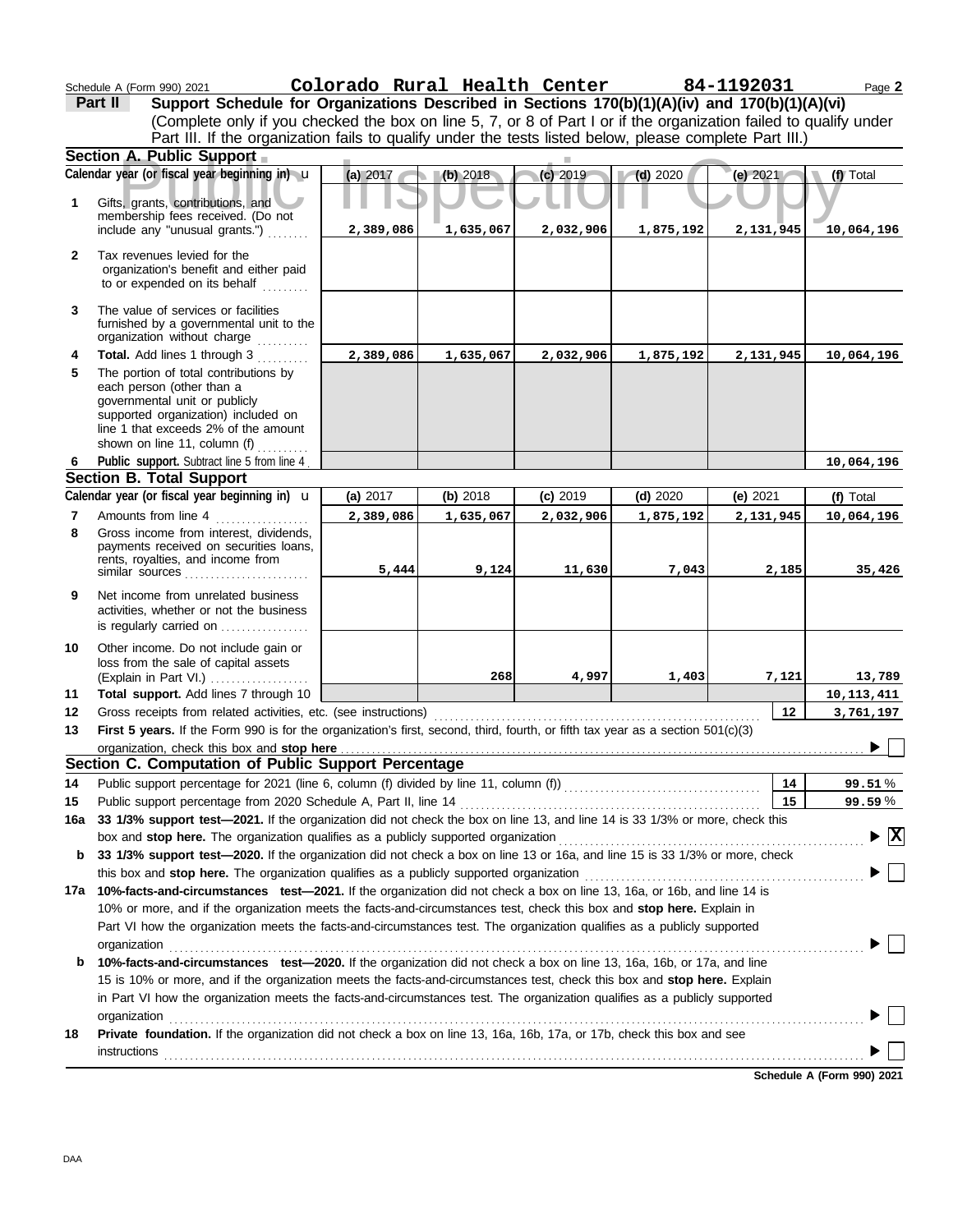| Schedule A (Form 990) 2021 |
|----------------------------|
|----------------------------|

#### Schedule A (Form 990) 2021 Page **3 Colorado Rural Health Center 84-1192031**

**Part III Support Schedule for Organizations Described in Section 509(a)(2)** (Complete only if you checked the box on line 10 of Part I or if the organization failed to qualify under Part II.

|              | If the organization fails to qualify under the tests listed below, please complete Part II.)                                                                                      |            |          |            |            |            |           |  |  |
|--------------|-----------------------------------------------------------------------------------------------------------------------------------------------------------------------------------|------------|----------|------------|------------|------------|-----------|--|--|
|              | Section A. Public Support                                                                                                                                                         |            |          |            |            |            |           |  |  |
|              | Calendar year (or fiscal year beginning in) u                                                                                                                                     | (a) 2017   | (b) 2018 | $(c)$ 2019 | $(d)$ 2020 | (e) $2021$ | (f) Total |  |  |
| $\mathbf{1}$ | Gifts, grants, contributions, and membership fees<br>received. (Do not include any "unusual grants.")                                                                             |            |          |            |            |            |           |  |  |
| $\mathbf{2}$ | Gross receipts from admissions, merchandise<br>sold or services performed, or facilities<br>furnished in any activity that is related to the<br>organization's tax-exempt purpose |            |          |            |            |            |           |  |  |
| 3            | Gross receipts from activities that are not an<br>unrelated trade or business under section 513                                                                                   |            |          |            |            |            |           |  |  |
| 4            | Tax revenues levied for the<br>organization's benefit and either paid<br>to or expended on its behalf                                                                             |            |          |            |            |            |           |  |  |
| 5            | The value of services or facilities<br>furnished by a governmental unit to the<br>organization without charge<br>a a a a a a a a .                                                |            |          |            |            |            |           |  |  |
| 6            | Total. Add lines 1 through 5<br>$\sim$                                                                                                                                            |            |          |            |            |            |           |  |  |
|              | <b>7a</b> Amounts included on lines 1, 2, and 3<br>received from disqualified persons                                                                                             |            |          |            |            |            |           |  |  |
| b            | Amounts included on lines 2 and 3<br>received from other than disqualified<br>persons that exceed the greater of \$5,000<br>or 1% of the amount on line 13 for the year           |            |          |            |            |            |           |  |  |
|              | c Add lines 7a and 7b                                                                                                                                                             |            |          |            |            |            |           |  |  |
| 8            | Public support. (Subtract line 7c from                                                                                                                                            |            |          |            |            |            |           |  |  |
|              | line 6.) $\ldots$ $\ldots$ $\ldots$ $\ldots$ $\ldots$ $\ldots$ $\ldots$ $\ldots$ $\ldots$                                                                                         |            |          |            |            |            |           |  |  |
|              | <b>Section B. Total Support</b>                                                                                                                                                   |            |          |            |            |            |           |  |  |
|              | Calendar year (or fiscal year beginning in) $\mathbf u$                                                                                                                           | (a) $2017$ | (b) 2018 | $(c)$ 2019 | (d) $2020$ | (e) $2021$ | (f) Total |  |  |
| 9            | Amounts from line 6                                                                                                                                                               |            |          |            |            |            |           |  |  |
| 10a          | Gross income from interest, dividends,<br>payments received on securities loans, rents,<br>royalties, and income from similar sources.                                            |            |          |            |            |            |           |  |  |
|              | Unrelated business taxable income (less<br>section 511 taxes) from businesses<br>acquired after June 30, 1975                                                                     |            |          |            |            |            |           |  |  |
|              | <b>c</b> Add lines 10a and 10b $\ldots$                                                                                                                                           |            |          |            |            |            |           |  |  |
| 11           | Net income from unrelated business<br>activities not included on line 10b, whether<br>or not the business is regularly carried on                                                 |            |          |            |            |            |           |  |  |
| 12           | Other income. Do not include gain or<br>loss from the sale of capital assets<br>(Explain in Part VI.)                                                                             |            |          |            |            |            |           |  |  |
| 13           | Total support. (Add lines 9, 10c, 11,<br>and 12.)                                                                                                                                 |            |          |            |            |            |           |  |  |
| 14           | First 5 years. If the Form 990 is for the organization's first, second, third, fourth, or fifth tax year as a section 501(c)(3)                                                   |            |          |            |            |            |           |  |  |
|              | organization, check this box and stop here                                                                                                                                        |            |          |            |            |            |           |  |  |
|              | Section C. Computation of Public Support Percentage                                                                                                                               |            |          |            |            |            |           |  |  |
| 15           |                                                                                                                                                                                   |            |          |            |            | 15         | %         |  |  |
| 16           |                                                                                                                                                                                   |            |          |            |            | 16         | %         |  |  |
|              | Section D. Computation of Investment Income Percentage                                                                                                                            |            |          |            |            |            |           |  |  |
| 17           |                                                                                                                                                                                   |            |          |            |            | 17         | %         |  |  |
|              | 18 Investment income percentage from 2020 Schedule A, Part III, line 17                                                                                                           |            |          |            |            | 18         | %         |  |  |
|              | 19a 33 1/3% support tests-2021. If the organization did not check the box on line 14, and line 15 is more than 33 1/3%, and line                                                  |            |          |            |            |            |           |  |  |
|              | 17 is not more than 33 1/3%, check this box and stop here. The organization qualifies as a publicly supported organization                                                        |            |          |            |            |            |           |  |  |
| b            | 33 1/3% support tests—2020. If the organization did not check a box on line 14 or line 19a, and line 16 is more than 33 1/3%, and                                                 |            |          |            |            |            |           |  |  |
|              | line 18 is not more than 33 1/3%, check this box and stop here. The organization qualifies as a publicly supported organization                                                   |            |          |            |            |            |           |  |  |
| 20           |                                                                                                                                                                                   |            |          |            |            |            |           |  |  |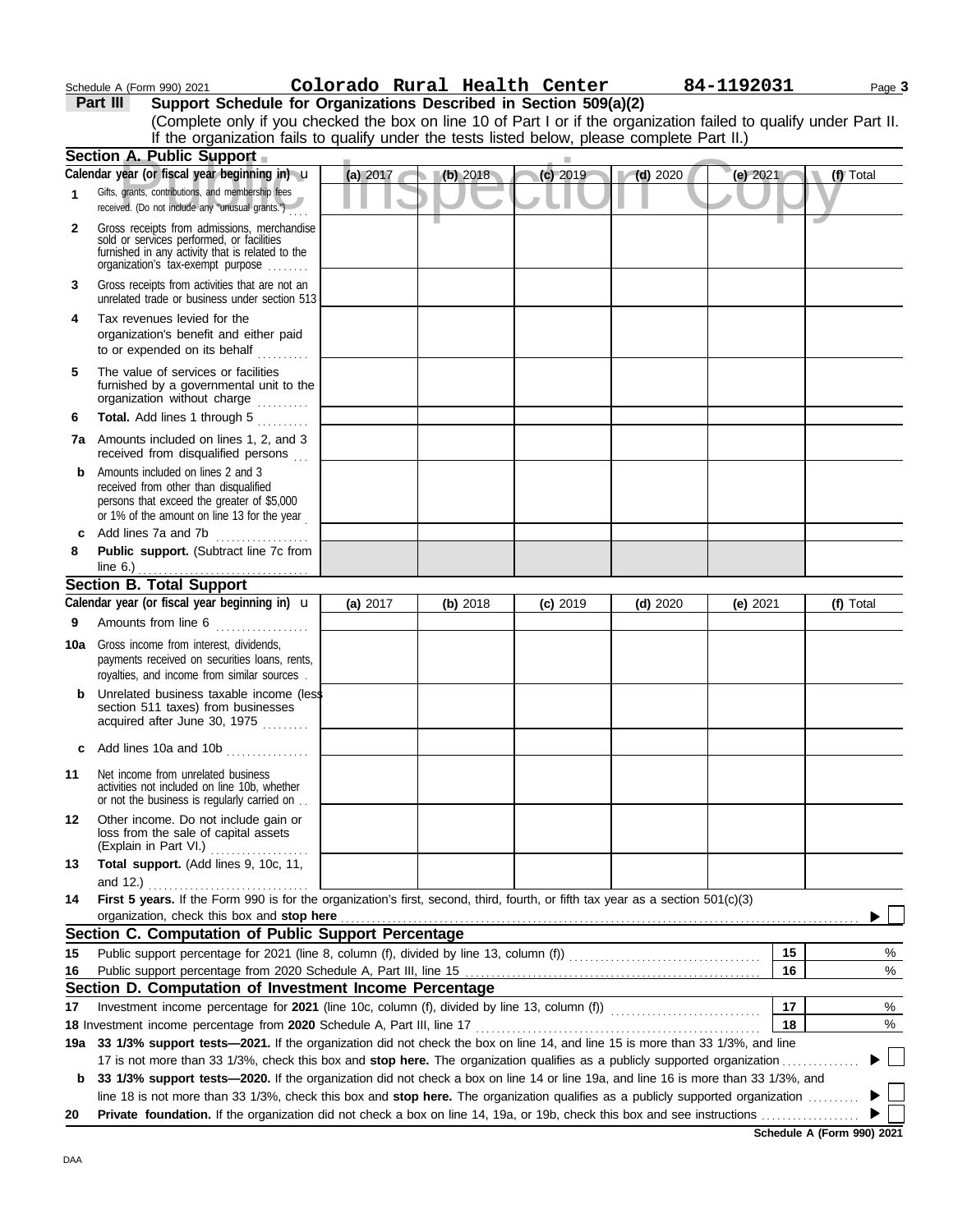|     | 84-1192031<br>Colorado Rural Health Center<br>Schedule A (Form 990) 2021                                                                                                                                                     |                            | Page 4 |
|-----|------------------------------------------------------------------------------------------------------------------------------------------------------------------------------------------------------------------------------|----------------------------|--------|
|     | <b>Supporting Organizations</b><br>Part IV                                                                                                                                                                                   |                            |        |
|     | (Complete only if you checked a box in line 12 on Part I. If you checked box 12a, Part I, complete Sections A                                                                                                                |                            |        |
|     | and B. If you checked box 12b, Part I, complete Sections A and C. If you checked box 12c, Part I, complete                                                                                                                   |                            |        |
|     | Sections A, D, and E. If you checked box 12d, Part I, complete Sections A and D, and complete Part V.)                                                                                                                       |                            |        |
|     | Section A. All Supporting Organizations                                                                                                                                                                                      |                            |        |
|     |                                                                                                                                                                                                                              | Yes                        | No     |
| 1   | Are all of the organization's supported organizations listed by name in the organization's governing                                                                                                                         |                            |        |
|     | documents? If "No," describe in Part VI how the supported organizations are designated. If designated by                                                                                                                     |                            |        |
|     | class or purpose, describe the designation. If historic and continuing relationship, explain.                                                                                                                                | 1                          |        |
| 2   | Did the organization have any supported organization that does not have an IRS determination of status                                                                                                                       |                            |        |
|     | under section 509(a)(1) or (2)? If "Yes," explain in Part VI how the organization determined that the supported<br>organization was described in section 509(a)(1) or (2).                                                   | $\mathbf{2}$               |        |
| За  | Did the organization have a supported organization described in section 501(c)(4), (5), or (6)? If "Yes," answer                                                                                                             |                            |        |
|     | lines 3b and 3c below.                                                                                                                                                                                                       | 3a                         |        |
| b   | Did the organization confirm that each supported organization qualified under section 501(c)(4), (5), or (6) and                                                                                                             |                            |        |
|     | satisfied the public support tests under section 509(a)(2)? If "Yes," describe in Part VI when and how the                                                                                                                   |                            |        |
|     | organization made the determination.                                                                                                                                                                                         | 3b                         |        |
| c   | Did the organization ensure that all support to such organizations was used exclusively for section $170(c)(2)(B)$                                                                                                           |                            |        |
|     | purposes? If "Yes," explain in Part VI what controls the organization put in place to ensure such use.                                                                                                                       | 3c                         |        |
| 4a  | Was any supported organization not organized in the United States ("foreign supported organization")? If                                                                                                                     |                            |        |
|     | "Yes," and if you checked box 12a or 12b in Part I, answer lines 4b and 4c below.                                                                                                                                            | 4a                         |        |
| b   | Did the organization have ultimate control and discretion in deciding whether to make grants to the foreign                                                                                                                  |                            |        |
|     | supported organization? If "Yes," describe in Part VI how the organization had such control and discretion                                                                                                                   |                            |        |
|     | despite being controlled or supervised by or in connection with its supported organizations.                                                                                                                                 | 4b                         |        |
| c   | Did the organization support any foreign supported organization that does not have an IRS determination                                                                                                                      |                            |        |
|     | under sections $501(c)(3)$ and $509(a)(1)$ or (2)? If "Yes," explain in Part VI what controls the organization used                                                                                                          |                            |        |
|     | to ensure that all support to the foreign supported organization was used exclusively for section $170(c)(2)(B)$                                                                                                             |                            |        |
|     | purposes.                                                                                                                                                                                                                    | 4c                         |        |
| 5a  | Did the organization add, substitute, or remove any supported organizations during the tax year? If "Yes,"<br>answer lines 5b and 5c below (if applicable). Also, provide detail in Part VI, including (i) the names and EIN |                            |        |
|     | numbers of the supported organizations added, substituted, or removed; (ii) the reasons for each such action;                                                                                                                |                            |        |
|     | (iii) the authority under the organization's organizing document authorizing such action; and (iv) how the action                                                                                                            |                            |        |
|     | was accomplished (such as by amendment to the organizing document).                                                                                                                                                          | 5a                         |        |
| b   | Type I or Type II only. Was any added or substituted supported organization part of a class already                                                                                                                          |                            |        |
|     | designated in the organization's organizing document?                                                                                                                                                                        | 5b                         |        |
|     | Substitutions only. Was the substitution the result of an event beyond the organization's control?                                                                                                                           | 5c                         |        |
| 6   | Did the organization provide support (whether in the form of grants or the provision of services or facilities) to                                                                                                           |                            |        |
|     | anyone other than (i) its supported organizations, (ii) individuals that are part of the charitable class benefited                                                                                                          |                            |        |
|     | by one or more of its supported organizations, or (iii) other supporting organizations that also support or                                                                                                                  |                            |        |
|     | benefit one or more of the filing organization's supported organizations? If "Yes," provide detail in Part VI.                                                                                                               | 6                          |        |
| 7   | Did the organization provide a grant, loan, compensation, or other similar payment to a substantial contributor                                                                                                              |                            |        |
|     | (as defined in section $4958(c)(3)(C)$ ), a family member of a substantial contributor, or a 35% controlled entity                                                                                                           |                            |        |
|     | with regard to a substantial contributor? If "Yes," complete Part I of Schedule L (Form 990).                                                                                                                                | 7                          |        |
| 8   | Did the organization make a loan to a disqualified person (as defined in section 4958) not described on line                                                                                                                 |                            |        |
|     | 7? If "Yes," complete Part I of Schedule L (Form 990).                                                                                                                                                                       | 8                          |        |
| 9a  | Was the organization controlled directly or indirectly at any time during the tax year by one or more                                                                                                                        |                            |        |
|     | disqualified persons, as defined in section 4946 (other than foundation managers and organizations                                                                                                                           |                            |        |
| b   | described in section 509(a)(1) or (2))? If "Yes," provide detail in Part VI.<br>Did one or more disqualified persons (as defined on line 9a) hold a controlling interest in any entity in which                              | 9а                         |        |
|     | the supporting organization had an interest? If "Yes," provide detail in Part VI.                                                                                                                                            | 9b                         |        |
| c   | Did a disqualified person (as defined on line 9a) have an ownership interest in, or derive any personal benefit                                                                                                              |                            |        |
|     | from, assets in which the supporting organization also had an interest? If "Yes," provide detail in Part VI.                                                                                                                 | 9с                         |        |
| 10a | Was the organization subject to the excess business holdings rules of section 4943 because of section                                                                                                                        |                            |        |
|     | 4943(f) (regarding certain Type II supporting organizations, and all Type III non-functionally integrated                                                                                                                    |                            |        |
|     | supporting organizations)? If "Yes," answer line 10b below.                                                                                                                                                                  | 10a                        |        |
| b   | Did the organization have any excess business holdings in the tax year? (Use Schedule C, Form 4720, to                                                                                                                       |                            |        |
|     | determine whether the organization had excess business holdings.)                                                                                                                                                            | 10b                        |        |
|     |                                                                                                                                                                                                                              | Schedule A (Form 990) 2021 |        |
|     |                                                                                                                                                                                                                              |                            |        |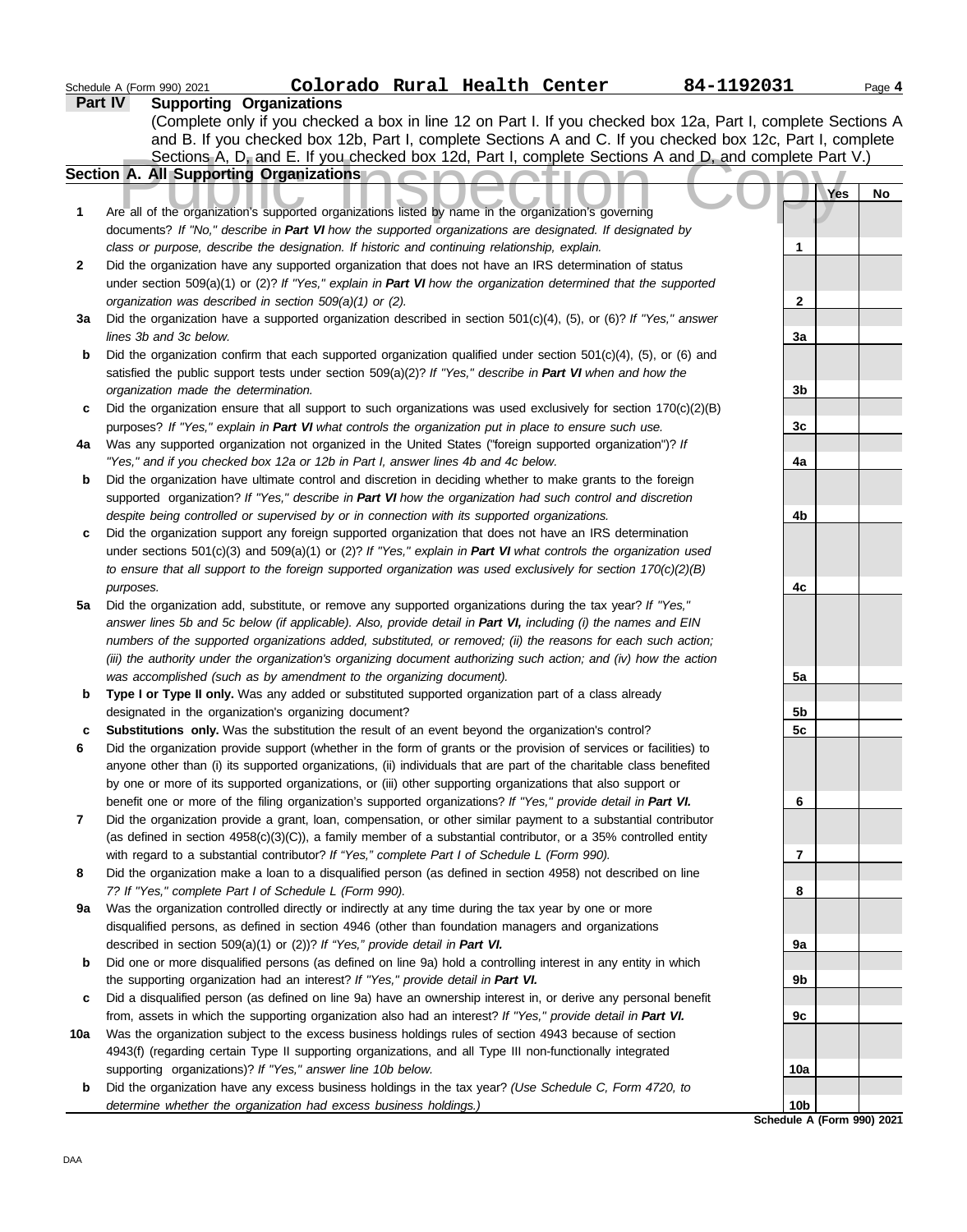|              | Schedule A (Form 990) 2021                     | Colorado Rural Health Center                                                                                                                                                                                                 |  | 84-1192031                                                                                                                        |                 |            | Page 5 |
|--------------|------------------------------------------------|------------------------------------------------------------------------------------------------------------------------------------------------------------------------------------------------------------------------------|--|-----------------------------------------------------------------------------------------------------------------------------------|-----------------|------------|--------|
|              | <b>Part IV</b>                                 | <b>Supporting Organizations (continued)</b>                                                                                                                                                                                  |  |                                                                                                                                   |                 |            |        |
|              |                                                |                                                                                                                                                                                                                              |  |                                                                                                                                   |                 | Yes        | No     |
| 11           |                                                | Has the organization accepted a gift or contribution from any of the following persons?                                                                                                                                      |  |                                                                                                                                   |                 |            |        |
|              |                                                | a A person who directly or indirectly controls, either alone or together with persons described on lines 11b and                                                                                                             |  |                                                                                                                                   |                 |            |        |
|              |                                                | 11c below, the governing body of a supported organization?                                                                                                                                                                   |  |                                                                                                                                   | 11a             |            |        |
|              |                                                | <b>b</b> A family member of a person described on line 11a above?                                                                                                                                                            |  |                                                                                                                                   | 11 <sub>b</sub> |            |        |
|              |                                                | c A 35% controlled entity of a person described on line 11a or 11b above? If "Yes" to line 11a, 11b, or 11c,                                                                                                                 |  |                                                                                                                                   |                 |            |        |
|              | provide detail in Part VI.                     |                                                                                                                                                                                                                              |  |                                                                                                                                   | 11c             |            |        |
|              |                                                | <b>Section B. Type I Supporting Organizations</b>                                                                                                                                                                            |  |                                                                                                                                   |                 |            |        |
|              |                                                |                                                                                                                                                                                                                              |  |                                                                                                                                   |                 | Yes        | No     |
| 1            |                                                |                                                                                                                                                                                                                              |  | Did the governing body, members of the governing body, officers acting in their official capacity, or membership of one or        |                 |            |        |
|              |                                                | directors, or trustees at all times during the tax year? If "No," describe in Part VI how the supported organization(s)                                                                                                      |  | more supported organizations have the power to regularly appoint or elect at least a majority of the organization's officers,     |                 |            |        |
|              |                                                |                                                                                                                                                                                                                              |  | effectively operated, supervised, or controlled the organization's activities. If the organization had more than one supported    |                 |            |        |
|              |                                                |                                                                                                                                                                                                                              |  | organization, describe how the powers to appoint and/or remove officers, directors, or trustees were allocated among the          |                 |            |        |
|              |                                                | supported organizations and what conditions or restrictions, if any, applied to such powers during the tax year.                                                                                                             |  |                                                                                                                                   | 1               |            |        |
| $\mathbf{2}$ |                                                | Did the organization operate for the benefit of any supported organization other than the supported                                                                                                                          |  |                                                                                                                                   |                 |            |        |
|              |                                                | organization(s) that operated, supervised, or controlled the supporting organization? If "Yes," explain in Part                                                                                                              |  |                                                                                                                                   |                 |            |        |
|              |                                                | VI how providing such benefit carried out the purposes of the supported organization(s) that operated,                                                                                                                       |  |                                                                                                                                   |                 |            |        |
|              |                                                | supervised, or controlled the supporting organization.                                                                                                                                                                       |  |                                                                                                                                   | $\mathbf{2}$    |            |        |
|              |                                                | Section C. Type II Supporting Organizations                                                                                                                                                                                  |  |                                                                                                                                   |                 |            |        |
|              |                                                |                                                                                                                                                                                                                              |  |                                                                                                                                   |                 | <b>Yes</b> | No     |
| 1            |                                                | Were a majority of the organization's directors or trustees during the tax year also a majority of the directors                                                                                                             |  |                                                                                                                                   |                 |            |        |
|              |                                                | or trustees of each of the organization's supported organization(s)? If "No," describe in Part VI how control                                                                                                                |  |                                                                                                                                   |                 |            |        |
|              |                                                | or management of the supporting organization was vested in the same persons that controlled or managed                                                                                                                       |  |                                                                                                                                   |                 |            |        |
|              | the supported organization(s).                 |                                                                                                                                                                                                                              |  |                                                                                                                                   | 1               |            |        |
|              |                                                | Section D. All Type III Supporting Organizations                                                                                                                                                                             |  |                                                                                                                                   |                 |            |        |
|              |                                                |                                                                                                                                                                                                                              |  |                                                                                                                                   |                 | Yes        | No     |
| 1            |                                                | Did the organization provide to each of its supported organizations, by the last day of the fifth month of the                                                                                                               |  |                                                                                                                                   |                 |            |        |
|              |                                                | organization's tax year, (i) a written notice describing the type and amount of support provided during the prior tax                                                                                                        |  |                                                                                                                                   |                 |            |        |
|              |                                                | year, (ii) a copy of the Form 990 that was most recently filed as of the date of notification, and (iii) copies of the                                                                                                       |  |                                                                                                                                   |                 |            |        |
|              |                                                | organization's governing documents in effect on the date of notification, to the extent not previously provided?                                                                                                             |  |                                                                                                                                   | 1               |            |        |
| $\mathbf{2}$ |                                                | Were any of the organization's officers, directors, or trustees either (i) appointed or elected by the supported                                                                                                             |  |                                                                                                                                   |                 |            |        |
|              |                                                | organization(s) or (ii) serving on the governing body of a supported organization? If "No," explain in Part VI how                                                                                                           |  |                                                                                                                                   |                 |            |        |
|              |                                                | the organization maintained a close and continuous working relationship with the supported organization(s).<br>By reason of the relationship described on line 2, above, did the organization's supported organizations have |  |                                                                                                                                   | $\mathbf{2}$    |            |        |
| 3            |                                                | a significant voice in the organization's investment policies and in directing the use of the organization's                                                                                                                 |  |                                                                                                                                   |                 |            |        |
|              |                                                | income or assets at all times during the tax year? If "Yes," describe in Part VI the role the organization's                                                                                                                 |  |                                                                                                                                   |                 |            |        |
|              | supported organizations played in this regard. |                                                                                                                                                                                                                              |  |                                                                                                                                   | 3               |            |        |
|              |                                                | Section E. Type III Functionally Integrated Supporting Organizations                                                                                                                                                         |  |                                                                                                                                   |                 |            |        |
| 1            |                                                |                                                                                                                                                                                                                              |  | Check the box next to the method that the organization used to satisfy the Integral Part Test during the year (see instructions). |                 |            |        |
| a            |                                                | The organization satisfied the Activities Test. Complete line 2 below.                                                                                                                                                       |  |                                                                                                                                   |                 |            |        |
| b            |                                                | The organization is the parent of each of its supported organizations. Complete line 3 below.                                                                                                                                |  |                                                                                                                                   |                 |            |        |
| c            |                                                |                                                                                                                                                                                                                              |  | The organization supported a governmental entity. Describe in Part VI how you supported a governmental entity (see instructions). |                 |            |        |
| 2            |                                                | Activities Test. Answer lines 2a and 2b below.                                                                                                                                                                               |  |                                                                                                                                   |                 | Yes        | No     |
| a            |                                                | Did substantially all of the organization's activities during the tax year directly further the exempt purposes of                                                                                                           |  |                                                                                                                                   |                 |            |        |
|              |                                                | the supported organization(s) to which the organization was responsive? If "Yes," then in Part VI identify                                                                                                                   |  |                                                                                                                                   |                 |            |        |
|              |                                                | those supported organizations and explain how these activities directly furthered their exempt purposes,                                                                                                                     |  |                                                                                                                                   |                 |            |        |
|              |                                                | how the organization was responsive to those supported organizations, and how the organization determined                                                                                                                    |  |                                                                                                                                   |                 |            |        |
|              |                                                | that these activities constituted substantially all of its activities.                                                                                                                                                       |  |                                                                                                                                   | 2a              |            |        |
| b            |                                                | Did the activities described on line 2a, above, constitute activities that, but for the organization's                                                                                                                       |  |                                                                                                                                   |                 |            |        |
|              |                                                | involvement, one or more of the organization's supported organization(s) would have been engaged in? If                                                                                                                      |  |                                                                                                                                   |                 |            |        |
|              |                                                | "Yes," explain in Part VI the reasons for the organization's position that its supported organization(s) would                                                                                                               |  |                                                                                                                                   |                 |            |        |
|              |                                                | have engaged in these activities but for the organization's involvement.                                                                                                                                                     |  |                                                                                                                                   | 2b              |            |        |
| 3            |                                                | Parent of Supported Organizations. Answer lines 3a and 3b below.                                                                                                                                                             |  |                                                                                                                                   |                 |            |        |
| a            |                                                | Did the organization have the power to regularly appoint or elect a majority of the officers, directors, or                                                                                                                  |  |                                                                                                                                   |                 |            |        |
|              |                                                | trustees of each of the supported organizations? If "Yes" or "No," provide details in Part VI.                                                                                                                               |  |                                                                                                                                   | 3a              |            |        |
| b            |                                                | Did the organization exercise a substantial degree of direction over the policies, programs, and activities of each                                                                                                          |  |                                                                                                                                   |                 |            |        |
|              |                                                | of its supported organizations? If "Yes," describe in Part VI the role played by the organization in this regard.                                                                                                            |  |                                                                                                                                   | 3 <sub>b</sub>  |            |        |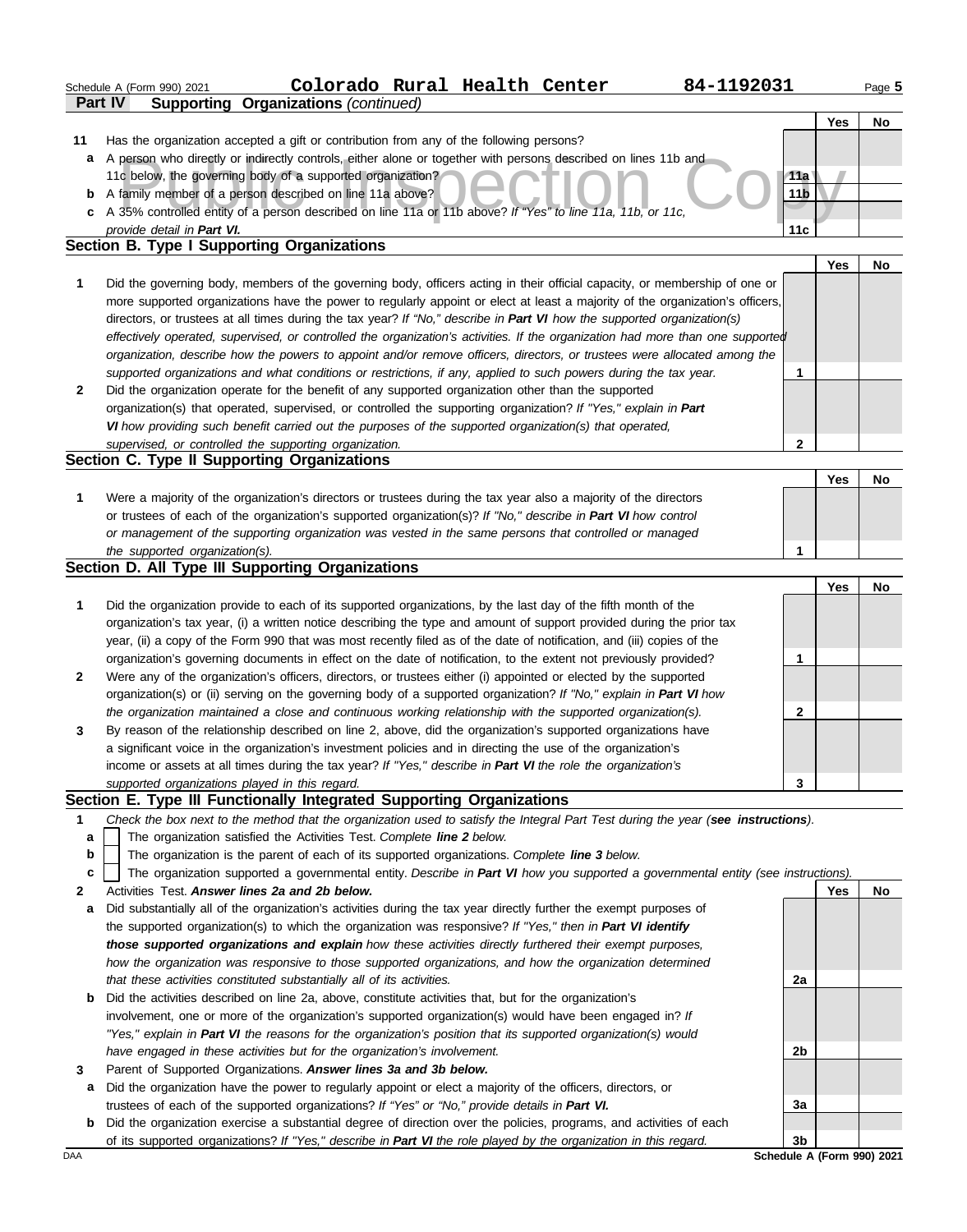|                | Colorado Rural Health Center<br>Schedule A (Form 990) 2021                                                                       |                | 84-1192031     |                                | Page 6 |  |  |  |  |
|----------------|----------------------------------------------------------------------------------------------------------------------------------|----------------|----------------|--------------------------------|--------|--|--|--|--|
| <b>Part V</b>  | Type III Non-Functionally Integrated 509(a)(3) Supporting Organizations                                                          |                |                |                                |        |  |  |  |  |
| 1              | Check here if the organization satisfied the Integral Part Test as a qualifying trust on Nov. 20, 1970 (explain in Part VI). See |                |                |                                |        |  |  |  |  |
|                | instructions. All other Type III non-functionally integrated supporting organizations must complete Sections A through E.        |                |                |                                |        |  |  |  |  |
|                | Section A - Adjusted Net Income                                                                                                  |                | (A) Prior Year | (B) Current Year               |        |  |  |  |  |
|                |                                                                                                                                  |                |                | (optional)                     |        |  |  |  |  |
| 1              | Net short-term capital gain                                                                                                      | 1              |                |                                |        |  |  |  |  |
| $\mathbf{2}$   | Recoveries of prior-year distributions                                                                                           | $\overline{2}$ |                |                                |        |  |  |  |  |
| 3              | Other gross income (see instructions)                                                                                            | 3              |                |                                |        |  |  |  |  |
| 4              | Add lines 1 through 3.                                                                                                           | 4              |                |                                |        |  |  |  |  |
| 5              | Depreciation and depletion                                                                                                       | 5              |                |                                |        |  |  |  |  |
| 6              | Portion of operating expenses paid or incurred for production or collection                                                      |                |                |                                |        |  |  |  |  |
|                | of gross income or for management, conservation, or maintenance of                                                               |                |                |                                |        |  |  |  |  |
|                | property held for production of income (see instructions)                                                                        | 6              |                |                                |        |  |  |  |  |
| 7              | Other expenses (see instructions)                                                                                                | $\overline{7}$ |                |                                |        |  |  |  |  |
| 8              | Adjusted Net Income (subtract lines 5, 6, and 7 from line 4)                                                                     | 8              |                |                                |        |  |  |  |  |
|                | Section B - Minimum Asset Amount                                                                                                 |                | (A) Prior Year | (B) Current Year<br>(optional) |        |  |  |  |  |
| 1              | Aggregate fair market value of all non-exempt-use assets (see                                                                    |                |                |                                |        |  |  |  |  |
|                | instructions for short tax year or assets held for part of year):                                                                |                |                |                                |        |  |  |  |  |
|                | a Average monthly value of securities                                                                                            | 1a             |                |                                |        |  |  |  |  |
|                | <b>b</b> Average monthly cash balances                                                                                           | 1 <sub>b</sub> |                |                                |        |  |  |  |  |
|                | c Fair market value of other non-exempt-use assets                                                                               | 1c             |                |                                |        |  |  |  |  |
|                | d Total (add lines 1a, 1b, and 1c)                                                                                               | 1d             |                |                                |        |  |  |  |  |
|                | e Discount claimed for blockage or other factors                                                                                 |                |                |                                |        |  |  |  |  |
|                | (explain in detail in Part VI):                                                                                                  |                |                |                                |        |  |  |  |  |
| $\mathbf{2}$   | Acquisition indebtedness applicable to non-exempt-use assets                                                                     | $\mathbf{2}$   |                |                                |        |  |  |  |  |
| 3.             | Subtract line 2 from line 1d.                                                                                                    | 3              |                |                                |        |  |  |  |  |
| 4              | Cash deemed held for exempt use. Enter 0.015 of line 3 (for greater amount,                                                      |                |                |                                |        |  |  |  |  |
|                | see instructions).                                                                                                               | 4              |                |                                |        |  |  |  |  |
| 5              | Net value of non-exempt-use assets (subtract line 4 from line 3)                                                                 | 5              |                |                                |        |  |  |  |  |
| 6              | Multiply line 5 by 0.035.                                                                                                        | 6              |                |                                |        |  |  |  |  |
| $\mathbf{7}$   | Recoveries of prior-year distributions                                                                                           | $\overline{7}$ |                |                                |        |  |  |  |  |
| 8              | Minimum Asset Amount (add line 7 to line 6)                                                                                      | 8              |                |                                |        |  |  |  |  |
|                | Section C - Distributable Amount                                                                                                 |                |                | <b>Current Year</b>            |        |  |  |  |  |
| 1              | Adjusted net income for prior year (from Section A, line 8, column A)                                                            | 1              |                |                                |        |  |  |  |  |
| 2              | Enter 0.85 of line 1.                                                                                                            | $\mathbf 2$    |                |                                |        |  |  |  |  |
| 3.             | Minimum asset amount for prior year (from Section B, line 8, column A)                                                           | 3              |                |                                |        |  |  |  |  |
| 4              | Enter greater of line 2 or line 3.                                                                                               | 4              |                |                                |        |  |  |  |  |
| 5              | Income tax imposed in prior year                                                                                                 | 5              |                |                                |        |  |  |  |  |
| 6.             | Distributable Amount. Subtract line 5 from line 4, unless subject to                                                             |                |                |                                |        |  |  |  |  |
|                | emergency temporary reduction (see instructions).                                                                                | 6              |                |                                |        |  |  |  |  |
| $\overline{7}$ | Check here if the current year is the organization's first as a non-functionally integrated Type III supporting organization     |                |                |                                |        |  |  |  |  |
|                | (see instructions).                                                                                                              |                |                |                                |        |  |  |  |  |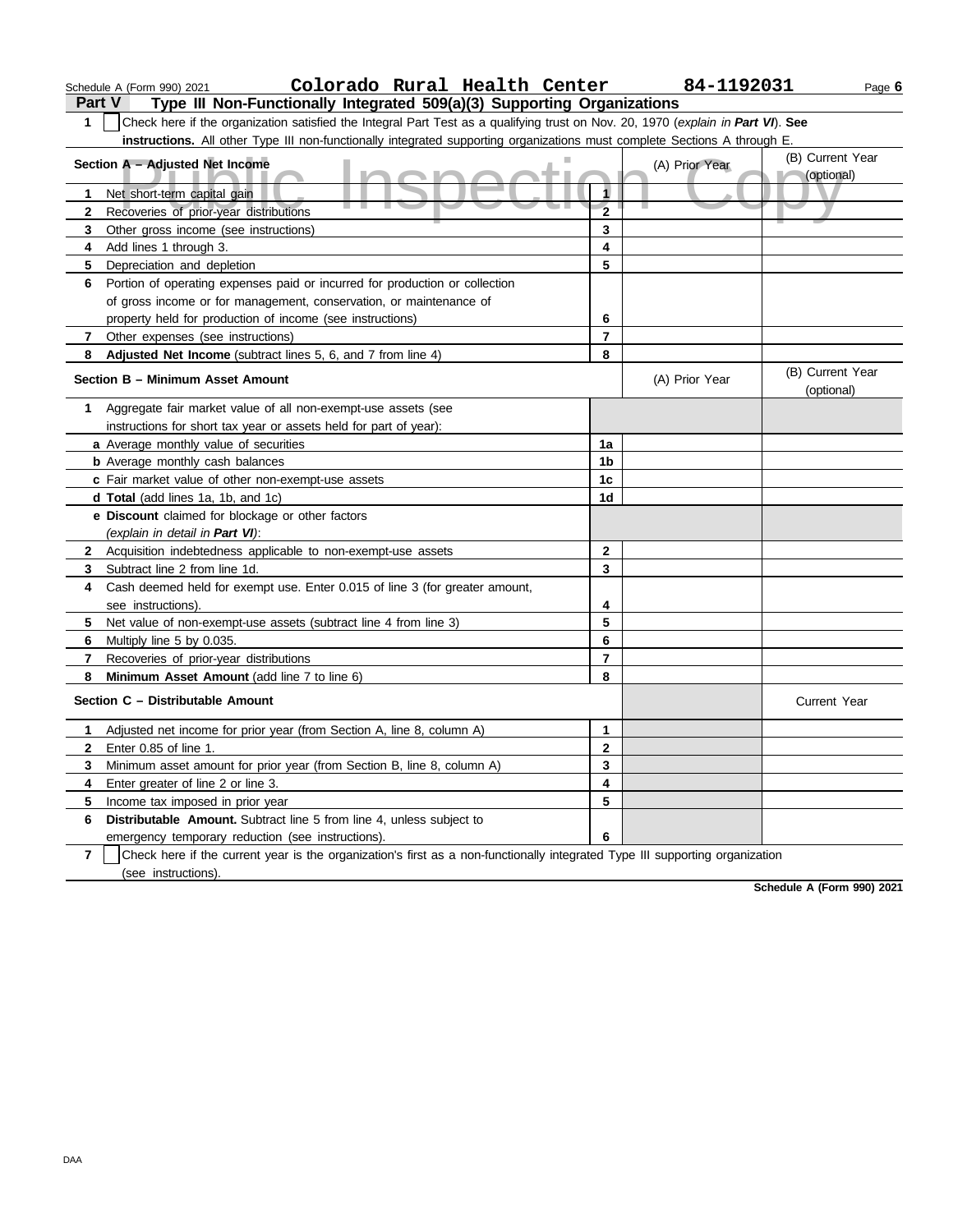|              | Colorado Rural Health Center<br>Schedule A (Form 990) 2021                                                                               |                                    | 84-1192031                                    | Page 7                                           |
|--------------|------------------------------------------------------------------------------------------------------------------------------------------|------------------------------------|-----------------------------------------------|--------------------------------------------------|
| Part V       | Type III Non-Functionally Integrated 509(a)(3) Supporting Organizations (continued)                                                      |                                    |                                               |                                                  |
|              | Section D - Distributions                                                                                                                |                                    |                                               | <b>Current Year</b>                              |
| 1            | Amounts paid to supported organizations to accomplish exempt purposes                                                                    |                                    |                                               |                                                  |
| $\mathbf{2}$ | Amounts paid to perform activity that directly furthers exempt purposes of supported<br>organizations, in excess of income from activity |                                    |                                               |                                                  |
| 3            | Administrative expenses paid to accomplish exempt purposes of supported organizations                                                    |                                    |                                               |                                                  |
| 4            | Amounts paid to acquire exempt-use assets                                                                                                |                                    |                                               |                                                  |
| 5            | Qualified set-aside amounts (prior IRS approval required-provide details in Part VI)                                                     |                                    |                                               |                                                  |
| 6            | Other distributions (describe in Part VI). See instructions.                                                                             |                                    |                                               |                                                  |
| 7            | Total annual distributions. Add lines 1 through 6.                                                                                       |                                    |                                               |                                                  |
| 8            | Distributions to attentive supported organizations to which the organization is responsive                                               |                                    |                                               |                                                  |
|              | (provide details in Part VI). See instructions.                                                                                          |                                    |                                               |                                                  |
| 9            | Distributable amount for 2021 from Section C, line 6                                                                                     |                                    |                                               |                                                  |
| 10           | Line 8 amount divided by line 9 amount                                                                                                   |                                    |                                               |                                                  |
|              | Section E - Distribution Allocations (see instructions)                                                                                  | (i)<br><b>Excess Distributions</b> | (ii)<br><b>Underdistributions</b><br>Pre-2021 | (iii)<br><b>Distributable</b><br>Amount for 2021 |
| 1            | Distributable amount for 2021 from Section C, line 6                                                                                     |                                    |                                               |                                                  |
| $\mathbf{2}$ | Underdistributions, if any, for years prior to 2021                                                                                      |                                    |                                               |                                                  |
|              | (reasonable cause required-explain in Part VI). See                                                                                      |                                    |                                               |                                                  |
| 3.           | instructions.                                                                                                                            |                                    |                                               |                                                  |
|              | Excess distributions carryover, if any, to 2021                                                                                          |                                    |                                               |                                                  |
|              |                                                                                                                                          |                                    |                                               |                                                  |
|              | <b>c</b> From 2018                                                                                                                       |                                    |                                               |                                                  |
|              |                                                                                                                                          |                                    |                                               |                                                  |
|              | e From 2020                                                                                                                              |                                    |                                               |                                                  |
|              | f Total of lines 3a through 3e                                                                                                           |                                    |                                               |                                                  |
|              | g Applied to underdistributions of prior years                                                                                           |                                    |                                               |                                                  |
|              | h Applied to 2021 distributable amount                                                                                                   |                                    |                                               |                                                  |
|              | <i>i</i> Carryover from 2016 not applied (see instructions)                                                                              |                                    |                                               |                                                  |
|              | Remainder. Subtract lines 3g, 3h, and 3i from line 3f.                                                                                   |                                    |                                               |                                                  |
| 4            | Distributions for 2021 from                                                                                                              |                                    |                                               |                                                  |
|              | \$<br>Section D, line 7:                                                                                                                 |                                    |                                               |                                                  |
|              | a Applied to underdistributions of prior years                                                                                           |                                    |                                               |                                                  |
|              | <b>b</b> Applied to 2021 distributable amount                                                                                            |                                    |                                               |                                                  |
|              | c Remainder. Subtract lines 4a and 4b from line 4.                                                                                       |                                    |                                               |                                                  |
| 5            | Remaining underdistributions for years prior to 2021, if                                                                                 |                                    |                                               |                                                  |
|              | any. Subtract lines 3g and 4a from line 2. For result                                                                                    |                                    |                                               |                                                  |
|              | greater than zero, explain in Part VI. See instructions.                                                                                 |                                    |                                               |                                                  |
| 6            | Remaining underdistributions for 2021 Subtract lines 3h                                                                                  |                                    |                                               |                                                  |
|              | and 4b from line 1. For result greater than zero, explain in                                                                             |                                    |                                               |                                                  |
|              | Part VI. See instructions.                                                                                                               |                                    |                                               |                                                  |
| 7            | Excess distributions carryover to 2022. Add lines 3j                                                                                     |                                    |                                               |                                                  |
|              | and 4c.                                                                                                                                  |                                    |                                               |                                                  |
| 8            | Breakdown of line 7:                                                                                                                     |                                    |                                               |                                                  |
|              |                                                                                                                                          |                                    |                                               |                                                  |
|              |                                                                                                                                          |                                    |                                               |                                                  |

**Schedule A (Form 990) 2021**

**c** Excess from 2019 . . . . . . . . . . . . . . . . . . . . . . . . . **d** Excess from 2020 . . . . . . . . . . . . . . . . . . . . . . . . . **e** Excess from 2021 . . . . . . . . . . . . . . . . . . . . . . . . .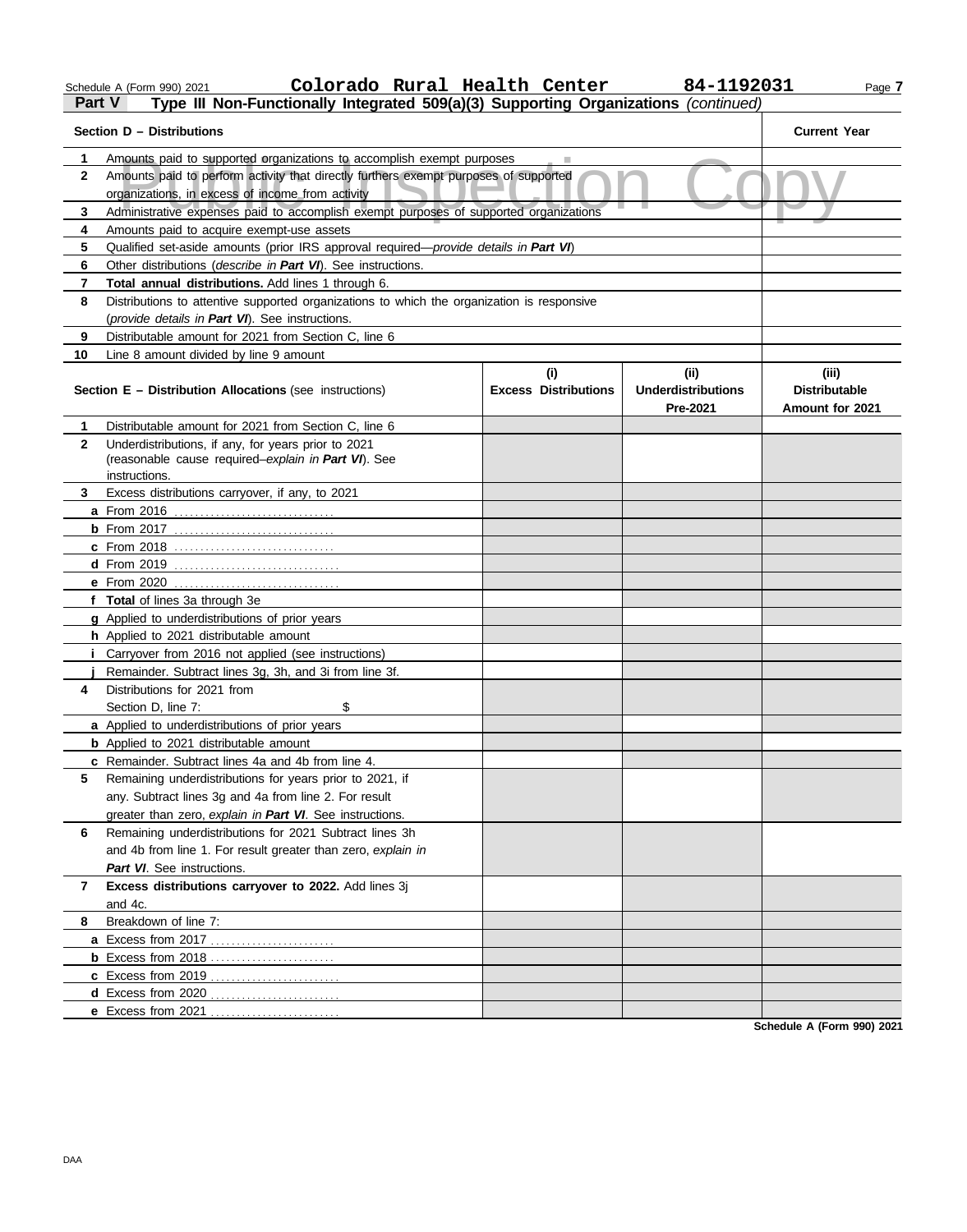| Schedule A (Form 990) 2021 |                                        |  |                             |        |                                                                                                                                                                                                                                                                                                                                                                                                                                 |  |
|----------------------------|----------------------------------------|--|-----------------------------|--------|---------------------------------------------------------------------------------------------------------------------------------------------------------------------------------------------------------------------------------------------------------------------------------------------------------------------------------------------------------------------------------------------------------------------------------|--|
| Part VI                    |                                        |  |                             |        | m 990) 2021 Colorado Rural Health Center 84-1192031 Page 8<br>Supplemental Information. Provide the explanations required by Part II, line 10; Part II, line 17a or 17b; Part<br>III, line 12; Part IV, Section A, lines 1, 2, 3b, 3c, 4b, 4c, 5a, 6, 9a, 9b, 9c, 11a, 11b, and 11c; Part IV, Section<br>B, lines 1 and 2; Part IV, Section C, line 1; Part IV, Section D, lines 2 and 3; Part IV, Section E, lines 1c, 2a, 2b, |  |
|                            |                                        |  |                             |        | 3a, and 3b; Part V, line 1; Part V, Section B, line 1e; Part V, Section D, lines 5, 6, and 8; and Part V, Section E,<br>lines 2, 5, and 6. Also complete this part for any additional information. (See instructions.)                                                                                                                                                                                                          |  |
|                            | Part II, Line 10 - Other Income Detail |  |                             |        |                                                                                                                                                                                                                                                                                                                                                                                                                                 |  |
|                            | Other Income                           |  | $\boldsymbol{\mathsf{S}}$ . | 13,789 |                                                                                                                                                                                                                                                                                                                                                                                                                                 |  |
|                            |                                        |  |                             |        |                                                                                                                                                                                                                                                                                                                                                                                                                                 |  |
|                            |                                        |  |                             |        |                                                                                                                                                                                                                                                                                                                                                                                                                                 |  |
|                            |                                        |  |                             |        |                                                                                                                                                                                                                                                                                                                                                                                                                                 |  |
|                            |                                        |  |                             |        |                                                                                                                                                                                                                                                                                                                                                                                                                                 |  |
|                            |                                        |  |                             |        |                                                                                                                                                                                                                                                                                                                                                                                                                                 |  |
|                            |                                        |  |                             |        |                                                                                                                                                                                                                                                                                                                                                                                                                                 |  |
|                            |                                        |  |                             |        |                                                                                                                                                                                                                                                                                                                                                                                                                                 |  |
|                            |                                        |  |                             |        |                                                                                                                                                                                                                                                                                                                                                                                                                                 |  |
|                            |                                        |  |                             |        |                                                                                                                                                                                                                                                                                                                                                                                                                                 |  |
|                            |                                        |  |                             |        |                                                                                                                                                                                                                                                                                                                                                                                                                                 |  |
|                            |                                        |  |                             |        |                                                                                                                                                                                                                                                                                                                                                                                                                                 |  |
|                            |                                        |  |                             |        |                                                                                                                                                                                                                                                                                                                                                                                                                                 |  |
|                            |                                        |  |                             |        |                                                                                                                                                                                                                                                                                                                                                                                                                                 |  |
|                            |                                        |  |                             |        |                                                                                                                                                                                                                                                                                                                                                                                                                                 |  |
|                            |                                        |  |                             |        |                                                                                                                                                                                                                                                                                                                                                                                                                                 |  |
|                            |                                        |  |                             |        |                                                                                                                                                                                                                                                                                                                                                                                                                                 |  |
|                            |                                        |  |                             |        |                                                                                                                                                                                                                                                                                                                                                                                                                                 |  |
|                            |                                        |  |                             |        |                                                                                                                                                                                                                                                                                                                                                                                                                                 |  |
|                            |                                        |  |                             |        |                                                                                                                                                                                                                                                                                                                                                                                                                                 |  |
|                            |                                        |  |                             |        |                                                                                                                                                                                                                                                                                                                                                                                                                                 |  |
|                            |                                        |  |                             |        |                                                                                                                                                                                                                                                                                                                                                                                                                                 |  |
|                            |                                        |  |                             |        |                                                                                                                                                                                                                                                                                                                                                                                                                                 |  |
|                            |                                        |  |                             |        |                                                                                                                                                                                                                                                                                                                                                                                                                                 |  |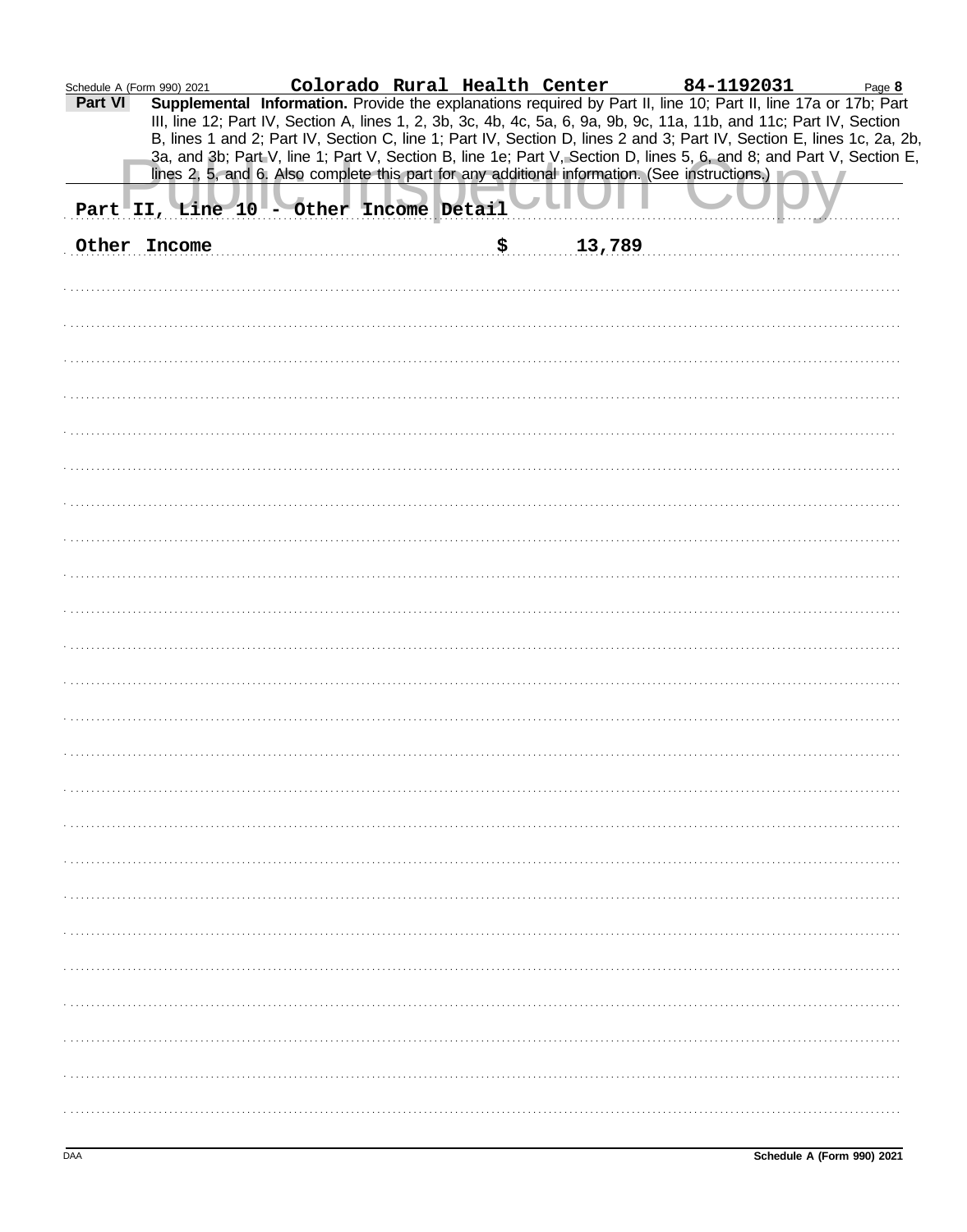| <b>Schedule B</b><br>(Form 990)<br>Department of the Treasury<br>Internal Revenue Service | <b>Schedule of Contributors</b><br>u Attach to Form 990 or Form 990-PF.<br>u Go to www.irs.gov/Form990 for the latest information. | OMB No. 1545-0047<br>2021             |
|-------------------------------------------------------------------------------------------|------------------------------------------------------------------------------------------------------------------------------------|---------------------------------------|
| Name of the organization<br>Colorado<br>Rural<br>Organization type (check one):           | 84-1192031<br>Health<br>Center                                                                                                     | <b>Employer identification number</b> |
| Filers of:                                                                                | Section:                                                                                                                           |                                       |
| Form 990 or 990-EZ                                                                        | X <br>3 ) (enter number) organization<br>501(c)                                                                                    |                                       |
|                                                                                           | $4947(a)(1)$ nonexempt charitable trust not treated as a private foundation                                                        |                                       |
|                                                                                           | 527 political organization                                                                                                         |                                       |
| Form 990-PF                                                                               | 501(c)(3) exempt private foundation                                                                                                |                                       |
|                                                                                           | 4947(a)(1) nonexempt charitable trust treated as a private foundation                                                              |                                       |
|                                                                                           | 501(c)(3) taxable private foundation                                                                                               |                                       |
|                                                                                           |                                                                                                                                    |                                       |

Check if your organization is covered by the **General Rule** or a **Special Rule. Note:** Only a section 501(c)(7), (8), or (10) organization can check boxes for both the General Rule and a Special Rule. See instructions.

#### **General Rule**

For an organization filing Form 990, 990-EZ, or 990-PF that received, during the year, contributions totaling \$5,000 or more (in money or property) from any one contributor. Complete Parts I and II. See instructions for determining a contributor's total contributions.

#### **Special Rules**

 $\overline{X}$  For an organization described in section 501(c)(3) filing Form 990 or 990-EZ that met the 33<sup>1</sup>/3% support test of the regulations under sections 509(a)(1) and 170(b)(1)(A)(vi), that checked Schedule A (Form 990), Part II, line 13, 16a, or 16b, and that received from any one contributor, during the year, total contributions of the greater of **(1)** \$5,000; or **(2)** 2% of the amount on (i) Form 990, Part VIII, line 1h; or (ii) Form 990-EZ, line 1. Complete Parts I and II.

literary, or educational purposes, or for the prevention of cruelty to children or animals. Complete Parts I (entering For an organization described in section 501(c)(7), (8), or (10) filing Form 990 or 990-EZ that received from any one contributor, during the year, total contributions of more than \$1,000 *exclusively* for religious, charitable, scientific, "N/A" in column (b) instead of the contributor name and address), II, and III.

For an organization described in section  $501(c)(7)$ ,  $(8)$ , or  $(10)$  filing Form 990 or 990-EZ that received from any one contributor, during the year, contributions *exclusively* for religious, charitable, etc., purposes, but no such contributions totaled more than \$1,000. If this box is checked, enter here the total contributions that were received during the year for an *exclusively* religious, charitable, etc., purpose. Don't complete any of the parts unless the **General Rule** applies to this organization because it received *nonexclusively* religious, charitable, etc., contributions totaling \$5,000 or more during the year . . . . . . . . . . . . . . . . . . . . . . . . . . . . . . . . . . . . . . . . . . . . . . . . . . . . . . . . . . . . . . . . . . . . . . . . . . . .  $\triangleright$  \$

**must** answer "No" on Part IV, line 2, of its Form 990; or check the box on line H of its Form 990-EZ or on its Form 990-PF, Part I, line 2, to certify that it doesn't meet the filing requirements of Schedule B (Form 990). **Caution:** An organization that isn't covered by the General Rule and/or the Special Rules doesn't file Schedule B (Form 990), but it

**For Paperwork Reduction Act Notice, see the instructions for Form 990, 990-EZ, or 990-PF.**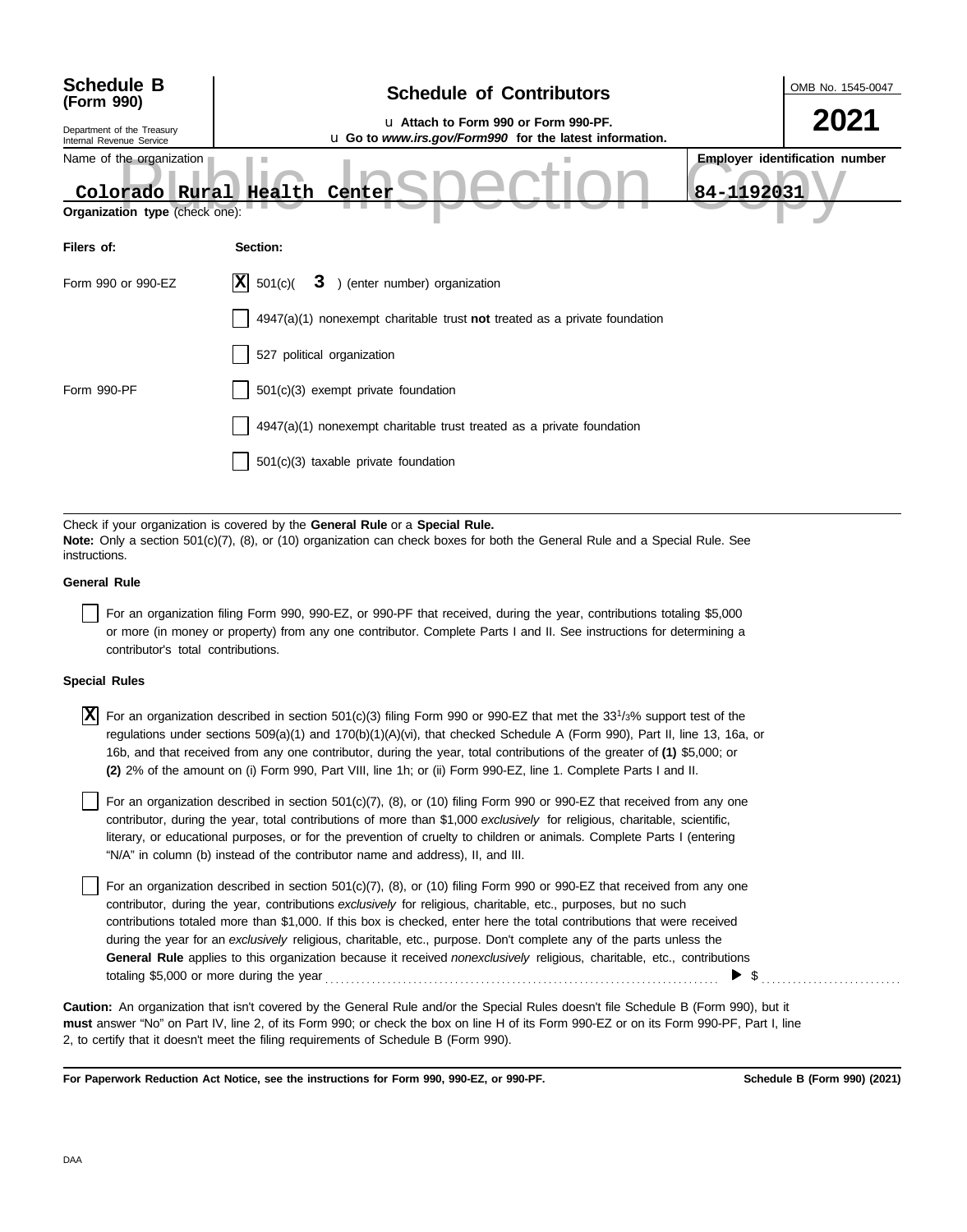|                         | Schedule B (Form 990) (2021)<br>Name of organization<br>Colorado Rural Health Center           |                                   | Page 1 of 1<br>Page 2<br>Employer identification number<br>84-1192031                                              |
|-------------------------|------------------------------------------------------------------------------------------------|-----------------------------------|--------------------------------------------------------------------------------------------------------------------|
| Part I                  | Contributors (see instructions). Use duplicate copies of Part I if additional space is needed. |                                   |                                                                                                                    |
| (a)<br>No.              | (b)<br>Name, address, and ZIP                                                                  | (c)<br><b>Total contributions</b> | (d)<br>Type of contribution                                                                                        |
| $1$ .                   |                                                                                                | 1,575,481<br>$\frac{1}{2}$        | $\overline{\mathbf{x}}$<br>Person<br>Payroll<br><b>Noncash</b><br>(Complete Part II for<br>noncash contributions.) |
| (a)                     | (b)                                                                                            | (c)                               | (d)                                                                                                                |
| No.                     | Name, address, and ZIP + 4                                                                     | <b>Total contributions</b>        | Type of contribution                                                                                               |
| $2^{1}$                 |                                                                                                | 147,980<br>\$                     | Person<br>Payroll<br>Noncash<br>(Complete Part II for<br>noncash contributions.)                                   |
| (a)<br>No.              | (b)<br>Name, address, and ZIP + 4                                                              | (c)<br><b>Total contributions</b> | (d)<br>Type of contribution                                                                                        |
| 3 <sub>1</sub>          |                                                                                                |                                   | Person                                                                                                             |
|                         |                                                                                                | 206,333<br>\$                     | Payroll<br><b>Noncash</b><br>(Complete Part II for<br>noncash contributions.)                                      |
| (a)<br>No.              | (b)<br>Name, address, and ZIP + 4                                                              | (c)<br><b>Total contributions</b> | (d)<br>Type of contribution                                                                                        |
| $\overline{\mathbf{4}}$ |                                                                                                | 43,000<br>Φ                       | X<br>Person<br>Payroll<br><b>Noncash</b><br>(Complete Part II for<br>noncash contributions.)                       |
| (a)                     | (b)                                                                                            | (c)                               | (d)                                                                                                                |
| No.                     | Name, address, and ZIP + 4                                                                     | <b>Total contributions</b>        | Type of contribution                                                                                               |
|                         |                                                                                                | \$                                | Person<br>Payroll<br><b>Noncash</b><br>(Complete Part II for<br>noncash contributions.)                            |
| (a)<br>No.              | (b)<br>Name, address, and ZIP + 4                                                              | (c)<br><b>Total contributions</b> | (d)<br>Type of contribution                                                                                        |
|                         |                                                                                                | \$                                | Person<br>Payroll<br><b>Noncash</b><br>(Complete Part II for<br>noncash contributions.)                            |

**Schedule B (Form 990) (2021)**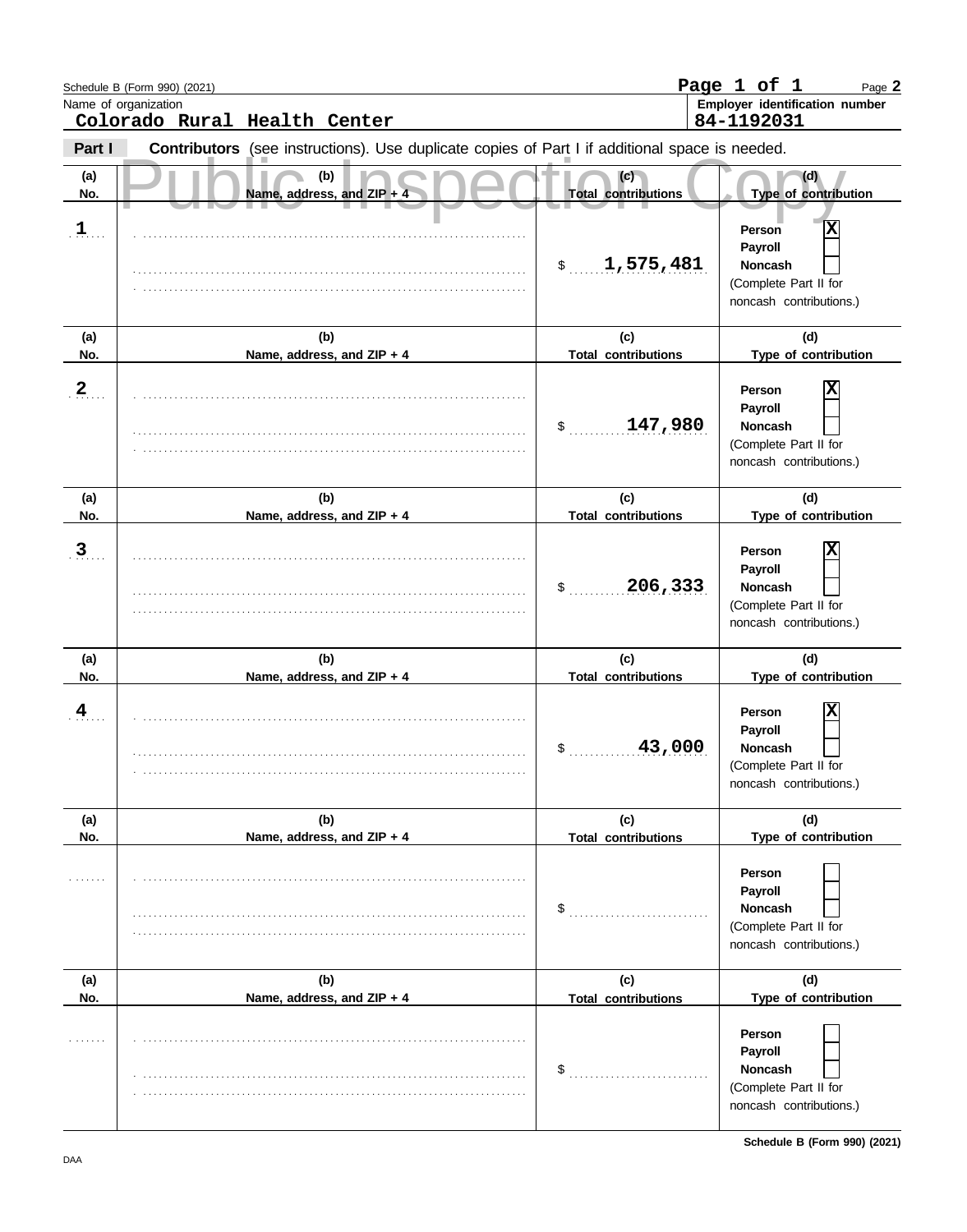| <b>SCHEDULE C</b>                                          |                                                                                                                                                  | <b>Political Campaign and Lobbying Activities</b>                             |         |                                       | OMB No. 1545-0047                                |
|------------------------------------------------------------|--------------------------------------------------------------------------------------------------------------------------------------------------|-------------------------------------------------------------------------------|---------|---------------------------------------|--------------------------------------------------|
| (Form 990)                                                 |                                                                                                                                                  | For Organizations Exempt From Income Tax Under section 501(c) and section 527 |         |                                       |                                                  |
|                                                            |                                                                                                                                                  |                                                                               |         |                                       | <b>Open to Public</b>                            |
| Department of the Treasury<br>Internal Revenue Service     | <b>u</b> Complete if the organization is described below.<br><b>COLLEGE</b>                                                                      | u Go to www.irs.gov/Form990 for instructions and the latest information.      |         | L1 Attach to Form 990 or Form 990-EZ. | <b>Inspection</b>                                |
|                                                            | If the organization answered "Yes," on Form 990, Part IV, line 3, or Form 990-EZ, Part V, line 46 (Political Campaign Activities), then          |                                                                               |         |                                       |                                                  |
|                                                            | · Section 501(c)(3) organizations: Complete Parts I-A and B. Do not complete Part I-C.                                                           |                                                                               |         |                                       |                                                  |
|                                                            | • Section 501(c) (other than section 501(c)(3)) organizations: Complete Parts I-A and C below. Do not complete Part I-B.                         |                                                                               |         |                                       |                                                  |
|                                                            | • Section 527 organizations: Complete Part I-A only.                                                                                             |                                                                               |         |                                       |                                                  |
|                                                            | If the organization answered "Yes," on Form 990, Part IV, line 4, or Form 990-EZ, Part VI, line 47 (Lobbying Activities), then                   |                                                                               |         |                                       |                                                  |
|                                                            | • Section 501(c)(3) organizations that have filed Form 5768 (election under section 501(h)): Complete Part II-A. Do not complete Part II-B.      |                                                                               |         |                                       |                                                  |
|                                                            | • Section 501(c)(3) organizations that have NOT filed Form 5768 (election under section 501(h)): Complete Part II-B. Do not complete Part II-A.  |                                                                               |         |                                       |                                                  |
|                                                            | If the organization answered "Yes," on Form 990, Part IV, line 5 (Proxy Tax) (See separate instructions) or Form 990-EZ, Part V, line 35c (Proxy |                                                                               |         |                                       |                                                  |
| Tax) (See separate instructions), then                     |                                                                                                                                                  |                                                                               |         |                                       |                                                  |
|                                                            | • Section 501(c)(4), (5), or (6) organizations: Complete Part III.                                                                               |                                                                               |         |                                       |                                                  |
| Name of organization                                       |                                                                                                                                                  |                                                                               |         |                                       | Employer identification number                   |
|                                                            | Colorado Rural Health Center                                                                                                                     |                                                                               |         | 84-1192031                            |                                                  |
| Part I-A                                                   | Complete if the organization is exempt under section 501(c) or is a section 527 organization.                                                    |                                                                               |         |                                       |                                                  |
|                                                            | 1 Provide a description of the organization's direct and indirect political campaign activities in Part IV. See instructions for                 |                                                                               |         |                                       |                                                  |
| definition of "political campaign activities."             |                                                                                                                                                  |                                                                               |         |                                       |                                                  |
|                                                            | 2 Political campaign activity expenditures. See instructions                                                                                     |                                                                               |         |                                       | <b>u</b> \$                                      |
| 3                                                          |                                                                                                                                                  |                                                                               |         |                                       |                                                  |
| Part I-B                                                   | Complete if the organization is exempt under section 501(c)(3).                                                                                  |                                                                               |         |                                       |                                                  |
| 1.                                                         |                                                                                                                                                  |                                                                               |         |                                       | $\mathbf{u}$ \$                                  |
| 2                                                          |                                                                                                                                                  |                                                                               |         |                                       |                                                  |
| 3                                                          |                                                                                                                                                  |                                                                               |         |                                       | <b>Yes</b><br>No                                 |
| 4a Was a correction made?                                  |                                                                                                                                                  |                                                                               |         |                                       | Yes<br>No                                        |
| <b>b</b> If "Yes," describe in Part IV.<br><b>Part I-C</b> | Complete if the organization is exempt under section 501(c), except section 501(c)(3).                                                           |                                                                               |         |                                       |                                                  |
| 1.                                                         | Enter the amount directly expended by the filing organization for section 527 exempt function                                                    |                                                                               |         |                                       |                                                  |
| activities                                                 |                                                                                                                                                  |                                                                               |         |                                       |                                                  |
| 2.                                                         | Enter the amount of the filing organization's funds contributed to other organizations for section                                               |                                                                               |         |                                       |                                                  |
|                                                            |                                                                                                                                                  |                                                                               |         |                                       | $\mathbf{u}$ \$                                  |
| 3.                                                         | Total exempt function expenditures. Add lines 1 and 2. Enter here and on Form 1120-POL,                                                          |                                                                               |         |                                       |                                                  |
|                                                            | line 17b                                                                                                                                         |                                                                               |         |                                       |                                                  |
|                                                            |                                                                                                                                                  |                                                                               |         |                                       | No<br>  Yes                                      |
|                                                            | Enter the names, addresses and employer identification number (EIN) of all section 527 political organizations to which the filing               |                                                                               |         |                                       |                                                  |
|                                                            | organization made payments. For each organization listed, enter the amount paid from the filing organization's funds. Also enter                 |                                                                               |         |                                       |                                                  |
|                                                            | the amount of political contributions received that were promptly and directly delivered to a separate political organization, such              |                                                                               |         |                                       |                                                  |
|                                                            | as a separate segregated fund or a political action committee (PAC). If additional space is needed, provide information in Part IV.              |                                                                               |         |                                       |                                                  |
|                                                            | (a) Name                                                                                                                                         | (b) Address                                                                   | (c) EIN | (d) Amount paid from                  | (e) Amount of political                          |
|                                                            |                                                                                                                                                  |                                                                               |         | filing organization's                 | contributions received and                       |
|                                                            |                                                                                                                                                  |                                                                               |         | funds. If none, enter -0-.            | promptly and directly<br>delivered to a separate |
|                                                            |                                                                                                                                                  |                                                                               |         |                                       | political organization.                          |
|                                                            |                                                                                                                                                  |                                                                               |         |                                       | If none, enter -0-.                              |
| (1)                                                        |                                                                                                                                                  |                                                                               |         |                                       |                                                  |
|                                                            |                                                                                                                                                  |                                                                               |         |                                       |                                                  |
| (2)                                                        |                                                                                                                                                  |                                                                               |         |                                       |                                                  |
|                                                            |                                                                                                                                                  |                                                                               |         |                                       |                                                  |
| (3)                                                        |                                                                                                                                                  |                                                                               |         |                                       |                                                  |
|                                                            |                                                                                                                                                  |                                                                               |         |                                       |                                                  |
| (4)                                                        |                                                                                                                                                  |                                                                               |         |                                       |                                                  |
|                                                            |                                                                                                                                                  |                                                                               |         |                                       |                                                  |
| (5)                                                        |                                                                                                                                                  |                                                                               |         |                                       |                                                  |
|                                                            |                                                                                                                                                  |                                                                               |         |                                       |                                                  |
| (6)                                                        |                                                                                                                                                  |                                                                               |         |                                       |                                                  |
|                                                            | For Paperwork Reduction Act Notice, see the Instructions for Form 990.                                                                           |                                                                               |         |                                       |                                                  |
|                                                            |                                                                                                                                                  |                                                                               |         |                                       | Schedule C (Form 990) 2021                       |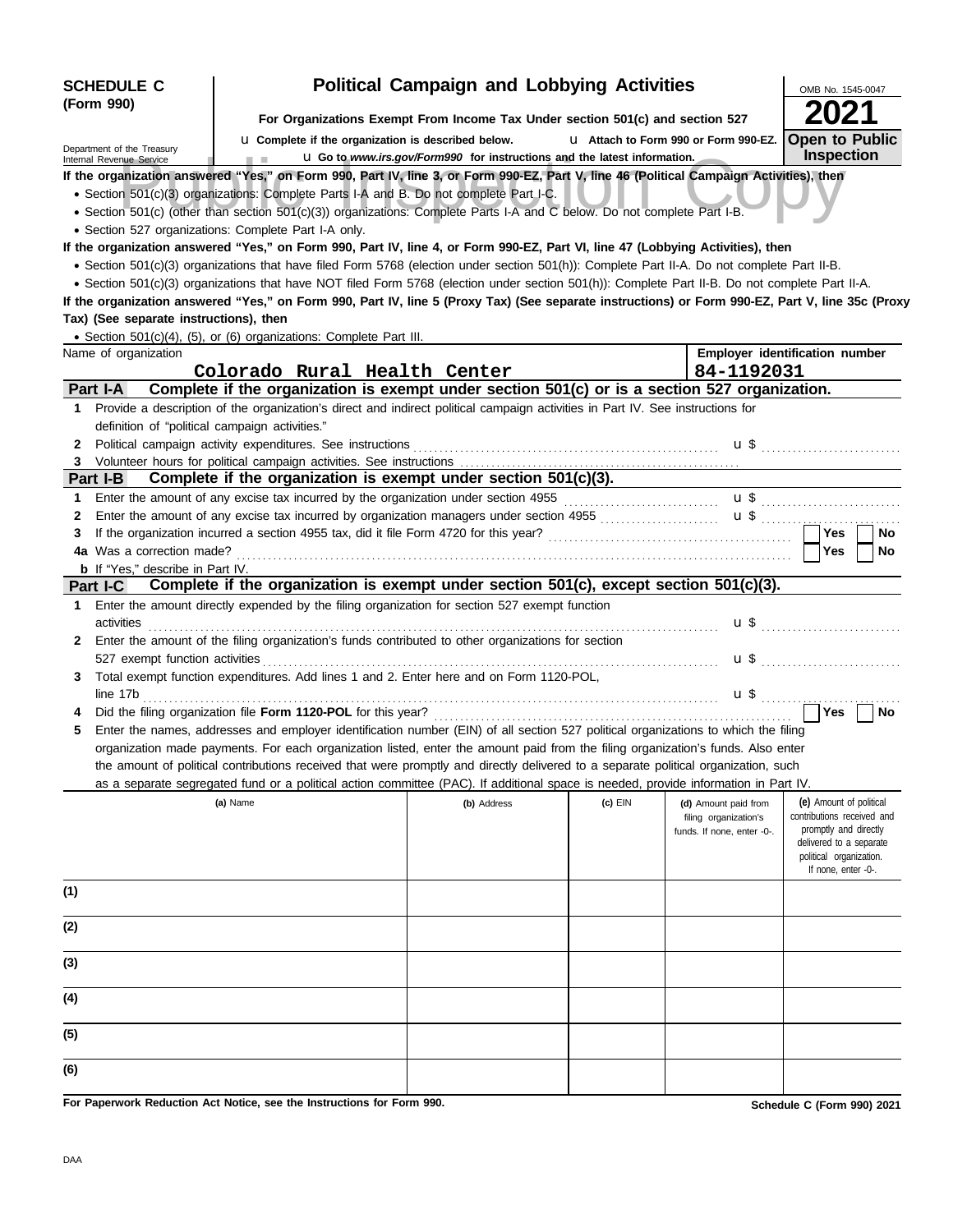|   | Schedule C (Form 990) 2021 |                    |                                                 |                                                                                                     |                               | Colorado Rural Health Center                      |                                                                                                           | 84-1192031                                                                                                          | Page 2                         |
|---|----------------------------|--------------------|-------------------------------------------------|-----------------------------------------------------------------------------------------------------|-------------------------------|---------------------------------------------------|-----------------------------------------------------------------------------------------------------------|---------------------------------------------------------------------------------------------------------------------|--------------------------------|
|   | Part II-A                  |                    |                                                 |                                                                                                     |                               |                                                   |                                                                                                           | Complete if the organization is exempt under section 501(c)(3) and filed Form 5768 (election under                  |                                |
|   |                            |                    | section 501(h)).                                |                                                                                                     |                               |                                                   |                                                                                                           |                                                                                                                     |                                |
|   | A Check u                  |                    |                                                 |                                                                                                     |                               |                                                   |                                                                                                           | if the filing organization belongs to an affiliated group (and list in Part IV each affiliated group member's name, |                                |
|   |                            |                    |                                                 |                                                                                                     |                               |                                                   | address, EIN, expenses, and share of excess lobbying expenditures).                                       |                                                                                                                     |                                |
| В | Check u                    |                    |                                                 |                                                                                                     |                               |                                                   | if the filing organization checked box A and "limited control" provisions apply.                          |                                                                                                                     |                                |
|   |                            |                    |                                                 | <b>Limits on Lobbying Expenditures</b><br>(The term "expenditures" means amounts paid or incurred.) |                               |                                                   |                                                                                                           | $(a)$ Filing<br>organization's totals                                                                               | (b) Affiliated<br>group totals |
|   |                            |                    |                                                 | 1a Total lobbying expenditures to influence public opinion (grassroots lobbying)                    |                               |                                                   |                                                                                                           |                                                                                                                     |                                |
|   |                            |                    |                                                 |                                                                                                     |                               |                                                   |                                                                                                           |                                                                                                                     |                                |
|   |                            |                    |                                                 |                                                                                                     |                               |                                                   |                                                                                                           |                                                                                                                     |                                |
|   |                            |                    | Other exempt purpose expenditures               |                                                                                                     |                               |                                                   |                                                                                                           |                                                                                                                     |                                |
|   |                            |                    |                                                 |                                                                                                     |                               |                                                   |                                                                                                           |                                                                                                                     |                                |
|   |                            |                    |                                                 | f Lobbying nontaxable amount. Enter the amount from the following table in both                     |                               |                                                   |                                                                                                           |                                                                                                                     |                                |
|   | columns.                   |                    |                                                 |                                                                                                     |                               |                                                   |                                                                                                           |                                                                                                                     |                                |
|   |                            |                    | If the amount on line 1e, column (a) or (b) is: |                                                                                                     |                               | The lobbying nontaxable amount is:                |                                                                                                           |                                                                                                                     |                                |
|   |                            | Not over \$500,000 |                                                 |                                                                                                     | 20% of the amount on line 1e. |                                                   |                                                                                                           |                                                                                                                     |                                |
|   |                            |                    | Over \$500,000 but not over \$1,000,000         |                                                                                                     |                               | \$100,000 plus 15% of the excess over \$500,000.  |                                                                                                           |                                                                                                                     |                                |
|   |                            |                    | Over \$1,000,000 but not over \$1,500,000       |                                                                                                     |                               |                                                   | \$175,000 plus 10% of the excess over \$1,000,000.                                                        |                                                                                                                     |                                |
|   |                            |                    | Over \$1,500,000 but not over \$17,000,000      |                                                                                                     |                               | \$225,000 plus 5% of the excess over \$1,500,000. |                                                                                                           |                                                                                                                     |                                |
|   |                            | Over \$17,000,000  |                                                 |                                                                                                     | \$1.000.000.                  |                                                   |                                                                                                           |                                                                                                                     |                                |
|   | a                          |                    |                                                 | Grassroots nontaxable amount (enter 25% of line 1f)                                                 |                               |                                                   |                                                                                                           |                                                                                                                     |                                |
|   |                            |                    |                                                 |                                                                                                     |                               |                                                   |                                                                                                           |                                                                                                                     |                                |
|   |                            |                    |                                                 | <b>i</b> Subtract line 1f from line 1c. If zero or less, enter -0-                                  |                               |                                                   |                                                                                                           |                                                                                                                     |                                |
|   |                            |                    |                                                 |                                                                                                     |                               |                                                   | j If there is an amount other than zero on either line 1h or line 1i, did the organization file Form 4720 |                                                                                                                     |                                |
|   |                            |                    |                                                 |                                                                                                     |                               |                                                   |                                                                                                           |                                                                                                                     | <b>Yes</b><br>No.              |

**4-Year Averaging Period Under Section 501(h)**

#### **(Some organizations that made a section 501(h) election do not have to complete all of the five columns below. See the separate instructions for lines 2a through 2f.)**

| Lobbying Expenditures During 4-Year Averaging Period                                   |          |            |          |            |           |  |  |
|----------------------------------------------------------------------------------------|----------|------------|----------|------------|-----------|--|--|
| Calendar year (or fiscal year<br>beginning in)                                         | (a) 2018 | $(b)$ 2019 | (c) 2020 | $(d)$ 2021 | (e) Total |  |  |
| 2a Lobbying nontaxable amount                                                          |          |            |          |            |           |  |  |
| <b>b</b> Lobbying ceiling amount<br>$(150\% \text{ of line } 2a, \text{ column } (e))$ |          |            |          |            |           |  |  |
| c Total lobbying expenditures                                                          |          |            |          |            |           |  |  |
| <b>d</b> Grassroots nontaxable amount                                                  |          |            |          |            |           |  |  |
| e Grassroots ceiling amount<br>$(150\% \text{ of line } 2d, \text{ column } (e))$      |          |            |          |            |           |  |  |
| Grassroots lobbying expenditures                                                       |          |            |          |            |           |  |  |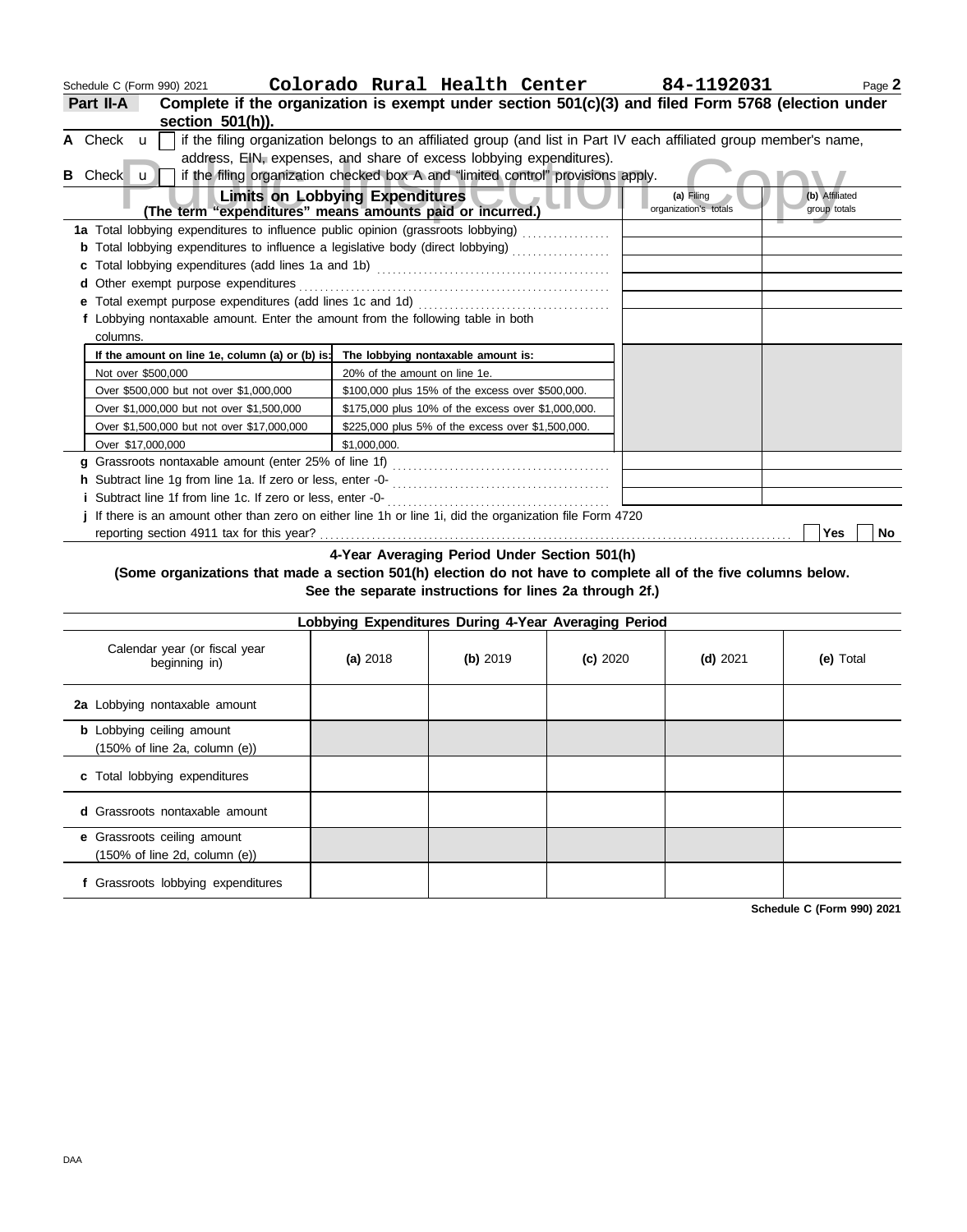| Schedule C (Form 990) 2021 |  |  |  |
|----------------------------|--|--|--|
|----------------------------|--|--|--|

Schedule C (Form 990) 2021 Page **3 Colorado Rural Health Center 84-1192031**

| Part II-B | Complete if the organization is exempt under section 501(c)(3) and has NOT filed Form 5768 |
|-----------|--------------------------------------------------------------------------------------------|
|           | (election under section 501(h)).                                                           |

|    |                                                                                                                                                                                                                                                     | (a)                     |                | (b)          |        |    |
|----|-----------------------------------------------------------------------------------------------------------------------------------------------------------------------------------------------------------------------------------------------------|-------------------------|----------------|--------------|--------|----|
|    | For each "Yes," response on lines 1a through 1i below, provide in Part IV a detailed<br>description of the lobbying activity.                                                                                                                       | Yes   No                |                | Amount       |        |    |
| 1. | During the year, did the filing organization attempt to influence foreign, national, state, or local<br>legislation, including any attempt to influence public opinion on a legislative matter or<br>referendum, through the use of:                |                         |                |              |        |    |
|    | a Volunteers?                                                                                                                                                                                                                                       |                         | X              |              |        |    |
|    | <b>b</b> Paid staff or management (include compensation in expenses reported on lines 1c through 1i)?                                                                                                                                               | $\mathbf x$             |                |              |        |    |
|    | c Media advertisements?                                                                                                                                                                                                                             |                         | $\mathbf X$    |              |        |    |
|    |                                                                                                                                                                                                                                                     |                         | $\mathbf x$    |              |        |    |
|    |                                                                                                                                                                                                                                                     |                         | $\mathbf X$    |              |        |    |
|    |                                                                                                                                                                                                                                                     |                         | X              |              |        |    |
|    |                                                                                                                                                                                                                                                     | $\overline{\mathbf{x}}$ |                |              | 11,909 |    |
|    | h Rallies, demonstrations, seminars, conventions, speeches, lectures, or any similar means?                                                                                                                                                         |                         | $\mathbf{x}$   |              |        |    |
|    | <i>i</i> Other activities?                                                                                                                                                                                                                          |                         | $\mathbf x$    |              |        |    |
|    |                                                                                                                                                                                                                                                     |                         |                |              | 11,909 |    |
|    |                                                                                                                                                                                                                                                     |                         | $\mathbf x$    |              |        |    |
|    | <b>b</b> If "Yes," enter the amount of any tax incurred under section 4912                                                                                                                                                                          |                         |                |              |        |    |
|    | c If "Yes," enter the amount of any tax incurred by organization managers under section 4912                                                                                                                                                        |                         |                |              |        |    |
|    | d If the filing organization incurred a section 4912 tax, did it file Form 4720 for this year?                                                                                                                                                      |                         |                |              |        |    |
|    | Complete if the organization is exempt under section 501(c)(4), section 501(c)(5), or section<br>Part III-A                                                                                                                                         |                         |                |              |        |    |
|    | $501(c)(6)$ .                                                                                                                                                                                                                                       |                         |                |              |        |    |
|    |                                                                                                                                                                                                                                                     |                         |                |              | Yes    | No |
| 1. |                                                                                                                                                                                                                                                     |                         |                | $\mathbf{1}$ |        |    |
| 2  | Did the organization make only in-house lobbying expenditures of \$2,000 or less?                                                                                                                                                                   |                         |                | $\mathbf{2}$ |        |    |
| 3  | Did the organization agree to carry over lobbying and political campaign activity expenditures from the prior year?                                                                                                                                 |                         |                | $\mathbf{3}$ |        |    |
|    | Complete if the organization is exempt under section $501(c)(4)$ , section $501(c)(5)$ , or section<br>Part III-B<br>501(c)(6) and if either (a) BOTH Part III-A, lines 1 and 2, are answered "No" OR (b) Part III-A, line 3, is<br>answered "Yes." |                         |                |              |        |    |
| 1. |                                                                                                                                                                                                                                                     |                         | 1              |              |        |    |
| 2  | Section 162(e) nondeductible lobbying and political expenditures (do not include amounts of                                                                                                                                                         |                         |                |              |        |    |
|    | political expenses for which the section 527(f) tax was paid).                                                                                                                                                                                      |                         |                |              |        |    |
|    |                                                                                                                                                                                                                                                     |                         | 2a             |              |        |    |
|    |                                                                                                                                                                                                                                                     |                         | 2 <sub>b</sub> |              |        |    |
| c  | Total                                                                                                                                                                                                                                               |                         | 2c             |              |        |    |
| З  | Aggregate amount reported in section 6033(e)(1)(A) notices of nondeductible section 162(e) dues                                                                                                                                                     |                         | 3              |              |        |    |
| 4  | If notices were sent and the amount on line 2c exceeds the amount on line 3, what portion of the                                                                                                                                                    |                         |                |              |        |    |
|    | excess does the organization agree to carryover to the reasonable estimate of nondeductible lobbying                                                                                                                                                |                         |                |              |        |    |
|    | and political expenditure next year?                                                                                                                                                                                                                |                         | 4              |              |        |    |
|    |                                                                                                                                                                                                                                                     |                         | 5              |              |        |    |
|    | Part IV<br>Supplemental Information                                                                                                                                                                                                                 |                         |                |              |        |    |

Provide the descriptions required for Part I-A, line 1; Part I-B, line 4; Part I-C, line 5; Part II-A (affiliated group list); Part II-A, lines 1 and 2 (See instructions); and Part II-B, line 1. Also, complete this part for any additional information.

Schedule C, Part IV, Additional Information

Colorado Rural Health Center's Policy and Advocacy Manager meets with

elected Officials to communicate CRHC's position (whether it is in support

or opposition) on legislation impacting members, and provides information

regarding how the legislation will impact members. The Policy and Advocacy

Manager requests the elected official mirror CRHC's position and vote in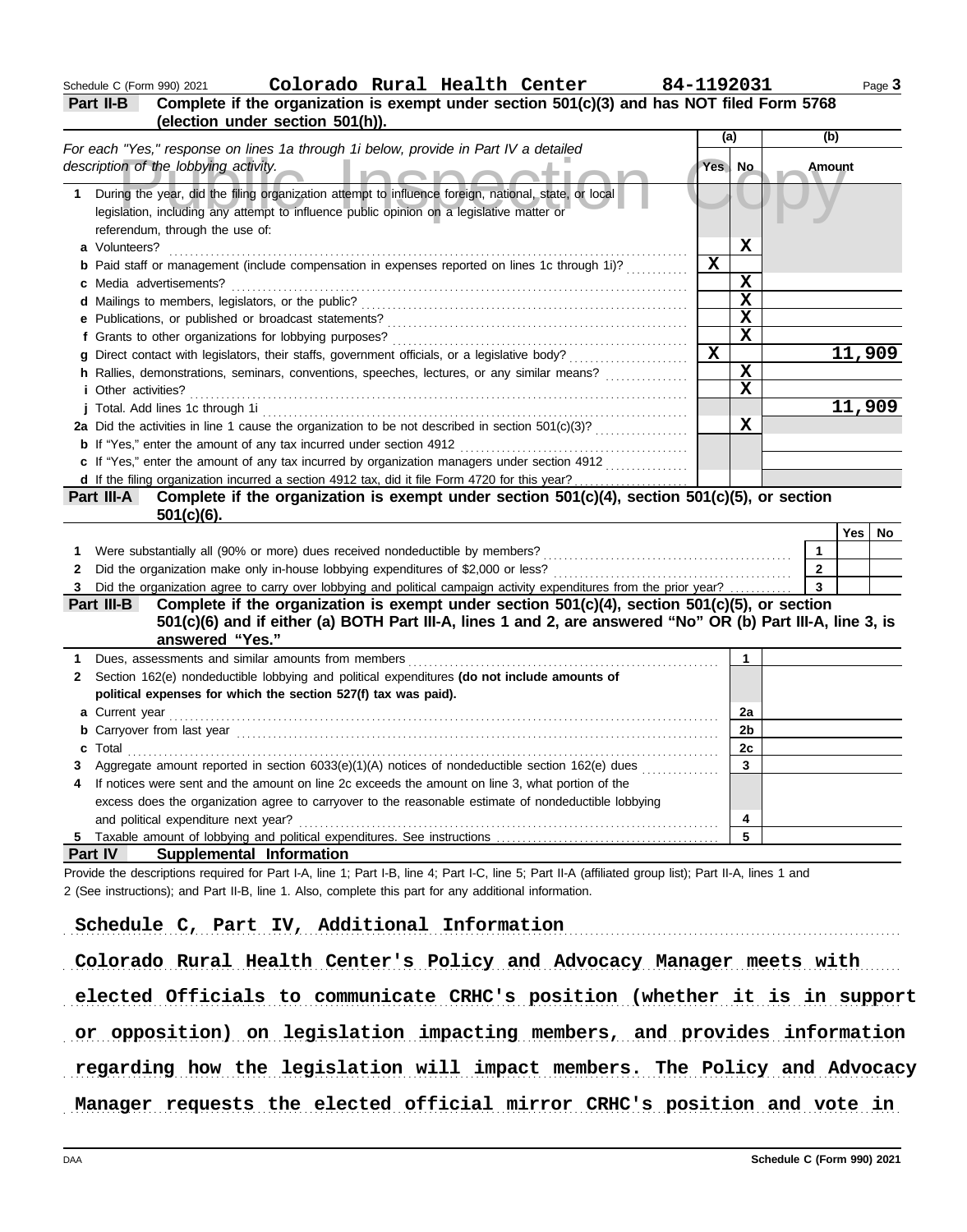| Schedule C (Form 990) 2021                                     | Colorado Rural Health Center |            | 84-1192031 | Page 4 |
|----------------------------------------------------------------|------------------------------|------------|------------|--------|
| Supplemental Information (continued)<br>Part IV                |                              |            |            |        |
| support or opposition of that particular piece of legislation. |                              |            |            |        |
|                                                                |                              | . <u>.</u> |            |        |
|                                                                |                              |            |            |        |
|                                                                |                              |            |            |        |
|                                                                |                              |            |            |        |
|                                                                |                              |            |            |        |
|                                                                |                              |            |            |        |
|                                                                |                              |            |            |        |
|                                                                |                              |            |            |        |
|                                                                |                              |            |            |        |
|                                                                |                              |            |            |        |
|                                                                |                              |            |            |        |
|                                                                |                              |            |            |        |
|                                                                |                              |            |            |        |
|                                                                |                              |            |            |        |
|                                                                |                              |            |            |        |
|                                                                |                              |            |            |        |
|                                                                |                              |            |            |        |
|                                                                |                              |            |            |        |
|                                                                |                              |            |            |        |
|                                                                |                              |            |            |        |
|                                                                |                              |            |            |        |
|                                                                |                              |            |            |        |
|                                                                |                              |            |            |        |
|                                                                |                              |            |            |        |
|                                                                |                              |            |            |        |
|                                                                |                              |            |            |        |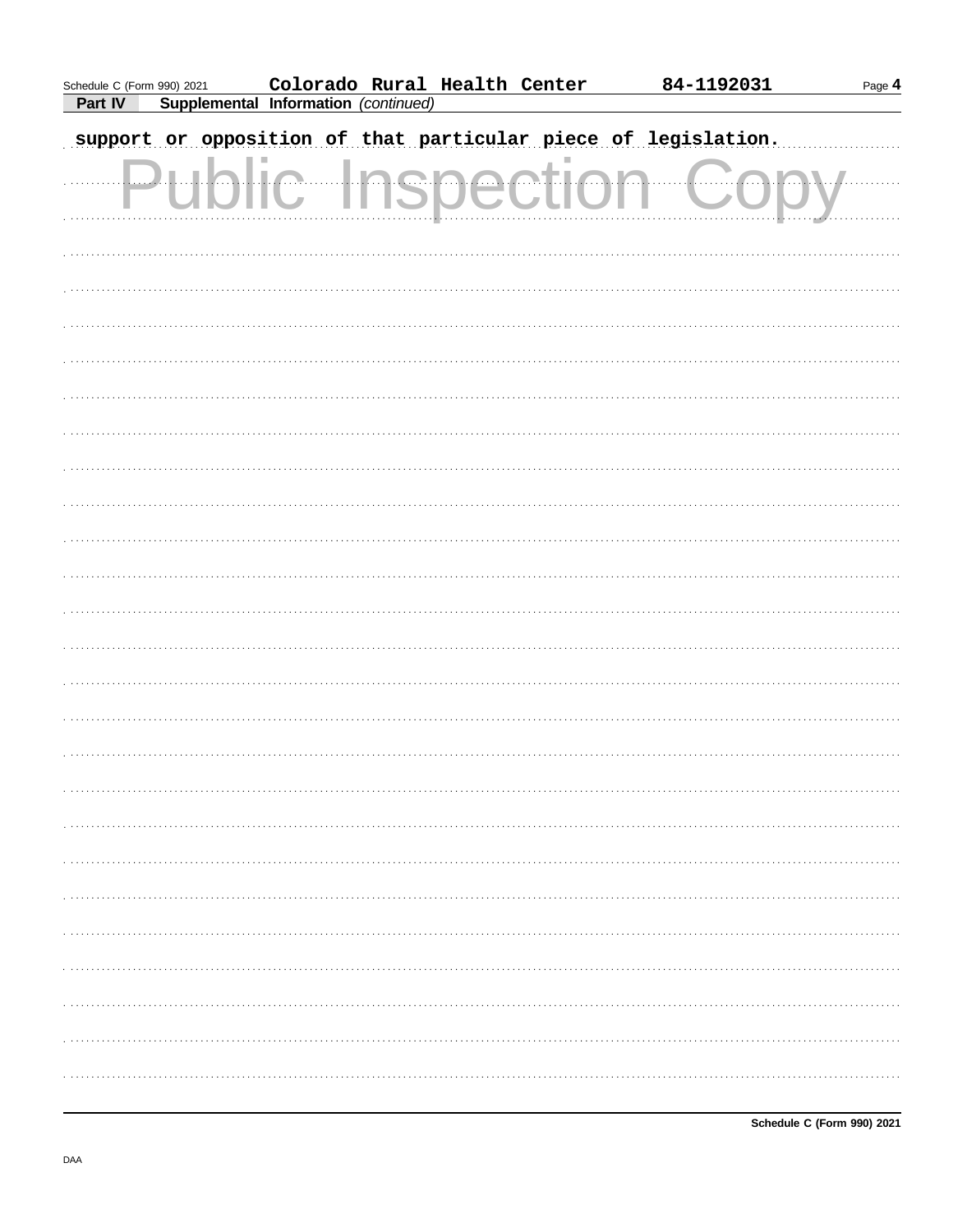|                                                                                                                    | <b>SCHEDULE D</b><br>(Form 990)           |                                                                                                                                                                                                                                                                        | Supplemental Financial Statements<br>u Complete if the organization answered "Yes" on Form 990,<br>Part IV, line 6, 7, 8, 9, 10, 11a, 11b, 11c, 11d, 11e, 11f, 12a, or 12b. |                |                                       |                                 |  |
|--------------------------------------------------------------------------------------------------------------------|-------------------------------------------|------------------------------------------------------------------------------------------------------------------------------------------------------------------------------------------------------------------------------------------------------------------------|-----------------------------------------------------------------------------------------------------------------------------------------------------------------------------|----------------|---------------------------------------|---------------------------------|--|
|                                                                                                                    | Department of the Treasury                |                                                                                                                                                                                                                                                                        | u Attach to Form 990.                                                                                                                                                       |                |                                       | <b>Open to Public</b>           |  |
| Internal Revenue Service<br><b>u</b> Go to <i>www.irs.gov/Form990</i> for instructions and the latest information. |                                           |                                                                                                                                                                                                                                                                        |                                                                                                                                                                             |                |                                       | <b>Inspection</b>               |  |
|                                                                                                                    | Name of the organization                  |                                                                                                                                                                                                                                                                        |                                                                                                                                                                             |                | <b>Employer identification number</b> |                                 |  |
| Colorado Rural Health Center                                                                                       | 84-1192031                                |                                                                                                                                                                                                                                                                        |                                                                                                                                                                             |                |                                       |                                 |  |
|                                                                                                                    | Part I                                    | Organizations Maintaining Donor Advised Funds or Other Similar Funds or Accounts.<br>Complete if the organization answered "Yes" on Form 990, Part IV, line 6.                                                                                                         |                                                                                                                                                                             |                |                                       |                                 |  |
|                                                                                                                    |                                           |                                                                                                                                                                                                                                                                        | (a) Donor advised funds                                                                                                                                                     |                |                                       | (b) Funds and other accounts    |  |
|                                                                                                                    |                                           |                                                                                                                                                                                                                                                                        |                                                                                                                                                                             |                |                                       |                                 |  |
| 1                                                                                                                  |                                           |                                                                                                                                                                                                                                                                        |                                                                                                                                                                             |                |                                       |                                 |  |
| 2<br>3                                                                                                             |                                           |                                                                                                                                                                                                                                                                        | the control of the control of the control of the control of                                                                                                                 |                |                                       |                                 |  |
|                                                                                                                    |                                           | Aggregate value of grants from (during year) [11] [11] Aggregate value of grants from (during year)                                                                                                                                                                    | the control of the control of the control of the control of                                                                                                                 |                |                                       |                                 |  |
| 5                                                                                                                  |                                           | Did the organization inform all donors and donor advisors in writing that the assets held in donor advised                                                                                                                                                             |                                                                                                                                                                             |                |                                       |                                 |  |
|                                                                                                                    |                                           |                                                                                                                                                                                                                                                                        |                                                                                                                                                                             |                |                                       | Yes<br>No                       |  |
| 6                                                                                                                  |                                           | Did the organization inform all grantees, donors, and donor advisors in writing that grant funds can be used                                                                                                                                                           |                                                                                                                                                                             |                |                                       |                                 |  |
|                                                                                                                    |                                           | only for charitable purposes and not for the benefit of the donor or donor advisor, or for any other purpose                                                                                                                                                           |                                                                                                                                                                             |                |                                       |                                 |  |
|                                                                                                                    | conferring impermissible private benefit? |                                                                                                                                                                                                                                                                        |                                                                                                                                                                             |                |                                       | <b>Yes</b><br>No.               |  |
|                                                                                                                    | Part II                                   | <b>Conservation Easements.</b>                                                                                                                                                                                                                                         |                                                                                                                                                                             |                |                                       |                                 |  |
|                                                                                                                    |                                           | Complete if the organization answered "Yes" on Form 990, Part IV, line 7.                                                                                                                                                                                              |                                                                                                                                                                             |                |                                       |                                 |  |
|                                                                                                                    |                                           | Purpose(s) of conservation easements held by the organization (check all that apply).                                                                                                                                                                                  |                                                                                                                                                                             |                |                                       |                                 |  |
|                                                                                                                    |                                           | Preservation of land for public use (for example, recreation or education                                                                                                                                                                                              | Preservation of a historically important land area                                                                                                                          |                |                                       |                                 |  |
|                                                                                                                    | Protection of natural habitat             |                                                                                                                                                                                                                                                                        | Preservation of a certified historic structure                                                                                                                              |                |                                       |                                 |  |
|                                                                                                                    | Preservation of open space                |                                                                                                                                                                                                                                                                        |                                                                                                                                                                             |                |                                       |                                 |  |
| 2                                                                                                                  |                                           | Complete lines 2a through 2d if the organization held a qualified conservation contribution in the form of a conservation                                                                                                                                              |                                                                                                                                                                             |                |                                       |                                 |  |
|                                                                                                                    | easement on the last day of the tax year. |                                                                                                                                                                                                                                                                        |                                                                                                                                                                             |                |                                       | Held at the End of the Tax Year |  |
| а                                                                                                                  | Total number of conservation easements    |                                                                                                                                                                                                                                                                        |                                                                                                                                                                             | 2a             |                                       |                                 |  |
|                                                                                                                    |                                           |                                                                                                                                                                                                                                                                        |                                                                                                                                                                             | 2 <sub>b</sub> |                                       |                                 |  |
|                                                                                                                    |                                           | Number of conservation easements on a certified historic structure included in (a) [[[[[[[[[[[[[[[[[[[[[[[[[]]]]]]]]                                                                                                                                                   |                                                                                                                                                                             | 2c             |                                       |                                 |  |
|                                                                                                                    |                                           | d Number of conservation easements included in (c) acquired after 7/25/06, and not on a                                                                                                                                                                                |                                                                                                                                                                             |                |                                       |                                 |  |
|                                                                                                                    |                                           | historic structure listed in the National Register                                                                                                                                                                                                                     |                                                                                                                                                                             | 2d             |                                       |                                 |  |
| 3                                                                                                                  |                                           | Number of conservation easements modified, transferred, released, extinguished, or terminated by the organization during the                                                                                                                                           |                                                                                                                                                                             |                |                                       |                                 |  |
|                                                                                                                    | tax year <b>u</b>                         |                                                                                                                                                                                                                                                                        |                                                                                                                                                                             |                |                                       |                                 |  |
|                                                                                                                    |                                           | Number of states where property subject to conservation easement is located u                                                                                                                                                                                          |                                                                                                                                                                             |                |                                       |                                 |  |
|                                                                                                                    |                                           | Does the organization have a written policy regarding the periodic monitoring, inspection, handling of                                                                                                                                                                 |                                                                                                                                                                             |                |                                       |                                 |  |
|                                                                                                                    |                                           | violations, and enforcement of the conservation easements it holds? $\ldots$ $\ldots$ $\ldots$ $\ldots$ $\ldots$ $\ldots$ $\ldots$ $\ldots$ $\ldots$ $\ldots$ $\ldots$ $\ldots$ $\ldots$ $\ldots$                                                                      |                                                                                                                                                                             |                |                                       |                                 |  |
| 6                                                                                                                  |                                           | Staff and volunteer hours devoted to monitoring, inspecting, handling of violations, and enforcing conservation easements during the year                                                                                                                              |                                                                                                                                                                             |                |                                       |                                 |  |
|                                                                                                                    | $\mathbf{u}$                              |                                                                                                                                                                                                                                                                        |                                                                                                                                                                             |                |                                       |                                 |  |
| 7                                                                                                                  |                                           | Amount of expenses incurred in monitoring, inspecting, handling of violations, and enforcing conservation easements during the year                                                                                                                                    |                                                                                                                                                                             |                |                                       |                                 |  |
|                                                                                                                    | u \$                                      |                                                                                                                                                                                                                                                                        |                                                                                                                                                                             |                |                                       |                                 |  |
| 8                                                                                                                  |                                           | Does each conservation easement reported on line 2(d) above satisfy the requirements of section 170(h)(4)(B)(i)                                                                                                                                                        |                                                                                                                                                                             |                |                                       |                                 |  |
|                                                                                                                    |                                           |                                                                                                                                                                                                                                                                        |                                                                                                                                                                             |                |                                       | Yes<br>No                       |  |
| 9                                                                                                                  |                                           | In Part XIII, describe how the organization reports conservation easements in its revenue and expense statement and                                                                                                                                                    |                                                                                                                                                                             |                |                                       |                                 |  |
|                                                                                                                    |                                           | balance sheet, and include, if applicable, the text of the footnote to the organization's financial statements that describes the                                                                                                                                      |                                                                                                                                                                             |                |                                       |                                 |  |
|                                                                                                                    |                                           | organization's accounting for conservation easements.                                                                                                                                                                                                                  |                                                                                                                                                                             |                |                                       |                                 |  |
|                                                                                                                    | Part III                                  | Organizations Maintaining Collections of Art, Historical Treasures, or Other Similar Assets.<br>Complete if the organization answered "Yes" on Form 990, Part IV, line 8.                                                                                              |                                                                                                                                                                             |                |                                       |                                 |  |
|                                                                                                                    |                                           |                                                                                                                                                                                                                                                                        |                                                                                                                                                                             |                |                                       |                                 |  |
|                                                                                                                    |                                           | 1a If the organization elected, as permitted under FASB ASC 958, not to report in its revenue statement and balance sheet works                                                                                                                                        |                                                                                                                                                                             |                |                                       |                                 |  |
|                                                                                                                    |                                           | of art, historical treasures, or other similar assets held for public exhibition, education, or research in furtherance of public                                                                                                                                      |                                                                                                                                                                             |                |                                       |                                 |  |
|                                                                                                                    |                                           | service, provide in Part XIII the text of the footnote to its financial statements that describes these items.                                                                                                                                                         |                                                                                                                                                                             |                |                                       |                                 |  |
| b                                                                                                                  |                                           | If the organization elected, as permitted under FASB ASC 958, to report in its revenue statement and balance sheet works of<br>art, historical treasures, or other similar assets held for public exhibition, education, or research in furtherance of public service, |                                                                                                                                                                             |                |                                       |                                 |  |
|                                                                                                                    |                                           | provide the following amounts relating to these items:                                                                                                                                                                                                                 |                                                                                                                                                                             |                |                                       |                                 |  |
|                                                                                                                    |                                           |                                                                                                                                                                                                                                                                        |                                                                                                                                                                             |                |                                       |                                 |  |
|                                                                                                                    |                                           |                                                                                                                                                                                                                                                                        |                                                                                                                                                                             |                |                                       | $\mathbf{u}$ \$                 |  |
| $\mathbf{2}$                                                                                                       |                                           | If the organization received or held works of art, historical treasures, or other similar assets for financial gain, provide the                                                                                                                                       |                                                                                                                                                                             |                |                                       | $\mathbf{u}$ \$                 |  |
|                                                                                                                    |                                           | following amounts required to be reported under FASB ASC 958 relating to these items:                                                                                                                                                                                  |                                                                                                                                                                             |                |                                       |                                 |  |
| a                                                                                                                  |                                           |                                                                                                                                                                                                                                                                        |                                                                                                                                                                             | u <sub>s</sub> |                                       |                                 |  |
| b                                                                                                                  |                                           |                                                                                                                                                                                                                                                                        |                                                                                                                                                                             | u \$           |                                       |                                 |  |
|                                                                                                                    |                                           | For Paperwork Reduction Act Notice, see the Instructions for Form 990.                                                                                                                                                                                                 |                                                                                                                                                                             |                |                                       | Schedule D (Form 990) 2021      |  |
| DAA                                                                                                                |                                           |                                                                                                                                                                                                                                                                        |                                                                                                                                                                             |                |                                       |                                 |  |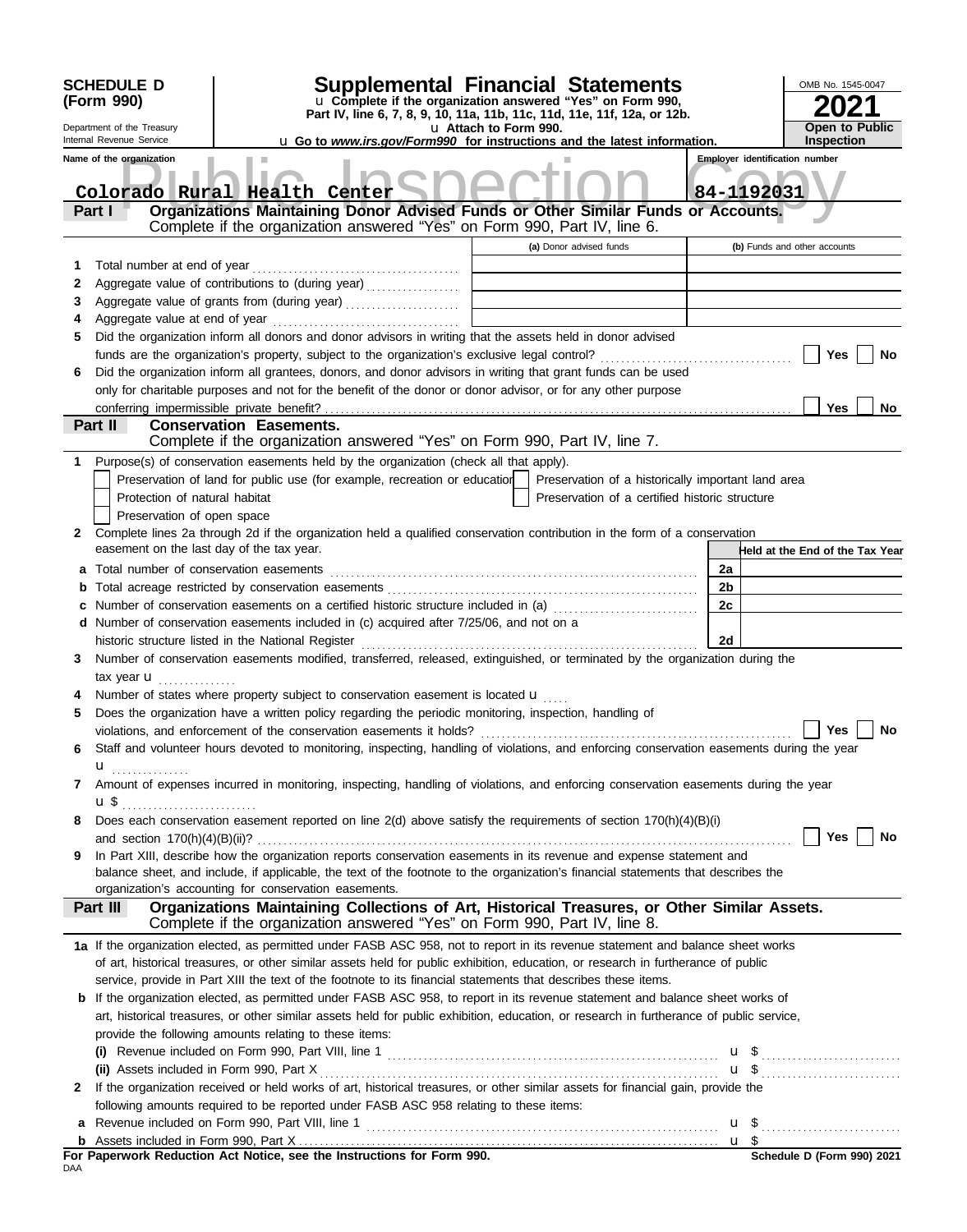|    | Schedule D (Form 990) 2021 Colorado Rural Health Center                                                                                                                                                                                                       |                                         |                          |                                    | 84-1192031                      |                      |                | Page 2              |
|----|---------------------------------------------------------------------------------------------------------------------------------------------------------------------------------------------------------------------------------------------------------------|-----------------------------------------|--------------------------|------------------------------------|---------------------------------|----------------------|----------------|---------------------|
| 3  | Organizations Maintaining Collections of Art, Historical Treasures, or Other Similar Assets (continued)<br><b>Part III</b><br>Using the organization's acquisition, accession, and other records, check any of the following that make significant use of its |                                         |                          |                                    |                                 |                      |                |                     |
|    | collection items (check all that apply):                                                                                                                                                                                                                      |                                         |                          |                                    |                                 |                      |                |                     |
| a  | Public exhibition                                                                                                                                                                                                                                             | d                                       | Loan or exchange program |                                    |                                 |                      |                |                     |
| b  | Scholarly research                                                                                                                                                                                                                                            | e                                       | Other                    | MELA.                              |                                 |                      |                |                     |
| c  | Preservation for future generations<br>Provide a description of the organization's collections and explain how they further the organization's exempt purpose in Part                                                                                         |                                         |                          |                                    |                                 |                      |                |                     |
|    | XIII.                                                                                                                                                                                                                                                         |                                         |                          |                                    |                                 |                      |                |                     |
| 5. | During the year, did the organization solicit or receive donations of art, historical treasures, or other similar                                                                                                                                             |                                         |                          |                                    |                                 |                      |                |                     |
|    | <b>Escrow and Custodial Arrangements.</b><br><b>Part IV</b>                                                                                                                                                                                                   |                                         |                          |                                    |                                 |                      | Yes            | No                  |
|    | Complete if the organization answered "Yes" on Form 990, Part IV, line 9, or reported an amount on Form                                                                                                                                                       |                                         |                          |                                    |                                 |                      |                |                     |
|    | 990, Part X, line 21.                                                                                                                                                                                                                                         |                                         |                          |                                    |                                 |                      |                |                     |
|    | 1a Is the organization an agent, trustee, custodian or other intermediary for contributions or other assets not                                                                                                                                               |                                         |                          |                                    |                                 |                      |                |                     |
|    | included on Form 990, Part X?                                                                                                                                                                                                                                 |                                         |                          |                                    |                                 |                      | Yes            | No                  |
|    | b If "Yes," explain the arrangement in Part XIII and complete the following table:                                                                                                                                                                            |                                         |                          |                                    |                                 |                      |                |                     |
|    |                                                                                                                                                                                                                                                               |                                         |                          |                                    |                                 |                      | Amount         |                     |
| c  | Beginning balance                                                                                                                                                                                                                                             |                                         |                          |                                    |                                 | 1c                   |                |                     |
|    |                                                                                                                                                                                                                                                               |                                         |                          |                                    |                                 | 1 <sub>d</sub>       |                |                     |
|    |                                                                                                                                                                                                                                                               |                                         |                          |                                    |                                 | 1e<br>1f             |                |                     |
| f  | 2a Did the organization include an amount on Form 990, Part X, line 21, for escrow or custodial account liability?                                                                                                                                            |                                         |                          |                                    |                                 |                      | Yes            | <b>No</b>           |
|    |                                                                                                                                                                                                                                                               |                                         |                          |                                    |                                 |                      |                |                     |
|    | Part V<br><b>Endowment Funds.</b>                                                                                                                                                                                                                             |                                         |                          |                                    |                                 |                      |                |                     |
|    | Complete if the organization answered "Yes" on Form 990, Part IV, line 10.                                                                                                                                                                                    |                                         |                          |                                    |                                 |                      |                |                     |
|    |                                                                                                                                                                                                                                                               | (a) Current year                        | (b) Prior year           | (c) Two years back                 |                                 | (d) Three years back |                | (e) Four years back |
|    | 1a Beginning of year balance                                                                                                                                                                                                                                  |                                         |                          |                                    |                                 |                      |                |                     |
|    | <b>b</b> Contributions <b>contributions</b>                                                                                                                                                                                                                   |                                         |                          |                                    |                                 |                      |                |                     |
|    | c Net investment earnings, gains, and                                                                                                                                                                                                                         |                                         |                          |                                    |                                 |                      |                |                     |
|    | losses                                                                                                                                                                                                                                                        |                                         |                          |                                    |                                 |                      |                |                     |
|    | Grants or scholarships<br>e Other expenditures for facilities and                                                                                                                                                                                             |                                         |                          |                                    |                                 |                      |                |                     |
|    |                                                                                                                                                                                                                                                               |                                         |                          |                                    |                                 |                      |                |                     |
|    | f Administrative expenses                                                                                                                                                                                                                                     |                                         |                          |                                    |                                 |                      |                |                     |
|    |                                                                                                                                                                                                                                                               |                                         |                          |                                    |                                 |                      |                |                     |
| 2  | Provide the estimated percentage of the current year end balance (line 1g, column (a)) held as:                                                                                                                                                               |                                         |                          |                                    |                                 |                      |                |                     |
|    | Board designated or quasi-endowment <b>u</b> %                                                                                                                                                                                                                |                                         |                          |                                    |                                 |                      |                |                     |
|    | Permanent endowment <b>u</b> %                                                                                                                                                                                                                                |                                         |                          |                                    |                                 |                      |                |                     |
| c  | Term endowment <b>u</b><br>$\ldots \ldots \ldots$ %                                                                                                                                                                                                           |                                         |                          |                                    |                                 |                      |                |                     |
|    | The percentages on lines 2a, 2b, and 2c should equal 100%.<br>3a Are there endowment funds not in the possession of the organization that are held and administered for the                                                                                   |                                         |                          |                                    |                                 |                      |                |                     |
|    | organization by:                                                                                                                                                                                                                                              |                                         |                          |                                    |                                 |                      |                | Yes  <br><b>No</b>  |
|    | (i) Unrelated organizations                                                                                                                                                                                                                                   |                                         |                          |                                    |                                 |                      | 3a(i)          |                     |
|    | (ii) Related organizations                                                                                                                                                                                                                                    |                                         |                          |                                    |                                 |                      | 3a(ii)         |                     |
|    | <b>b</b> If "Yes" on line 3a(ii), are the related organizations listed as required on Schedule R? [[[[[[[[[[[[[[[[[[]]]]]]                                                                                                                                    |                                         |                          |                                    |                                 |                      | 3b             |                     |
|    | Describe in Part XIII the intended uses of the organization's endowment funds.                                                                                                                                                                                |                                         |                          |                                    |                                 |                      |                |                     |
|    | Land, Buildings, and Equipment.<br><b>Part VI</b>                                                                                                                                                                                                             |                                         |                          |                                    |                                 |                      |                |                     |
|    | Complete if the organization answered "Yes" on Form 990, Part IV, line 11a. See Form 990, Part X, line 10.                                                                                                                                                    |                                         |                          |                                    |                                 |                      |                |                     |
|    | Description of property                                                                                                                                                                                                                                       | (a) Cost or other basis<br>(investment) |                          | (b) Cost or other basis<br>(other) | (c) Accumulated<br>depreciation |                      | (d) Book value |                     |
|    |                                                                                                                                                                                                                                                               |                                         |                          |                                    |                                 |                      |                |                     |
|    | <b>b</b> Buildings                                                                                                                                                                                                                                            |                                         |                          |                                    |                                 |                      |                |                     |
|    | c Leasehold improvements                                                                                                                                                                                                                                      |                                         |                          | 72,037                             |                                 | 60,617               |                | 11,420              |
|    |                                                                                                                                                                                                                                                               |                                         |                          | 146,421                            |                                 | 146,421              |                |                     |
|    | e Other                                                                                                                                                                                                                                                       |                                         |                          |                                    |                                 |                      |                |                     |
|    |                                                                                                                                                                                                                                                               |                                         |                          |                                    |                                 | u                    |                | <u>11,420</u>       |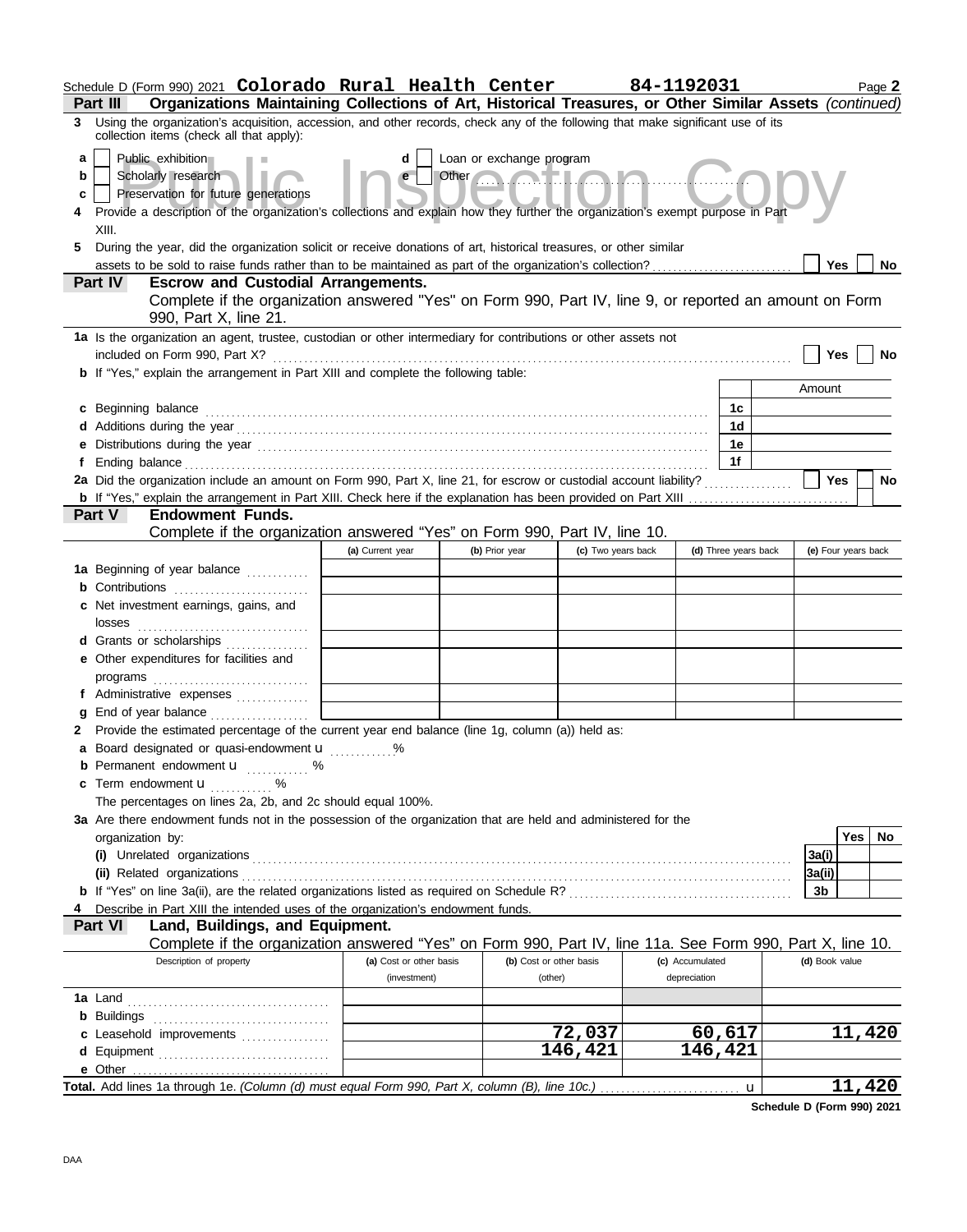# Schedule D (Form 990) 2021 **Colorado Rural Health Center 84-1192031**

# **Part VII Investments – Other Securities.**

Complete if the organization answered "Yes" on Form 990, Part IV, line 11b. See Form 990, Part X, line 12.

|                                                           | Complete if the organization answered Yes on Form 990, Part IV, line TTD. See Form 990, Part X, line TZ.   |                |                                                              |
|-----------------------------------------------------------|------------------------------------------------------------------------------------------------------------|----------------|--------------------------------------------------------------|
|                                                           | (a) Description of security or category<br>(including name of security)                                    | (b) Book value | (c) Method of valuation:<br>Cost or end-of-year market value |
|                                                           |                                                                                                            |                |                                                              |
| (1) Financial derivatives<br>(3) Other                    | (2) Closely held equity interests<br>.                                                                     |                |                                                              |
| $\ldots$ (A) $\ldots$                                     |                                                                                                            |                |                                                              |
| $\ldots$ (B)                                              |                                                                                                            |                |                                                              |
| $\ldots$ (C) $\ldots$ $\ldots$ $\ldots$ $\ldots$ $\ldots$ |                                                                                                            |                |                                                              |
|                                                           |                                                                                                            |                |                                                              |
| (E)                                                       |                                                                                                            |                |                                                              |
| (F)                                                       |                                                                                                            |                |                                                              |
| (G)                                                       |                                                                                                            |                |                                                              |
| (H)                                                       |                                                                                                            |                |                                                              |
|                                                           | Total. (Column (b) must equal Form 990, Part X, col. (B) line 12.)<br><b>u</b>                             |                |                                                              |
| <b>Part VIII</b>                                          | <b>Investments - Program Related.</b>                                                                      |                |                                                              |
|                                                           | Complete if the organization answered "Yes" on Form 990, Part IV, line 11c. See Form 990, Part X, line 13. |                |                                                              |
|                                                           | (a) Description of investment                                                                              | (b) Book value | (c) Method of valuation:                                     |
|                                                           |                                                                                                            |                | Cost or end-of-year market value                             |
| (1)                                                       |                                                                                                            |                |                                                              |
| (2)                                                       |                                                                                                            |                |                                                              |
| (3)                                                       |                                                                                                            |                |                                                              |
| (4)                                                       |                                                                                                            |                |                                                              |
| (5)<br>(6)                                                |                                                                                                            |                |                                                              |
| (7)                                                       |                                                                                                            |                |                                                              |
| (8)                                                       |                                                                                                            |                |                                                              |
| (9)                                                       |                                                                                                            |                |                                                              |
|                                                           | Total. (Column (b) must equal Form 990, Part X, col. (B) line 13.)<br>$\mathbf{u}$                         |                |                                                              |
| Part IX                                                   | Other Assets.                                                                                              |                |                                                              |
|                                                           | Complete if the organization answered "Yes" on Form 990, Part IV, line 11d. See Form 990, Part X, line 15. |                |                                                              |
|                                                           | (a) Description                                                                                            |                | (b) Book value                                               |
| (1)                                                       |                                                                                                            |                |                                                              |
| (2)                                                       |                                                                                                            |                |                                                              |
| (3)                                                       |                                                                                                            |                |                                                              |
| (4)                                                       |                                                                                                            |                |                                                              |
| (5)                                                       |                                                                                                            |                |                                                              |
| (6)                                                       |                                                                                                            |                |                                                              |
| (7)                                                       |                                                                                                            |                |                                                              |
| (8)                                                       |                                                                                                            |                |                                                              |
| (9)                                                       |                                                                                                            |                |                                                              |
|                                                           | Total. (Column (b) must equal Form 990, Part X, col. (B) line 15.)<br><b>Other Liabilities.</b>            |                | u                                                            |
| Part X                                                    | Complete if the organization answered "Yes" on Form 990, Part IV, line 11e or 11f. See Form 990, Part X,   |                |                                                              |
|                                                           | line 25.                                                                                                   |                |                                                              |
| 1.                                                        | (a) Description of liability                                                                               |                | (b) Book value                                               |
| (1)                                                       | Federal income taxes                                                                                       |                |                                                              |
| (2)                                                       |                                                                                                            |                |                                                              |
| (3)<br>(4)                                                |                                                                                                            |                |                                                              |
|                                                           |                                                                                                            |                |                                                              |
| (5)<br>(6)                                                |                                                                                                            |                |                                                              |
| (7)                                                       |                                                                                                            |                |                                                              |
| (8)                                                       |                                                                                                            |                |                                                              |
| (9)                                                       |                                                                                                            |                |                                                              |
|                                                           | Total. (Column (b) must equal Form 990, Part X, col. (B) line 25.)                                         |                | u                                                            |
|                                                           | toin toy positions. In Dart VIII, provide the toy of the feature                                           |                |                                                              |

Liability for uncertain tax positions. In Part XIII, provide the text of the footnote to the organization's financial statements that reports the **2.** organization's liability for uncertain tax positions under FASB ASC 740. Check here if the text of the footnote has been provided in Part XIII.

**X**

Page **3**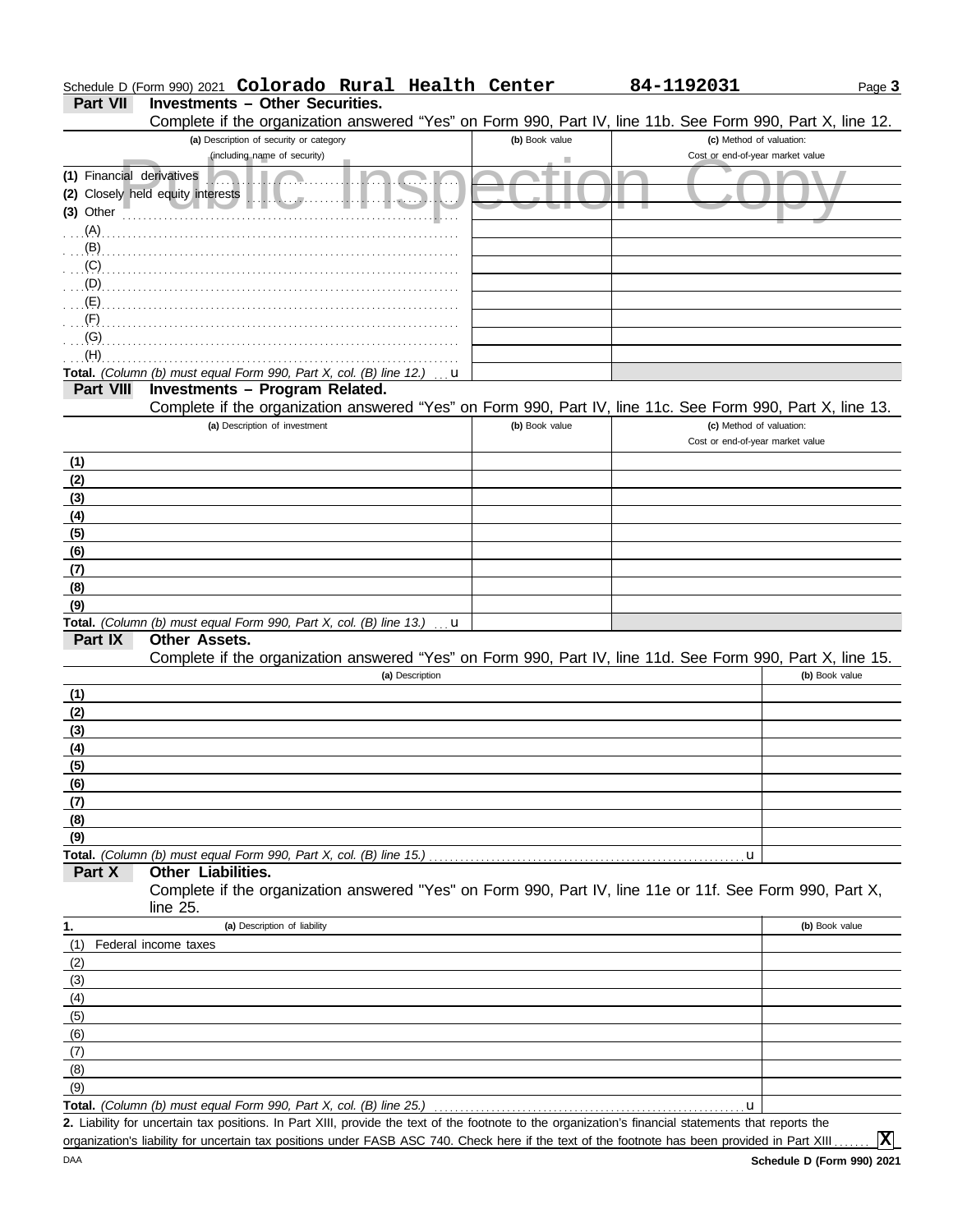|              |                                                                                                                                                                                                                                                                                       | 84-1192031     |             | Page 4    |
|--------------|---------------------------------------------------------------------------------------------------------------------------------------------------------------------------------------------------------------------------------------------------------------------------------------|----------------|-------------|-----------|
| Part XI      | Reconciliation of Revenue per Audited Financial Statements With Revenue per Return.                                                                                                                                                                                                   |                |             |           |
|              | Complete if the organization answered "Yes" on Form 990, Part IV, line 12a.                                                                                                                                                                                                           |                |             |           |
|              |                                                                                                                                                                                                                                                                                       |                | $\mathbf 1$ | 3,382,197 |
| $\mathbf{z}$ | Amounts included on line 1 but not on Form 990, Part VIII, line 12:                                                                                                                                                                                                                   |                |             |           |
|              | a Net unrealized gains (losses) on investments <b>and a state of the state of the state of the state of the state of the state of the state of the state of the state of the state of the state of the state of the state of the</b>                                                  | 2a             |             |           |
|              |                                                                                                                                                                                                                                                                                       | 2 <sub>b</sub> |             |           |
|              |                                                                                                                                                                                                                                                                                       | 2c             |             |           |
| d            |                                                                                                                                                                                                                                                                                       | 2d             |             |           |
| е            |                                                                                                                                                                                                                                                                                       |                | 2e          |           |
| 3            |                                                                                                                                                                                                                                                                                       |                | 3           | 3,382,197 |
|              | Amounts included on Form 990, Part VIII, line 12, but not on line 1:                                                                                                                                                                                                                  |                |             |           |
|              |                                                                                                                                                                                                                                                                                       | 4a             |             |           |
|              |                                                                                                                                                                                                                                                                                       | 4b             |             |           |
|              | c Add lines 4a and 4b (a) and $\frac{1}{2}$ and $\frac{1}{2}$ and $\frac{1}{2}$ and $\frac{1}{2}$ and $\frac{1}{2}$ and $\frac{1}{2}$ and $\frac{1}{2}$ and $\frac{1}{2}$ and $\frac{1}{2}$ and $\frac{1}{2}$ and $\frac{1}{2}$ and $\frac{1}{2}$ and $\frac{1}{2}$ and $\frac{1}{2}$ |                | 4c          |           |
|              | 5 Total revenue. Add lines 3 and 4c. (This must equal Form 990, Part I, line 12.)                                                                                                                                                                                                     |                | 5           | 3,382,197 |
|              | Part XII Reconciliation of Expenses per Audited Financial Statements With Expenses per Return.                                                                                                                                                                                        |                |             |           |
|              | Complete if the organization answered "Yes" on Form 990, Part IV, line 12a.                                                                                                                                                                                                           |                |             |           |
| 1            |                                                                                                                                                                                                                                                                                       |                | 1           | 2,868,402 |
| 2            | Amounts included on line 1 but not on Form 990, Part IX, line 25:                                                                                                                                                                                                                     |                |             |           |
| a            |                                                                                                                                                                                                                                                                                       | 2a             |             |           |
|              |                                                                                                                                                                                                                                                                                       | 2 <sub>b</sub> |             |           |
|              |                                                                                                                                                                                                                                                                                       | 2c             |             |           |
| d            |                                                                                                                                                                                                                                                                                       | 2d             |             |           |
|              |                                                                                                                                                                                                                                                                                       |                | <b>2e</b>   |           |
| 3.           |                                                                                                                                                                                                                                                                                       |                | 3           | 2,868,402 |
|              | Amounts included on Form 990, Part IX, line 25, but not on line 1:                                                                                                                                                                                                                    |                |             |           |
|              |                                                                                                                                                                                                                                                                                       | 4a             |             |           |
|              |                                                                                                                                                                                                                                                                                       | 4b             |             |           |
|              | <b>b</b> Other (Describe in Part XIII.) <b>CONSIDENT DESCRIPTION DESCRIPTION DESCRIPTION DESCRIPTION DESCRIPTION DESCRIPTION DESCRIPTION DESCRIPTION DESCRIPTION DESCRIPTION DESCRIPTION DESCRIPTION DESCRI</b>                                                                       |                | 4с          |           |
|              |                                                                                                                                                                                                                                                                                       |                | 5           | 2,868,402 |
|              | Part XIII Supplemental Information.                                                                                                                                                                                                                                                   |                |             |           |
|              | Provide the descriptions required for Part II, lines 3, 5, and 9; Part III, lines 1a and 4; Part IV, lines 1b and 2b; Part V, line 4; Part X, line                                                                                                                                    |                |             |           |
|              | 2; Part XI, lines 2d and 4b; and Part XII, lines 2d and 4b. Also complete this part to provide any additional information.                                                                                                                                                            |                |             |           |
|              | Part X - FIN 48 Footnote                                                                                                                                                                                                                                                              |                |             |           |
|              |                                                                                                                                                                                                                                                                                       |                |             |           |
|              | CRHC is exempt from federal income taxes under Section $501(c)(3)$ of                                                                                                                                                                                                                 |                |             |           |
|              |                                                                                                                                                                                                                                                                                       |                |             |           |
|              | the Internal Revenue Code. Accordingly, no provision for income tax is                                                                                                                                                                                                                |                |             |           |
|              |                                                                                                                                                                                                                                                                                       |                |             |           |
|              | necessary. CRHC evaluates uncertain tax positions whereby the effect of the                                                                                                                                                                                                           |                |             |           |
|              |                                                                                                                                                                                                                                                                                       |                |             |           |
|              | uncertainty would be recorded if the outcome was considered probable and                                                                                                                                                                                                              |                |             |           |
|              |                                                                                                                                                                                                                                                                                       |                |             |           |
|              | reasonably estimable. As of December 31, 2021 and 2020, CRHC had no                                                                                                                                                                                                                   |                |             |           |
|              |                                                                                                                                                                                                                                                                                       |                |             |           |
|              | uncertain tax positions requiring accrual.                                                                                                                                                                                                                                            |                |             |           |
|              |                                                                                                                                                                                                                                                                                       |                |             |           |
|              |                                                                                                                                                                                                                                                                                       |                |             |           |
|              |                                                                                                                                                                                                                                                                                       |                |             |           |
|              |                                                                                                                                                                                                                                                                                       |                |             |           |
|              |                                                                                                                                                                                                                                                                                       |                |             |           |
|              |                                                                                                                                                                                                                                                                                       |                |             |           |
|              |                                                                                                                                                                                                                                                                                       |                |             |           |
|              |                                                                                                                                                                                                                                                                                       |                |             |           |
|              |                                                                                                                                                                                                                                                                                       |                |             |           |
|              |                                                                                                                                                                                                                                                                                       |                |             |           |
|              |                                                                                                                                                                                                                                                                                       |                |             |           |
|              |                                                                                                                                                                                                                                                                                       |                |             |           |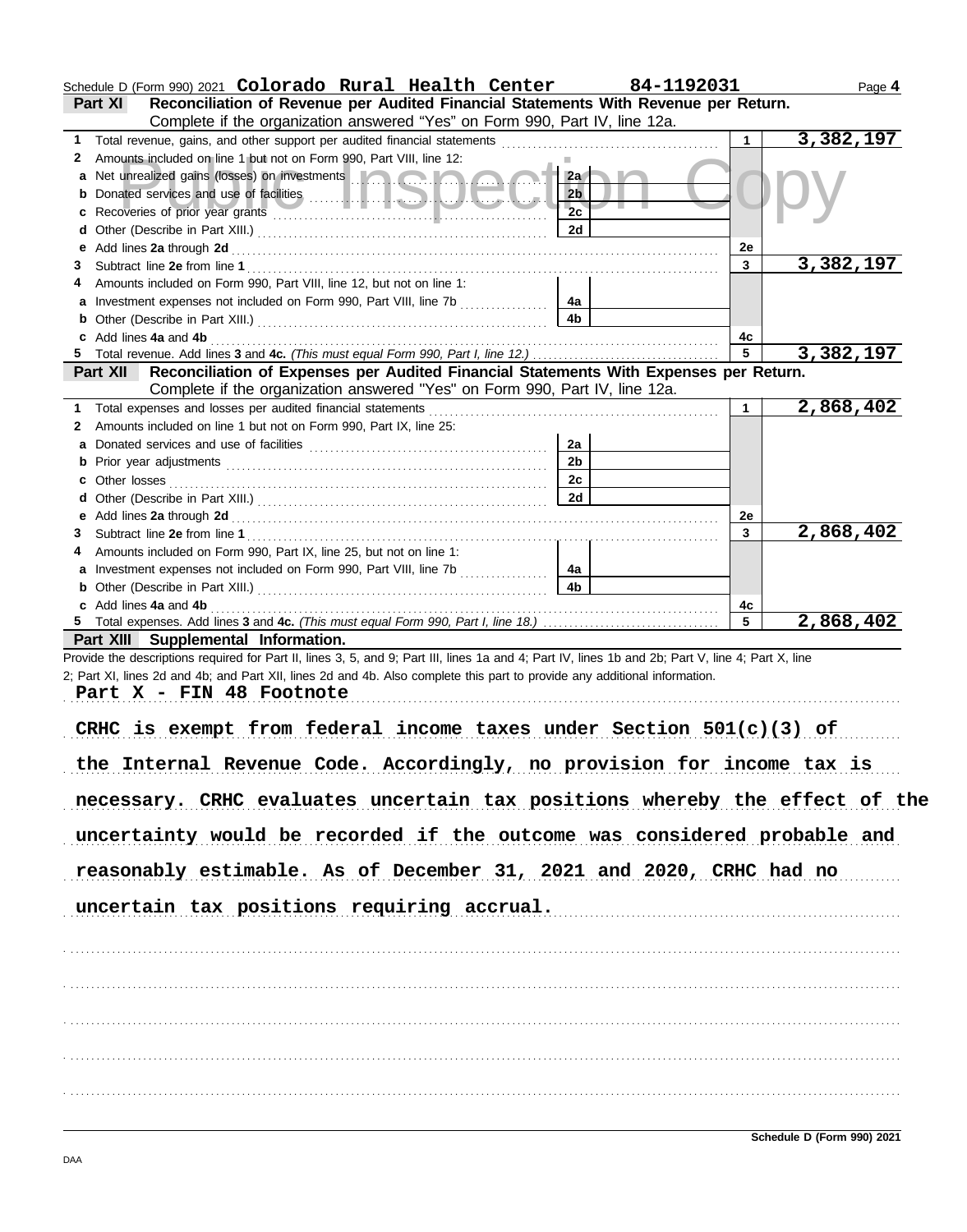|  | Schedule D (Form 990) 2021 Colorado Rural Health Center |  |  |
|--|---------------------------------------------------------|--|--|
|  | <b>Part XIII Supplemental Information (continued)</b>   |  |  |

Page 5

| Public Inspection Copy |  |
|------------------------|--|
|                        |  |
|                        |  |
|                        |  |
|                        |  |
|                        |  |
|                        |  |
|                        |  |
|                        |  |
|                        |  |
|                        |  |
|                        |  |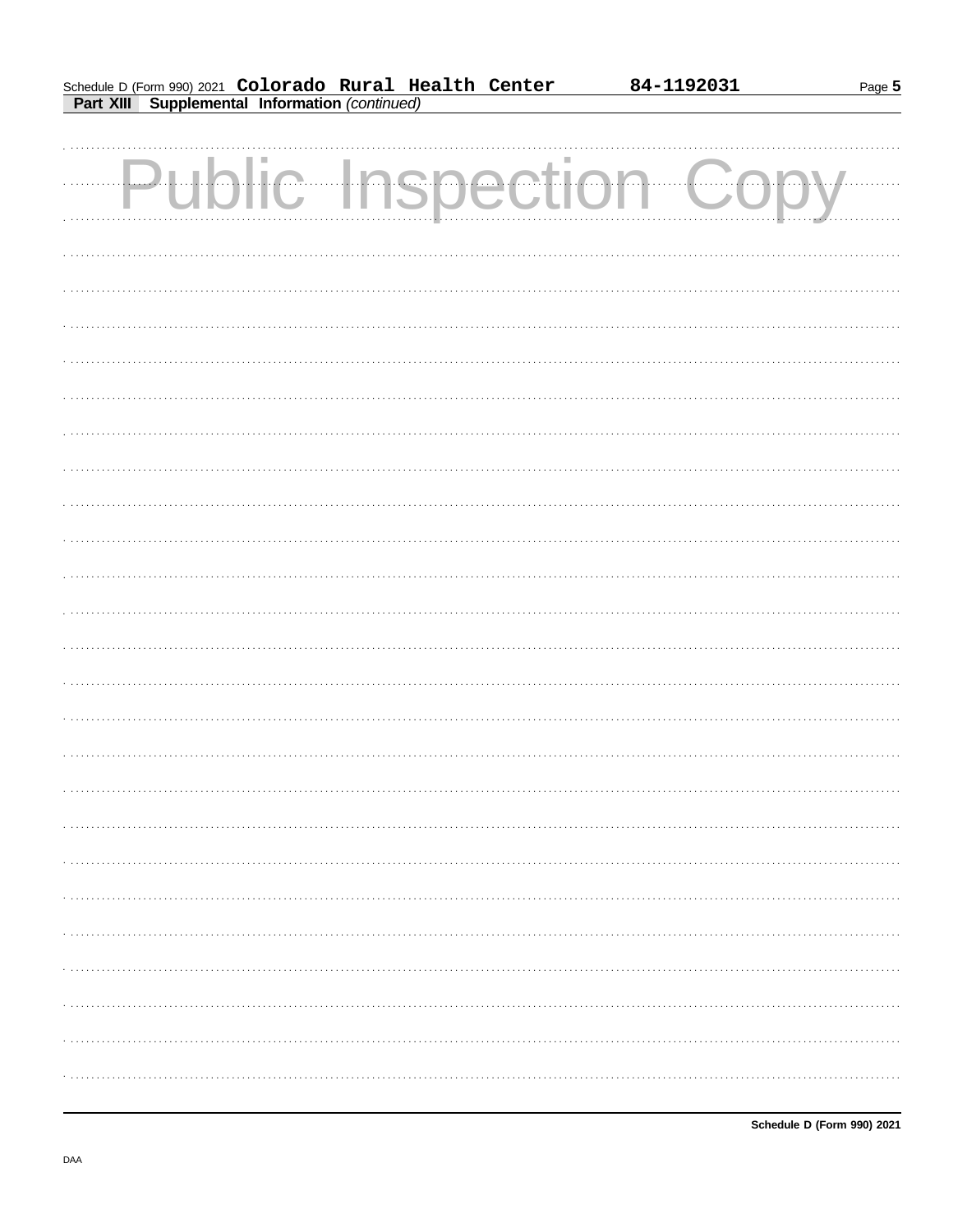| <b>SCHEDULE I</b>                                                                                                                                                                                                                                                                            |                                                                                                                                       |                    | Grants and Other Assistance to Organizations,                                    |                    |                                                   |                    |                                | OMB No. 1545-0047                   |
|----------------------------------------------------------------------------------------------------------------------------------------------------------------------------------------------------------------------------------------------------------------------------------------------|---------------------------------------------------------------------------------------------------------------------------------------|--------------------|----------------------------------------------------------------------------------|--------------------|---------------------------------------------------|--------------------|--------------------------------|-------------------------------------|
| (Form 990)                                                                                                                                                                                                                                                                                   | Governments, and Individuals in the United States<br>Complete if the organization answered "Yes" on Form 990, Part IV, line 21 or 22. |                    |                                                                                  |                    |                                                   |                    |                                |                                     |
| Department of the Treasury<br>Internal Revenue Service                                                                                                                                                                                                                                       |                                                                                                                                       |                    | u Attach to Form 990.<br>u Go to www.irs.gov/Form990 for the latest information. |                    |                                                   |                    |                                | <b>Open to Public</b><br>Inspection |
| Name of the organization                                                                                                                                                                                                                                                                     |                                                                                                                                       |                    |                                                                                  |                    |                                                   |                    | Employer identification number |                                     |
| Colorado Rural Health Center                                                                                                                                                                                                                                                                 |                                                                                                                                       |                    |                                                                                  |                    |                                                   |                    | 84-1192031                     |                                     |
| <b>General Information on Grants and Assistance</b><br>Part I                                                                                                                                                                                                                                |                                                                                                                                       |                    |                                                                                  |                    |                                                   |                    |                                |                                     |
| Does the organization maintain records to substantiate the amount of the grants or assistance, the grantees' eligibility for the grants or assistance, and<br>$\mathbf 1$<br>2 Describe in Part IV the organization's procedures for monitoring the use of grant funds in the United States. |                                                                                                                                       |                    |                                                                                  |                    |                                                   |                    |                                | $ \mathbf{X} $ Yes<br>No            |
| Grants and Other Assistance to Domestic Organizations and Domestic Governments. Complete if the organization answered "Yes" on Form 990,<br>Part II<br>Part IV, line 21, for any recipient that received more than \$5,000. Part II can be duplicated if additional space is needed.         |                                                                                                                                       |                    |                                                                                  |                    |                                                   |                    |                                |                                     |
| (a) Name and address of organization<br>-1                                                                                                                                                                                                                                                   | $(b)$ EIN                                                                                                                             | (c) IRC<br>section | (d) Amount of cash                                                               | (e) Amount of      | (f) Method of valuation<br>(book, FMV, appraisal, | (g) Description of |                                | (h) Purpose of grant                |
| or government                                                                                                                                                                                                                                                                                |                                                                                                                                       | (if applicable)    | grant                                                                            | noncash assistance | other)                                            | noncash assistance |                                | or assistance                       |
| (1) Aspen Valley Hospital District                                                                                                                                                                                                                                                           |                                                                                                                                       |                    |                                                                                  |                    |                                                   |                    |                                |                                     |
| 0401 Castle Creek Road                                                                                                                                                                                                                                                                       |                                                                                                                                       |                    |                                                                                  |                    |                                                   |                    |                                | Grant passthrough                   |
| CO 81611-2710 84-0720309 GOV<br>Aspen                                                                                                                                                                                                                                                        |                                                                                                                                       |                    | 7,188                                                                            |                    |                                                   |                    |                                |                                     |
| (2) Colorado Canyons Hospital & Med dtr                                                                                                                                                                                                                                                      |                                                                                                                                       |                    |                                                                                  |                    |                                                   |                    |                                |                                     |
| PO Box 130                                                                                                                                                                                                                                                                                   |                                                                                                                                       |                    |                                                                                  |                    |                                                   |                    |                                | Grant passthrough                   |
| CO 81521-2101 84-0447998 501c3<br>Fruita                                                                                                                                                                                                                                                     |                                                                                                                                       |                    | 7,188                                                                            |                    |                                                   |                    |                                |                                     |
| (3) Colorado Plains Medical Center                                                                                                                                                                                                                                                           |                                                                                                                                       |                    |                                                                                  |                    |                                                   |                    |                                |                                     |
| 1000 Lincoln Street CS 4200                                                                                                                                                                                                                                                                  |                                                                                                                                       |                    |                                                                                  |                    |                                                   |                    |                                | Grant passthrough                   |
| CO 80701-3290 27-0113173<br>Ft. Morgan                                                                                                                                                                                                                                                       |                                                                                                                                       |                    | 39,540                                                                           |                    |                                                   |                    |                                |                                     |
| (4) Conejos County Hospital                                                                                                                                                                                                                                                                  |                                                                                                                                       |                    |                                                                                  |                    |                                                   |                    |                                |                                     |
| 19021 US Hwy 285<br>CO 81101-2340 84-0255530 501c3                                                                                                                                                                                                                                           |                                                                                                                                       |                    |                                                                                  |                    |                                                   |                    |                                | Grant passthrough                   |
| La Jara<br>(5) Estes Park Health                                                                                                                                                                                                                                                             |                                                                                                                                       |                    | 6,104                                                                            |                    |                                                   |                    |                                |                                     |
| 555 Prospect Avenue                                                                                                                                                                                                                                                                          |                                                                                                                                       |                    |                                                                                  |                    |                                                   |                    |                                | Grant passthrough                   |
| CO 80517-6312 84-0601621 GOV<br>Estes Park                                                                                                                                                                                                                                                   |                                                                                                                                       |                    | 7,087                                                                            |                    |                                                   |                    |                                |                                     |
| (6) Family Practice of Holyoke                                                                                                                                                                                                                                                               |                                                                                                                                       |                    |                                                                                  |                    |                                                   |                    |                                |                                     |
| 1001 East Johnson Street                                                                                                                                                                                                                                                                     |                                                                                                                                       |                    |                                                                                  |                    |                                                   |                    |                                | Grant passthrough                   |
| CO 80734-1854 84-6014138 GOV<br>Holyoke                                                                                                                                                                                                                                                      |                                                                                                                                       |                    | 6,167                                                                            |                    |                                                   |                    |                                |                                     |
| (7) Haxtun Health                                                                                                                                                                                                                                                                            |                                                                                                                                       |                    |                                                                                  |                    |                                                   |                    |                                |                                     |
| 235 W Fletcher Street                                                                                                                                                                                                                                                                        |                                                                                                                                       |                    |                                                                                  |                    |                                                   |                    |                                | Grant passthrough                   |
| CO 80731-2737 84-0574271 GOV<br>Haxtun                                                                                                                                                                                                                                                       |                                                                                                                                       |                    | 7,087                                                                            |                    |                                                   |                    |                                |                                     |
| (8) Heart of the Rockies RMC                                                                                                                                                                                                                                                                 |                                                                                                                                       |                    |                                                                                  |                    |                                                   |                    |                                |                                     |
| 1000 Rush Drive                                                                                                                                                                                                                                                                              |                                                                                                                                       |                    |                                                                                  |                    |                                                   |                    |                                | Grant passthrough                   |
| CO 81201-2804 84-0631509 GOV<br>Salida                                                                                                                                                                                                                                                       |                                                                                                                                       |                    | 7,188                                                                            |                    |                                                   |                    |                                |                                     |
| (9) Kiowa County Hospital District                                                                                                                                                                                                                                                           |                                                                                                                                       |                    |                                                                                  |                    |                                                   |                    |                                |                                     |
| 1208 Luther Street                                                                                                                                                                                                                                                                           |                                                                                                                                       |                    |                                                                                  |                    |                                                   |                    |                                | Grant passthrough                   |
| CO 81036-9998 84-0537008 GOV<br>Eads                                                                                                                                                                                                                                                         |                                                                                                                                       |                    | 6,167                                                                            |                    |                                                   |                    |                                |                                     |
| 2 Enter total number of section 501(c)(3) and government organizations listed in the line 1 table                                                                                                                                                                                            |                                                                                                                                       |                    |                                                                                  |                    |                                                   |                    | u 27                           |                                     |
| Enter total number of other organizations listed in the line 1 table<br>3                                                                                                                                                                                                                    |                                                                                                                                       |                    |                                                                                  |                    |                                                   |                    | u 1                            |                                     |
| For Paperwork Reduction Act Notice, see the Instructions for Form 990.                                                                                                                                                                                                                       |                                                                                                                                       |                    |                                                                                  |                    |                                                   |                    |                                | Schedule I (Form 990) (2021)        |

DAA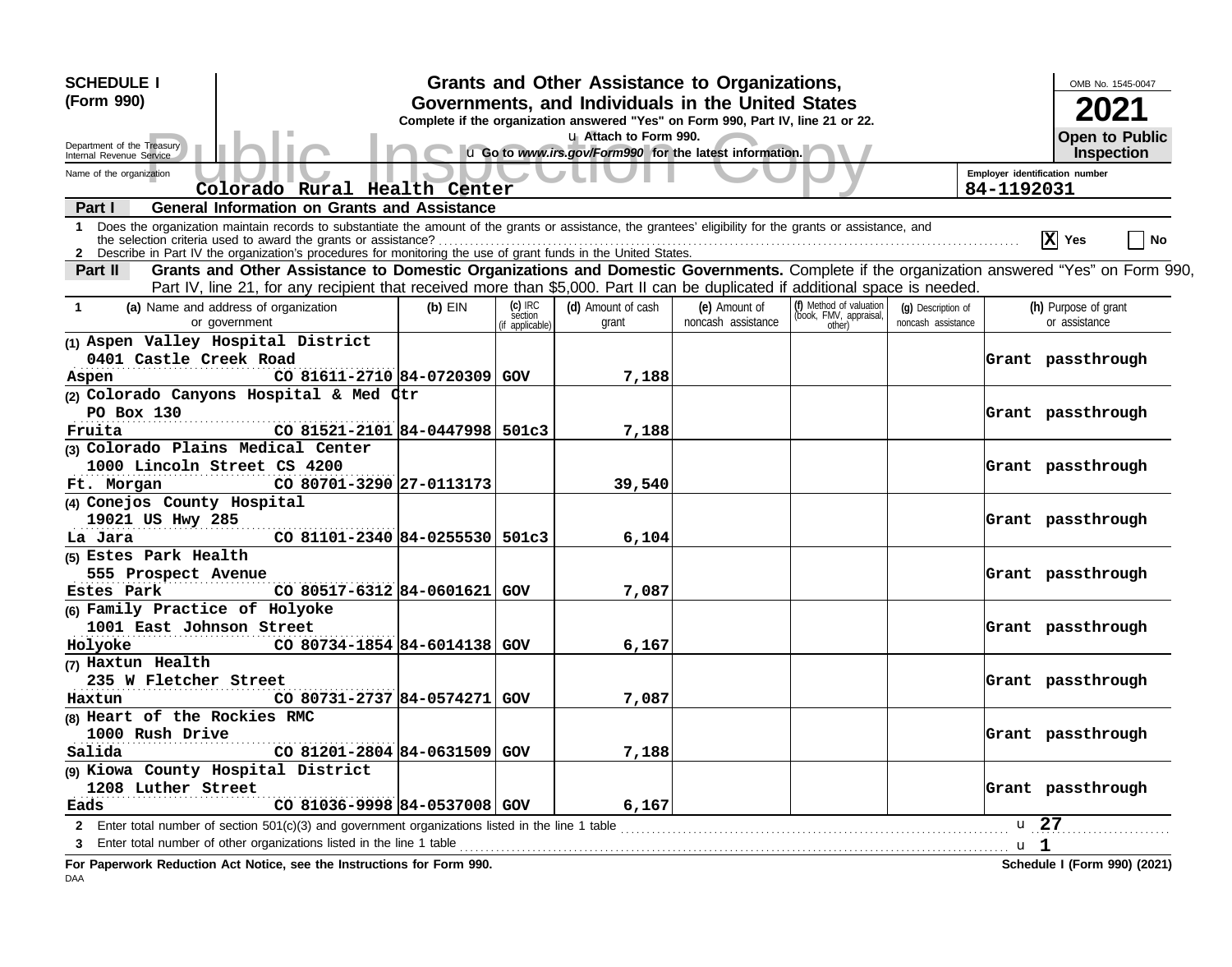| <b>SCHEDULE I</b>                                                                                                                                                                                                                                                                            |           |                                       | Grants and Other Assistance to Organizations,                                                                                         |                                     |                                                             |                                          |                                              | OMB No. 1545-0047                     |
|----------------------------------------------------------------------------------------------------------------------------------------------------------------------------------------------------------------------------------------------------------------------------------------------|-----------|---------------------------------------|---------------------------------------------------------------------------------------------------------------------------------------|-------------------------------------|-------------------------------------------------------------|------------------------------------------|----------------------------------------------|---------------------------------------|
| (Form 990)                                                                                                                                                                                                                                                                                   |           |                                       | Governments, and Individuals in the United States<br>Complete if the organization answered "Yes" on Form 990, Part IV, line 21 or 22. |                                     |                                                             |                                          |                                              |                                       |
| Department of the Treasury<br>Internal Revenue Service                                                                                                                                                                                                                                       |           |                                       | u Attach to Form 990.<br>u Go to www.irs.gov/Form990 for the latest information.                                                      |                                     |                                                             |                                          |                                              | <b>Open to Public</b><br>Inspection   |
| Name of the organization<br>Colorado Rural Health Center                                                                                                                                                                                                                                     |           |                                       |                                                                                                                                       |                                     |                                                             |                                          | Employer identification number<br>84-1192031 |                                       |
| <b>General Information on Grants and Assistance</b><br>Part I                                                                                                                                                                                                                                |           |                                       |                                                                                                                                       |                                     |                                                             |                                          |                                              |                                       |
| Does the organization maintain records to substantiate the amount of the grants or assistance, the grantees' eligibility for the grants or assistance, and<br>$\mathbf 1$<br>2 Describe in Part IV the organization's procedures for monitoring the use of grant funds in the United States. |           |                                       |                                                                                                                                       |                                     |                                                             |                                          |                                              | No<br>Yes                             |
| Grants and Other Assistance to Domestic Organizations and Domestic Governments. Complete if the organization answered "Yes" on Form 990,<br>Part II<br>Part IV, line 21, for any recipient that received more than \$5,000. Part II can be duplicated if additional space is needed.         |           |                                       |                                                                                                                                       |                                     |                                                             |                                          |                                              |                                       |
| (a) Name and address of organization<br>-1<br>or government                                                                                                                                                                                                                                  | $(b)$ EIN | (c) IRC<br>section<br>(if applicable) | (d) Amount of cash<br>grant                                                                                                           | (e) Amount of<br>noncash assistance | (f) Method of valuation<br>(book, FMV, appraisal,<br>other) | (g) Description of<br>noncash assistance |                                              | (h) Purpose of grant<br>or assistance |
| (1) Kit Carson County Health Service<br>286 16th Street<br>CO 80807-0600 84-1435504 GOV<br>Burlington                                                                                                                                                                                        |           |                                       | 6,161                                                                                                                                 |                                     |                                                             |                                          |                                              | Grant passthrough                     |
| (2) Lincoln Community Hospital<br>111 6th Street<br>CO 80821-2002 84-0484566 GOV<br>Hugo                                                                                                                                                                                                     |           |                                       | 6,843                                                                                                                                 |                                     |                                                             |                                          |                                              | Grant passthrough                     |
| (3) Logan County OEM<br>315 Main Street<br>CO 80751-4373 84-6000782 GOV<br>Sterling                                                                                                                                                                                                          |           |                                       | 16,290                                                                                                                                |                                     |                                                             |                                          |                                              | Grant passthrough                     |
| (4) Mt San Rafael Hospital<br>410 Benedicta Ave<br>CO 81082-2005 84-0586742 501c3<br>Trinidad                                                                                                                                                                                                |           |                                       | 7,087                                                                                                                                 |                                     |                                                             |                                          |                                              | Grant passthrough                     |
| (5) Prowers Medical Center<br>401 Kendall Drive<br>CO 81052-3942 84-0584583 GOV<br>Lamar                                                                                                                                                                                                     |           |                                       | 7,188                                                                                                                                 |                                     |                                                             |                                          |                                              | Grant passthrough                     |
| (6) Rangely Hospital District<br>225 Eagle Crest Drive<br>CO 81648-3105 84-6014785 GOV<br>Rangely                                                                                                                                                                                            |           |                                       | 7,188                                                                                                                                 |                                     |                                                             |                                          |                                              | Grant passthrough                     |
| (7) Rio Grande Hospital<br>310 County Road 14<br>CO 81132-8758 84-1276376 501c3<br>Del Norte                                                                                                                                                                                                 |           |                                       | 7,188                                                                                                                                 |                                     |                                                             |                                          |                                              | Grant passthrough                     |
| (8) San Luis Valley Health<br>19021 US Hwy 285<br>CO 81101-2340 84-0255530 501c3<br>La Jara                                                                                                                                                                                                  |           |                                       | 7,188                                                                                                                                 |                                     |                                                             |                                          |                                              | Grant passthrough                     |
| (9) Sedgwick County OEM<br>315 Cedar Street; Suite 140<br>CO 80737-0008 84-6002850 GOV<br>Julesburg                                                                                                                                                                                          |           |                                       | 12,886                                                                                                                                |                                     |                                                             |                                          |                                              | Grant passthrough                     |
| 2 Enter total number of section 501(c)(3) and government organizations listed in the line 1 table                                                                                                                                                                                            |           |                                       |                                                                                                                                       |                                     |                                                             |                                          | u                                            |                                       |
| 3 Enter total number of other organizations listed in the line 1 table                                                                                                                                                                                                                       |           |                                       |                                                                                                                                       |                                     |                                                             |                                          |                                              |                                       |

**For Paperwork Reduction Act Notice, see the Instructions for Form 990. Schedule I (Form 990) (2021)** DAA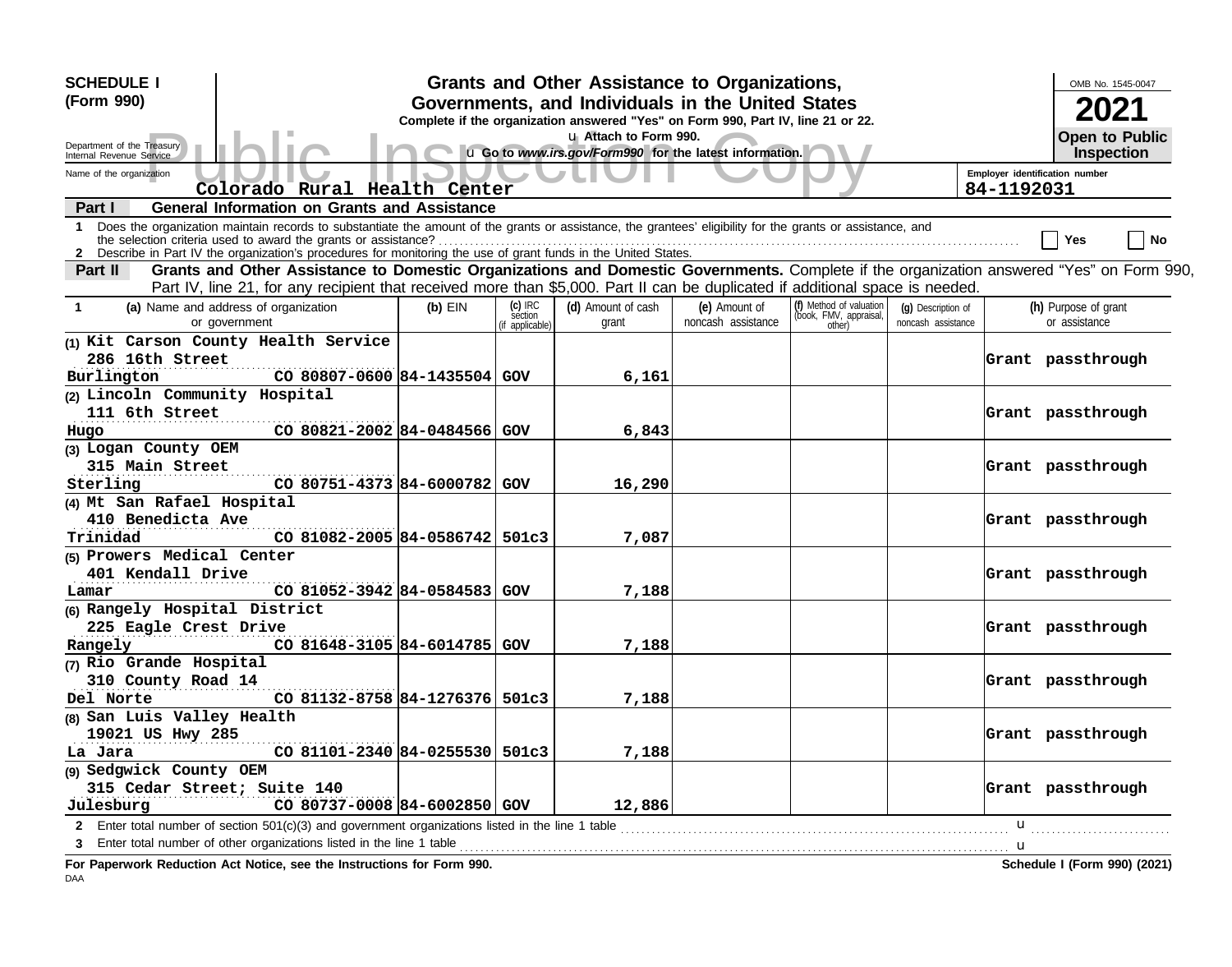| <b>SCHEDULE I</b>                                                                                                                                                                                                                                                                    |           |                    | Grants and Other Assistance to Organizations,                                                                                         |                    |                                                             |                    |                                | OMB No. 1545-0047                   |
|--------------------------------------------------------------------------------------------------------------------------------------------------------------------------------------------------------------------------------------------------------------------------------------|-----------|--------------------|---------------------------------------------------------------------------------------------------------------------------------------|--------------------|-------------------------------------------------------------|--------------------|--------------------------------|-------------------------------------|
| (Form 990)                                                                                                                                                                                                                                                                           |           |                    | Governments, and Individuals in the United States<br>Complete if the organization answered "Yes" on Form 990, Part IV, line 21 or 22. |                    |                                                             |                    |                                |                                     |
| Department of the Treasury<br>Internal Revenue Service                                                                                                                                                                                                                               |           |                    | u Attach to Form 990.<br>u Go to www.irs.gov/Form990 for the latest information.                                                      |                    |                                                             |                    |                                | <b>Open to Public</b><br>Inspection |
| Name of the organization                                                                                                                                                                                                                                                             |           |                    |                                                                                                                                       |                    |                                                             |                    | Employer identification number |                                     |
| Colorado Rural Health Center                                                                                                                                                                                                                                                         |           |                    |                                                                                                                                       |                    |                                                             |                    | 84-1192031                     |                                     |
| <b>General Information on Grants and Assistance</b><br>Part I                                                                                                                                                                                                                        |           |                    |                                                                                                                                       |                    |                                                             |                    |                                |                                     |
| 1 Does the organization maintain records to substantiate the amount of the grants or assistance, the grantees' eligibility for the grants or assistance, and<br>2 Describe in Part IV the organization's procedures for monitoring the use of grant funds in the United States.      |           |                    |                                                                                                                                       |                    |                                                             |                    |                                | No<br>Yes                           |
| Grants and Other Assistance to Domestic Organizations and Domestic Governments. Complete if the organization answered "Yes" on Form 990,<br>Part II<br>Part IV, line 21, for any recipient that received more than \$5,000. Part II can be duplicated if additional space is needed. |           |                    |                                                                                                                                       |                    |                                                             |                    |                                |                                     |
| (a) Name and address of organization<br>-1                                                                                                                                                                                                                                           | $(b)$ EIN | (c) IRC<br>section | (d) Amount of cash                                                                                                                    | (e) Amount of      | (f) Method of valuation<br>(book, FMV, appraisal,<br>other) | (g) Description of |                                | (h) Purpose of grant                |
| or government                                                                                                                                                                                                                                                                        |           | (if applicable)    | grant                                                                                                                                 | noncash assistance |                                                             | noncash assistance |                                | or assistance                       |
| (1) Sedgwick County Health Center                                                                                                                                                                                                                                                    |           |                    |                                                                                                                                       |                    |                                                             |                    |                                |                                     |
| 900 Cedar Street                                                                                                                                                                                                                                                                     |           |                    |                                                                                                                                       |                    |                                                             |                    |                                | Grant passthrough                   |
| CO 80737-1199 84-0816593 GOV<br>Julesburg                                                                                                                                                                                                                                            |           |                    | 11,855                                                                                                                                |                    |                                                             |                    |                                |                                     |
| (2) South Routt Medical Center                                                                                                                                                                                                                                                       |           |                    |                                                                                                                                       |                    |                                                             |                    |                                |                                     |
| 300 E Main Street                                                                                                                                                                                                                                                                    |           |                    |                                                                                                                                       |                    |                                                             |                    |                                | Grant passthrough                   |
| CO 80467-0008 84-6032810 GOV<br>Oake Creek                                                                                                                                                                                                                                           |           |                    | 6,378                                                                                                                                 |                    |                                                             |                    |                                |                                     |
| (3) Southwest Health System Inc                                                                                                                                                                                                                                                      |           |                    |                                                                                                                                       |                    |                                                             |                    |                                |                                     |
| 1311 N Mildred Road                                                                                                                                                                                                                                                                  |           |                    |                                                                                                                                       |                    |                                                             |                    |                                | Grant passthrough                   |
| CO 81321-2231 84-1337350 501c3<br>Cortez                                                                                                                                                                                                                                             |           |                    | 7,188                                                                                                                                 |                    |                                                             |                    |                                |                                     |
| (4) Telluride Regional Medical Center                                                                                                                                                                                                                                                |           |                    |                                                                                                                                       |                    |                                                             |                    |                                |                                     |
| 500 W Pacific                                                                                                                                                                                                                                                                        |           |                    |                                                                                                                                       |                    |                                                             |                    |                                | Grant passthrough                   |
| CO 81435-1229 84-0738052 GOV<br>Telluride                                                                                                                                                                                                                                            |           |                    | 5,200                                                                                                                                 |                    |                                                             |                    |                                |                                     |
| (5) The Memorial Hospital                                                                                                                                                                                                                                                            |           |                    |                                                                                                                                       |                    |                                                             |                    |                                |                                     |
| 750 Hospital Loop                                                                                                                                                                                                                                                                    |           |                    |                                                                                                                                       |                    |                                                             |                    |                                | Grant passthrough                   |
| CO 81625-2019 84-0399209 GOV<br>Craig                                                                                                                                                                                                                                                |           |                    | 7,087                                                                                                                                 |                    |                                                             |                    |                                |                                     |
| (6) The PIC Place<br>87 Merchant Drive                                                                                                                                                                                                                                               |           |                    |                                                                                                                                       |                    |                                                             |                    |                                |                                     |
| CO 81401-3015 47-0891200 501c3                                                                                                                                                                                                                                                       |           |                    |                                                                                                                                       |                    |                                                             |                    |                                | Grant passthrough                   |
| Montrose<br>(7) UCHealth Northern Colorado Found                                                                                                                                                                                                                                     |           |                    | 6,000                                                                                                                                 |                    |                                                             |                    |                                |                                     |
| 2315 E Harmony Road #200                                                                                                                                                                                                                                                             |           |                    |                                                                                                                                       |                    |                                                             |                    |                                | Grant passthrough                   |
| Fort Collins<br>CO 80528-8620 74-1894581                                                                                                                                                                                                                                             |           | 501c3              | 24,676                                                                                                                                |                    |                                                             |                    |                                |                                     |
| (8) Valley View Hospital                                                                                                                                                                                                                                                             |           |                    |                                                                                                                                       |                    |                                                             |                    |                                |                                     |
| 1906 Blake Avenue                                                                                                                                                                                                                                                                    |           |                    |                                                                                                                                       |                    |                                                             |                    |                                | Grant passthrough                   |
| CO 81601-4227 84-0446259 501c3<br>Glenwood Springs                                                                                                                                                                                                                                   |           |                    | 7,188                                                                                                                                 |                    |                                                             |                    |                                |                                     |
| (9) Wray Community Hospital District                                                                                                                                                                                                                                                 |           |                    |                                                                                                                                       |                    |                                                             |                    |                                |                                     |
| 1017 W 7th Street                                                                                                                                                                                                                                                                    |           |                    |                                                                                                                                       |                    |                                                             |                    |                                | Grant passthrough                   |
| CO 80758-1420 84-0370617 501c3<br>Wray                                                                                                                                                                                                                                               |           |                    | 7,188                                                                                                                                 |                    |                                                             |                    |                                |                                     |
| $\mathbf{2}$                                                                                                                                                                                                                                                                         |           |                    |                                                                                                                                       |                    |                                                             |                    | u                              |                                     |
| Enter total number of other organizations listed in the line 1 table <i>manufacture in the content of table</i> manufacture in the line 1 table manufacture in the content of the line of the line 1 table manufacture in the line<br>3                                              |           |                    |                                                                                                                                       |                    |                                                             |                    |                                |                                     |
| For Paperwork Reduction Act Notice, see the Instructions for Form 990.                                                                                                                                                                                                               |           |                    |                                                                                                                                       |                    |                                                             |                    |                                | Schedule I (Form 990) (2021)        |

DAA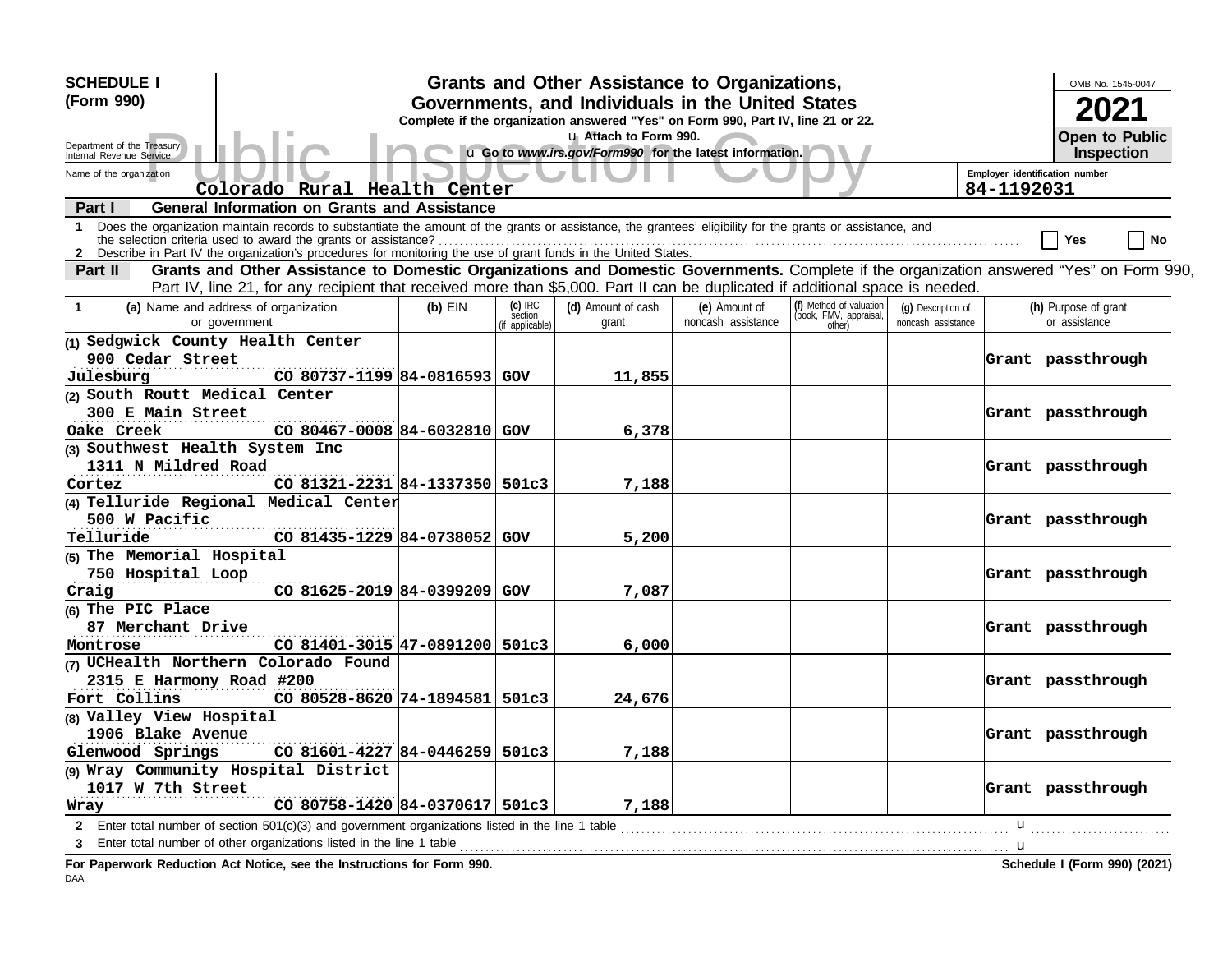| <b>SCHEDULE I</b>                                                                                                                                                                                                                                                                    |                                                                                                                                       |                                     | Grants and Other Assistance to Organizations,                                    |                                     |                                                             |                                                                                                                                                                                                                                      |   | OMB No. 1545-0047                     |  |
|--------------------------------------------------------------------------------------------------------------------------------------------------------------------------------------------------------------------------------------------------------------------------------------|---------------------------------------------------------------------------------------------------------------------------------------|-------------------------------------|----------------------------------------------------------------------------------|-------------------------------------|-------------------------------------------------------------|--------------------------------------------------------------------------------------------------------------------------------------------------------------------------------------------------------------------------------------|---|---------------------------------------|--|
| (Form 990)                                                                                                                                                                                                                                                                           | Governments, and Individuals in the United States<br>Complete if the organization answered "Yes" on Form 990, Part IV, line 21 or 22. |                                     |                                                                                  |                                     |                                                             |                                                                                                                                                                                                                                      |   |                                       |  |
| Department of the Treasury<br>Internal Revenue Service                                                                                                                                                                                                                               |                                                                                                                                       |                                     | u Attach to Form 990.<br>u Go to www.irs.gov/Form990 for the latest information. |                                     |                                                             |                                                                                                                                                                                                                                      |   | Open to Public<br>Inspection          |  |
| Name of the organization                                                                                                                                                                                                                                                             | Employer identification number<br>Colorado Rural Health Center<br>84-1192031                                                          |                                     |                                                                                  |                                     |                                                             |                                                                                                                                                                                                                                      |   |                                       |  |
| <b>General Information on Grants and Assistance</b><br>Part I                                                                                                                                                                                                                        |                                                                                                                                       |                                     |                                                                                  |                                     |                                                             |                                                                                                                                                                                                                                      |   |                                       |  |
| Does the organization maintain records to substantiate the amount of the grants or assistance, the grantees' eligibility for the grants or assistance, and<br>1<br>2 Describe in Part IV the organization's procedures for monitoring the use of grant funds in the United States.   |                                                                                                                                       |                                     |                                                                                  |                                     |                                                             |                                                                                                                                                                                                                                      |   | No<br>Yes                             |  |
| Grants and Other Assistance to Domestic Organizations and Domestic Governments. Complete if the organization answered "Yes" on Form 990,<br>Part II<br>Part IV, line 21, for any recipient that received more than \$5,000. Part II can be duplicated if additional space is needed. |                                                                                                                                       |                                     |                                                                                  |                                     |                                                             |                                                                                                                                                                                                                                      |   |                                       |  |
| (a) Name and address of organization<br>or government                                                                                                                                                                                                                                | $(b)$ EIN                                                                                                                             | $(c)$ IRC<br>section<br>applicable) | (d) Amount of cash<br>grant                                                      | (e) Amount of<br>noncash assistance | (f) Method of valuation<br>(book, FMV, appraisal,<br>other) | (g) Description of<br>noncash assistance                                                                                                                                                                                             |   | (h) Purpose of grant<br>or assistance |  |
| (1) Yuma County Office of Emergency Mgm<br>310 Ash, Suite A<br>CO 80758-1850 84-6000816 GOV<br>Wray                                                                                                                                                                                  |                                                                                                                                       |                                     | 10,394                                                                           |                                     |                                                             |                                                                                                                                                                                                                                      |   | Grant passthrough                     |  |
| (2)                                                                                                                                                                                                                                                                                  |                                                                                                                                       |                                     |                                                                                  |                                     |                                                             |                                                                                                                                                                                                                                      |   |                                       |  |
|                                                                                                                                                                                                                                                                                      |                                                                                                                                       |                                     |                                                                                  |                                     |                                                             |                                                                                                                                                                                                                                      |   |                                       |  |
| (3)                                                                                                                                                                                                                                                                                  |                                                                                                                                       |                                     |                                                                                  |                                     |                                                             |                                                                                                                                                                                                                                      |   |                                       |  |
|                                                                                                                                                                                                                                                                                      |                                                                                                                                       |                                     |                                                                                  |                                     |                                                             |                                                                                                                                                                                                                                      |   |                                       |  |
| (4)                                                                                                                                                                                                                                                                                  |                                                                                                                                       |                                     |                                                                                  |                                     |                                                             |                                                                                                                                                                                                                                      |   |                                       |  |
|                                                                                                                                                                                                                                                                                      |                                                                                                                                       |                                     |                                                                                  |                                     |                                                             |                                                                                                                                                                                                                                      |   |                                       |  |
| (5)                                                                                                                                                                                                                                                                                  |                                                                                                                                       |                                     |                                                                                  |                                     |                                                             |                                                                                                                                                                                                                                      |   |                                       |  |
|                                                                                                                                                                                                                                                                                      |                                                                                                                                       |                                     |                                                                                  |                                     |                                                             |                                                                                                                                                                                                                                      |   |                                       |  |
| (6)                                                                                                                                                                                                                                                                                  |                                                                                                                                       |                                     |                                                                                  |                                     |                                                             |                                                                                                                                                                                                                                      |   |                                       |  |
|                                                                                                                                                                                                                                                                                      |                                                                                                                                       |                                     |                                                                                  |                                     |                                                             |                                                                                                                                                                                                                                      |   |                                       |  |
| (7)                                                                                                                                                                                                                                                                                  |                                                                                                                                       |                                     |                                                                                  |                                     |                                                             |                                                                                                                                                                                                                                      |   |                                       |  |
|                                                                                                                                                                                                                                                                                      |                                                                                                                                       |                                     |                                                                                  |                                     |                                                             |                                                                                                                                                                                                                                      |   |                                       |  |
| (8)                                                                                                                                                                                                                                                                                  |                                                                                                                                       |                                     |                                                                                  |                                     |                                                             |                                                                                                                                                                                                                                      |   |                                       |  |
|                                                                                                                                                                                                                                                                                      |                                                                                                                                       |                                     |                                                                                  |                                     |                                                             |                                                                                                                                                                                                                                      |   |                                       |  |
| (9)                                                                                                                                                                                                                                                                                  |                                                                                                                                       |                                     |                                                                                  |                                     |                                                             |                                                                                                                                                                                                                                      |   |                                       |  |
|                                                                                                                                                                                                                                                                                      |                                                                                                                                       |                                     |                                                                                  |                                     |                                                             |                                                                                                                                                                                                                                      |   |                                       |  |
| Enter total number of section $501(c)(3)$ and government organizations listed in the line 1 table<br>2<br>Enter total number of other organizations listed in the line 1 table<br>3                                                                                                  |                                                                                                                                       |                                     |                                                                                  |                                     |                                                             | <u>the contract of the contract of the contract of the contract of the contract of the contract of the contract of the contract of the contract of the contract of the contract of the contract of the contract of the contract </u> | u |                                       |  |
| For Paperwork Reduction Act Notice, see the Instructions for Form 990.                                                                                                                                                                                                               |                                                                                                                                       |                                     |                                                                                  |                                     |                                                             |                                                                                                                                                                                                                                      |   | Schedule I (Form 990) (2021)          |  |

. u гар<br>DAA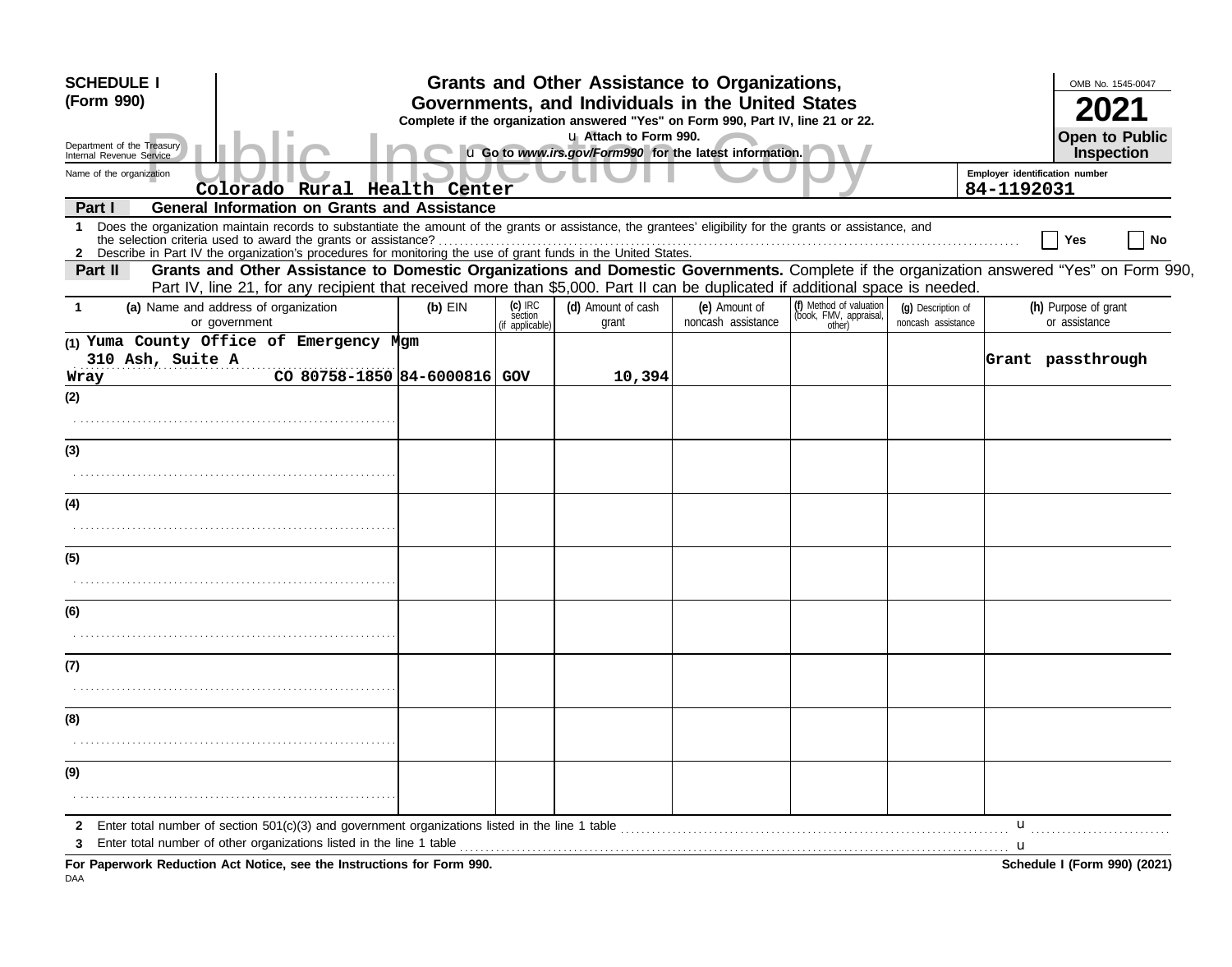#### Schedule I (Form 990) (2021) Page **2 Colorado Rural Health Center 84-1192031**

| Part III can be duplicated if additional space is needed.                                                                                            |                             |                             |                                     |                        |                                                                      |  |  |  |
|------------------------------------------------------------------------------------------------------------------------------------------------------|-----------------------------|-----------------------------|-------------------------------------|------------------------|----------------------------------------------------------------------|--|--|--|
| (a) Type of grant or assistance                                                                                                                      | (b) Number of<br>recipients | (c) Amount of<br>cash grant | (d) Amount of<br>noncash assistance | FMV, appraisal, other) | (e) Method of valuation (book, (f) Description of noncash assistance |  |  |  |
|                                                                                                                                                      |                             |                             |                                     |                        |                                                                      |  |  |  |
| 1 Grant passthrough                                                                                                                                  | $\mathbf{2}$                | 102,928                     |                                     |                        |                                                                      |  |  |  |
| $^2$                                                                                                                                                 |                             |                             |                                     |                        |                                                                      |  |  |  |
| $\frac{3}{2}$                                                                                                                                        |                             |                             |                                     |                        |                                                                      |  |  |  |
|                                                                                                                                                      |                             |                             |                                     |                        |                                                                      |  |  |  |
| 5                                                                                                                                                    |                             |                             |                                     |                        |                                                                      |  |  |  |
| 6                                                                                                                                                    |                             |                             |                                     |                        |                                                                      |  |  |  |
| $\overline{7}$                                                                                                                                       |                             |                             |                                     |                        |                                                                      |  |  |  |
| Supplemental Information. Provide the information required in Part I, line 2; Part III, column (b); and any other additional information.<br>Part IV |                             |                             |                                     |                        |                                                                      |  |  |  |
| Part IV - Additional Information                                                                                                                     |                             |                             |                                     |                        |                                                                      |  |  |  |
| Colorado Rural Health Center (CRHC) grants subawards to constituents                                                                                 |                             |                             |                                     |                        |                                                                      |  |  |  |
| located in rural areas of Colorado when the participant has met the                                                                                  |                             |                             |                                     |                        |                                                                      |  |  |  |
| requirements for payment or reimbursement outlined in the grant agreement.                                                                           |                             |                             |                                     |                        |                                                                      |  |  |  |
| Once a subaward is made, CRHC monitors subrecipient distributions by                                                                                 |                             |                             |                                     |                        |                                                                      |  |  |  |
| referencing the grant agreement and distributing funds according to the                                                                              |                             |                             |                                     |                        |                                                                      |  |  |  |
| approved budget to ensure that the subrecipient has administered any                                                                                 |                             |                             |                                     |                        |                                                                      |  |  |  |
| pass-through funding in compliance with the laws, regulations, and the                                                                               |                             |                             |                                     |                        |                                                                      |  |  |  |
|                                                                                                                                                      |                             |                             |                                     |                        |                                                                      |  |  |  |
| provisions of the award, and that the required performance goals are                                                                                 |                             |                             |                                     |                        |                                                                      |  |  |  |
| being achieved.                                                                                                                                      |                             |                             |                                     |                        |                                                                      |  |  |  |

**Part III Grants and Other Assistance to Domestic Individuals.** Complete if the organization answered "Yes" on Form 990, Part IV, line 22.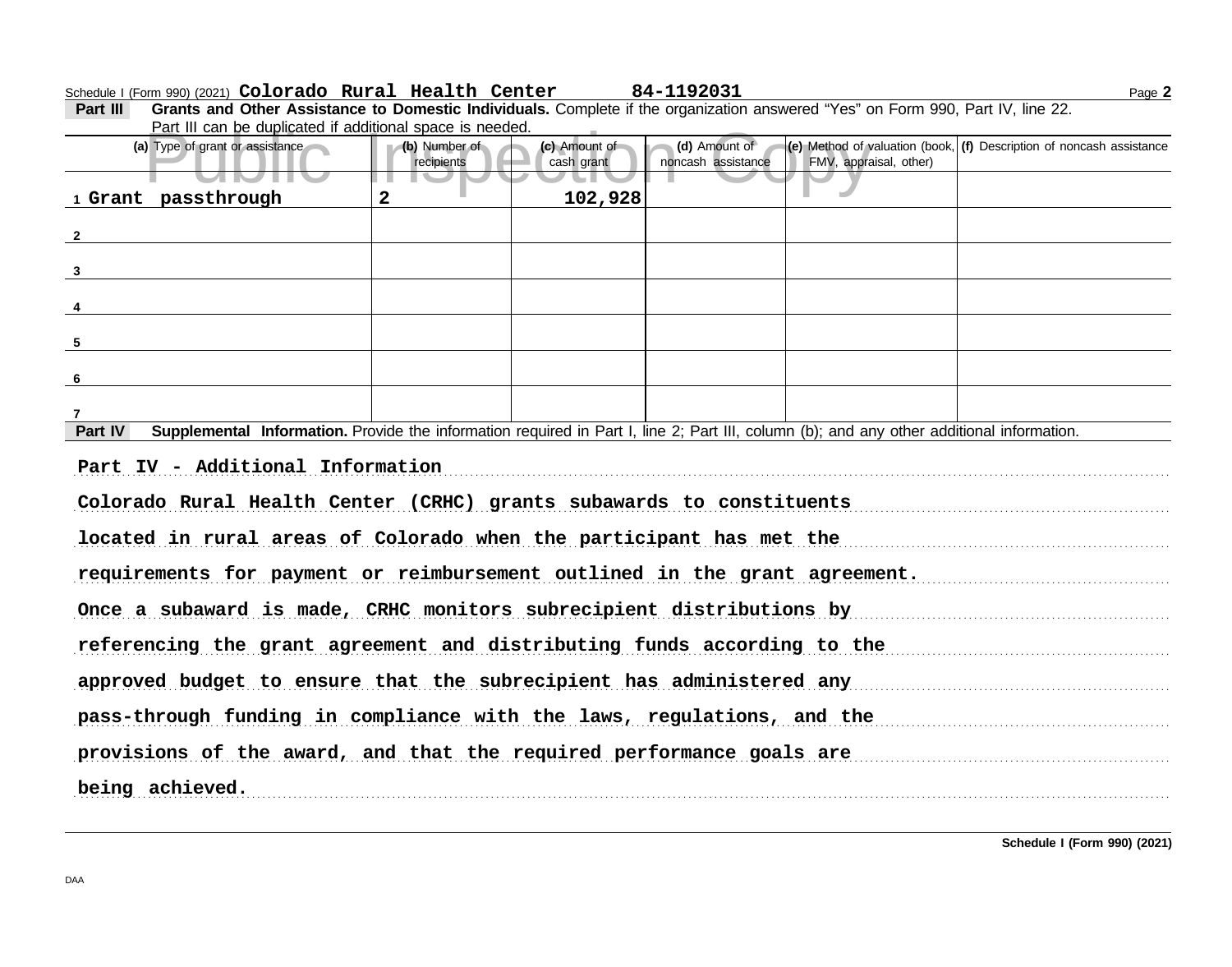|   | <b>SCHEDULE J</b>                                                                   |                                                                                                        | <b>Compensation Information</b>                                                                                                                                                                                                         | OMB No. 1545-0047          |            |    |
|---|-------------------------------------------------------------------------------------|--------------------------------------------------------------------------------------------------------|-----------------------------------------------------------------------------------------------------------------------------------------------------------------------------------------------------------------------------------------|----------------------------|------------|----|
|   | For certain Officers, Directors, Trustees, Key Employees, and Highest<br>(Form 990) |                                                                                                        |                                                                                                                                                                                                                                         |                            | 2021       |    |
|   |                                                                                     |                                                                                                        | <b>Compensated Employees</b><br>u Complete if the organization answered "Yes" on Form 990, Part IV, line 23.                                                                                                                            |                            |            |    |
|   | Department of the Treasury                                                          |                                                                                                        | u Attach to Form 990.                                                                                                                                                                                                                   | Open to Public             | Inspection |    |
|   | Internal Revenue Service<br>Name of the organization                                |                                                                                                        | uGo to www.irs.gov/Form990 for instructions and the latest information.<br>Employer identification number                                                                                                                               |                            |            |    |
|   |                                                                                     | Colorado Rural Health Center                                                                           | 84-1192031                                                                                                                                                                                                                              |                            |            |    |
|   | Part I                                                                              | <b>Questions Regarding Compensation</b>                                                                |                                                                                                                                                                                                                                         |                            |            |    |
|   |                                                                                     |                                                                                                        |                                                                                                                                                                                                                                         |                            | Yes        | No |
|   |                                                                                     |                                                                                                        | 1a Check the appropriate box(es) if the organization provided any of the following to or for a person listed on Form<br>990, Part VII, Section A, line 1a. Complete Part III to provide any relevant information regarding these items. |                            |            |    |
|   | First-class or charter travel                                                       |                                                                                                        | Housing allowance or residence for personal use                                                                                                                                                                                         |                            |            |    |
|   | Travel for companions                                                               |                                                                                                        | Payments for business use of personal residence                                                                                                                                                                                         |                            |            |    |
|   |                                                                                     | Tax indemnification and gross-up payments                                                              | Health or social club dues or initiation fees                                                                                                                                                                                           |                            |            |    |
|   | Discretionary spending account                                                      |                                                                                                        | Personal services (such as maid, chauffeur, chef)                                                                                                                                                                                       |                            |            |    |
|   |                                                                                     |                                                                                                        | <b>b</b> If any of the boxes on line 1a are checked, did the organization follow a written policy regarding payment                                                                                                                     |                            |            |    |
|   |                                                                                     | or reimbursement or provision of all of the expenses described above? If "No," complete Part III to    |                                                                                                                                                                                                                                         |                            |            |    |
|   |                                                                                     |                                                                                                        |                                                                                                                                                                                                                                         | 1b                         |            |    |
|   |                                                                                     |                                                                                                        |                                                                                                                                                                                                                                         |                            |            |    |
| 2 |                                                                                     | Did the organization require substantiation prior to reimbursing or allowing expenses incurred by all  | directors, trustees, and officers, including the CEO/Executive Director, regarding the items checked on line                                                                                                                            |                            |            |    |
|   |                                                                                     |                                                                                                        |                                                                                                                                                                                                                                         | 2                          |            |    |
|   |                                                                                     |                                                                                                        |                                                                                                                                                                                                                                         |                            |            |    |
| 3 |                                                                                     | Indicate which, if any, of the following the organization used to establish the compensation of the    |                                                                                                                                                                                                                                         |                            |            |    |
|   |                                                                                     |                                                                                                        | organization's CEO/Executive Director. Check all that apply. Do not check any boxes for methods used by a<br>related organization to establish compensation of the CEO/Executive Director, but explain in Part III.                     |                            |            |    |
|   | Compensation committee                                                              |                                                                                                        | $ \mathbf{X} $ Written employment contract                                                                                                                                                                                              |                            |            |    |
|   |                                                                                     | Independent compensation consultant                                                                    | Compensation survey or study                                                                                                                                                                                                            |                            |            |    |
|   | Form 990 of other organizations                                                     |                                                                                                        | Approval by the board or compensation committee                                                                                                                                                                                         |                            |            |    |
|   |                                                                                     |                                                                                                        |                                                                                                                                                                                                                                         |                            |            |    |
| 4 | organization or a related organization:                                             |                                                                                                        | During the year, did any person listed on Form 990, Part VII, Section A, line 1a, with respect to the filing                                                                                                                            |                            |            |    |
|   |                                                                                     | a Receive a severance payment or change-of-control payment?                                            |                                                                                                                                                                                                                                         | 4a                         |            | X  |
|   |                                                                                     |                                                                                                        |                                                                                                                                                                                                                                         | 4b                         |            | X  |
|   |                                                                                     |                                                                                                        |                                                                                                                                                                                                                                         | 4c                         |            | X  |
|   |                                                                                     |                                                                                                        | If "Yes" to any of lines 4a-c, list the persons and provide the applicable amounts for each item in Part III.                                                                                                                           |                            |            |    |
|   |                                                                                     | Only section 501(c)(3), 501(c)(4), and 501(c)(29) organizations must complete lines 5-9.               |                                                                                                                                                                                                                                         |                            |            |    |
| 5 |                                                                                     | For persons listed on Form 990, Part VII, Section A, line 1a, did the organization pay or accrue any   |                                                                                                                                                                                                                                         |                            |            |    |
|   |                                                                                     | compensation contingent on the revenues of:                                                            |                                                                                                                                                                                                                                         |                            |            |    |
|   | a The organization?                                                                 |                                                                                                        |                                                                                                                                                                                                                                         | 5a                         |            | X  |
|   |                                                                                     |                                                                                                        |                                                                                                                                                                                                                                         | 5b                         |            | X  |
|   |                                                                                     | If "Yes" on line 5a or 5b, describe in Part III.                                                       |                                                                                                                                                                                                                                         |                            |            |    |
| 6 |                                                                                     | For persons listed on Form 990, Part VII, Section A, line 1a, did the organization pay or accrue any   |                                                                                                                                                                                                                                         |                            |            |    |
|   |                                                                                     | compensation contingent on the net earnings of:                                                        |                                                                                                                                                                                                                                         |                            |            |    |
|   | a The organization?                                                                 |                                                                                                        |                                                                                                                                                                                                                                         | 6a                         |            | X  |
|   |                                                                                     | If "Yes" on line 6a or 6b, describe in Part III.                                                       |                                                                                                                                                                                                                                         | 6b                         |            | X  |
|   |                                                                                     |                                                                                                        |                                                                                                                                                                                                                                         |                            |            |    |
|   |                                                                                     |                                                                                                        | 7 For persons listed on Form 990, Part VII, Section A, line 1a, did the organization provide any nonfixed                                                                                                                               |                            |            |    |
|   |                                                                                     |                                                                                                        |                                                                                                                                                                                                                                         | $\overline{7}$             | X          |    |
| 8 |                                                                                     |                                                                                                        | Were any amounts reported on Form 990, Part VII, paid or accrued pursuant to a contract that was subject                                                                                                                                |                            |            |    |
|   |                                                                                     | to the initial contract exception described in Regulations section 53.4958-4(a)(3)? If "Yes," describe |                                                                                                                                                                                                                                         | 8                          |            | X  |
|   |                                                                                     |                                                                                                        |                                                                                                                                                                                                                                         |                            |            |    |
| 9 |                                                                                     |                                                                                                        | If "Yes" on line 8, did the organization also follow the rebuttable presumption procedure described in                                                                                                                                  |                            |            |    |
|   |                                                                                     |                                                                                                        |                                                                                                                                                                                                                                         | 9                          |            |    |
|   |                                                                                     | For Paperwork Reduction Act Notice, see the Instructions for Form 990.                                 |                                                                                                                                                                                                                                         | Schedule J (Form 990) 2021 |            |    |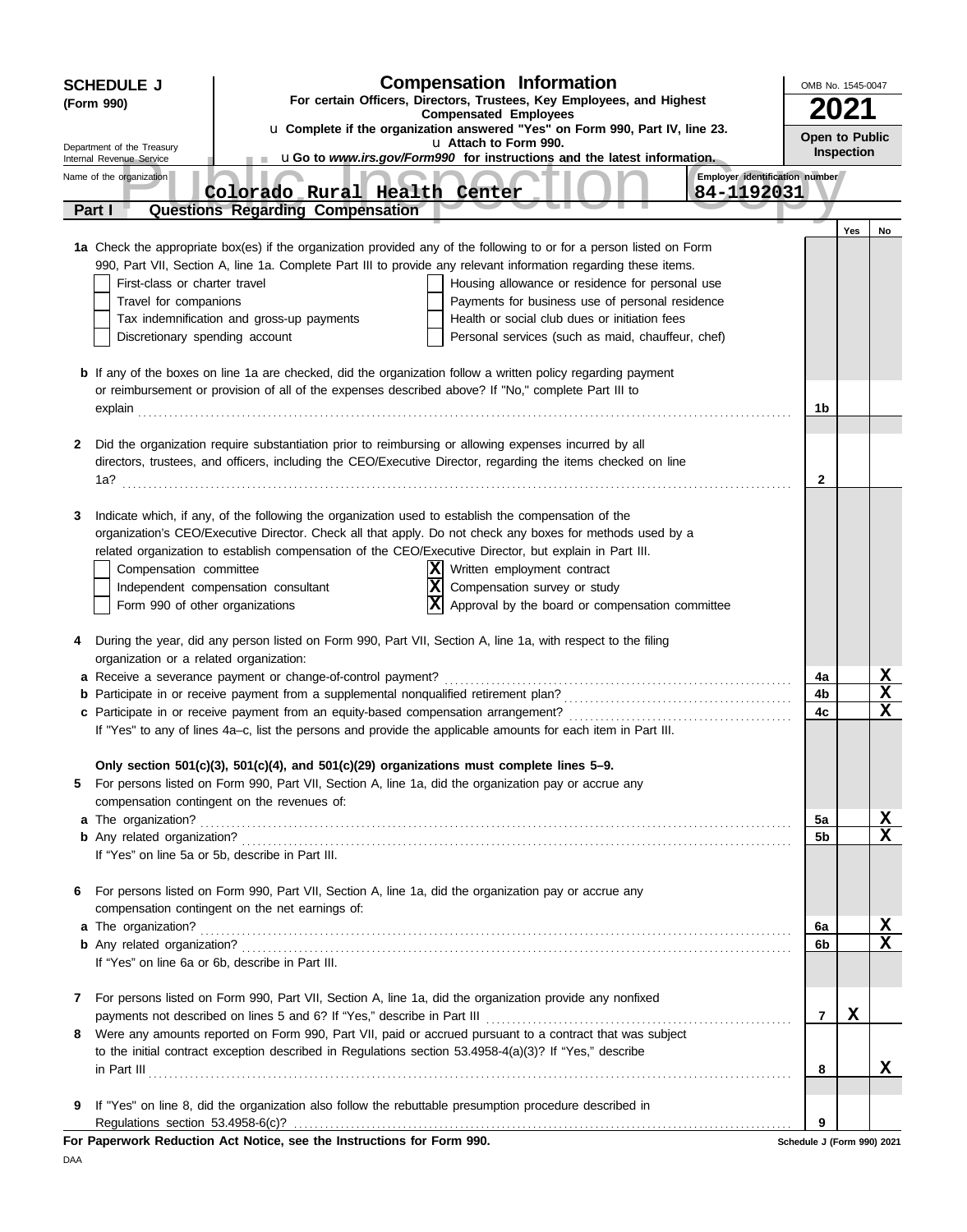#### Colorado Rural Health Center Schedule J (Form 990) 2021

84-1192031

#### Page  $2$

Officers, Directors, Trustees, Key Employees, and Highest Compensated Employees. Use duplicate copies if additional space is needed. Part II

For each individual whose compensation must be reported on Schedule J, report compensation from the organization on row (i) and from related organizations, described in the instructions, on row (ii). Do not list any individuals that aren't listed on Form 990, Part VII.<br>Note: The sum of columns (B)(i)–(iii) for each listed individual must equal the total amount of Form 990, Part VII, Section A

|                                                                                          |                                           |                                |          | (E) Total of columns | (F) Compensation                                           |
|------------------------------------------------------------------------------------------|-------------------------------------------|--------------------------------|----------|----------------------|------------------------------------------------------------|
| (i) Base<br>compensation<br>(ii) Bonus & incentive<br>compensation<br>(A) Name and Title | (iii) Other<br>reportable<br>compensation | other deferred<br>compensation | benefits | $(B)(i)$ - $(D)$     | in column (B) reported<br>as deferred on prior<br>Form 990 |
| Michelle Mills<br>199,272<br>40,080<br>(i)                                               | 0l                                        | 7,183                          | 591      | 247,126              | $\mathbf 0$                                                |
| $1$ CEO<br> 0 <br>$\Omega$<br>(ii)                                                       | O                                         | 0                              | 0        | O                    | 0                                                          |
| (i)                                                                                      |                                           |                                |          |                      |                                                            |
|                                                                                          |                                           |                                |          |                      |                                                            |
| (i)                                                                                      |                                           |                                |          |                      |                                                            |
|                                                                                          |                                           |                                |          |                      |                                                            |
| (i)                                                                                      |                                           |                                |          |                      |                                                            |
|                                                                                          |                                           |                                |          |                      |                                                            |
| (i)                                                                                      |                                           |                                |          |                      |                                                            |
| 5                                                                                        |                                           |                                |          |                      |                                                            |
| (i)                                                                                      |                                           |                                |          |                      |                                                            |
| 6                                                                                        |                                           |                                |          |                      |                                                            |
| (i)                                                                                      |                                           |                                |          |                      |                                                            |
| $\overline{7}$<br>(i)                                                                    |                                           |                                |          |                      |                                                            |
|                                                                                          |                                           |                                |          |                      |                                                            |
| 8<br>(i)                                                                                 |                                           |                                |          |                      |                                                            |
| 9                                                                                        |                                           |                                |          |                      |                                                            |
| (i)                                                                                      |                                           |                                |          |                      |                                                            |
| 10                                                                                       |                                           |                                |          |                      |                                                            |
| (i)                                                                                      |                                           |                                |          |                      |                                                            |
| 11                                                                                       |                                           |                                |          |                      |                                                            |
| (i)                                                                                      |                                           |                                |          |                      |                                                            |
| 12                                                                                       |                                           |                                |          |                      |                                                            |
| (i)                                                                                      |                                           |                                |          |                      |                                                            |
| 13                                                                                       |                                           |                                |          |                      |                                                            |
| (i)                                                                                      |                                           |                                |          |                      |                                                            |
| 14                                                                                       |                                           |                                |          |                      |                                                            |
| (i)                                                                                      |                                           |                                |          |                      |                                                            |
| 15                                                                                       |                                           |                                |          |                      |                                                            |
| (i)                                                                                      |                                           |                                |          |                      |                                                            |
| 16                                                                                       |                                           |                                |          |                      |                                                            |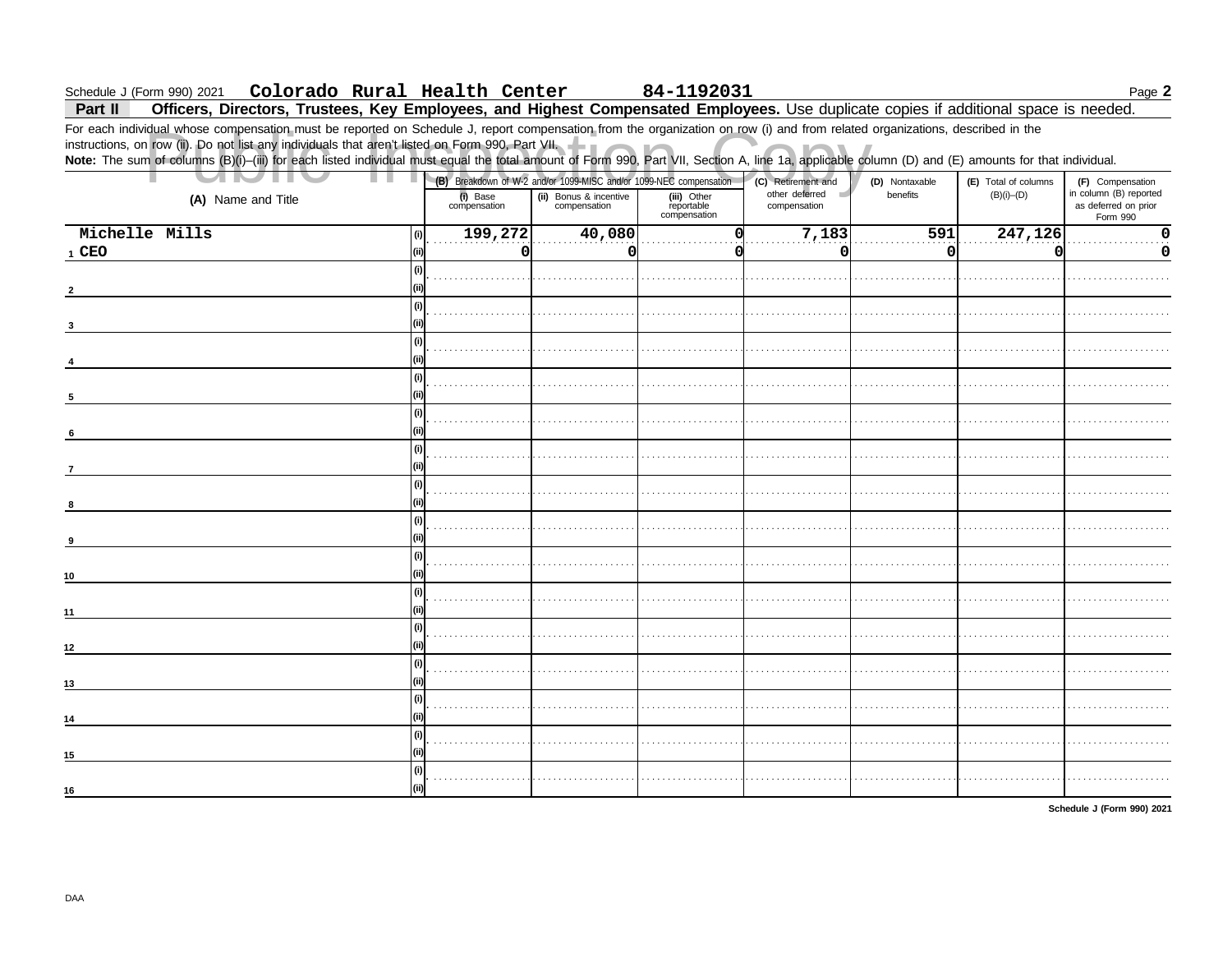|          |                                 | Schedule J (Form 990) 2021 Colorado Rural Health Center | 84-1192031                                                           | Page 3                                                                                                                                                                     |
|----------|---------------------------------|---------------------------------------------------------|----------------------------------------------------------------------|----------------------------------------------------------------------------------------------------------------------------------------------------------------------------|
| Part III | <b>Supplemental Information</b> |                                                         |                                                                      | Provide the information, explanation, or descriptions required for Part I, lines 1a, 1b, 3, 4a, 4b, 4c, 5a, 5b, 6a, 6b, 7, and 8, and for Part II. Also complete this part |
|          | for any additional information. |                                                         |                                                                      |                                                                                                                                                                            |
|          |                                 | Part I, Line 7 - Non-Fixed Payments Provided            |                                                                      |                                                                                                                                                                            |
|          |                                 |                                                         | The CEO received a discretionary bonus during 2021 that was based on |                                                                                                                                                                            |
|          |                                 |                                                         | performance and goals. The board reviewed and approved the bonus.    |                                                                                                                                                                            |
|          |                                 |                                                         |                                                                      |                                                                                                                                                                            |
|          |                                 |                                                         |                                                                      |                                                                                                                                                                            |
|          |                                 |                                                         |                                                                      |                                                                                                                                                                            |
|          |                                 |                                                         |                                                                      |                                                                                                                                                                            |
|          |                                 |                                                         |                                                                      |                                                                                                                                                                            |
|          |                                 |                                                         |                                                                      |                                                                                                                                                                            |
|          |                                 |                                                         |                                                                      |                                                                                                                                                                            |
|          |                                 |                                                         |                                                                      |                                                                                                                                                                            |
|          |                                 |                                                         |                                                                      |                                                                                                                                                                            |
|          |                                 |                                                         |                                                                      |                                                                                                                                                                            |
|          |                                 |                                                         |                                                                      |                                                                                                                                                                            |
|          |                                 |                                                         |                                                                      |                                                                                                                                                                            |
|          |                                 |                                                         |                                                                      |                                                                                                                                                                            |
|          |                                 |                                                         |                                                                      |                                                                                                                                                                            |
|          |                                 |                                                         |                                                                      |                                                                                                                                                                            |
|          |                                 |                                                         |                                                                      |                                                                                                                                                                            |
|          |                                 |                                                         |                                                                      |                                                                                                                                                                            |
|          |                                 |                                                         |                                                                      | Schedule J (Form 990) 2021                                                                                                                                                 |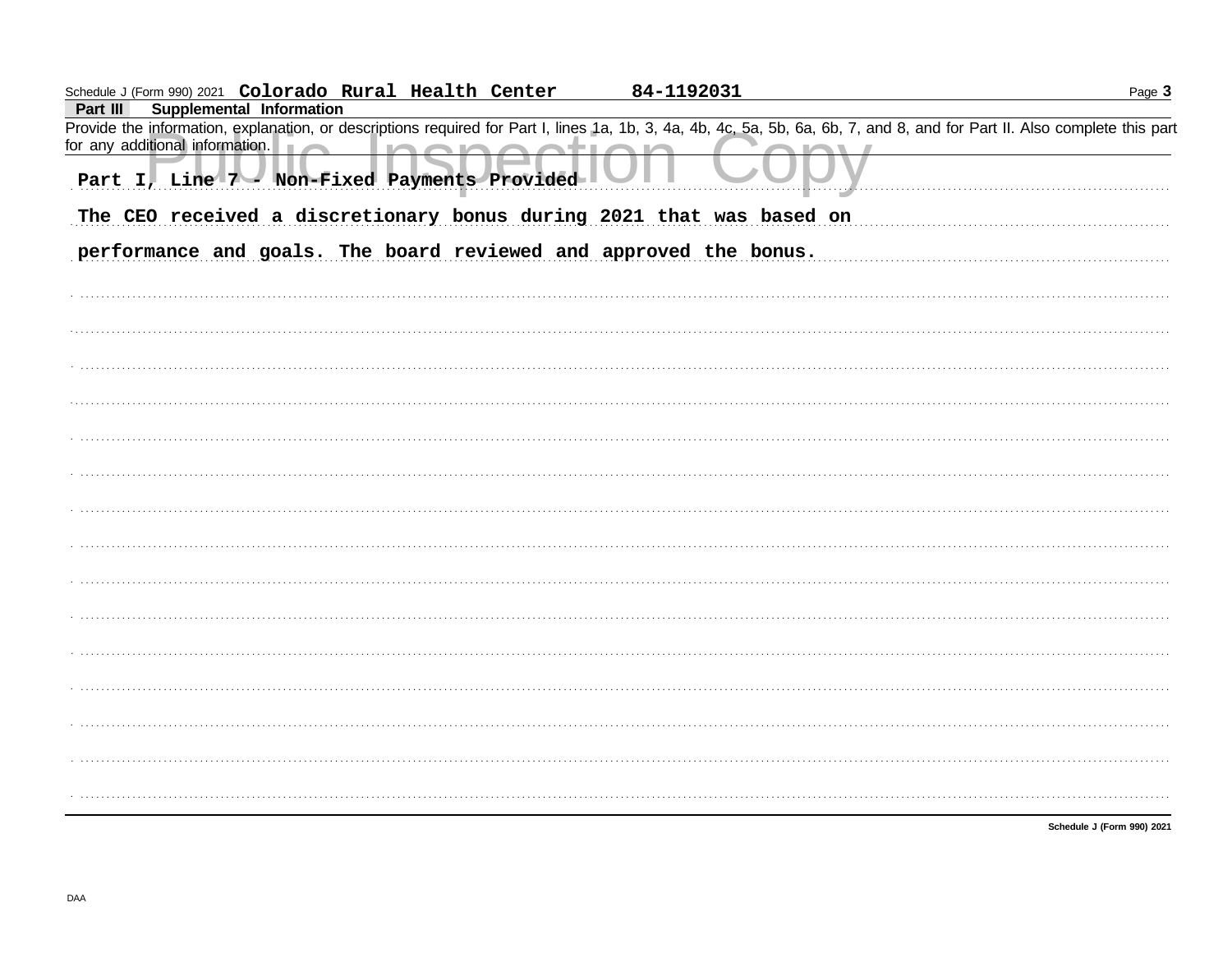| OMB No. 1545-0047<br>Supplemental Information to Form 990 or 990-EZ<br><b>SCHEDULE O</b><br>(Form 990)<br>Complete to provide information for responses to specific questions on<br>2021<br>Form 990 or 990-EZ or to provide any additional information.<br><b>Open to Public</b><br>u Attach to Form 990 or Form 990-EZ.<br>Department of the Treasury<br>Internal Revenue Service<br>Inspection<br>u Go to www.irs.gov/Form990 for the latest information.<br><b>Employer identification number</b><br>Name of the organization<br>Colorado Rural Health Center<br>84-1192031 |
|---------------------------------------------------------------------------------------------------------------------------------------------------------------------------------------------------------------------------------------------------------------------------------------------------------------------------------------------------------------------------------------------------------------------------------------------------------------------------------------------------------------------------------------------------------------------------------|
| Form 990 - Additional Information                                                                                                                                                                                                                                                                                                                                                                                                                                                                                                                                               |
| Diversity, Equity and Inclusion                                                                                                                                                                                                                                                                                                                                                                                                                                                                                                                                                 |
| The Colorado Rural Health Center recognizes that many factors impact the                                                                                                                                                                                                                                                                                                                                                                                                                                                                                                        |
| health of individuals and communities, including geography, income, and                                                                                                                                                                                                                                                                                                                                                                                                                                                                                                         |
| We recognize the existence and power of historical and ongoing<br>race.                                                                                                                                                                                                                                                                                                                                                                                                                                                                                                         |
| systematic structures that have excluded individuals from leading their                                                                                                                                                                                                                                                                                                                                                                                                                                                                                                         |
| most healthy lives.                                                                                                                                                                                                                                                                                                                                                                                                                                                                                                                                                             |
|                                                                                                                                                                                                                                                                                                                                                                                                                                                                                                                                                                                 |
| We are committed to repairing injustices by championing policies that                                                                                                                                                                                                                                                                                                                                                                                                                                                                                                           |
| recognize these inequities and foster community-led solutions. We are                                                                                                                                                                                                                                                                                                                                                                                                                                                                                                           |
| actively working to include diverse opinions and perspectives in our                                                                                                                                                                                                                                                                                                                                                                                                                                                                                                            |
| decision-making processes and advocacy work and recognize that we all live                                                                                                                                                                                                                                                                                                                                                                                                                                                                                                      |
| better lives when everyone has a seat at the table.                                                                                                                                                                                                                                                                                                                                                                                                                                                                                                                             |
|                                                                                                                                                                                                                                                                                                                                                                                                                                                                                                                                                                                 |
| Form 990, Part III - Additional Information                                                                                                                                                                                                                                                                                                                                                                                                                                                                                                                                     |
|                                                                                                                                                                                                                                                                                                                                                                                                                                                                                                                                                                                 |
| Form 990, Part III, Line 4a - First Accomplishment                                                                                                                                                                                                                                                                                                                                                                                                                                                                                                                              |
| Programs Continued:                                                                                                                                                                                                                                                                                                                                                                                                                                                                                                                                                             |
| As part of CRHC's commitment to member education, the organization                                                                                                                                                                                                                                                                                                                                                                                                                                                                                                              |
| prioritized education through the Colorado Rural Sustainability Program                                                                                                                                                                                                                                                                                                                                                                                                                                                                                                         |
| (CORS). CRHC's CORS Program, an ongoing effort to build capacity of rural                                                                                                                                                                                                                                                                                                                                                                                                                                                                                                       |
| hospitals and clinics to achieve measurable improvements in the health                                                                                                                                                                                                                                                                                                                                                                                                                                                                                                          |
| outcomes of their communities. The CORS Program aims to reduce all cause                                                                                                                                                                                                                                                                                                                                                                                                                                                                                                        |
| readmissions, reduce chronic disease, increase community engagement and                                                                                                                                                                                                                                                                                                                                                                                                                                                                                                         |
|                                                                                                                                                                                                                                                                                                                                                                                                                                                                                                                                                                                 |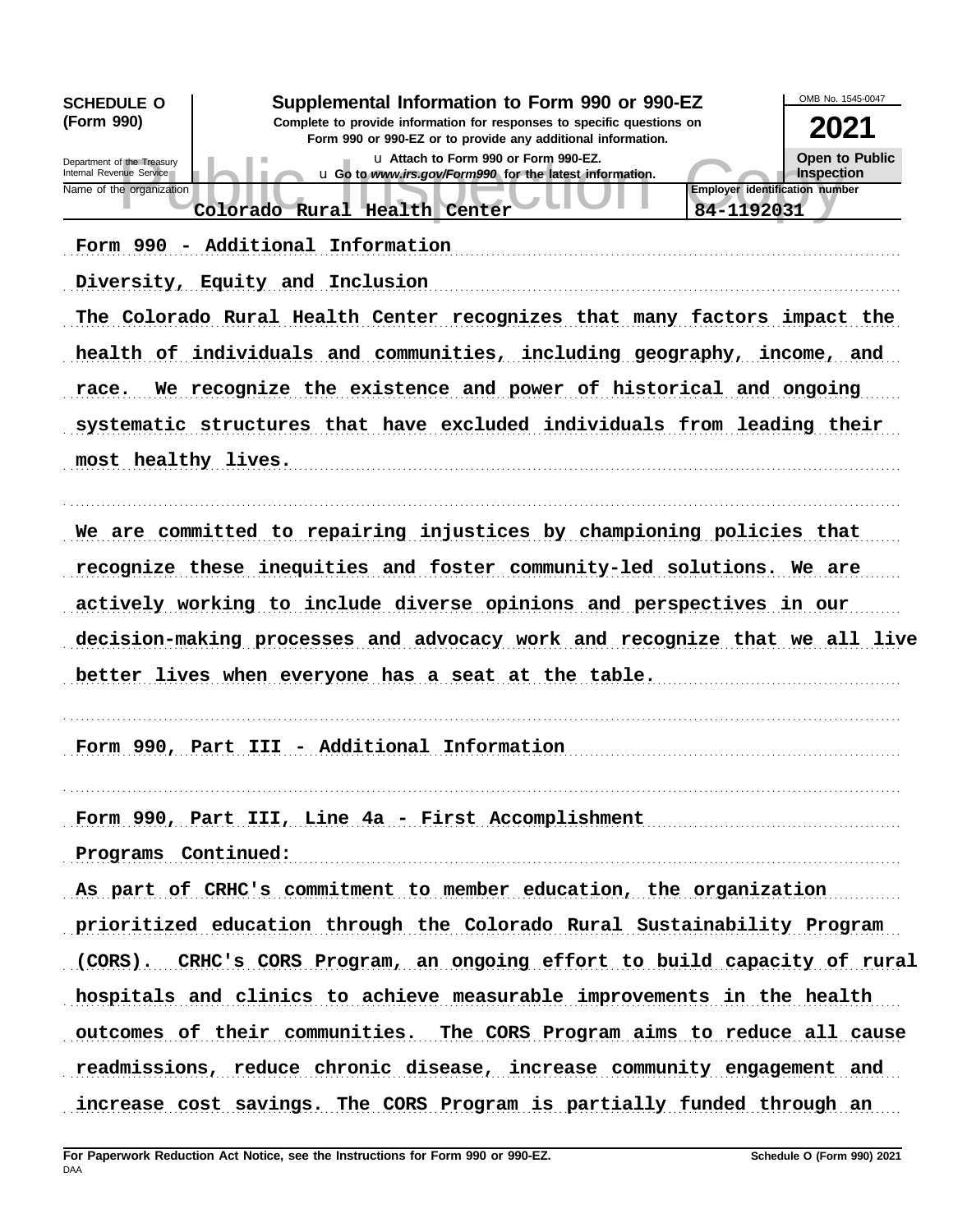| Schedule O (Form 990) 2021   | Page $\boldsymbol{\Sigma}$     |
|------------------------------|--------------------------------|
| Name of the organization     | Employer identification number |
| Colorado Rural Health Center | $^{\backprime}$ 84-1192031     |

ongoing Health Resources & Services Administration grant and CRHC is seeking additional funding to further support efforts. This year, CORS focused on Chronic Care Management (CCM). CCM is managed and facilitated by CRHC to support a cohort of rural clinics across the state with implementing a robust program that meets the needs of rural chronic disease patients. CRHC developed a hybrid curriculum model that consist of monthly webinars and one-on-one coaching calls, as well as an in-person and virtual site visits over the twelve-month program. Metrics that saw improvement included Controlling High Blood Pressure: (70.4% to 73.3%), Alc>9: 28.5% to 18.6% (lower is better), and All Cause Readmissions: (10.1% to 8.7%).

CRHC administered the Rural Sustainability Program, a program funded by the Office of eHealth Innovation, Department of health Care Policy and Financing and in partnership with the Colorado Community Managed Care Network (CCMCN). The goals are to establish a sustainable model for rural connectivity, including connecting providers to Colorado's Health Information Exchanges, supporting rural providers to adopt health information, data sharing and analytics/tools to support care coordination and quality measurement. Of the 84 eligible rural facilities, 63 were connected to CRHC's Data Vault, 27 have data in the system, 22 completed a workflow activity, 51 completed an environmental scan and 23 connected to the health information exchange.

Finally, CRHC continued to administer HRSA grant funds to eligible rural hospitals through the generous support from the CARES Act funding.

Form 990, Part III, Line 4b - Second Accomplishment

Page 1 of 5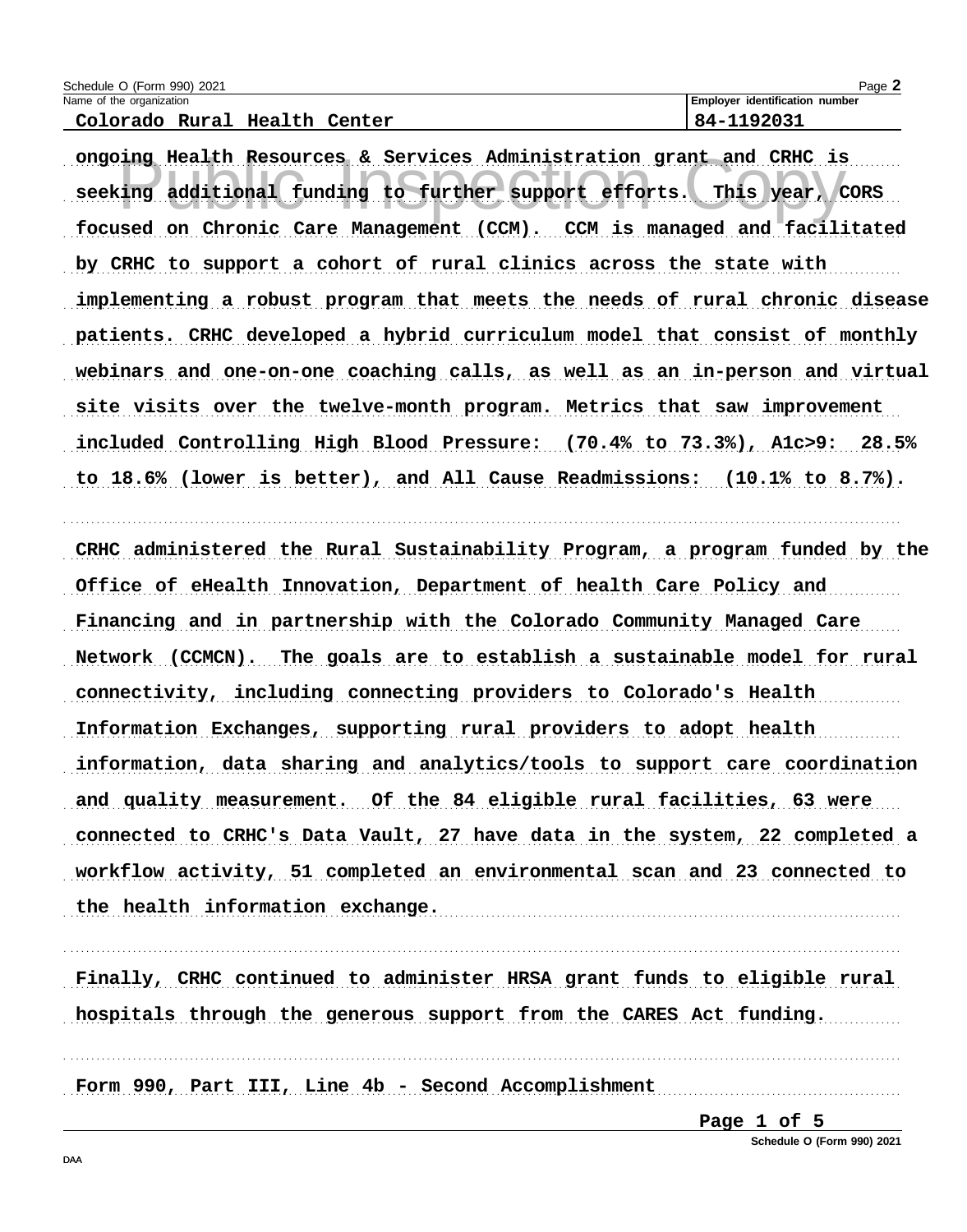Colorado Rural Health Center

Page 2

Outreach Continued: During 2021, CRHC sent 51 emails reaching nearly 47,000 recipients as well as 70 tweets with 7603 impressions and 136 engagements. Annually fact sheets, infographs, an annual report, videos, maps, and other resources are published and made available through electronic outputs and CRHC's website. Through the website, updated monthly, CRHC had 120,873 pageviews and 15,117 users with 19,660 sessions with every state in the country represented. CRHC's monthly newsletter reached 16,444 recipients with 6,596 opens.

Yearly, CRHC releases the Snapshot of Rural Health and Regional Snapshots. The report contains expanded coverage of topics covered in previous years as well as entirely new datasets and studies. The annual publication highlights rural health data such as demographic trends, population health, education levels, opioid use, and the economy through the use of infographic data visualization, text, and maps.

Another integral part of CRHC's educational accomplishments has been maintaining a strong slate of communication avenues to keep rural stakeholders informed about changes in the rural healthcare landscape in the midst of the COVID-19 pandemic and beyond.

Form 990, Part III, Line 4c - Third Accomplishment

Policy Continued: The Continued Continued Continued Continued Continued Continued Continued Continued Continued

During the 2021 legislative session, CRHC tracked 75 bills this session, voting to take positions on 24 bills, each corresponding to a CRHC policy priority. CRHC supported 10 bills, opposed three bills and monitored eleven

Page 2 of 5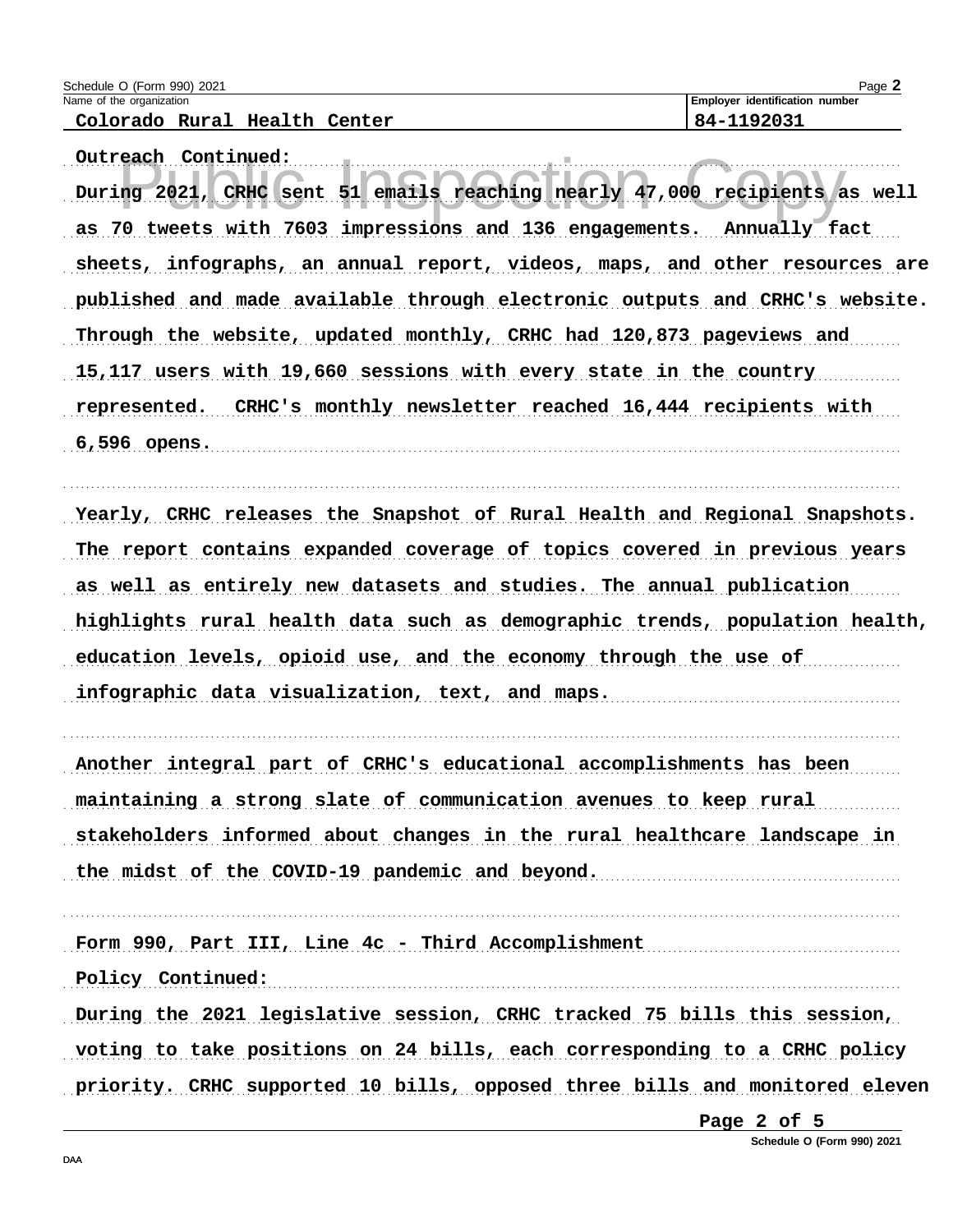| Schedule O (Form 990) 2021             | Page                                  |
|----------------------------------------|---------------------------------------|
| Name of the organization               | <b>Employer identification number</b> |
| Health<br>Colorado<br>Rura l<br>Center | 84-1192031                            |

bills. 90% percent, or ten bills that CRHC supported passed, and 60% of bills CRHC opposed failed. Throughout the session, CRHC testified eight times, issued one state policy action alert, and attended or hosted over 70 policy and stakeholder meetings. CRHC also hosted our second Rural Advocacy Day virtually due to Covid-19, facilitating six meetings between CRHC members and state policy leaders. 

Form 990, Part VI, Line 11b - Organization's Process to Review Form 990 A copy of the 990 is provided to the CEO and Director of Finance who review the form, schedules and related attachments. Any comments or questions are addressed with the preparer. Once management is satisfied with the 990, the CEO signs the form 8879-EO authorizing the preparer to  $e$ -file the return.

Form 990, Part VI, Line 12c - Enforcement of Conflicts Policy Any director, principal officer, or member of a committee with governing board delegated power, who has a direct or indirect financial interest, is considered an interested person with respect to the conflict of interest policy of the Colorado Rural Health Center. In connection with any actual or possible conflict of interest, an interested person must disclose the existence of the financial interest and be given the opportunity to disclose all material facts to the directors and members of committees with governing board delegated powers considering the proposed transaction of arrangement.

After disclosure of the financial interest and all materials facts, and after any discussion with the interested person, he/she shall leave the

Page 3 of 5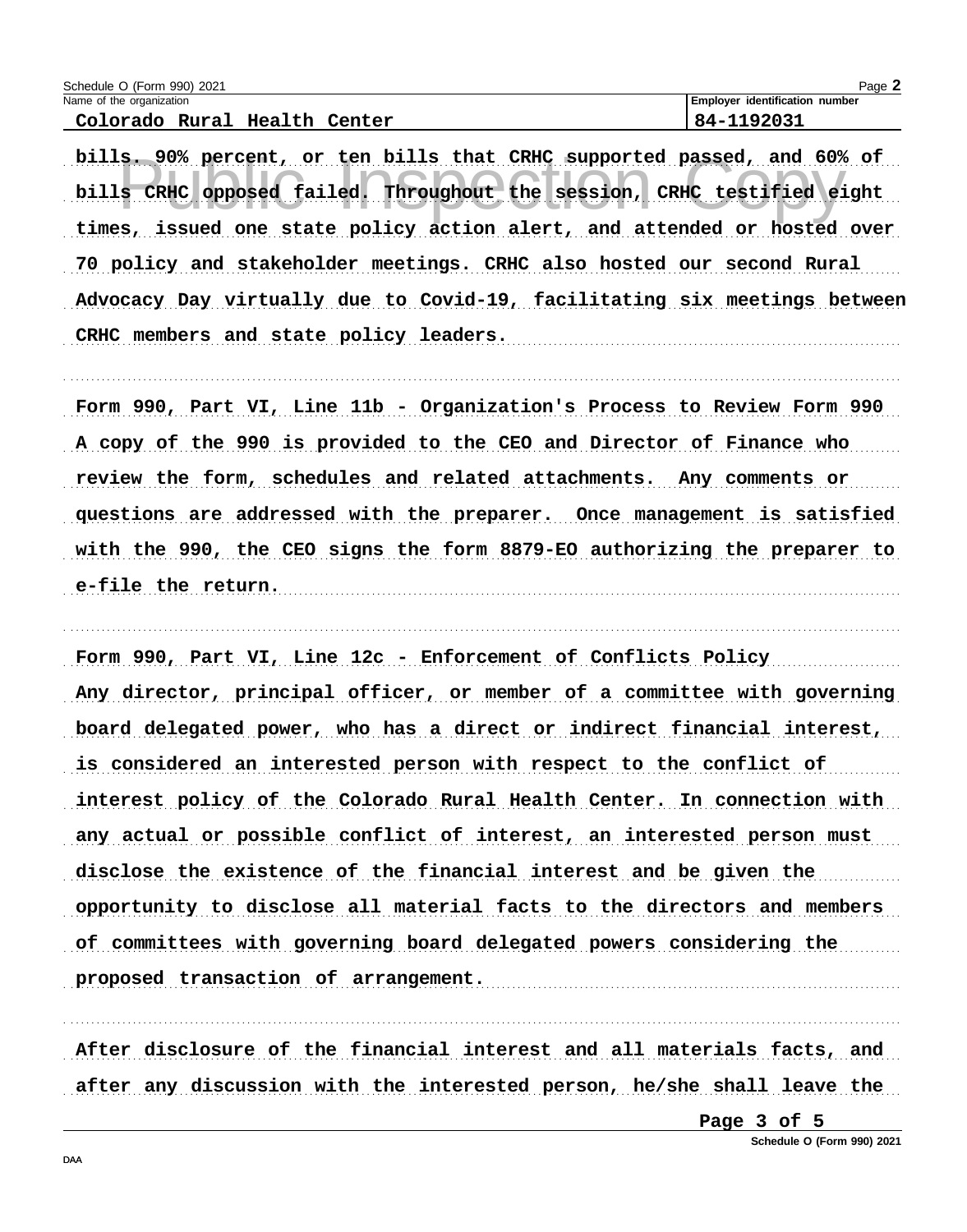| Schedule O (Form 990) 2021        | $P$ age $\blacktriangle$       |
|-----------------------------------|--------------------------------|
| Name of the organization          | Employer identification number |
| Haalth Canter<br>Colorado Pural I | 84-1192031                     |

governing board or committee meeting while the determination of a conflict of interest is discussed and voted upon. The remaining board or committee members shall decide if a conflict of interest exists. An interested person may make a presentation at the governing board or committee meeting, but after the presentation, he/she shall leave the meeting during the discussion of, and the vote on, the transaction or arrangement involving the possible conflict of interest.

To ensure compliance with the above, each interested person must annually sign a statement which affirms he/she has received a copy of the conflict of interest policy; has read and understands the policy; agrees to comply with the policy, and understands the organization is charitable and in order to maintain its federal tax exemption it must engage primarily in activities which accomplish one or more of its taxexempt purposes.

Form 990, Part VI, Line 15a - Compensation Process for Top Official The board conducts a review of the CEO's performance using compensation information from Colorado Nonprofit Association and the Bureau of Labor Statistics, along with other relevant data. The Board discusses the CEO's compensation then votes to approve CEO compensation. The Board's decision is documented in the board minutes.

Form 990, Part VI, Line 19 - Governing Documents Disclosure Explanation Colorado Rural Health Center makes its governing documents, conflict of interest policy and financial statements available to the public upon request.